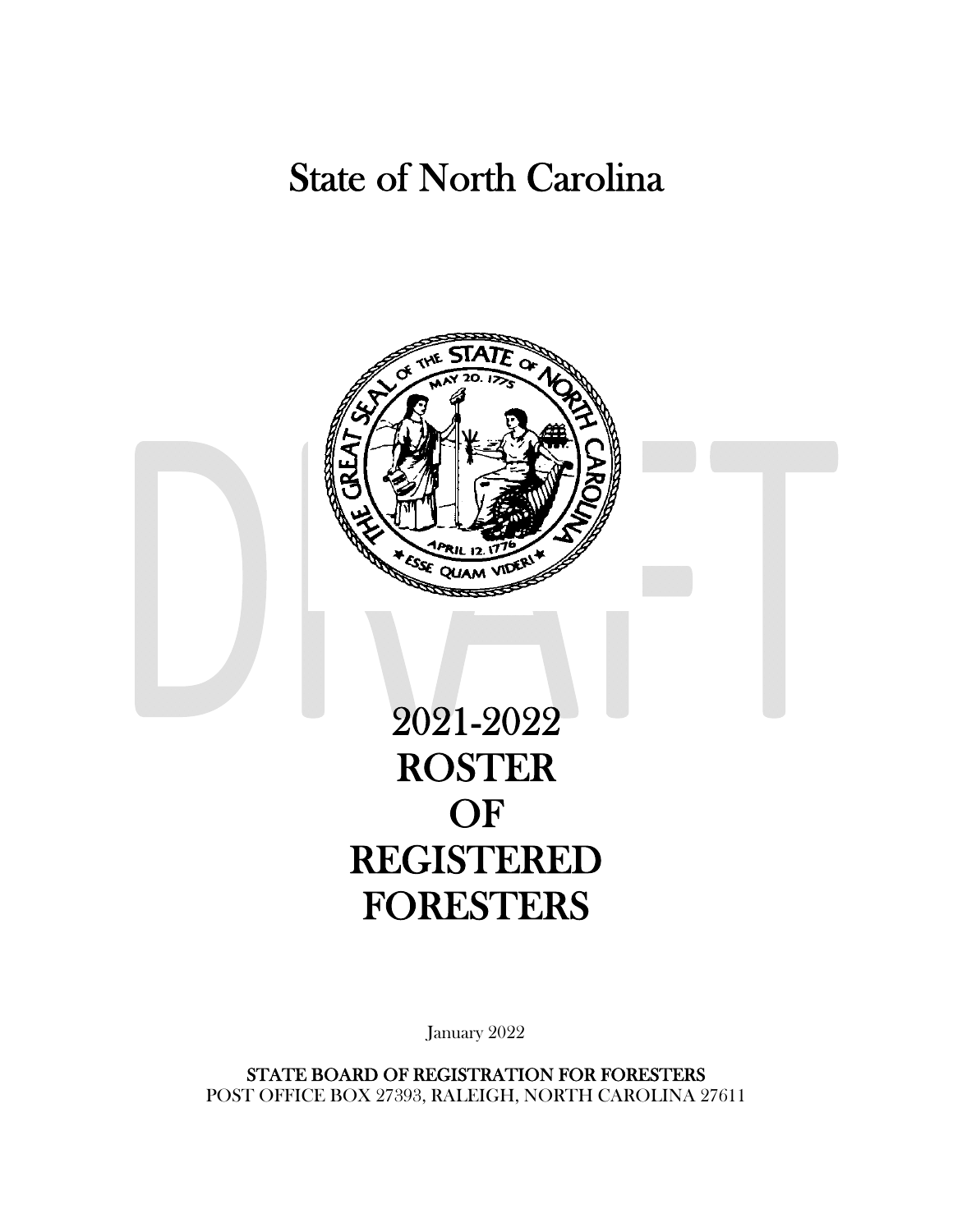| <b>Name and Address</b>                                                                                                                                                                                                                                                     | <b>Registration Number</b> |      | <b>Name and Address</b><br><b>Registration Number</b>                                                                                                                                                                                                                  |      |
|-----------------------------------------------------------------------------------------------------------------------------------------------------------------------------------------------------------------------------------------------------------------------------|----------------------------|------|------------------------------------------------------------------------------------------------------------------------------------------------------------------------------------------------------------------------------------------------------------------------|------|
| <b>ABERNATHY, BRANDON T</b><br>Home: 4720 Quail Canyon Drive, Charlotte, NC 28226<br>Business: 1645 J.A. Cochran Bypass, Chester, SC 29706<br>Telephone: H: 704-662-2760 B: 803-385-6017<br>American Forest Management - Forester<br>email: brandon.abernathy@afmforest.com | *NCCF                      | 1866 | <b>ALLEN, MATTHEW</b><br>Home: 29 Tamben Lane, Sanford, NC 27330<br>Business: PO Box 1186, Fuquay-Varina, NC 27526<br>Telephone: H: 336-567-8007 B: 919-567-8007<br>Carolina Forest Products, Inc. - Procurement Forester<br>email: ncsuforester@gmail.com             | 1767 |
| ABSHER, E. BRIAN<br>Home: 1410 Crestlawn Trail, Pfafftown, NC 27040<br>Business: 240 Dutchman Creek Rd., Elkin, NC 28621<br>Telephone: H: 336-565-7051 B: 336-565-7051<br>Bluegrass Forest Resources, LLC - President/Owner<br>email: brian.bgforest@gmail.com              | *NCCF                      | 1360 | ALLEN JR., GREGORY B.<br>Home: 695 Henredon Rd., Spruce Pine, SC 28777<br>Business: 2250 US Hwy 221N, Rutherfordton, NC 28139<br>Telephone: H: 828-467-2580 B: 828-286-9069<br>High Country Forestry, PLLC - Owner/Forester<br>email: gballen85@gmail.com              | 1724 |
| ADCOCK, AMY R.<br>Home: 265 Adcock Dead End Road, Macon, NC 27551<br><b>Business:</b> 1654 NC 39 Hwy N, Louisburg, NC 27549<br>Telephone: H: 919-497-6293 B: 919-497-6293<br>AgCarolina Farm Credit, ACA - Branch Manager<br>email: aadcock@agcarolina.com                  |                            | 1315 | ALLMAN, BLAIR A<br>Home: 245 Old Brick Rd., Vanceboro, NC 28586<br>Business: 1785B Weyerhaeuser Rd., Vanceboro, NC 28586<br>B: 828-736-8054<br>Telephone:<br>Weyerhaeuser Company - Planning Forester<br>email: blair.allman@weyerhaeuser.com                          | 1867 |
| ADKINS, JAMES H.<br>Home: PO Box 247, Dorchester, SC 29437<br>Business: PO Box 247, Dorchester, SC 29437<br>Telephone: H: 843-870-1655 B: 843-870-1655<br>Adkins Forestry Services, LLC - Owner<br>email: adkinsforestry@gmail.com                                          | *NCCF                      | 1325 | ALSUP, III, JOHN DEAN<br>Home: 511 Harwood St., Elizabethtown, NC 28337<br>Business: PO Box 841, Rocky Point, NC 28457<br>Telephone: H: 910-876-1633 B: 910-283-4133<br>Tri-State Land & Timber LLC - President<br>email: dalsup@tristatelt.com                        | 950  |
| <b>ADKINS, THOMAS G.</b><br>Home: 1843 Cartledge Creek Rd., Ellerbe, NC 28338<br>Business: PO Box 219, Marshville, NC 28103<br><b>Telephone:</b> H: 910-652-1008<br>B: 910-280-0945<br>Edwards Wood Products - Procurement Manager<br>email: tommyadkins@ewpi.com           |                            | 1755 | <b>ALTIZER, CLAYTON B.</b><br>Home: 34 Duffy St., Clayton, NC 27527<br>Business: 34 Duffy St., Clayton, NC 27527<br><b>Telephone:</b> H: 662-312-7934<br>B: 662-312-7934<br>Forest Resources Association - Southwide Region Mgr<br>email: caltizer@forestresources.org | 1714 |
| ALDRIDGE, ALAN L.<br>Home: 25987 Austin Rd,, Albemarle, NC 28001<br>Business: 25987 Austin Rd., Albemarle, NC 28001<br>Telephone: H: 704-428-2535 B: 704-428-2535<br>Aldridge Forestry, PLLC - Owner<br>email: aldridgeforestrypllc@gmail.com                               | *NCCF                      | 1728 | AMARAL, BONNIE P.<br>Home: 131 Woodburn Dr., Swannanoa, NC 28778<br><b>Business:</b><br>Telephone: H: 828-259-0559<br>Retired<br>email: mainosposti@outlook.com                                                                                                        | 1230 |
| ALLEN, BRAD H.<br>Home: 463 Crestview Dr., Rockingham, NC 28379<br>Business: 1163 North US HWY 1, Rockingham, NC 28379<br>Telephone: H: 910-995-0318<br>B: 910-997-9220<br>NC Forest Service - Asst District Forester<br>email: brad.allen@ncagr.gov                        |                            | 1617 | AMARAL, DAVID<br>Home: 131 Woodburn Dr., Swannanoa, NC 28778<br><b>Business:</b><br>Telephone:<br>Retired<br>email: mainosposti@outlook.com                                                                                                                            | 905  |
| <b>ALLEN, J. DAVID</b><br>Home: 190 Allen Forest Lane, Mt. Gilead, NC 27306<br>Business: 190 Allen Forest Lane, Mt. Gilead, NC 27306<br>Telephone: H: 910-576-4886<br>B: 910-576-4886<br>Little River Forestry Consultants - Owner<br>email: pandd.allen@gmail.com          | *NCCF                      | 639  | <b>ANDERSON, IAN</b><br>Home: 205 Wyndham Way, Boone, NC 28607<br>Business: 205 Wyndham Way, Boone, NC 28607<br>Telephone: H: 802-310-3695 B: 828-263-6121<br>Anderson Precision Forestry - Owner/Forester<br>email: andersonprecisionforestry@gmail.com               | 1868 |
| ALLEN, JEAN A<br>Home: 1361-B New Hope Road, LaGrange, NC 28551<br>Business: 1361-B New Hope Road, LaGrange, NC 28551<br>Telephone: H: 919-580-5652 B: 919-778-5108<br>Self-employed - Consulting Forester<br>email: jallenncrf@gmail.com                                   | *NCCF                      | 578  | ANDRES, DAVID L.<br>Home: 118 Ben Hudson Road, Rockingham, NC 28379-6942<br><b>Business:</b><br>Telephone: H: 910-997-4997<br>Retired<br>email: dandres@carolina.rr.com                                                                                                | 952  |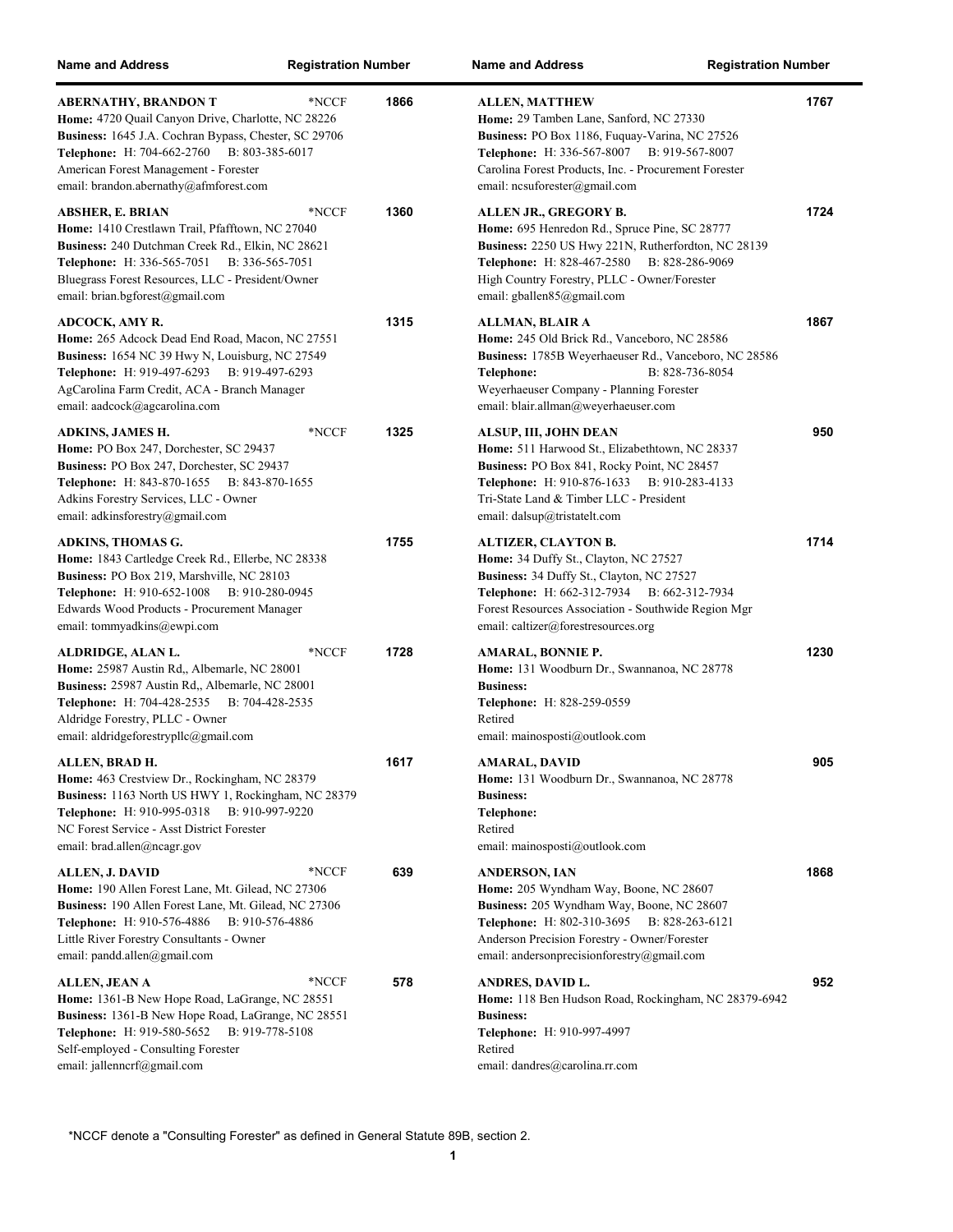| <b>Name and Address</b>                                                                                                                                                                                                                                                           | <b>Registration Number</b> | <b>Name and Address</b>                                                                                                                                                                                                                                                  | <b>Registration Number</b>      |
|-----------------------------------------------------------------------------------------------------------------------------------------------------------------------------------------------------------------------------------------------------------------------------------|----------------------------|--------------------------------------------------------------------------------------------------------------------------------------------------------------------------------------------------------------------------------------------------------------------------|---------------------------------|
| ANDREWS, JADIE L.<br>Home: 1772 Mountain Meadow Drive, Asheboro, NC 27205<br><b>Business:</b><br>Telephone: H: 336-960-0107<br>Southern Veneer Specialty Products - Procurement Manager<br>email: jadie.andrews@suspecialty.com                                                   | 1746                       | <b>ASHWORTH, SCOTT T.</b><br>Home: 117 Falmouth Rise, Columbia, SC 29229<br>Business: 1038 Wildewood Centre Drive, Ste A, Columbia, SC 2922<br><b>Telephone:</b> H: 803-865-1429<br>BTG Pactual Timberland - Asset Manager<br>email: scott.ashworth@btgpactual.com       | 1469<br>B: 803-788-6256         |
| <b>ANDREWS, JODY R.</b><br>Home: 2824 Old Creek Road, Greenville, NC 27834<br>Business: 2824 Old Creek Rd., Greenville, NC 27834<br>Telephone: H: 252-217-4145 B: 252-217-4145<br>Andrews Forestry Services - Forester<br>email: andrewsforestryservices@gmail.com                | 1566<br>*NCCF              | <b>ASKEW, J. SCOTT</b><br>Home: 186 Lick Creek Church Road, Denton, NC 27239<br>Business: PO Box 98, Mt. Gilead, NC 27306<br>Telephone: H: 910-220-0899 B: 910-439-6121<br>Jordan Lumber & Supply, Inc. - Procurement Forester<br>email: saskew@jordanlumber.com         | 1678<br>Ext: 8170               |
| <b>ANTILL, BRADLEY W.</b><br>Home: 130 Seneca Trail, Henrico, NC 27842<br>Business: PO Box 849, Weldon, NC 27890<br>Telephone: H: 252-537-5998<br>B: 252-536-3055<br>Coastal Timberland Co. - Regional Manager<br>email: bantill@coastalusa.com                                   | 1231                       | ATCHLEY, NORMAN G.<br>Home: 367 Atchley Rd., Union Mills, NC 28167<br>Business: 251 Parton Rd., Rutherfordton, NC 28139<br>Telephone: H: 828-287-7065<br>Parton Lumber Co. - Sales<br>email: naca@bellsouth.net                                                          | 1046<br>B: 828-287-4257         |
| ARDREY, J. BENJAMIN<br>Home: 4944 Three Crow Rd., Lancaster, SC 29720<br>Business: PO Box 1013, Lancaster, SC 29721<br><b>Telephone:</b> H: 803-286-7459<br>B: 803-283-2303<br>Bill Ardrey Forestry, Inc. - Consulting Forester<br>email: burt21 $21$ $\omega$ yahoo.com          | 1658<br>*NCCF              | BAGWELL, MARVIN H.<br>Home: 28 Stonegate Trail, Leicester, NC 28748<br>Business: PO Box 1148, Old Fort, NC 28762-1148<br>Telephone: H: 828-674-0426 B: 828-724-9495<br>Columbia Forest Products - Area Forester<br>email: mbagwell@cfpwood.com                           | 600                             |
| ARDREY, SAMUEL D.<br>Home: 3001 S. Potter Rd., Heath Springs, SC 29058<br>Business: PO Box 1013, Lancaster, SC 29721<br><b>Telephone:</b> H: 803-804-7195<br>B: 803-283-2303<br>Bill Ardrey Forestry Inc. - Forester<br>email: dietricha21@yahoo.com                              | 1705<br>*NCCF              | <b>BALL, STEVEN</b><br>Home: 215 Leghorn Drive, Zebulon, NC 27597<br>Business: 8412 Falls of Neuse Road, Suite 104, Raleigh, NC 27615<br>Telephone: H: 919-691-2114 B: 919-846-5900<br>Soil & Environmental Consultants, PA - Project Manager<br>email: sball@sandec.com | 1723                            |
| <b>ARDREY III, W. MCCULLOUGH</b><br>Home: 3315 S. Potter Rd., Heath Springs, SC 29058<br>Business: PO Box 1013, Lancaster, SC 29721<br>Telephone: H: 803-804-1838 B: 803-283-2303<br>Bill Ardrey Forestry, Inc. - Forester<br>email: mardrey@comporium.net                        | 1361<br>*NCCF              | <b>BALL, WENDELL R.</b><br>Home: 412 Tarboro Road, Youngsville, NC 27596<br>Business: 3300 Regency Parkway, Suite 100, Cary, NC 27518<br>Telephone: H: 919-810-8302 B: 919-858-1876<br>NV5 Engineers & Consultants - Survey Group Manager<br>email: wendell.ball@nv5.com | 1062                            |
| ARMSTRONG, JR., CHARLES S.<br>Home: 1008 Ponape Court, Indian Trail, NC 28079<br>Business: 600 E. Fourth St., 2nd Floor, Charlotte, NC 28202<br>Telephone: H: 704-893-0111 B: 704-517-7922<br>City of Charlotte - Urban Forestry Specialist<br>email: scarmstrong@charlottenc.gov | 1493                       | <b>BANAITIS, CAROL M.</b><br>Home: 805 E. Mill Creek Rd., Fleetwood, NC 28626<br><b>Business:</b><br>Telephone: H: 919-407-9646<br>Retired<br>email: cbanaitis@msn.com                                                                                                   | 1077                            |
| ARMSTRONG, JR., JOSEPH E.<br>Home: 199 Plantation Drive, Littleton, NC 27850<br><b>Business: 199 Plantation Drive, Littleton, NC 27850</b><br>B: 252-678-2566<br>Telephone:<br>Scientific Forest Management - Owner<br>email: sfmforestry@yahoo.com                               | 1181                       | <b>BANKS, THADDEUS N.</b><br>Home: 4366 Beaver Dam Church Rd., Roseboro, NC 28382<br>Business: 4366 Beaver Dam Church Rd., Roseboro, NC 28382<br><b>Telephone:</b> H: 910-531-3283<br>Banks Forestry - Owner<br>email: thadbanks@msn.com                                 | *NCCF<br>851<br>B: 910-624-6275 |
| <b>ARNOLD, T. PHILIP</b><br>Home: 118 Debbie Lane, Union, SC 29379<br>Business: 177 Strother Rd., Union, SC 29379<br><b>Telephone:</b> H: 803-530-3817<br>B: 864-427-2179<br>International Paper Co. - Fiber Specialist<br>email: philip.arnold1@ipaper.com                       | 1011                       | <b>BARDON, ROBERT E.</b><br>Home: 209 Sarabande Drive, Cary, NC 27513<br>Business: Campus Box 8008, Raleigh, NC 27695-8008<br><b>Telephone:</b> H: 919-630-6917<br>NC State University - Assoc Dean<br>email: rebardon@ncsu.edu                                          | 1182<br>B: 919-515-5575         |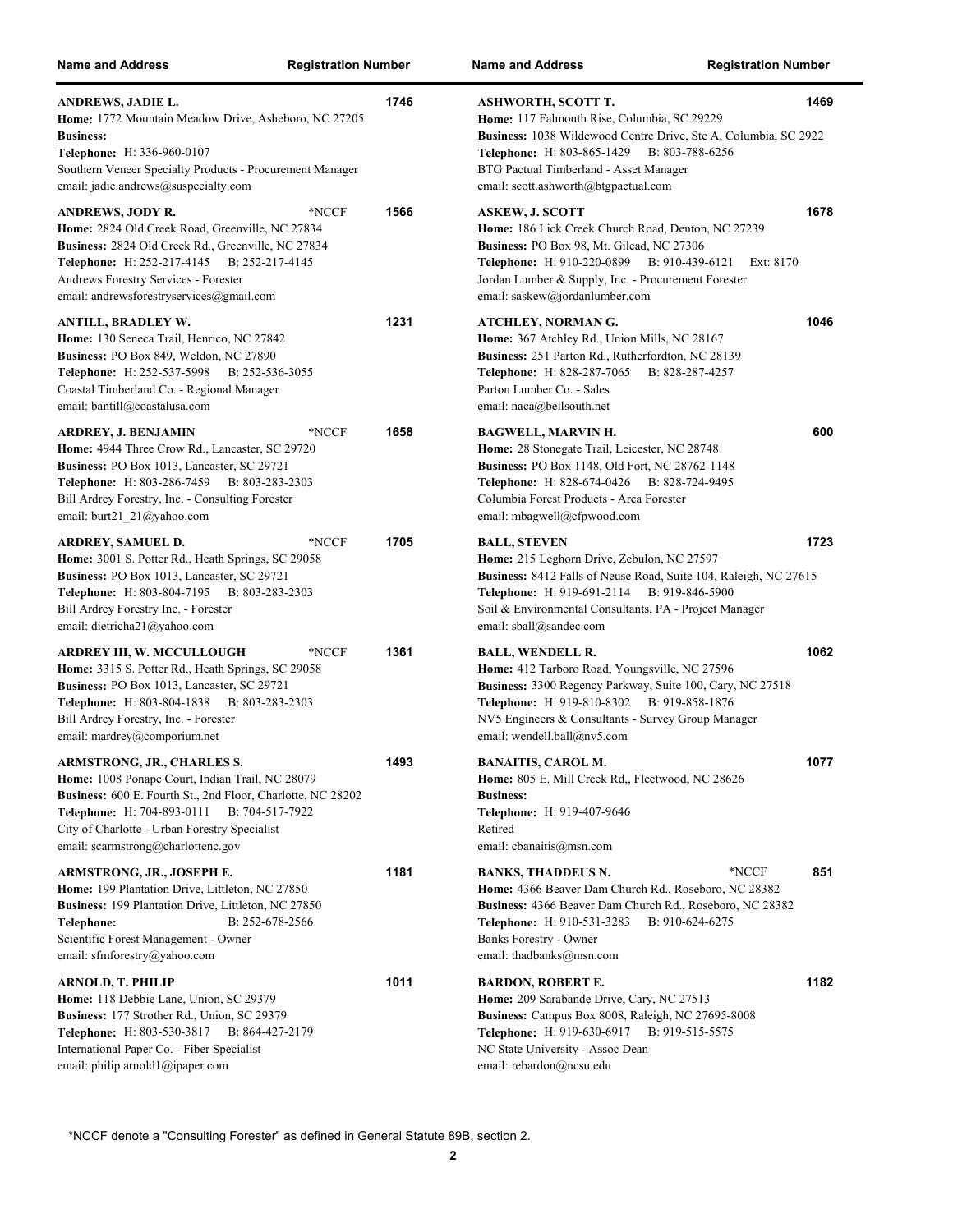| <b>Name and Address</b>                                                                                                                                                                                                                                                            | <b>Registration Number</b> | <b>Name and Address</b>                                                                                                                                                                                                                                                 | <b>Registration Number</b> |
|------------------------------------------------------------------------------------------------------------------------------------------------------------------------------------------------------------------------------------------------------------------------------------|----------------------------|-------------------------------------------------------------------------------------------------------------------------------------------------------------------------------------------------------------------------------------------------------------------------|----------------------------|
| BARKER, DAVID S.<br>Home: 720 Jack Pointer Road, Semora, NC 27343<br>Business: 11177 Cherry Grove Road, Reidsville, NC 27320<br><b>Telephone:</b> H: 336-514-1428<br>B: 336-349-2212<br>Gregory Pallet Company - Forester<br>email: davidbarkerrf@gmail.com                        | 1694                       | <b>BATCHELOR, TIMOTHY R.</b><br>Home: 195 Roland Batchelor Rd., Beulaville, NC 28518<br>Business: 124 East Park Drive, Beulavile, NC 28518<br><b>Telephone:</b> H: 910-358-9502 B: 910-358-9502<br>Tri-State Land and Timber - Forester<br>email: jville@tristatelt.com | 533                        |
| <b>BARKER, MATTHEW J.</b><br><b>Home:</b> 602 Huffstetler Rd., Gastonia, NC 28056<br>Business: 1933 Mountain Island Hwy., Mt. Holly, NC 28120<br>Telephone: H: 704-827-7576 B: 704-827-7576<br>NC Forest Service - Assistant District Forester<br>email: Matthew.Barker@ncagr.gov  | 1425<br>Ext: 28            | <b>BATES, PETER C.</b><br>Home: 485 Scarlet Ridge Rd., Sylva, NC 28779<br>Business: 246 Central Drive, 331 Stillwell, Cullowhee, NC 28723<br>Telephone: H: 828-586-5716 B: 828-227-3914<br>Western Carolina University - Professor<br>email: bates@wcu.edu              | 1292                       |
| <b>BARNES, GENE G.</b><br><b>Home:</b> 102 Lake Run, Rockingham, NC 28379<br><b>Business:</b><br>Telephone: H: 910-997-2766<br>Retired<br>email: gbarnes15@carolina.rr.com                                                                                                         | 656                        | <b>BAZEMORE, STEPHEN</b><br>Home: 106 Southridge Drive, Greenville, NC 27858<br>Business: 106 Southridge Drive, Greenville, NC 27858<br>Telephone: H: 910-890-0529 B: 910-646-3764<br>GFR Forestry Consultants, PLLC - Forester<br>email: sbazemore@gfrforestry.com     | 1792<br>*NCCF              |
| <b>BARNES, JONATHAN C.</b><br>Home: 8938 Grove Park Drive, Oak Ridge, NC 27310<br>Business: PO Box 49571, Greensboro, NC 27419<br>B: 336-632-9088<br>Telephone:<br>William H. Lock & Assoc. - Consulting Forester<br>email: jcbarnes@whlock.com                                    | 1517<br>*NCCF              | <b>BEAVANS, JR., CLARK</b><br>Home: 9939 Bagpipe Ct, Bristow, VA 20136<br><b>Business:</b><br>Telephone: H: 803-448-9824<br>Retired<br>email: bigeastforkofthepigeon@gmail.com                                                                                          | 1391                       |
| <b>BARNETTE, TAYLOR D.</b><br>Home: 119 N. Glassy Mountain Rd., Landrum, SC 29356<br>Business: 2250 US Hwy 221N, Rutherfordton, NC 28139<br>Telephone: H: 864-884-4596 B: 828-286-9069<br>Gilkey Lumber Co., Inc. - Procurement Forester<br>email: barnette.taylor1@gmail.com      | 1820                       | <b>BECK, FREDERICK G.</b><br>Home: 121 Fairview Lane, Bennettsville, SC 29512<br>Business: PO Box 240, Bennettsville, SC 29512<br>Telephone: H: 843-439-2547 B: 843-439-2547<br>American Forest Management, Inc. - District Manager<br>email: fred.beck@afmforest.com   | *NCCF<br>873               |
| <b>BARNETTE, JR., BILLY H.</b><br>Home: 106 Bay Harbor Ct., Cedar Point, NC 28584<br>Business: 2958 Rouse Rd. Ext., Kinston, NC 28504<br>Telephone: H: 252-560-5467 B: 252-520-2402<br>North Carolina Forest Service - Water Quality Forester<br>email: billy.barnette@ncagr.gov   | 876                        | <b>BEESON, RYAN</b><br>Home: 6064 Fairview School Rd., Vale, NC 28168<br>Business: 1933 Mountain Island Hwy., Mount Holly, NVc 28120<br>Telephone: H: 336-575-2842 B: 704-827-7576<br>N.C. Forest Service - Service Forester<br>email: ryan.beeson@ncagr.gov            | 1889                       |
| BARNHARDT, ELIZABETH A.<br>Home: 110 W. 13th Street, Washington, NC 27889<br>Business: 110 W. 13th Street, Washington, NC 27889<br><b>Telephone:</b> H: 252-974-3205<br>B: 252-974-3205<br>Elizabeth A. Barnhardt, RF Consulting For. - Owner<br>email: eabarnhardt@embarqmail.com | 810<br>*NCCF               | <b>BELL, ALBERT Q</b><br>Home: 108 Holly Hills Ct., Manteo, NC 27954<br>Business: 108 Holly Hills Ct., Manteo, NC 27954<br><b>Telephone:</b> H: 252-473-5425<br>B: 252-473-3388<br>Quentin Bell Company - Owner<br>email: jandqbell@earthlink.net                       | 195<br>*NCCF               |
| <b>BARRETT, THOMAS B.</b><br>Home: 2611 Wells Ave., Raleigh, NC 27608<br>Business: 1150 SE Maynard Rd., Suite 140, Cary, NC 27511<br>B: 919-388-0787<br>Telephone:<br>Ecosystem Planning and Restoration - Senior Environmental Specialis<br>email: tbarrett@eprusa.net            | *NCCF<br>1426              | <b>BELL, JOSHUA</b><br>Home: 3039 Red Fox Rd., Trent Woods, NC 28562<br>Business: 3810 ML King Jr. Blvd, New Bern, NC 28560<br><b>Telephone:</b> H: 252-670-5283<br>B: 252-649-6777<br>NC Forest Service - Service Forester<br>email: josh.bell@ncagr.gov               | 1756                       |
| <b>BASS III, CHARLES C</b><br>Home: 695 Dandy Lane, Mooresville, NC 28815<br>Business: 695 Dandy Lane, Mooresville, NC 2815<br>Telephone: H: 704-763-5558<br>B: 704-763-5558<br>Self-Employed -<br>email: eagleeyekennel@gmail.com                                                 | 1786                       | BELT, KEVIN A.<br>Home: 164 McCracken Dr., Gary, TN 37615<br>Business: PO Box 3304, Johnson City, TN 37602<br><b>Telephone:</b> H: 423-282-9313<br>B: 423-282-9313<br>Appalachian Forestry - Owner<br>email: kevinbelt@embarqmail.com                                   | 700<br>*NCCF               |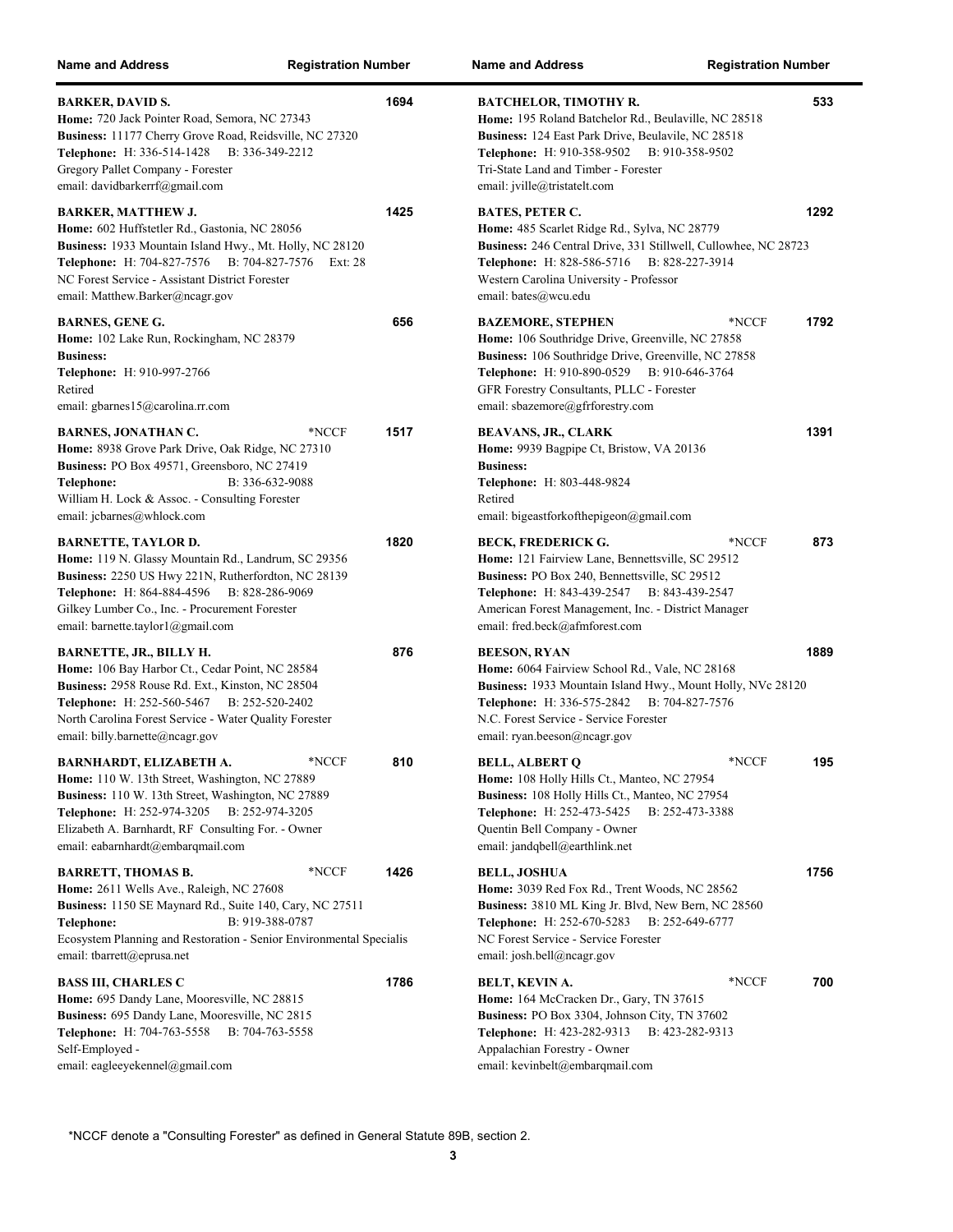| <b>Name and Address</b>                                                                                                                                                                                                                                                         | <b>Registration Number</b> | <b>Name and Address</b>                                                                                                                                                                                                                                                                                   | <b>Registration Number</b> |
|---------------------------------------------------------------------------------------------------------------------------------------------------------------------------------------------------------------------------------------------------------------------------------|----------------------------|-----------------------------------------------------------------------------------------------------------------------------------------------------------------------------------------------------------------------------------------------------------------------------------------------------------|----------------------------|
| <b>BENNETT, TAYLOR W</b><br>Home: 1551 Collins Rd., Westield, NC 27053<br>Business: 1551 Collins Rd., Westfield, NC 27053<br>Telephone: H: 828-577-6686<br>B: 828-577-6686<br>Stokes County Schools - Teacher<br>email: bennetttaylorc@gmail.com                                | 1844                       | <b>BLAKE, MICHAEL</b><br>Home: 2814 Bells Fork Rd., Greenville, NC 27858<br>Business: 5601 County Home Rd., Winterville, NC 28590<br>Telephone: H: 252-714-1357 B: 252-355-9079<br>N.C. Forest Service - County Ranger<br>email: mike.blake@ncagr.gov                                                     | 1897                       |
| <b>BERZINIS, MICHAEL A.</b><br>Home: 3726 School House Lane, Charlotte, NC 28226<br>Business: 305 W. Shotwell St., Bainbridge, GA 39819<br><b>Telephone:</b> H: 704-534-9831<br>B: 229-246-5785<br>Southern Forestry Consultants - Director of GIS<br>email: idaeus57@gmail.com | 1513                       | <b>BLANCHARD, HAROLD C.</b><br>*NCCF<br>Home: 1833 Waccamaw Shores Rd., Lake Waccamaw, NC 28450<br>Business: 603 N Thompson St., Whiteville, NC 28472<br>Telephone: H: 910-646-6461 B: 910-641-7060<br>H.C. Blanchard & Associates - owner<br>email: hcblanchard@embarqmail.com                           | 67                         |
| <b>BIRCKHEAD, E. HUNTER</b><br>Home: 2726 Arden Dr., Lenoir, NC 28645<br><b>Business:</b><br>Telephone: H: 828-446-2587<br>Retired<br>email: hunterbirckhead@yahoo.com                                                                                                          | 679                        | <b>BLANKENSHIP, WILLIAM B.</b><br>Home: 980 Richmond Hill Dr., Marietta, GA 30068<br>Business: 15 Piedmont Center Suite 1250, Atlanta, GA 30305<br><b>Telephone:</b> H: 334-332-3883<br>B: 404-495-8583<br>Forest Investment Associates - Northern Operations Mgr<br>email: bblankenship@forestinvest.com | 1597                       |
| <b>BIRD, CHRIS</b><br>Home: 922 Wimbleton Drive, Raleigh, NC 27609<br>Business: 4242 Six Forks Rd., Raleigh, NC 27609<br>Telephone: H: 229-942-6162<br>B: 910-705-7495<br>Enviva - Regional Fiber Supply Manager<br>email: chris.bird@gmail.com                                 | 1911                       | <b>BLANTON, CHRISTOPHER R.</b><br>*NCCF<br>Home: 129 Christian Creek Lane, Dobson, NC 27017<br>Business: 129 Christian Creek Lane, Dobson, NC 27017<br>Telephone: H: 336-366-4220<br>B: 336-366-0739<br>Blanton Forestry, PLLC - forester/owner<br>email: blantonforestry@gmail.com                       | 1400                       |
| <b>BISHOP, BLAIR B.</b><br>Home: 94 Palmer Rd., Waynesville, NC 28786<br>Business: 94 Palmer Rd, Waynesville, NC 28786<br>Telephone: H: 828-280-6394 B: 828-280-6394<br>Bishop Forestry and Land, PLLC - Owner<br>email: blair@bishopforestryandland.com                        | *NCCF<br>1575              | <b>BLANTON, REGINA</b><br>Home: 129 Christian Creek Lane, Dobson, NC 27017<br><b>Business:</b><br>Telephone: H: 336-366-0713<br>Retired<br>email: loggingschool@gmail.com                                                                                                                                 | 1420                       |
| <b>BISHOP, MATTHEW W.</b><br>Home: 130 Gumberry Rd., Ayden, NC 28513<br>Business: 3810 M. L. King Jr Blvd, New Bern, NC 28562<br>Telephone: H: 252-229-0161<br>B: 252-649-6773<br>NC Forest Service - Assistant District Forester<br>email: matthew.bishop@ncagr.gov            | 1747                       | <b>BLEDSOE, TABATHA G.</b><br>Home: 700 Sugar Lake Rd., Pittsboro, NC 27312<br>Business: 1616 Mail Service Center, Raleigh, NC 27699<br><b>Telephone:</b> H: 252-315-3099<br>B: 919-857-4848<br>NC Forest Service - Fire Chief<br>email: gail.bledsoe@ncagr.gov                                           | 1377<br>Ext: 230           |
| <b>BIVANS, JOSHUA</b><br>Home: 1428 Martin Rd., Jackson Springs, NC 27281<br>Business: 1163 US Hwy 1 N, Rockingham, NC 27371<br><b>Telephone:</b> H: 910-528-4788<br>B: 910-997-9222<br>NC Forest Service - Service Forester<br>email: joshua.bivans@ncagr.gov                  | 1837                       | <b>BLUE, J. ADRIAN</b><br>Home: 3075 Vass-Carthage Rd., Carthage, NC 28327<br><b>Business: PO Box 533, Troy, NC 27371</b><br><b>Telephone:</b> H: 910-572-7911<br>B: 910-572-3731<br>Uwharrie Lumber Co. - Procurement Forester<br>email: jabncsu@hotmail.com                                             | 1470                       |
| <b>BLACKBURN, JR., DANIEL</b><br>Home: 625 Old Moore Road, Selma, NC 27576<br>Business: 2411 Old US 70 W, Clayton, NC 27520<br><b>Telephone:</b> H: 919-218-3881<br>B: 919-553-6178<br>NC Forest Service - Inventory Forester<br>email: daniel.blackburn@ncagr.gov              | 1576                       | <b>BONNER, CALEB</b><br>*NCCF<br>Home: PO Box 1594, Lake Junaluska, NC 28745<br><b>Business:</b><br>Telephone: H: 828-467-9347<br>email: calebbonner94@gmail.com                                                                                                                                          | 1905                       |
| <b>BLACKWOOD, NANCY L.</b><br>Home: 4909 Friendly Farms Rd., Greensboro, NC 27406<br>Business: 304 Old Hargrave Road, Lexington, NC 27295<br>B: 336-956-2111<br>Telephone: H: 336-500-3661<br>NC Forest Service - Asst. District Forester<br>email: nancy.blackwood@ncagr.gov   | 1210                       | <b>BOOHER, STEPHEN T.</b><br>Home: 48 Mobley St., Roanoke Rapids, NC 27870<br>Business: 400 Becker Drive, Suite B, Roanoke Rapids, NC 27870<br>Telephone: H: 252-535-4506<br>B: 252-230-9066<br>Gator Wood, Inc. - Forester<br>email: ncsteve@centurylink.net                                             | 827                        |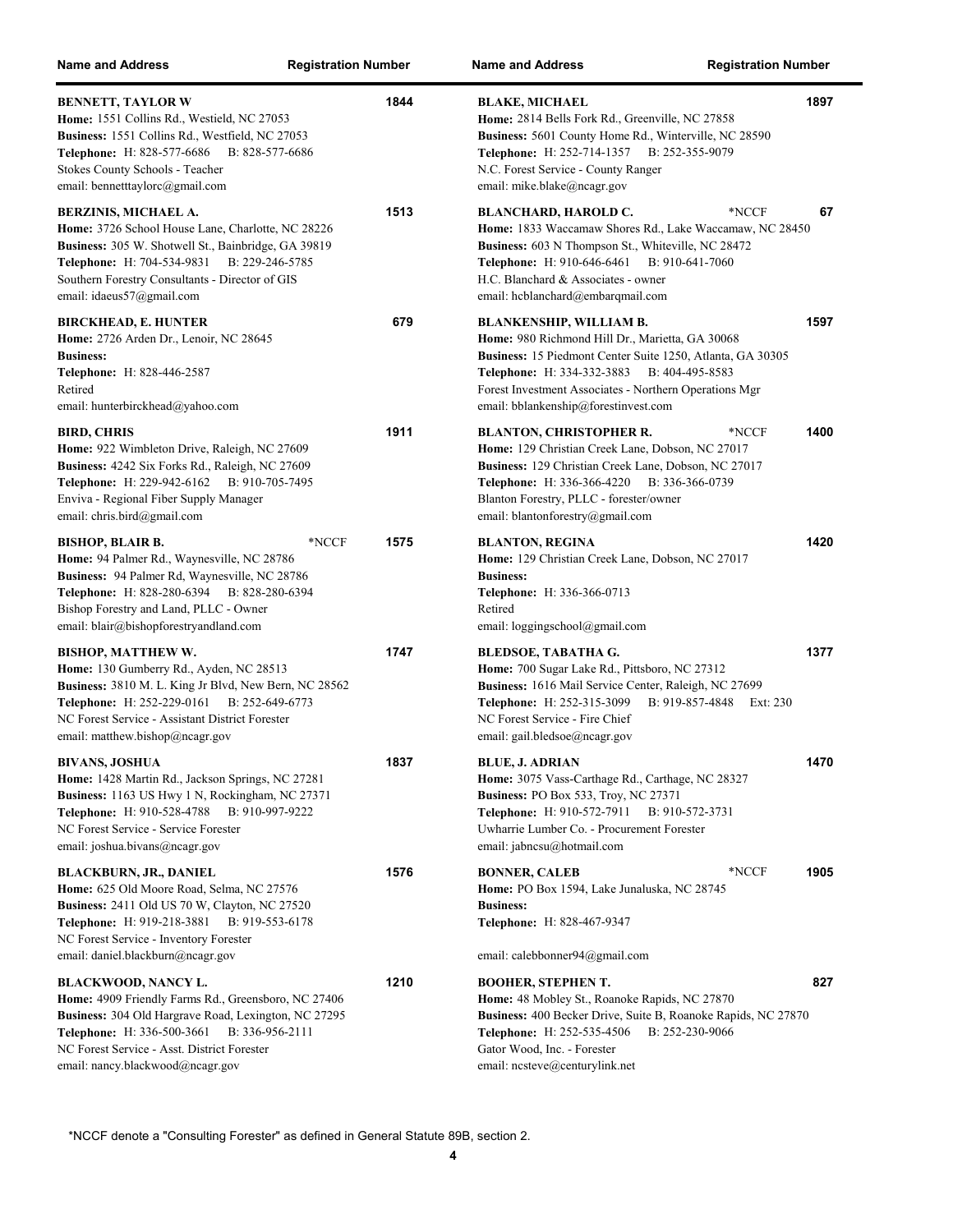| <b>Name and Address</b>                                                                                                                                                                                                                                                          | <b>Registration Number</b> | <b>Name and Address</b>                                                                                                                                                                                                                                                           | <b>Registration Number</b>         |
|----------------------------------------------------------------------------------------------------------------------------------------------------------------------------------------------------------------------------------------------------------------------------------|----------------------------|-----------------------------------------------------------------------------------------------------------------------------------------------------------------------------------------------------------------------------------------------------------------------------------|------------------------------------|
| <b>BOONE, JAMESON</b><br>Home: 411 Gus Rd., Durham, NC 27703<br>Business: 3411 NC Hwy 86 South, Hillsborough, NC 27278<br>Telephone: H: 919-830-2859 B: 919-296-6200<br>NC Forest Service - Service Forester<br>email: jameson.boone@ncagr.gov                                   | 1848                       | <b>BRANDON, CHADWICK L</b><br>Home: 54 Alston Lane, Tarboro, NC 27886<br>Business: 737 Smokey Rd., Rocky Mt., NC 27804<br>Telephone: H: 252-904-5614 B: 252-442-1626<br>NC Forest Service - District Forester<br>email: chad.brandon@ncagr.gov                                    | 1551                               |
| BOST, MARK K.<br>Home: 6835 Old US Hwy 64, Trinity, NC 27370-7111<br>Business: 304 Old Hargrave Rd, Lexington, NC 27295<br><b>Telephone:</b> H: 919-428-4378 B: 336-956-2111<br>NC Forest Service - District Forester<br>email: mark.bost@ncagr.gov                              | 1275                       | <b>BRANDON, DANIEL R.</b><br>Home: 514 Upper Spencer Mtn. Rd., Stanley, NC 28164<br>Business: 514 Upper Spencer Mtn. Rd., Stanley, NC 28164<br>Telephone: H: 704-813-5370 B: 704-813-5370<br>Crows Hill Resource Mgm't, PC - Forester<br>email: corvushill@gmail.com              | 715<br>*NCCF                       |
| <b>BOYD, AARON</b><br>Home: 1790 Ray Turner Rd, Oak City, NC 27857<br>Business: 142 NC Route 561 East, Ahoskie, NC 27910<br>Telephone: H: 252-370-0394 B: 252-370-0394<br>Enviva Pellets, LLC - Director, Reg Fiber<br>email: aaron.boyd@envivabiomass.com                       | 1757                       | <b>BRENDLE, T. MITCHELL</b><br>Home: 348 Harris Swamp Rd. SE, Bolivia, NC 28422<br>Business: 2704-C Exchange Drive, Wilmington, NC 28405<br>Telephone: H: 910-540-5639 B: 910-540-5639<br>Resource Management Service, LLC - Resource Forester<br>email: Mbrendle@resourcemgt.com | 1801                               |
| BOYD, ROY H<br>Home: 1101 Neely's Creek Rd., Rock Hill, SC 29730<br>Business: 650 N. Main St., Granite Falls, NC 28630<br>Telephone: H: 803-203-1102<br>B: 828-396-3321<br>Associated Land Management - Forester<br>email: royhboyd@gmail.com                                    | 1890<br>*NCCF              | <b>BREWER, ADAM F.</b><br>Home: 6622 Harold O'Brien Rd., Oxford, NC 27565<br>Business: P.O. Box 785, Henderson, NC 27536<br>Telephone: H: 919-691-0121 B: 252-430-1110<br>Carolina Commonwealth Forest Products - Procurement Forester<br>email: timberman1996@gmail.com          | 1326                               |
| <b>BOYER, CHRIS D.</b><br>Home: 436 Continental Dr., Durham, NC 27707<br><b>Business:</b><br>Telephone: H: 919-491-5360<br>Retired<br>email: cdbjff@aol.com                                                                                                                      | 1379                       | <b>BREWER, SCOTT A.</b><br>Home: 3519 Violet Court, Wilmington, NC 28409<br>Business: 865 John L. Riegel Road, Riegelwood, NC 28456<br><b>Telephone:</b> H: 910-620-2503<br>International Paper Co. - Fiber Specialist<br>email: scott.brewer1@ipaper.com                         | 1294<br>B: 910-362-4782<br>Ext: 24 |
| <b>BRADY, HAROLD R.</b><br>Home: 360 E. Ohio Avenue, Southern Pines, NC 28387<br>Business: 360 E. Ohio Avenue, Southern Pines, NC 28387<br>Telephone: H: 910-692-6347 B: 910-692-6347<br>Brady and Associates Forestry, Inc. - President<br>email: hbrady1@nc.rr.com             | 1100<br>*NCCF              | <b>BRINKLEY, JEREMY S.</b><br>Home: 245 Bethesda Drive, Lexington, NC 27295<br>Business: PO Box 497, Lexington, NC 29293<br>Telephone: H: 336-247-3068<br>Carrollton, Inc. - Forester<br>email: brinkley76@gmail.com                                                              | 1436<br>*NCCF<br>B: 336-249-7755   |
| BRADY, JODY T.<br><b>Home:</b> 6002 Boone Trail, Millers Creek, NC 28651<br>Business: 6002 Boone Trail, Millers Creek, NC 28651<br>Telephone: H: 336-902-7119 B: 336-902-7119<br>Brady Environmental Management - Forester<br>email: bemforestry@gmail.com                       | *NCCF<br>1340              | <b>BRITT, CHARLES C</b><br>Home: 708 Wendy Drive, Graham, NC 27253<br>Business: 3314 NC Hwy 86 S, Hillsborough, NC 27278<br>Telephone: H: 919-345-9061<br>NC Forest Service - Asst District Forester<br>email: charles.britt@ncagr.gov                                            | 1785<br>B: 919-732-8105            |
| <b>BRADY, TIM</b><br>Home: 350 S. Church St., Mooresville, NC 28115<br>Business: 975 Conrad Hill Mine Rd., Lexington, NC 27292<br>B: 336-309-5131<br><b>Telephone:</b> H: 336-309-5131<br>Kepley-Frank Hardwood Co., Inc. - Procurement Forester<br>email: tbrady@kepleyfrank.us | 1900                       | <b>BROADWELL, JARRATT</b><br>Home: 2416 Indore Rd., Fuquay Varina, NC 27526<br>Business: P.O. Box 488, Lillington, NC 27546<br><b>Telephone:</b> H: 919-623-4536<br>GFR Forestry Consultants, PLLC - Forester<br>email: jbroadwell@gfrforestry.com                                | *NCCF<br>1857<br>B: 910-893-8197   |
| <b>BRAHAM, RICHARD R.</b><br>Home: PO Box 37088, Raleigh, NC 27627<br><b>Business:</b><br>Telephone: H: 919-858-9210<br>Retired<br>email: braham@ncsu.edu                                                                                                                        | 833                        | BROGAN, SEAN M.<br>Home: 6617 Graymont Place, Raleigh, NC 27615<br>Business: 1616 Mail Service Center, Raleigh, NC 27699-1600<br><b>Telephone:</b> H: 919-917-5202<br>NC Forest Service - Assistant State Forester<br>email: sean.brogan@ncagr.gov                                | 1362<br>B: 919-857-4818            |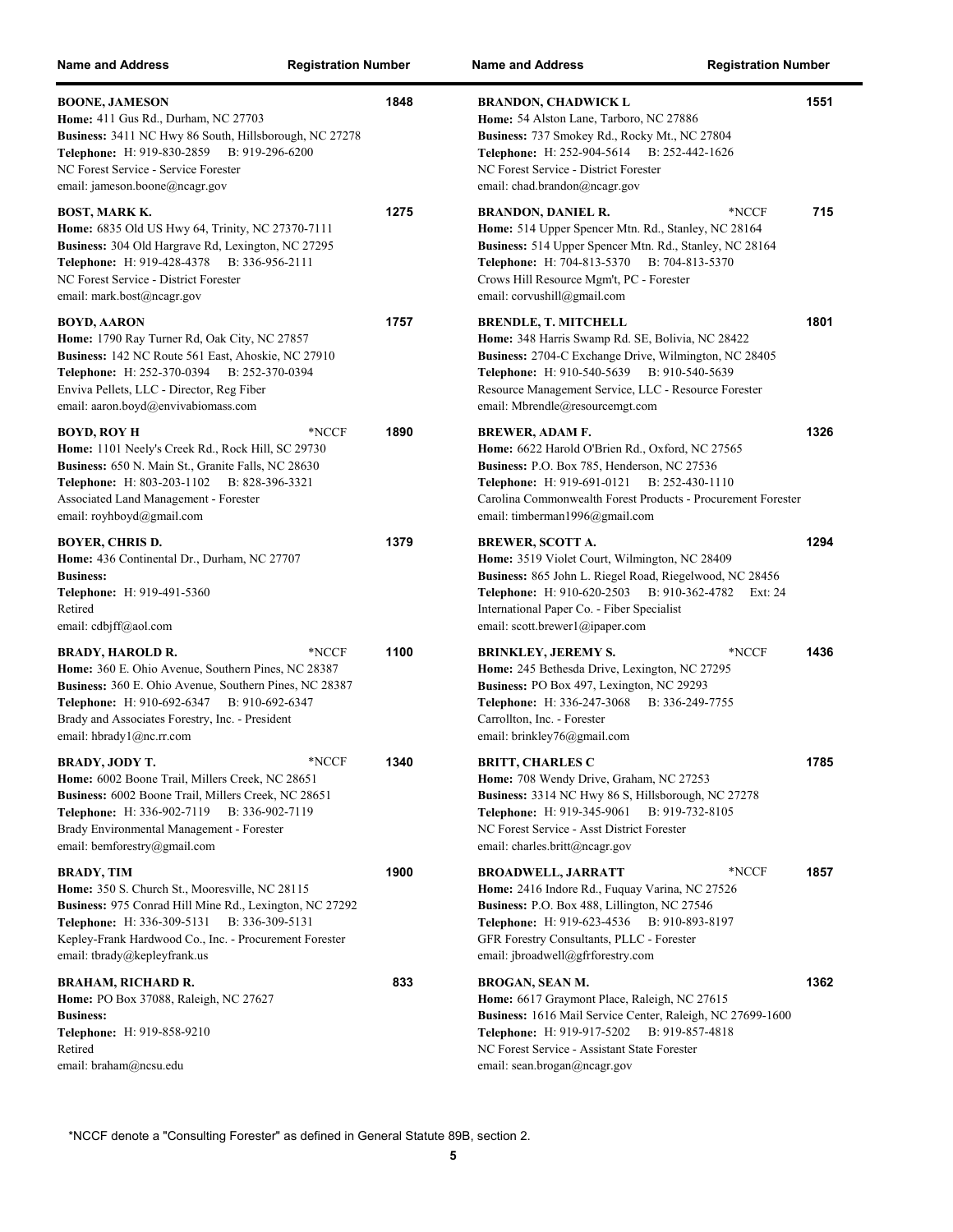| <b>Name and Address</b>                                                                                                                                                                                                                                      | <b>Registration Number</b> |      | <b>Name and Address</b>                                                                                                                                                                                                                                                                        | <b>Registration Number</b> |
|--------------------------------------------------------------------------------------------------------------------------------------------------------------------------------------------------------------------------------------------------------------|----------------------------|------|------------------------------------------------------------------------------------------------------------------------------------------------------------------------------------------------------------------------------------------------------------------------------------------------|----------------------------|
| <b>BROOKS, CAELA D.</b><br>Home: 20198 Efird Road, Albemarle, NC 28001<br>Business: PO Box 310, Oakboro, NC 28129<br><b>Telephone:</b> H: 704-984-0343<br>B: 919-893-8197<br>GFR Forestry Consultants, PLLC - Forester<br>email: cdbrooks@gfrforestry.com    | *NCCF                      | 1892 | <b>BURLESON, DOUGLAS C.</b><br>Home: 85 Pinwheel Drive, Pittsboro, NC 27312<br>Business: 4408 Mt. Hermon-Rock Creek Rd., Graham, NC 28170<br><b>Telephone:</b> H: 336-214-3140<br>B: 336-214-3140<br>Canfor Southern Pine - Procurement Manager<br>email: doug.burleson@canfor.com             | 1276<br>Ext: 18            |
| <b>BROOKS, CODY A</b><br>Home: 20198 Efird Road, Albemarle, NC 28001<br>Business: PO Box 310, Oakboro, NC 28129<br>Telephone: H: 704-984-1005 B: 910-893-8197<br>GFR Forestry Consultants, PLLC - Forester<br>email: cabrooks@gfrforestry.com                | *NCCF                      | 1842 | <b>BURLESON, JEFFREY N.</b><br>*NCCF<br>Home: 8300 Parasol Court, Myrtle Beach, SC 29579<br>Business: 8300 Parasol Ct., Myrtle Beach, SC 29579<br><b>Telephone:</b> H: 843-685-2408 B: 843-685-2408<br>Southern Palmetto Environmental Consulting - Owner<br>email: southernpalmetto@yahoo.com | 1433                       |
| <b>BROOKS, JAMES H.</b><br>Home: PO Box 498, York, SC 29745-0498<br>Business: PO Box 498, York, SC 29745-0498<br>Telephone: H: 803-684-3845 B: 803-684-3845<br>Brooks Forestry Service - Consulting Forester<br>email: jhbrooks@comporium.net                | *NCCF                      | 1401 | <b>BURR, ROBERT J</b><br>*NCCF<br>Home: 161 Whispering Pines Road, Wadesboro, NC 28170<br>Business: PO Box 494, Lilesville, NC 28091<br>Telephone: H: 704-695-2587<br>B: 704-695-2587<br>R.B. Consulting Forestry, Inc. - Owner<br>email: pdfishingadventures@yahoo.com                        | 1355                       |
| <b>BROWN, ASHBY B.</b><br>Home: 10128 Joyners Bridge Road, Carrsville, VA 23315<br>Business: 10128 Joyners Bridge Road, Carrsville, VA 23315<br><b>Telephone:</b> H: 757-651-3162<br>Dominion Forestry, LLC - Forester<br>email: ashby.brown99@gmail.com     | *NCCF<br>B: 757-651-3162   | 1545 | <b>BURRIS, RACHEL</b><br>Home: 1408 U.S. Hwy 17N, New Bern, NC 28560<br>Business: 421 Grants Creek Rd., Jacksonville, NC 28546<br>Telephone: H: 276-233-8813<br>B: 276-233-8813<br>Premier Forestry and Environmental Consulting - Forester<br>email: rachelburris18@gmail.com@gmail.com       | 1899                       |
| <b>BROWN, DARON C.</b><br>Home: 275 Bar Mill Rd., Millers Creek, NC 28651<br>Business: 275 Bar Mill Rd., Millers Creek, NC 28651<br><b>Telephone:</b> H: 336-927-3967<br>Evergreen Forest Management - Owner<br>email: daronbrown67@gmail.com                | *NCCF<br>B: 336-903-1595   | 1111 | *NCCF<br><b>BURTON, DANIEL D.</b><br>Home: 598 Lower River Rd., Sanford, NC 27330<br>Business: 598 Lower River Rd., Sanford, NC 27330<br><b>Telephone:</b> H: 919-776-7995<br>B: 910-770-6285<br>Daniel D Burton Consulting Forester - Owner<br>email: ddb11@hotmail.com                       | 208                        |
| <b>BROWN, TONY</b><br>Home: 287 Karrimont Road, Mooresville, NC 28115<br>Business: PO Box 219, Marshville, NC 28103<br><b>Telephone:</b> H: 704-291-0135<br>Edwards Wood Products, Inc. - Area Manager<br>email: tonybrown@ewpi.com                          | B: 704-624-3616            | 1679 | <b>BYRD, J. RANDALL</b><br>Home: $, ,$<br><b>Business:</b><br>Telephone:<br>email: jb21ncbrf@mail.com                                                                                                                                                                                          | 881                        |
| <b>BRYANT, RICKY L.</b><br>Home: 1049 NC Hwy 58, Warrenton, NC 27589<br>Business: 1049 NC HWY 58, Warrenton, NC 27589<br><b>Telephone:</b> H: 252-432-8191<br>Rangerwood Forestry LLC - Owner, Manager<br>email: rangerwoodforestry@gmail.com                | *NCCF<br>B: 252-432-8191   | 1179 | <b>BYRD, RONALD W.</b><br>Home: 132 Nez Perce Dr., Darlington, SC 29532<br>Business: PO Box 246, Darlington, SC 295432<br>Telephone: H: 843-307-1183<br>B: 843-393-2211<br>Flowers Forestry - Forester<br>email: ronniebyrd2@bellsouth.net                                                     | 874                        |
| <b>BUCKLEY, SHANNON A.</b><br>Home: 730 Freemantown Road, Rutherfordton, NC 28139<br>Business: 41 Main Street, Canton, NC 28716<br>Telephone: H: 828-289-0980<br>Evergreen Packaging - Sr Procurement Forester<br>email: shannon.buckley@pactivevergreen.com | B: 828-246-7010            | 633  | <b>BYRUM, WILLIAM</b><br>Home: 8620 Reindeer Moss Dr., Wake Forest, NC 27587<br>Business: 2901 E. Gate City Blvd, Ste 2100, Greensboro, NC 27401<br>Telephone: H: 919-815-8076<br>B: 336-312-3242<br><b>USDA - NRCS - Forester</b><br>email: wbbyrum@hotmail.com                               | 1742                       |
| <b>BUNCH, GREGORY B.</b><br>Home: 12472 O'Bryan Road, Whitakers, NC 27891<br>Business: 309 Enviva Blvd, Garysburg, NC 23831<br><b>Telephone:</b> H: 252-813-9558<br>Enviva - Commodity Manager<br>email: greg.bunch@envivabiomass.com                        | B: 252-230-8156            | 1471 | CADDY, JAMES M.<br>Home: 162 Spivey Lane, Hertford, NC 27944<br>Business: 861 Berea Church Road, Elizabeth City, NC 27909<br>Telephone: H: 252-339-5694<br>B: 252-331-4781<br>NC Forest Service - Assistant District Forester<br>email: james.caddy@ncagr.gov                                  | 1659                       |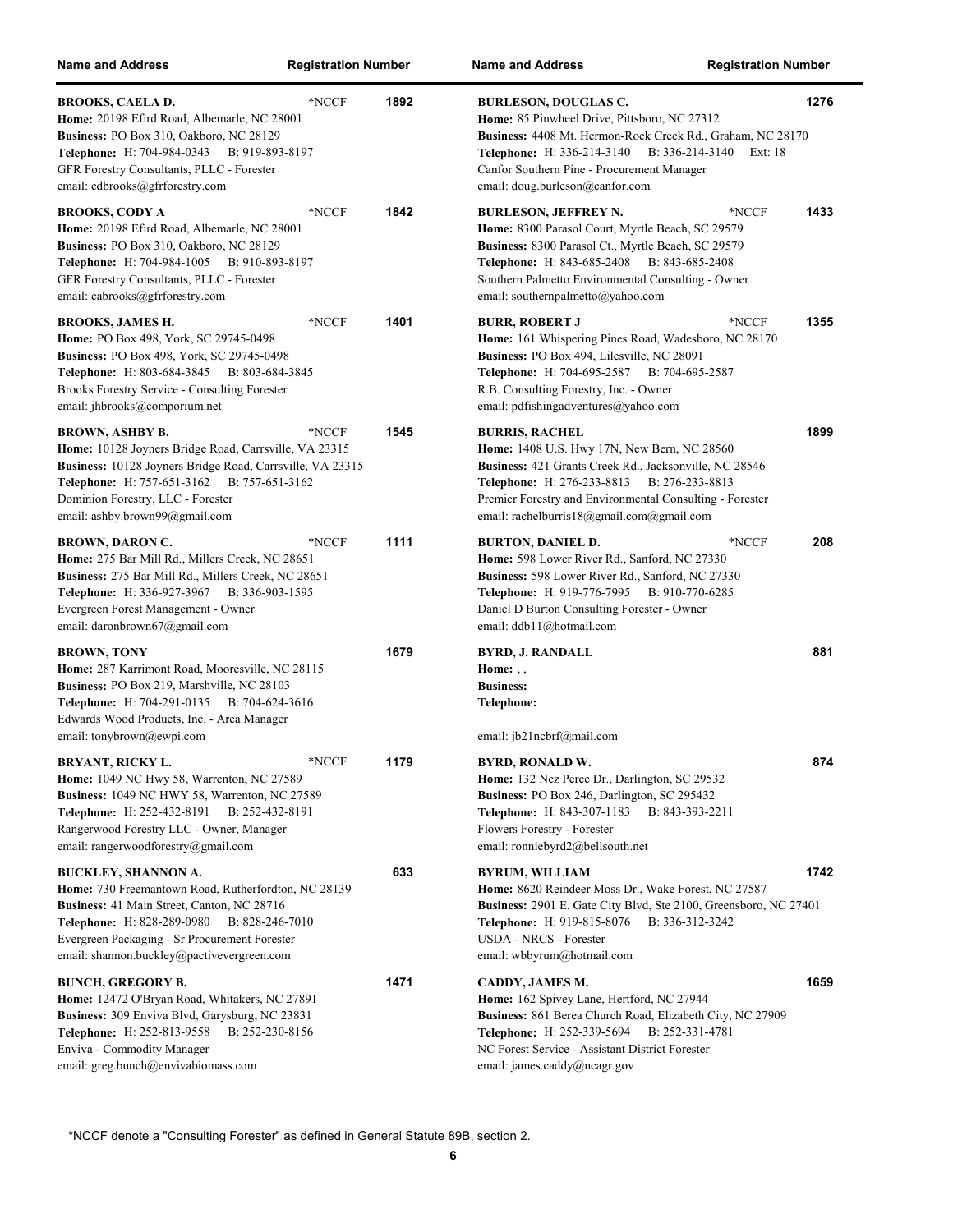| <b>Name and Address</b>                                                                                                                                                                                                                                                   | <b>Registration Number</b> | <b>Name and Address</b>                                                                                                                                                                                                                                                                           | <b>Registration Number</b>       |
|---------------------------------------------------------------------------------------------------------------------------------------------------------------------------------------------------------------------------------------------------------------------------|----------------------------|---------------------------------------------------------------------------------------------------------------------------------------------------------------------------------------------------------------------------------------------------------------------------------------------------|----------------------------------|
| <b>CAIN, JUSTIN P</b><br>Home: 209 Scout Lane, Chinquapin, NC 28521<br>Business: 1200 N 23rd St., Suite201, Wilmington, NC 28405<br>B: 910-815-4320<br><b>Telephone:</b> H: 336-736-9530<br>Campbell Global - Forester<br>email: jcain@campbellglobal.com                 | 1869                       | <b>CARPENTER, T. MATTHEW</b><br>Home: 298 Morgan Sellers Road, Wadesboro, NC 28170<br>Business: P.O. Box 98, Mt. Gilead, NC 27306<br><b>Telephone:</b> H: 704-695-5251<br>Jordan Lumber & Supply, Inc. - Procurement Representative<br>email: mcarpenter@jordanlumber.com                         | 1887<br>B: 910-439-8100          |
| CALE, ALISSA B.<br>Home: 537 Summerby Road, Roper, NC 27970<br>Business: PO Box 787, Plymouth, NC 27962<br><b>Telephone:</b> H: 252-943-8407<br>B: 252-791-3215<br>Weyerhaeuser Co. - Land Asset Mananger<br>email: alissa.cale@weyerhaeuser.com                          | 907                        | <b>CARTER, P. CRAIG</b><br>Home: 1113 Quail Hollow Circle, Chester, SC 29706<br>Business: 201 Tom Hall St., Fort Mill, SC 29708<br>Telephone: H: 803-377-3411<br>USPS - Rural Carrier<br>email: cjcecarter@yahoo.com                                                                              | 1018                             |
| <b>CALHOUN, ROBERT R.</b><br><b>Home:</b> 1404 High Valley Way, Lenoir, NC 28645<br>Business: 1515 Kendall Rd., Newberry, SC 29108<br>Telephone: H: 803-960-6210 B: 803-276-9425<br>Henderson & Associates, Inc. - Consultant<br>email: calhouns@catt.com                 | 790                        | <b>CARTNER, TIMOTHY J.</b><br><b>Home:</b> 502 Rawlsville Rd., Rock Hill, SC 29730<br>Business: PO Box 8004, Rock Hill, SC 29732<br><b>Telephone:</b> H: 704-996-0380<br>Timberland Advisors, Inc. - President/Owner<br>email: tim@timberlandadvisors.com                                         | 1114<br>*NCCF<br>B: 704-996-0380 |
| <b>CALLAGHAN, DANIEL W</b><br>Home: 110 Wicklow Drive, Asheville, NC 28806<br><b>Business:</b> 398 Old Haw Creek Rd., Asheville, NC 28805<br>Telephone:<br>Wildwood Consulting, PLLC - Forester<br>email: dan@wildwoodconsultingllc.com                                   | 1902                       | <b>CARTWRIGHT, NATHAN</b><br><b>Home:</b> 200 Rachel Drive, Elizabeth City, NC 27909<br><b>Business:</b> 1443 Northside Road, Elizabeth City, NC 27909<br>Telephone: H: 252-562-2711<br>JW Jones Lumber Company, Inc. - Procurement Forester<br>email: $n \text{atec}(\hat{a})$ iwjoneslumber.com | 1748<br>B: 252-771-2497          |
| CAMPBELL, ETHAN M.<br>Home: 154 Bridle Tr., Youngsville, NC 27596<br>Business: PO Box C, Roanoke Rapids, NC 27870<br><b>Telephone:</b> H: 252-518-2492<br>B: 252-365-1475<br>Roseburg Resources Co. - Forester II<br>email: wolfpackforestry@gmail.com                    | 1777                       | <b>CASEY, W. ANDREW</b><br><b>Home:</b> 201 Eastover Dr., N. Wilkesboro, NC 28659<br>Business: PO Box 955, Wilkesboro, NC 28697<br>Telephone: H: 336-667-2614 B: 336-838-5766<br>Casey & Company Forestry, PLLC - Owner<br>email: acasey@caseyandcompany.com                                      | *NCCF<br>798                     |
| CAMPBELL, KIMBERLY<br>Home: 300 Pine Lane, Washington, NC 27889<br>Business: 1785B Weyerhaeuser Rd., Vanceboro, NC 28586<br>Telephone: H: 252-945-2723<br>B: 252-633-7108<br>Weyerhaeuser - Harvest & Transportation Manager<br>email: kimberly.campbell@weyerhaeuser.com | 1671                       | CAWTHORNE, WALLACE G.<br>Home: 100 Pineview Drive, Henderson, NC 27536<br>Business: 100 Pineview Drive, Henderson, NC 27536<br>Telephone: H: 252-430-9717<br>Self Employed -<br>email: wallace.cawthorne@gmail.com                                                                                | *NCCF<br>5<br>B: 252-430-9717    |
| CAPPS, ROBIN W.<br>Home: PO Box 677, Warrenton, NC 27589<br>Business: PO Box 321, Warrenton, NC 27589<br><b>Telephone:</b> H: 252-213-2990<br>B: 252-257-2990<br>Capps Forestry Enterprises, Inc. - Owner/Forester<br>email: pineburr@hotmail.com                         | 1081                       | CECIL, JOHN T.<br>Home: 2613 Wildcat Creek Rd., Chapel Hill, NC 27516<br>Business: PO Box 62, New Hill, NC 27562<br><b>Telephone:</b> H: 919-932-3833<br>Domtar Paper Company, LLC - District Forester<br>email: john.cecil@domtar.com                                                            | 1168<br>B: 919-367-9696          |
| CARGILE, GARY L.<br>Home: 4526 Bannock Circle, Wilmington, NC 28409<br>Business: 4526 Bannock Circle, Wilmington, NC 28409<br><b>Telephone:</b> H: 910-540-5329<br>B: 910-540-5329<br>Cape Fear Land Company - President<br>email: garylcargile@gmail.com                 | *NCCF<br>572               | <b>CHAMBLEE, AARON K.</b><br>Home: 1213 Old Mill Rd., Rocky Mount, NC 27803<br>Business: 737 Smokey Rd., Rocky Mount, NC 27804<br><b>Telephone:</b> H: 252-406-6830<br>NC Forest Service - Assistant District Forester                                                                            | 1736<br>B: 252-442-1626          |
| <b>CARPENTER, DANIEL R.</b><br>Home: 7200 W. Farmdale Drive, Daleville, IN 47334<br>Business: PO Box 1148, Old Fort, NC 28762<br><b>Telephone:</b> H: 704-418-6759<br>B: 828-724-9495<br>Columbia Forest Products - Forester<br>email: nctimberwolf@yahoo.com             | 1370                       | <b>CHAREST, CHRISTOPHER D.</b><br>Home: 4906 Club View Dr, Concord, NC 28025<br>Business: PO Box 235, New London, NC 28127<br><b>Telephone:</b> H: 704-985-5864<br>H.W. Culp Lumber Company - Procurement Forester<br>email: charest@culplumber.com                                               | 1680<br>B: 704-463-7311          |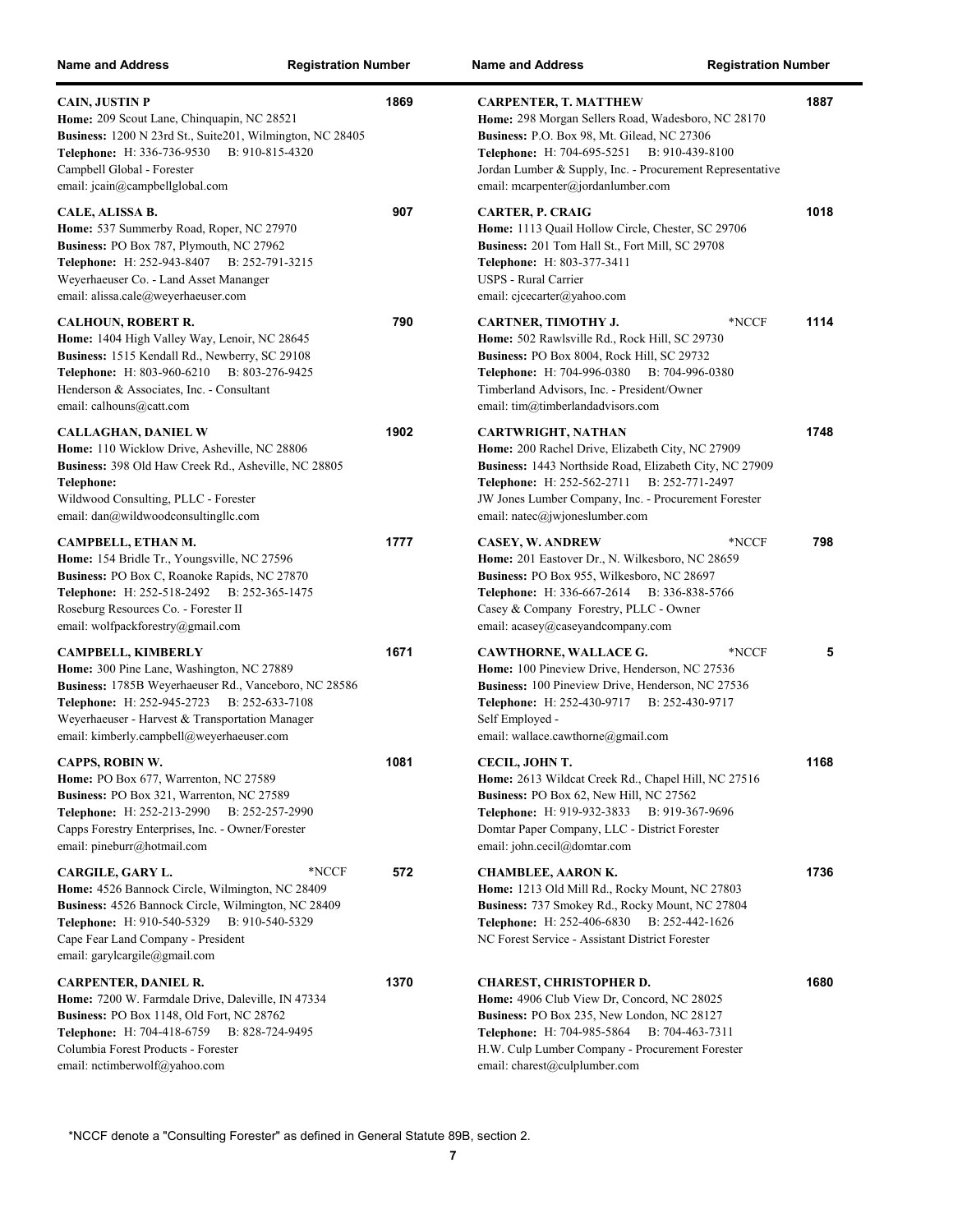| <b>Name and Address</b>                                                                                                                                                                                                                                                                         | <b>Registration Number</b> |      | <b>Name and Address</b>                                                                                                                                                                                                                                               | <b>Registration Number</b> |
|-------------------------------------------------------------------------------------------------------------------------------------------------------------------------------------------------------------------------------------------------------------------------------------------------|----------------------------|------|-----------------------------------------------------------------------------------------------------------------------------------------------------------------------------------------------------------------------------------------------------------------------|----------------------------|
| CHAVIS, JASON C.<br>Home: 2263 Shiloh Church Rd., Palmyra, VA 22963<br>Business: 26 Zion Park Road, Troy, VA 22974<br>Telephone: H: 434-981-0098<br>B: 434-589-2424<br>Chips, Inc. - Forester<br>email: jchavis@chipslbr.com                                                                    |                            | 1574 | <b>CLONINGER, WILLIAM ROY</b><br>Home: PO Box 591, Lancaster, SC 29721<br>Business: PO Box 591, Lancaster, SC 29721<br>Telephone: H: 803-804-1787<br>B: 803-804-1787<br>Cloninger Forestry - Owner<br>email: forestry@cloninger.com                                   | *NCCF<br>882               |
| CHEATHAM, DAVID W<br>Home: PO Box 631, Marshall, NC 28753<br>Business: PO Box 631, Marshall, NC 28753<br><b>Telephone:</b> H: 828-575-0352 B: 282-575-0352<br>Mountain Roots Forestry, LLC - Forester/Broker<br>email: david.cheatham@gmail.com                                                 | *NCCF                      | 1881 | <b>COATS, W. ALAN</b><br>Home: 3 Madeira Ct., Durham, NC 27713<br><b>Business:</b><br>Telephone: H: 979-220-8460<br>North Carolina Emergency Management - GIS Analyst<br>email: walancoats@gmail.com                                                                  | 1870                       |
| CHEEK, MICHAEL E.<br>Home: 255 Foxhunt Lane, Hendersonville, NC 28791<br>Business: 14 Gaston Mtn. Road, Asheville, NC 28806<br><b>Telephone:</b> H: 704-453-5637<br>B: 828-665-8688<br>NC Forest Service - Assistant Regional Forester<br>email: michael.cheek@ncagr.gov                        |                            | 1277 | COCKERHAM, RICHARD C.<br>Home: 4195 Lindsay Street, Lenoir, NC 28645<br>Business: 1543 Wilkesboro Blvd., Lenoir, NC 28645<br><b>Telephone:</b> H: 828-292-4575<br>B: 704-616-0747<br>NC Forest Service - Water Quality Forester<br>email: richard.cockerham@ncagr.gov | 1217                       |
| <b>CHESTON, CHARLES M.</b><br>Home: 1055 Silk Hope Gum Springs Road, Pittsboro, NC 27312<br>Business: 4408 Mt. Hermon Rock Creek Rd., Graham, NC 27253<br><b>Telephone:</b> H: 336-212-1028<br>B: 336-212-1028<br>Canfor Southern Pine - Procurement Forester<br>email: mike.cheston@canfor.com |                            | 1758 | COFFEY, ALBERT B.<br>Home: 4517 Old Larkin Court, Wake Forest, NC 27587<br><b>Business:</b><br>Telephone: H: 919-612-2584<br>Retired<br>email: albertcoffey@bellsouth.net                                                                                             | 386                        |
| <b>CHILDERS, CHRISTOPHER J.</b><br>Home: 8413 Chestnut Oak Ct., Harrisburg, NC 28075<br>Business: 715 Cabarrus Ave W, Concord, NC 28027<br><b>Telephone:</b> H: 704-475-0477<br><b>USDA NRCS - Soil Conservationist</b><br>email: cuchilders@gmail.com                                          |                            | 1587 | COLE, DAVID G.<br>Home: 50 Sidney Blvd., Hampden, ME 04444<br>Business: 40 Champion Lane, Milford, ME 04461<br>Telephone: H: 207-478-7805<br>B: 207-478-7805<br>American Forest Management, Inc. - Director of Northern Operations<br>email: david.cole@afmforest.com | 1115<br>Ext: 122           |
| <b>CHRISTOPHER JR, EDWIN A.</b><br>Home: 46 Chadwick Dr., Stafford, VA 22556<br>Business: 5275 Leesburg Pike, Falls Church, VA 22041<br>Telephone: H: 540-623-3774 B: 703-358-1834<br>US Fish & Wildlife Service - Deputy Fire Director<br>email: edwin christopher@fws.gov                     |                            | 1519 | COLEMAN III, MOSELY C.<br>Home: 700 Hampton Court, Florence, SC 29505<br>Business: PO Box 12443, Florence, SC 29504<br><b>Telephone:</b> H: 843-601-3050<br>B: 843-601-3050<br>Pee Dee Forestry Services - Forester<br>email: clemcoleman@peedeeforestry.com          | 1706                       |
| CIPRIANI, JR., WILLIAM F.<br>Home: 613 Fayetteville Rd., Rockingham, NC 28379<br>Business: 613 Fayetteville Rd., Rockingham, NC 28379<br>Telephone: H: 910-995-7797 B: 910-995-7797<br>Claybourn Walters Company, Inc. - Forester<br>email: cipriani@claybournwalters.com                       |                            | 1660 | COLEMAN, JR., WILLIAM G.<br>Home: 1596 Old Town Ave, Georgetown, SC 29440<br>Business: PO Box 3007, Florence, SC 29502<br><b>Telephone:</b> H: 843-229-8716<br>B: 843-662-1022<br>Wilson, Wright & Coleman Inc. - President<br>email: wmgcdk@aol.com                  | 689<br>*NCCF               |
| <b>CLARK, ERIC S.</b><br>Home: 4413 Longleaf Lane, Raeford, NC 28376-9419<br>Business: PO Box 1470, Hope Mills, NC 28348<br>Telephone: H: 910-309-0440<br>B: 910-426-2734<br>American Forest Management - Forester<br>email: eric.clark@afmforest.com                                           | *NCCF                      | 1019 | <b>COMER, SCOTTY</b><br>Home: 60 Family Branch Dr., Franklin, NC 28734<br>Business: 133 Glenn Cabe Rd., Sylva, NC 28779<br><b>Telephone: H: 828-606-9184</b><br>B: 828-586-4007<br>NC Forest Service - Assistant District Forester<br>email: scotty.comer@ncagr.gov   | 1600                       |
| CLARKE, CRAIG K.<br>Home: 5226 Deep River Rd., Sanford, NC 27330-6578<br>Business: 1616 Mail Service Drive, Raleigh, NC 27699-1616<br>B: 919-857-4820<br>Telephone:<br>NC Forest Service - SPA Director<br>email: craig.clarke@ncagr.gov                                                        |                            | 909  | <b>CONGER, LEWIS</b><br>Home: 2804 Heathsville Rd., Enfield, NC 27823<br>Business: 230 Clint Rd., Littleton, NC 27850<br>Telephone: H: 252-578-8355<br>B: 252-308-2408<br>MLC Landholdings - Forester<br>email: Lewis@mlctimber.com                                   | 1796                       |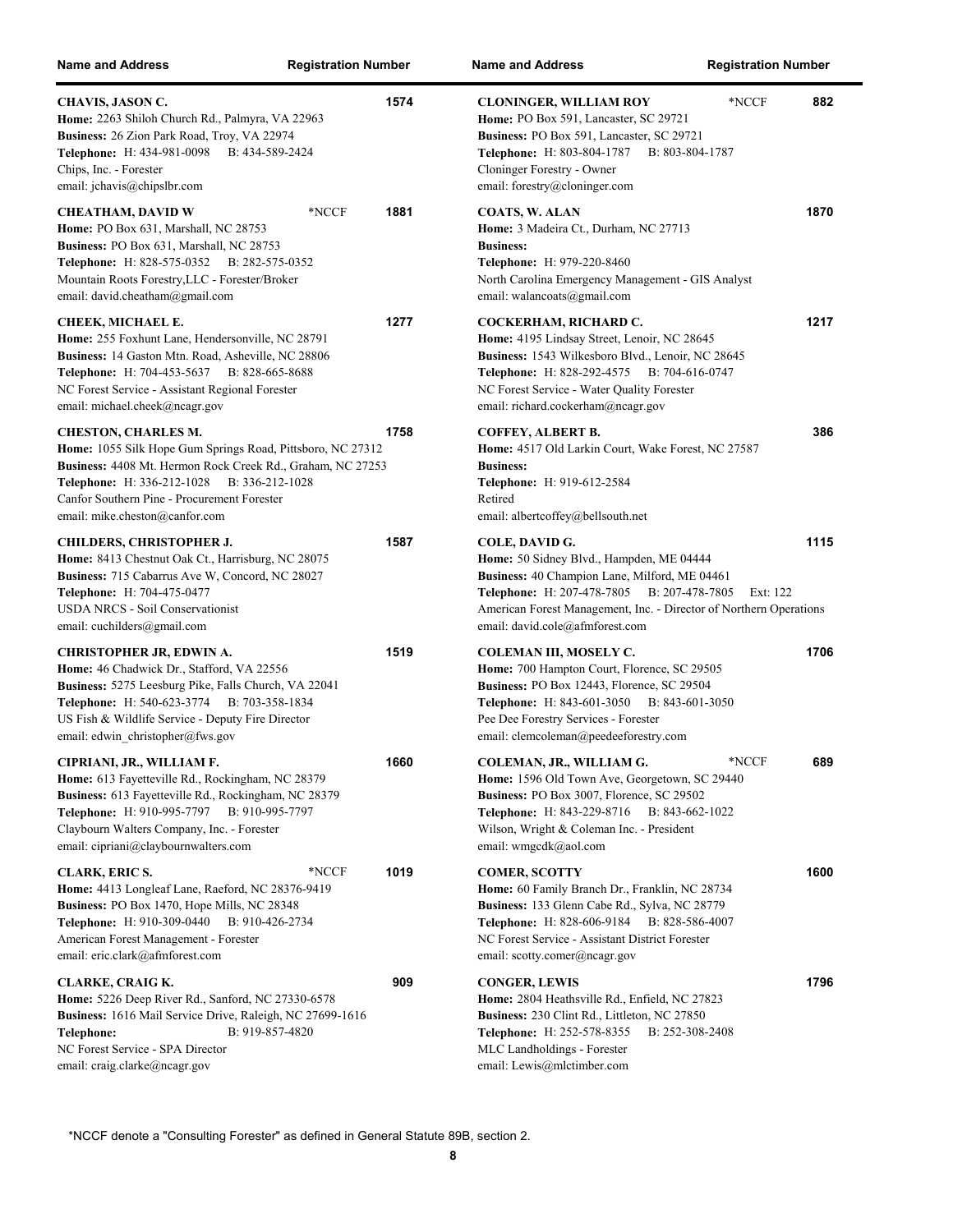| <b>Name and Address</b>                                                                                                                                                                                                                                                        | <b>Registration Number</b>  |      | Nar                             |
|--------------------------------------------------------------------------------------------------------------------------------------------------------------------------------------------------------------------------------------------------------------------------------|-----------------------------|------|---------------------------------|
| <b>CONNER, GREGORY S.</b><br>Home: P.O. Box 884, Elizabethtown, NC 28337<br>Business: P O Box 884, Elizabethtown, NC 28337<br>Telephone: H: 910-876-2459 B: 910-876-2459<br>Wolfs Run, LLC -<br>email: gsconner19@yahoo.com                                                    | *NCCF                       | 1176 | CC<br>H<br>Bu<br>Te<br>Gа<br>em |
| <b>CONNOR, JOHN W</b><br>Home: 116 W. Cypress St., Lake Waccamaw, NC 28450<br><b>Business:</b> 116 West Cypress Street, Lake Waccamaw, NC 28450<br><b>Telephone:</b> H: 910-618-2045<br>J. W. Connor & Son, Inc. - President<br>email: jwconnor@embarqmail.com                 | B: 910-618-2045             | 1021 | C0<br>H<br>Bυ<br>Te<br>М<br>em  |
| CONRAD, III, J. LOCKE<br>Home: 5603 Taylor Road, Grifton, NC 28530<br>Business: PO Box 8488, Greenville, NC 27835<br><b>Telephone:</b> H: 252-524-4636<br>Self-employed - Consulting Forester/Owner<br>email: JLConradACF@msn.com                                              | B: 252-752-1101             | 536  | CI<br>H<br>Βu<br>Te<br>Dι<br>em |
| COOK, JOHN C.<br>Home: 109 Brakewood Road, Manteo, NC 27954<br><b>Business:</b> 9291 Piney Woods Rd., Fairfield, NC 27826<br>Telephone: H: 252-542-0119 B: 252-926-3041<br>NC Forest Service - District Forester<br>email: john.cook@ncagr.gov                                 |                             | 1457 | CI<br>H<br>Bυ<br>Te<br>Z.<br>em |
| COOK, SAM<br><b>Home:</b> 5014 Isabella Cannon Dr., Raleigh, NC 27612<br>Business: PO Box 10224, Raleigh, NC 27605<br><b>Telephone:</b> H: 843-344-0637 B: 919-515-5723<br>NC State College of Natural Resources - Executive Director, Forest As<br>email: scook.wcf@gmail.com | *NCCF                       | 1327 | CI<br>H<br>Βu<br>Te<br>Cl<br>em |
| COOLEY, JOHN P.<br>Home: 5 Briton Ct., Grenville, NC 29615<br><b>Business:</b> 3620 Pelham Road #34, Greenville, NC 29615<br>Telephone:<br>Cooley and Asociates, LLC - Principal Appraiser<br>email: cooleyLLC@carolina.rr.com                                                 | B: 803-493-2411             | 1235 | CI<br>H<br>Βu<br>Te<br>Br<br>em |
| <b>COOPER, GREGORY</b><br>Home: 27 Pine Lane, Asheville, NC 28806<br>Business: 5 Barbetta Drive, Asheville, NC 28806<br><b>Telephone:</b> H: 518-248-4216<br>The Nature Conservancy - Conservation Forester<br>email: greg.cooper@tnc.org                                      | B: 828-350-1431<br>Ext: 107 | 1893 | CI<br>H<br>Βu<br>Te<br>Ci<br>em |
| <b>COOPER, RODERICK</b><br>Home: 132 Poplar Ridge Drive, Westminster, SC 29693<br>Business: 132 Poplar Ridge Drive, Westminster, SC 29693<br>Telephone: H: 864-546-1016 B: 864-546-1016<br>Cooper Land & Timber, LLC - Forester<br>email: roddy.cooper@cooperlandtimber.com    |                             | 1716 | CI<br>H<br>Βu<br>Тe<br>Mi<br>em |
| CORLEY, HEATH M.<br>Home: 222 Conner Road, Lexington, SC 29072<br>Business: 245 Stoneridge Drive, Columbia, SC 29210<br>Telephone: H: 803-730-2916 B: 803-730-2916<br>Milliken Forestry Company, Inc. - Consulting Forester<br>email: hcorley@millikenforestry.com             | *NCCF                       | 1661 | Cl<br>H<br>Βu<br>Тe<br>N(<br>em |

| lame and Address                                                                                                                                                                                                                                                | <b>Registration Number</b> |
|-----------------------------------------------------------------------------------------------------------------------------------------------------------------------------------------------------------------------------------------------------------------|----------------------------|
| COTTEN, JASON R.<br>Home: 1299 Roanoke Shores Rd., Littleton, NC 27850<br>Business: 400B Becker Drive, Wilson, NC 27870<br>Telephone: H: 919-818-6771 B: 252-243-7285<br>Gator Wood, Inc. - Forester<br>email: gatorwdnc3@embarqmail.com                        | 1382                       |
| COX, JOSEPH L.<br>Home: PO Box 10, Todd, NC 28684<br>Business: PO Box 10, Todd, NC 28684<br>Telephone: H: 919-796-7306 B: 919-796-7306<br>Meyer-Cox Forestry Consultants, PLLC - Forester<br>email: joe cox55@icloud.com                                        | 1449                       |
| CRAVEN, JR., THOMAS<br>Home: $\ldots$<br>Business: Duke Box 90332, Durham, NC 27708<br>B: 919-613-8013<br>Telephone:<br>Duke University - Forest Supervisor<br>email: tmc8@duke.edu                                                                             | 1616                       |
| CREED, G. CLAY<br>Home: PO Box 1073, Laurinburg, NC 28353<br>Business: PO Box 159, Laurel Hill, NC 28351<br>Telephone: H: 910-610-5841 B: 910-462-2122<br>Z. V. Pate, Inc./Shoeheel Land Mgm't - Forester<br>email: clay@zvpate.com                             | *NCCF<br>1655              |
| CRESS, L. MICHAEL<br>Home: 490 Sunnybrook Lane, Hartwell, GA 30643<br><b>Business:</b> 1225 Smith Street Ext., Donalds, SC 29638<br>Telephone: H: 864-245-1164 B: 864-456-7168<br>Clendenin Lumber Co. - Senior Forester<br>email: mcress@clendeninlumberco.com | 1064                       |
| CROUSE, RICHARD A.<br>Home: 108 Davenport Road, Spruce Pine, NC 28714<br><b>Business:</b> PO Box 669, Burnsville, NC 28714<br>Telephone: H: 828-208-0951 B: 828-208-0951<br>Bryant & Young Lumber Co. - Vice President<br>email: bycrouse@yahoo.com             | 1466                       |
| CRUM, CHRISTOPHER T.<br>Home: 1901 Shadow Glen Dr., Raleigh, NC 27604<br>Business: PO Box 590, Raleigh, NC 27602<br><b>Telephone:</b> H: 919-625-8343<br>B: 919-996-3315<br>City of Raleigh - Development Forester<br>email: christopher.crum@raleighnc.gov     | 1601                       |
| CRUMP, JOHN M.<br>Home: PO Box 204, Colerain, NC 27924<br>Business: 754 NC 11 North, Ahoskie, NC 27924<br>Telephone: H: 252-209-7005<br>B: 252-209-7005<br>Michael D. Neal & Associates, Inc. - Forester<br>email: johnc1@mdneal.com                            | *NCCF<br>494               |
| <b>CUBBAGE, FREDERICK W.</b><br>Home: 1025 Kingsway Dr., Apex, NC 27502<br>Business: Dept. of Forestry, Box 8008, Raleigh, NC 27695-8008<br>Telephone: H: 919-363-8928 B: 919-515-7789<br>NC State University - Professor<br>email: fredcubbage@yahoo.com       | 1083                       |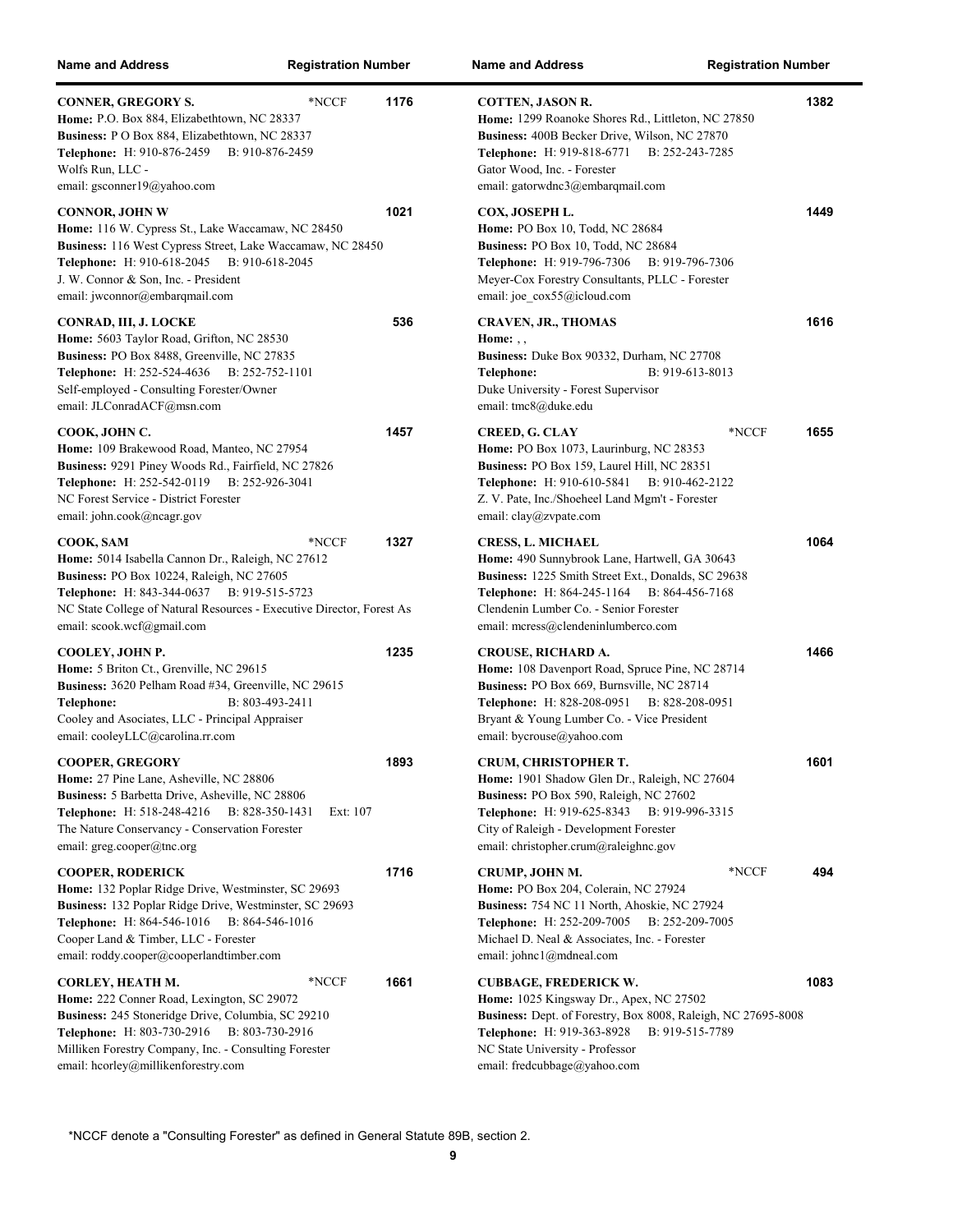| <b>Name and Address</b>                                                                                                                                                                                                                                                    | <b>Registration Number</b> |      | <b>Name and Address</b><br><b>Registration Number</b>                                                                                                                                                                                                                                 |      |
|----------------------------------------------------------------------------------------------------------------------------------------------------------------------------------------------------------------------------------------------------------------------------|----------------------------|------|---------------------------------------------------------------------------------------------------------------------------------------------------------------------------------------------------------------------------------------------------------------------------------------|------|
| CULP, JOHN M.<br>Home: 111 Castlerock Dr., Asheville, NC 28806<br>Business: 111 Castlerock Dr., Asheville, NC 28806<br>Telephone: H: 828-712-4910 B: 828-712-4910<br>Blue Ridge Forestry, PLLC - Forester<br>email: john@brfpllc.com                                       | *NCCF                      | 1118 | <b>DAVIS, PATRICK</b><br>Home: 5610 Frenchmans Creek Dr., Durham, NC 27713<br>Business: PO Box 590, Raleigh, NC 27602<br>Telephone: H: 585-703-3744<br>B: 919-996-4887<br>City of Raleigh - Planning Forester<br>email: patrick.davis@raleighnc.gov                                   | 1859 |
| <b>CURCIO, GARY M.</b><br>Home: 3899 Gray's Mill Rd., LaGrange, NC 28551<br>Business: 3899 Gray's Mill Rd, LaGrange, NC 28551<br><b>Telephone:</b> H: 252-624-7635<br>B: 252-522-0916<br>Self-employed - Forester<br>email: gary.curcio@gmail.com                          |                            | 1298 | <b>DAVIS, THOMAS PAUL</b><br>Home: PO Box 273, Earl, NC 28038<br><b>Business:</b><br>Telephone: H: 704-466-8570<br>Retired<br>email: tpdavis937@gmail.com                                                                                                                             | 106  |
| <b>CURRIE, ROBIE W.</b><br>Home: PO Box 972, Raeford, NC 28376<br>Business: PO Box 972, Raeford, NC 28376<br><b>Telephone:</b> H: 910-624-5054<br>B: 910-624-5054<br>Sandhills Timber Company - Owner<br>email: robiecurrie@gmail.com                                      |                            | 1024 | DAVIS, TREVOR J.<br>Home: 52 Gelbvieh Place, Clayton, NC 27527<br>Business: 2411 Old US hwy 70, Clayton, NC 27520<br>Telephone: H: 828-612-0313 B: 252-526-1383<br>North Carolina Forest Service - Inventory Forester<br>email: knoxfan101@yahoo.com                                  | 1906 |
| <b>CURRIE, JR., W. DEEMS</b><br>Home: 2817 Herring Blvd., Durham, NC 27704<br>Business: 2817 Herring Blvd., Durham, NC 27704<br>Telephone: H: 919-220-9505 B: 919-475-4497<br>Currie & Company Contractors, Inc. - President<br>email: deemsc@gmail.com                    |                            | 855  | DAVIS, ZACK L<br>Home: 1194 Bethel Church Rd., Marion, NC 28752<br>Business: 14 Gaston Mountain Rd., Asheville, NC 28806<br>Telephone: H: 828-877-5306 B: 828-577-5306<br>North Carolina Forest Service - FIA Forester<br>email: zechariah.davis $@$ usda.gov                         | 1871 |
| DAHLEM, WILBERT E.<br>Home: 610 Holly Rd., Roanoke Rapids, NC 27870<br><b>Business:</b><br>Telephone: H: 252-535-1583<br>Retired<br>email: wdahlem@gmail.com                                                                                                               | *NCCF                      | 1048 | DAVIS III, RICHARD W.<br>Home: 5995 Colonal Scott Dr., Tallahassee, FL 32309<br>Business: 3059 Highland Oaks Terrace, Tallahassee, FL 32301<br>Telephone: H: 850-309-3930<br>B: 850-385-3667<br>F4 Tech - Vice-President<br>email: rdavis@thinkf4.com                                 | 1743 |
| <b>DANIELS, CHARLES E.</b><br><b>Home:</b> 1250 NC 45 South, Windsor, NC 27983<br>Business: PO Box 747, Plymouth, NC 27962<br>Telephone: H: 252-536-8398<br>B: 252-536-8398<br>Domtar Paper - Procurement Forester<br>email: charles.daniels@domtar.com                    |                            | 672  | *NCCF<br>DAVIS, JR., CHARLES M.<br>Home: 116 Hill Place, Louisburg, NC 27549<br>Business: PO Box 562, Louisburg, NC 27549<br><b>Telephone:</b> H: 919-495-2320<br>B: 919-496-3797<br>Forest Management Specialists - Owner<br>email: piedmontsurvey@gmail.com                         | 755  |
| DANIELS, STEPHEN M.<br>Home: 1361 Ruth Jackson Rd., Bogart, GA 30622<br>Business: 1071 Mary Magnan Blvd., Madison, GA 30650<br><b>Telephone:</b> H: 706-318-2493<br>B: 706-752-5165<br>Weyerhauser - Manager, Production Forestry<br>email: Steve.Daniels@weyerhaeuser.com |                            | 857  | DAVISON, JOSEPH A.<br>*NCCF<br>Home: 111 Dogwood Drive, Murfreesboro, NC 27855<br><b>Business:</b> 754 Hwy 11 N., Ahoskie, NC 27910<br><b>Telephone:</b> H: 252-312-6052<br>B: 252-398-1470<br>Michael D. Neal & Associates, Inc. - Associate Forester<br>email: joe@mdneal.com       | 1619 |
| DAUGHTRY, RUDY V.<br>Home: 5233 Marina Club Dr., Wilmington, NC 28409<br>Business: PO Box 385, Wallace, NC 28466<br><b>Telephone:</b> H: 910-289-5666<br>B: 910-285-2190<br>Canal Wood LLC - Region Manager<br>email: rudy.daughtry@canalwood.com                          |                            | 1237 | DAWSON, CAROLYN M.<br>Home: 301 W. South Broad Street, Walhalla, SC 29691<br><b>Business:</b> 301 W South Broad Street, Walhalla, SC 29691<br>Telephone: H: 864-638-5889<br>B: 864-638-5889<br>Clemson University Cooperative Ext - Area Forestry Agent<br>email: dawson4@clemson.edu | 1626 |
| <b>DAVIS, C. ROBERT</b><br>Home: 1250 5th Stree NE, Hickory, NC 28601<br>Business: 1543 Wilkesboro Blvd NE, Lenoir, NC 28645<br><b>Telephone:</b> H: 252-548-4730<br>B: 252-331-4781<br>NC Forest Service - District Ranger<br>email: robb.davis@ncagr.gov                 |                            | 1840 | DEAN, JR., V. PAUL<br>Home: 1004 Haughton Green Court, Apex, NC 27502<br>Business: 1004 Haughton Green Court, Apex, NC 27502<br><b>Telephone:</b> H: 919-389-7855<br>B: 919-389-7855<br>Forest Resource Services - President<br>email: vpauldean@gmail.com                            | 1583 |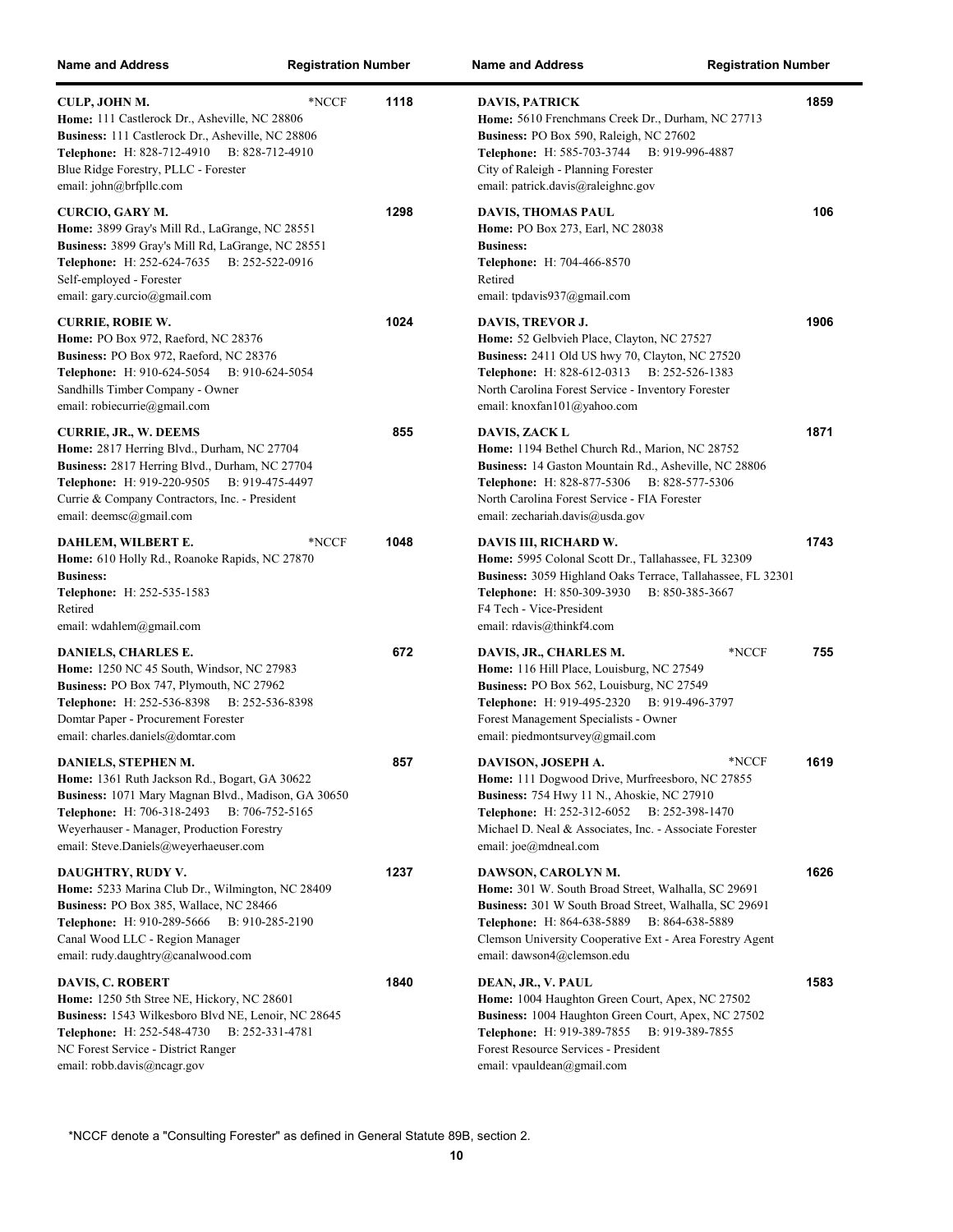| <b>Name and Address</b>                                                                                                                                                                                                                                                               | <b>Registration Number</b> | <b>Name and Address</b>                                                                                                                                                                                                                                                         | <b>Registration Number</b> |
|---------------------------------------------------------------------------------------------------------------------------------------------------------------------------------------------------------------------------------------------------------------------------------------|----------------------------|---------------------------------------------------------------------------------------------------------------------------------------------------------------------------------------------------------------------------------------------------------------------------------|----------------------------|
| DECKER, GREGORY A.<br>Home: 6656 Sugar Hill Rd., Marion, NC 28752<br>Business: PO Box 1148, Old Fort, NC 28762-1148<br>Telephone: H: 828-442-8508<br>B: 828-442-8508<br>Columbia Forest Products - Timber Manager<br>email: gdecker58@gmail.com                                       | 552                        | *NCCF<br>DUCKWORTH, BRADLEY C.<br>Home: 3629 Temperance Hall Road, Elm City, NC 27822<br><b>Business:</b><br>Telephone: H: 252-903-9954<br><b>Consulting Forester</b><br>email: bradleyduckworth@centurylink.net                                                                | 884                        |
| DEMAY, WILLIAM J.<br>Home: 532 Shelton Dr., Aberdeen, NC 28315<br><b>Business:</b><br>Telephone: H: 910-944-7359<br>Retired<br>email: demay71408@yahoo.com                                                                                                                            | 902                        | DUFF, JOHN S.<br>Home: 504 Emmen Rd., New Bern, NC 28562<br>Business: 5401 Morton Rd., New Bern, NC 28562<br>Telephone: H: 252-229-2066 B: 252-633-3605<br>Rankin Timber Company - Forester<br>email: jduff8257@yahoo.com                                                       | 751                        |
| <b>DISKIN, MATTHEW B</b><br>Home: 22 Underwood Dr, Waynesville, NC 28786<br>Business: 1600 Pisgah Hwy, Pisgah Forest, NC 28768<br>Telephone: H: 828-506-7316 B: 828-877-3265<br>US Forest Service - Forestry Technician<br>email: mattdiskin@gmail.com                                | 1831                       | DUNBAR, JAMIE L.<br>Home: 20456 Hwy 32N, Plymouth, NC 27962<br>Business: 2958 Rouse Rd. Ext, Kinston, NC 28504<br>B: 252-520-3964<br>Telephone:<br>NC Forest Service - Asst Reg Forester<br>email: jamie.dunbar@ncagr.gov                                                       | 1568                       |
| DODSON, JR., JAMES W.<br>Home: 3825 Vesta Drive, Raleigh, NC 27603<br>Business: 121 W. Jones St., Raleigh, NC 27603<br>Telephone: H: 919-796-7308 B: 919-707-9330<br>NC State Parks - Ecological Restoration Spec.<br>email: jimmy.dodson@ncparks.gov                                 | 1647                       | <b>DUNCAN, TRENT W</b><br>Home: 6 Lyonsgate Drive, Candler, NC 28715<br>Business: 220 Sardis Road, Asheville, NC 28806<br>B: 828-667-5211<br>Telephone:<br>North Carolina Forest Service - District Forester<br>email: trent.duncan@ncagr.gov                                   | 1539                       |
| DOSTER, DAVID A.<br>Home: 126 Albemarle Rd., Wilmington, NC 28405<br>Business: 2704-C Exchange Drive, Wilmington, NC 28405<br>Telephone: H: 910-512-4346 B: 910-444-2944<br>Resource Mgmt Service - Region Manager<br>email: tdoster@resourcemgt.com                                  | *NCCF<br>1028              | DURHAM, JAMES F.<br>Home: 6900 Finian Dr., Wilmington, NC 28409<br><b>Business:</b><br>Telephone: H: 910-612-3229<br>Retired<br>email: jimdurham $56$ @gmail.com                                                                                                                | 1821                       |
| <b>DOUGHERTY, DEREK S.</b><br>Home: 294 Brewer Phillips Rd., Danielsville, GA 30633<br>Business: PO Box 82013, Athens, GA 30608<br><b>Telephone:</b> H: 910-827-4290<br>B: 706-795-0055<br>Dougherty & Dougherty Forestry Services - CEO<br>email: ddougherty@progressiveforestry.com | 1029                       | DUTTON, EARL L.<br>Home: 1310 John Street, Dillon, SC 29536<br><b>Business:</b><br>Telephone: H: 843-774-6355<br>Retired<br>email: barkbeetle@roadrunner.com                                                                                                                    | 226                        |
| DOWDLE, K. TODD<br>Home: 382 Crystal Bay Drive, Denton, NC 27239<br>Business: 382 Crystal Bay Dr., Denton, NC 27239<br>Telephone: H: 336-465-2323 B: 336-465-2323<br>Yadkin Forestry & Realty, PLLC - President<br>email: yadkinforestry@gmail.com                                    | 1278<br>*NCCF              | <b>DYSART, JAMES</b><br>Home: 253 Bushmill Rd., Breman, GA 30110<br>Business: 305 Tanner St., Carrollton, GA 30117<br><b>Telephone:</b> H: 704-652-8436<br>B: 770-743-4080<br>Weyerhaeuser - Silviculture Forester<br>email: jay.dysart@weyerhaeuser.com                        | 1798                       |
| DRUMMOND, ROBERT A.<br>Home: 6123 Poplar Ridge, Columbia, SC 29206<br>Business: 245 Stoneridge Rd., Columbia, SC 29210<br>Telephone: H: 803-730-1017<br>B: 803-788-0590<br>Miliken Forestry Co., Inc. - Consulting Forester<br>email: drummond@millikenforestry.com                   | *NCCF<br>1567              | EADDY, JR., DONALD W.<br>Home: 2976 Anderson Circle SE, Smyrna, GA 30080<br>Business: 1230 Peachtree Street NE, Ste 3600, Atlanta, GA 30309<br>Telephone: H: 843-870-7075<br>B: 404-848-7535<br>Domain Capital Group - VP - Forestry Dispositions<br>email: don eaddy@yahoo.com | 1682                       |
| DRYMAN, WILLIAM M.<br>Home: 380 Shannon Ct., Timberlake, NC 27583<br>Business: PO Box 344, Timberlake, NC 27583<br><b>Telephone:</b> H: 336-364-4708<br>B: 336-364-9203<br>Bernard & Dryman Consulting Forestry - Owner<br>email: wdryman@aol.com                                     | 1155<br>*NCCF              | <b>EDDINS, THOMAS W.</b><br>Home: 4664 Bear Creek Road, Chesterfield, SC 29709<br>Business: 4664 Bear Creek Road, Chesterfield, SC 29709<br>Telephone: H: 843-623-6556<br>B: 843-623-6556<br>Sappy Pine Forestry - Owner<br>email: sappypineforestry@gmail.com                  | 1279                       |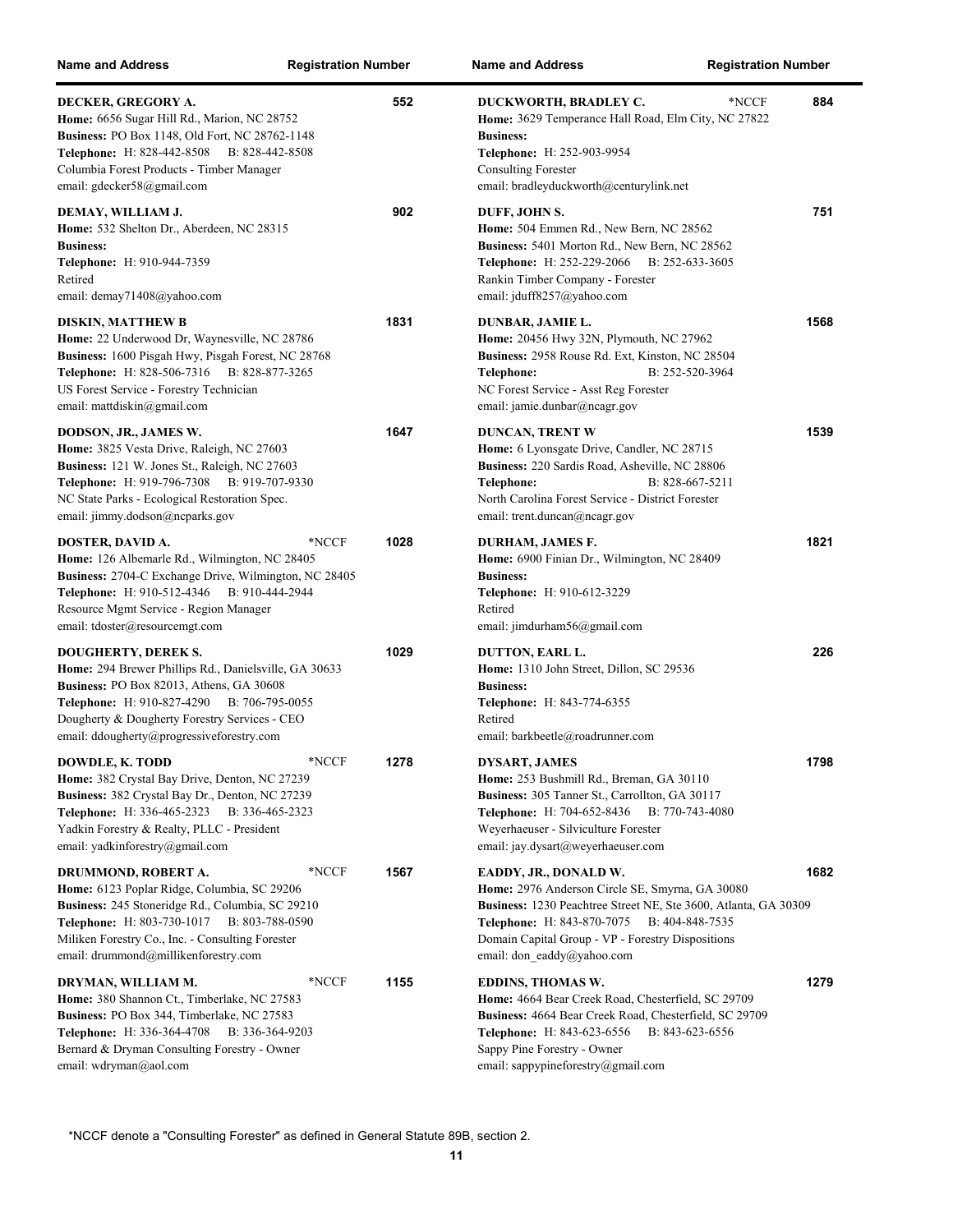| <b>Name and Address</b>                                                                                                                                                                                                                                                 | <b>Registration Number</b> |      | <b>Name and Address</b><br><b>Registration Number</b>                                                                                                                                                                                                                              |      |
|-------------------------------------------------------------------------------------------------------------------------------------------------------------------------------------------------------------------------------------------------------------------------|----------------------------|------|------------------------------------------------------------------------------------------------------------------------------------------------------------------------------------------------------------------------------------------------------------------------------------|------|
| EDEBURN, JUDSON D.<br>Home: 4110 Kerley Road, Durham, NC 27705<br><b>Business:</b><br><b>Telephone:</b> H: 919-880-4418<br>Retired<br>email: judeburn@duke.edu                                                                                                          |                            | 1299 | <b>ENLOE, J. MARK</b><br>Home: 5010 NC HWY 53 W, White Oak, NC 28399<br>Business: PO Box 841, Rocky Point, NC 28457<br>Telephone: H: 910-876-1648 B: 910-283-4133<br>Tri-State Land & Timber - Forester<br>email: menloe@tristatelt.com                                            | 1485 |
| EDMONDS, THOMAS J.<br>Home: 619 Hyco Hills Rd., Semora, NC 27343<br>Business: 619 Hyco Hills Rd., Semora, NC 27343<br>Telephone: H: 336-234-8921<br>B: 336-234-8921<br>Edmonds Forestry Consulting - Owner<br>email: tedmonds@mebtel.net                                | *NCCF                      | 643  | <b>ERIKSSON, PAUL T.</b><br>Home: 3311 Cimmaron Court, Plover, WI 54467<br><b>Business:</b><br><b>Telephone:</b> H: 301-268-4076<br>email: paulori $21555$ @gmail.com                                                                                                              | 1084 |
| EDWARDS, DANIEL W.<br>Home: 2994 Creekridge Dr., Asheboro, NC 27205<br>Business: PO Box 633, Asheboro, NC 27204-0633<br>Telephone: H: 336-626-0272 B: 336-626-0272<br>Daniel W. Edwards, Consulting For PA - President<br>email: dan.edwards17@yahoo.com                | *NCCF                      | 612  | <b>EVANS, D. BRUCE</b><br>Home: PO Box 637, Mt. Gilead, NC 27306<br>Business: PO Box 98, Mt. Gilead, NC 27306<br>Telephone: H: 910-439-8116 B: 910-439-8116<br>Ext: 216<br>Jordan Lumber & Supply, Inc. - Procurement Manager<br>email: bevans@jordanlumber.com                    | 960  |
| EDWARDS, RONNIE L.<br>Home: 121 Far Horizons Lane, Asheville, NC 28803<br>Business: 251 Parton Rd., Rutherfordton, NC 28139<br>Telephone: H: 828-287-6682<br>B: 828-287-4257<br>Parton Lumber Co, - Forester                                                            |                            | 461  | *NCCF<br><b>EVANS, ROBERT</b><br>Home: 4450 Pinewood Village Drive, Southport, NC 28461<br>Business: 2704-C Exchange Drive, Wilmington, NC 28405<br>Telephone: H: 910-777-4931 B: 910-790-1074<br>Resource Management Service - Resource Forester<br>email: revans@resourcemgt.com | 1847 |
| EDWARDS, RUTH R.<br><b>Home:</b> P.O. Box 2245, Highlands, NC 28741<br>Business: 133 Glenn Cabe Road, Sylva, NC 28779<br><b>Telephone:</b> H: 828-200-2236 B: 828-586-4007<br>North Carolina Forest Service - District Forester<br>email: ruthredwards $828$ @gmail.com |                            | 1478 | EVANS, JR., JOSEPH D.<br>Home: PO Box 583, Princeton, NC 27569<br>Business: PO Box 591, Emporia, VA 23847<br><b>Telephone:</b> H: 919-738-1165 B: 434-634-8367<br>Georgia-Pacific, LLC - Forester<br>email: evanjoeseth.forester@gmail.com                                         | 1101 |
| EDWARDS, SR., ROBERT L.<br>Home: 960 Foxfire Road, Aberdeen, NC 28315<br>Business: 960 Fox Fire Rd., Aberdeen, NC 28315<br>Telephone: H: 910-695-5609<br>B: 910-255-0671<br>Edwards Forestry Consulting -<br>email: redwards96@nc.rr.com                                |                            | 439  | *NCCF<br><b>EZZELL, MELVIN C.</b><br>Home: 536 Bentmoore Drive, Whiteville, NC 28472<br>Business: 536 Bentmoore Drive, Whiteville, NC 28472<br>Telephone: H: 910-640-7458 B: 910-640-7458<br>Plantation Forestry & Land Resources, PLLC - Owner<br>email: melvin.ezzell@gmail.com  | 1158 |
| ELLENBURG, BARRY T.<br>Home: 720 Horn Mill Road, Union Mills, NC 28167<br>Business: 3991 Bridgewater Rd., Morganton, NC 28655<br>Telephone: H: 828-447-4834 B: 282-584-3335<br>Parton Lumber Co., Inc. - Forester<br>email: bellenburg@partonlumber.com                 |                            | 959  | FAIRCLOTH, ASHLEY K.<br>*NCCF<br>Home: 6180 Gum Branch Rd, Jacksonville, NC 28540<br>Business: 6180 Gum Branch Rd., Jacksonville, NC 28540<br><b>Telephone:</b> H: 910-376-0462<br>B: 910-376-0462<br>Pine State Forestry - Owner<br>email: akfaircloth62@gmail.com                | 677  |
| ELLIOT III, JAMES R.<br>Home: 20 Ledbetter Circle, Fairview, NC 28730<br>Business: 41 Main Street, Canton, NC 28716<br>B: 828-646-2000<br><b>Telephone:</b> H: 828-550-3867<br>Evergreen Packaging - Wood Category Manager<br>email: rob.elliot@everpack.com            |                            | 1695 | <b>FAULCONER, H. MICHIE</b><br>Home: 929 Bexhill Ct., Greenville, NC 27858<br>Business: 929 Bexhill Ct., Greenville, NC 27858<br><b>Telephone:</b> H: 252-714-2035 B: 252-714-2035<br>NC Forest Products, Inc. - Owner<br>email: $ncfp@aol.com$                                    | 961  |
| EMORY, JR., ROBERT R.<br>Home: 17 Batts Hill Road, New Bern, NC 28562<br><b>Business:</b><br>Telephone: H: 252-229-8258<br>Retired<br>email: bobemory8@gmail.com                                                                                                        |                            | 813  | FERGUSON, ANDREW C.<br>Home: 11032 Vista Haven Drive, Charlotte, NC 28226<br><b>Business:</b> 11032 Visa Haven Drive, Charlotte, NC 28226<br><b>Telephone:</b> H: 704-301-5357<br>B: 704-301-5357<br>Timber Solved, LLC - Member-Manager<br>email: acferg04@gmail.com              | 1879 |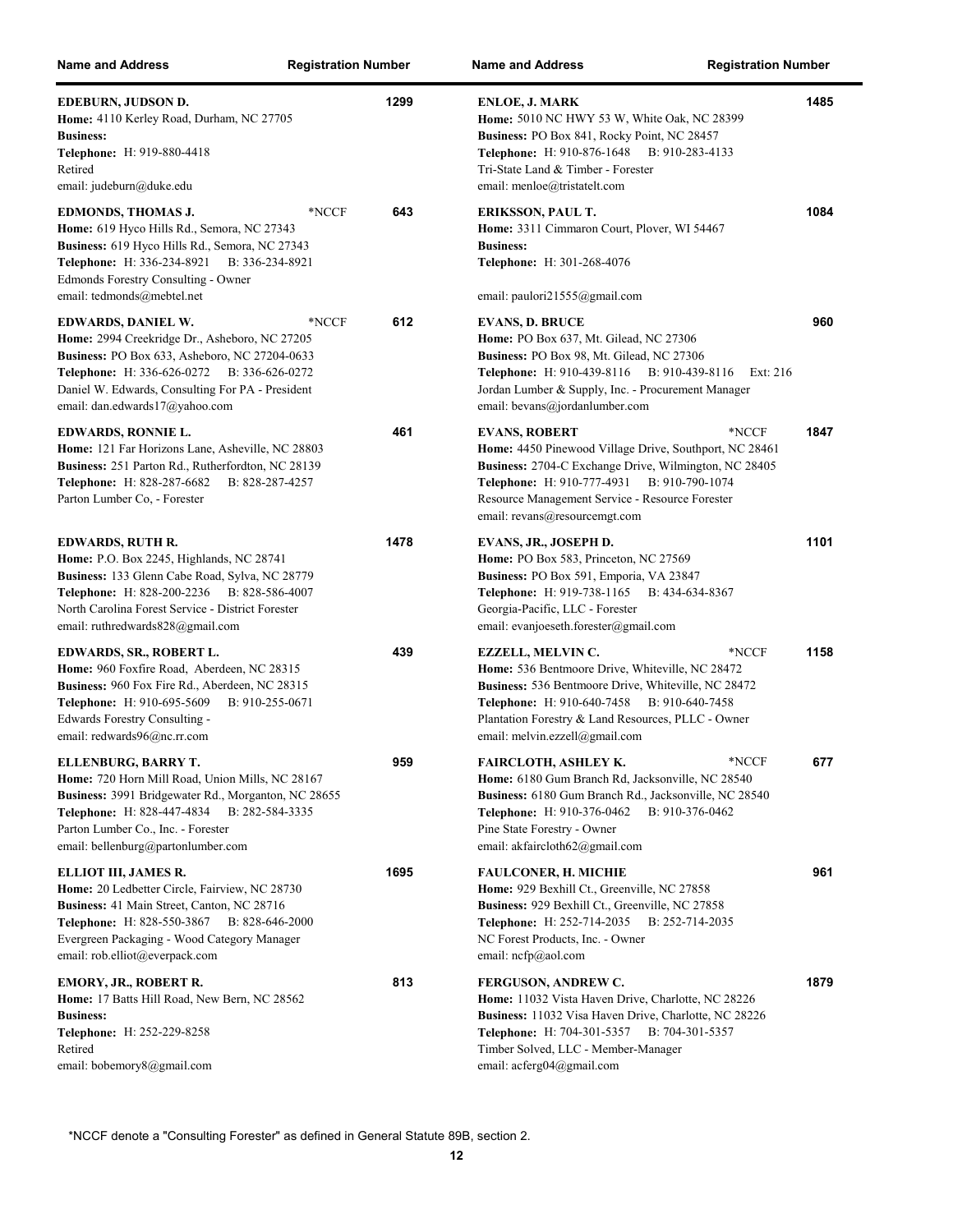| <b>Name and Address</b>                                                                                                                                                                                                                                                     | <b>Registration Number</b> |      | <b>Name and Address</b><br><b>Registration Number</b>                                                                                                                                                                                                                                              |      |
|-----------------------------------------------------------------------------------------------------------------------------------------------------------------------------------------------------------------------------------------------------------------------------|----------------------------|------|----------------------------------------------------------------------------------------------------------------------------------------------------------------------------------------------------------------------------------------------------------------------------------------------------|------|
| FERGUSON, JOEY A.<br>Home: 67 Greenbriar Ave., Pawleys Island, SC 29585<br>Business: 9418 Highmarket St., Georgetown, SC 29440<br>B: 843-240-2149<br>Telephone:<br>Resource Mgmt. Service, LLC - Region Manager<br>email: jferguson@resourcemgt.com                         |                            | 650  | <b>FORD, GRAHAM</b><br>Home: 1845 4th St. SE, Moultrie, GA 31768<br>Business: 1265 GA Hwy 133N, Moultrie, GA 31768<br><b>Telephone:</b> H: 919-612-4349<br>B: 229-985-0321<br>Internationl Forest Company - Tree Improvement Mgr<br>email: gford@ifcoseedlings.com                                 | 1778 |
| FIELDS, BRADLEY F.<br>Home: 206 Country Club Dr., Greensboro, NC 27408<br>Business: 826 N. Elm Street, Greensboro, NC 27401<br><b>Telephone:</b> H: 336-803-1336 B: 336-272-9221<br>Piedmont Land & Timber, Inc. - President<br>email: brad@piedmonttimber.com              |                            | 1472 | FORT, DAVID S.<br>Home: 312 Park Street, Little River, SC 29566<br>Business: 312 Park St., Little River, SC 29566<br><b>Telephone: H: 910-540-7727</b><br>B: 910-540-7727<br>self-employed -<br>email: david s fort@yahoo.com                                                                      | 1584 |
| FISHER, II, JAMES Y.<br>Home: 308 Jasmine Dr., Conway, SC 29527<br>Business: 308 Jamine Dr., Conway, SC 29527<br>Telephone: H: 843-902-3388<br>B: 843-902-3388<br>self employed - Consulting Forester<br>email: fisherforestry@gmail.com                                    | *NCCF                      | 1443 | FRANKLIN, JOSEPH A.<br>Home: 3630 6th Stree NE, Hickory, NC 28601<br>Business: 1543 Wilkesboro Blvd., Lenoir, NC 28643<br><b>Telephone:</b> H: 828-592-9253<br>B: 828-757-5611<br>N.C. Forest Service - Service Forester<br>email: joseph.franklin@ncagr.gov                                       | 1883 |
| <b>FLOWERS, COREY E.</b><br>Home: 424 E Billy Farrow Hwy, Darlington, SC 29532<br>Business: PO Box 246, Darlington, SC 29540<br>Telephone: H: 843-687-6931 B: 843-393-2211<br>Flowers Forestry. LLC - Owner<br>email: flowersforestry@yahoo.com                             | *NCCF                      | 1768 | <b>FREBIS, RONALD F.</b><br>Home: 1831 Lake Pointe Ave., Zachary, LA 70791-7348<br>Business: 222 St. Louis St., Room B-284, Baton Rouge, LA 70802<br>Telephone: H: 225-654-5921<br>B: 225-389-3070<br>City of Baton Rouge/Parish of E Bat. Rouge - Project Manager<br>email: frebisr@bellsouth.net | 1257 |
| FLOWERS, SR., ARNOLD L.<br>Home: 3601 Arrington Bridge Rd., Seven Springs, NC 28578<br><b>Business:</b><br>Telephone: H: 919-222-1470<br>Retired<br>email: arnoldflowers77@gmail.com                                                                                        |                            | 1215 | <b>FREEMAN, CARLA J</b><br>Home: 7936 S NC 581, Bailey, NC 27807<br>Business: 737 Smokey Rd., Rocky Mount, NC 27804<br>B: 252-442-1626<br>Ext: 223<br>Telephone:<br>NC Forest Service - Management Ranger<br>email: carla.freeman@ncagr.gov                                                        | 1849 |
| FOE, LLOYD A.<br>Home: PO Box 353, LaGrange, KY 40031<br>Business: PO Box 353, LaGrange, KY 40031<br><b>Telephone:</b> H: 502-222-1115<br>B: 502-797-0134<br>Lloyd A. Foe, Consulting Foresters, LLC - Owner<br>email: lloyd@foeforestry.com                                | *NCCF                      | 135  | FREEMAN, CLANTON G.<br>Home: 1145 Winsail Drive, Collierville, TN 38017<br>Business: 6400 Poplar Avenue, Memphis, TN 38097<br>Telephone: H: 601-613-9218<br>B: 901-419-7669<br>International Paper Co. -<br>email: greg.freeman@ipaper.com                                                         | 1185 |
| <b>FOIL, DAVID</b><br><b>Home:</b> 222 12th St, NE, Unit 1007, Atlanta, GA 30309<br>Business: 964 Georgia Avenue, Macon, GA 31201<br>Telephone: H: 478-718-3090<br>B: 478-745-4910<br>Forest Resource Consultants, Inc. - President<br>email: dfoil@frcemail.com            | *NCCF                      | 1627 | FRETZ, JAMES E.<br>Home: 3600 Tartancroft Pl, Fuquay Varina, NC 27526<br><b>Business:</b><br>Telephone: H: 252-908-0283<br>Retired<br>email: jfretz8528@aol.com                                                                                                                                    | 963  |
| FOLK, CLAY H.<br>Home: 1780 Folly Creek Lane, Green Pond, SC 29446<br>Business: 3515 White Hall Road, Green Pond, SC 29446<br><b>Telephone:</b> H: 843-908-0351<br>B: 843-844-2290<br>Folk Land Management, Inc. - President/Forester<br>email: clay@folklandmanagement.com | *NCCF                      | 1769 | <b>FRICK, WESLEY</b><br>Home: 104 Dartmouth Way, Moore, SC 29369<br>Business: 104 Dartmouth Way, Moore, SC 29369<br><b>Telephone:</b> H: 803-730-2960<br>B: 803-730-2960<br>Duke Energy - Vegetation Mgm't<br>email: wesley.frick@duke-energy.com                                                  | 1750 |
| FOOSE, JACOB O.<br>Home: 105 Fourchu Dr., Central, SC 29630<br>Business: 48 Brookfield Oaks Dr., Suite F, Greenville, SC 29607<br>Telephone: H: 864-612-9542<br>B: 864-297-9944<br>S&ME, Inc. - Office Principal<br>email: jfoose@aol.com                                   | *NCCF                      | 1620 | FULLBRIGHT, KENTON H.<br>*NCCF<br>Home: 2306 White Oak Road, Raleigh, NC 27608<br>Business: 5848 Faringdon Place, Suite 200, Raleigh, NC 27609<br>B: 919-841-0089<br>Telephone: H: 919-828-4040<br>GFR Forestry Consultants, PLLC - Managing Partner<br>email: kfullbright@gfrforestry.com         | 1186 |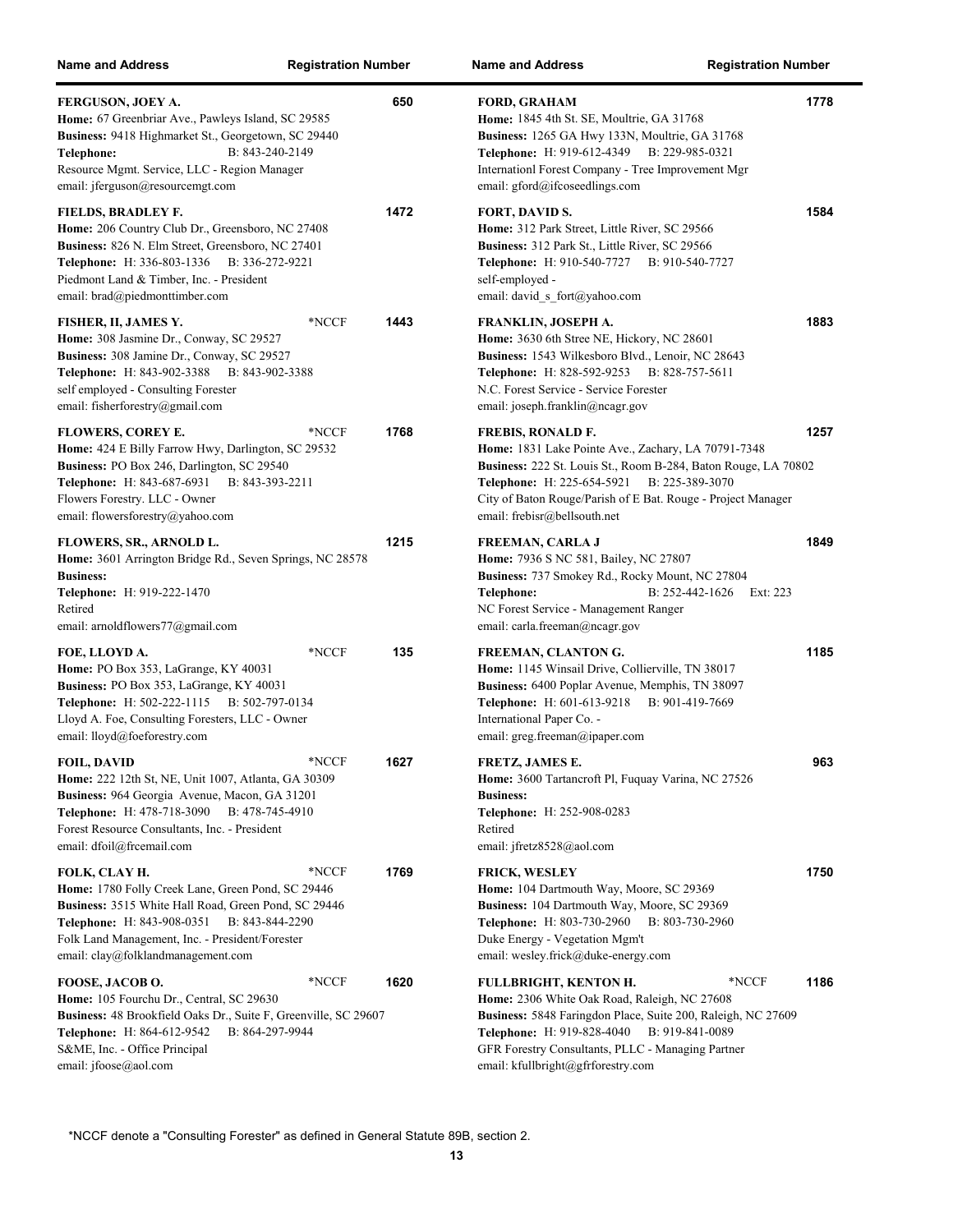| <b>Name and Address</b>                                                                                                                                                                                                                                                              | <b>Registration Number</b> | Name a                                                                        |
|--------------------------------------------------------------------------------------------------------------------------------------------------------------------------------------------------------------------------------------------------------------------------------------|----------------------------|-------------------------------------------------------------------------------|
| FULTON, JOHN D,<br>Home: 5417 Cross Creek Rd., Wilmington, NC 28403<br>Business: PO Box 210, Wilmington, NC 28402<br>Telephone: H: 910-617-5349 B: 910-763-9991<br>Corbett Timber Co. - Forester<br>email: johndfulton@corbetttimber.com                                             | 1239                       | <b>GERD</b><br>Home:<br><b>Busine</b><br>Teleph<br>Enviva<br>email:           |
| <b>GALLAGHER, THOMAS V.</b><br>Home: 1132 Annalue Drive, Auburn, AL 36830<br>Business: 3425 SFWS Bldg, Auburn University, AL 36849<br><b>Telephone:</b> H: 334-844-1095<br>B: 334-844-1095<br>Auburn School of Forestry & Wildlife Sciences - Professor<br>email: gallatv@auburn.edu | 964                        | <b>GERO</b><br>Home:<br><b>Busine</b><br><b>Teleph</b><br>NC For<br>email: t  |
| <b>GARNER, II, EDWARD C</b><br>Home: 416 Old Farm Road, Roanoke Rapids, NC 27870<br>Business: PO Box 459, Seaboard, NC 27850<br><b>Telephone:</b> H: 252-678-0600<br>B: 252-678-0600<br>West Fraser - Procurement Manager<br>email: ted.garner@westfraser.com                        | 1043                       | <b>GILKI</b><br>Home:<br><b>Busine</b><br>Teleph<br>North (<br>email:         |
| <b>GATLIN, NATHAN P.</b><br>Home: 952 Sand Ridge Road, Millers Creek, NC 28651<br>Business: 1543 Wilkesboro Blvd NE, Lenoir, NC 28645<br><b>Telephone:</b> H: 828-772-6324 B: 828-757-5611<br>NC Forest Service - Asst District Forester<br>email: gatlinnp@gmail.com                | 1687                       | <b>GILLA</b><br>Home:<br><b>Busine</b><br>Teleph<br>Dendro<br>email:          |
| GAY, AARON L.<br>Home: 1205 Preyer Ave, Elizabeth City, NC 27909<br>Business: 1616 Mail Service Center, Raleigh, NC 27699<br>Telephone: H: 252-340-0757 B: 252-340-0757<br>NC Forest Service - Training Officer<br>email: aaron.gay@ncagr.gov                                        | 1532                       | <b>GILLE</b><br>Home:<br><b>Busine</b><br><b>Teleph</b><br>Rock S<br>email: 1 |
| GAY, JR., TY A.<br>Home: 1600 Hardy Bridge Road, La Grange, NC 28551<br>Business: 1785 B Weyerhaeuser Road, Vanceboro, NC 28586<br><b>Telephone:</b> H: 252-268-6362<br>B: 252-268-6362<br>Weyerhaeuser - Silviculture Forester<br>email: aubrey.gay@weyerhaeuser.com                | 1762                       | <b>GILLE</b><br>Home:<br><b>Busine</b><br>Teleph<br>Rock S<br>email: l        |
| <b>GEHLE, DAVID B.</b><br>Home: 4000 Rea Rd., Charlotte, NC 28226<br>Business: 4000 Rea Rd., Charlotte, SC 28226<br><b>Telephone: H: 770-757-4398</b><br>B: 770-757-4398<br>Mylander Forestry, LLC - Owner<br>email: gehlemylander@gmail.com                                         | 1717                       | <b>GILLI</b><br>Home:<br><b>Busine</b><br><b>Teleph</b><br>Urban l<br>email:  |
| GELLERSTEDT, PAUL A.<br>Home: 395 Barkshire Ln, Roswell, GA 30076<br>Business: 1720 Peachtree Rd. NW Suite 746N, Atlanta, GA 30309<br>Telephone: H: 404-807-7163 B: 470-585-9154<br>US Forest Service - LSR & Water Resources Pgm Mgr<br>email: paul.gellerstedt@usda.gov            | 1585                       | <b>GILRI</b><br>Home:<br><b>Busine</b><br><b>Teleph</b><br>Forest 1<br>email: |
| <b>GENNETT, DIANA M</b><br>Home: 8001 Meadow Crest Lane, Hixson, TN 37343<br>Business: 8001 Meadow Crest Lane, Hixson, TN 37343<br>Telephone: H: 423-847-0747 B: 423-364-6980<br>Gennett Forestry Consulting - Forester/Owner<br>email: gennettforestry@comcast.net                  | 1800<br>*NCCF              | <b>GLAD</b><br>Home:<br><b>Busine</b><br>Teleph<br>Jordan<br>email: l         |

| <b>Name and Address</b>                                                                                                                                                                                                                                                            | <b>Registration Number</b> |      |
|------------------------------------------------------------------------------------------------------------------------------------------------------------------------------------------------------------------------------------------------------------------------------------|----------------------------|------|
| <b>GERDING, DWIGHT H.</b><br>Home: 3216 Monticello Farm Rd., Hookerton, NC 28538<br>Business: 5 Connector Road, Faison, NC 28341<br>Telephone: H: 252-560-7485<br>B: 910-210-0865<br>Enviva Biomass - Forester<br>email: dhgerding@embarqmail.com                                  |                            | 587  |
| GEROW, JR., THOMAS A.<br>Home: 101 Chatfield Court, Cary, NC 27513<br>Business: 1616 Mail Service Center, Raleigh, NC 27699<br>Telephone: H: 919-219-1695 B: 919-857-4824<br>NC Forest Service - Staff Forester<br>email: tom.a.gerow@ncagr.gov                                    |                            | 1510 |
| <b>GILKESON, CATHY E.</b><br>Home: 106 Chesterfield Dr., Washington, NC 27889<br>Business: 9291 Piney Woods Rd., Fairfield, NC 27826<br>Telephone: H: 252-927-2181<br>B: 252-542-0127<br>North Carolina Forest Service - Asst District Forester<br>email: cathy.gilkeson@ncagr.gov |                            | 1612 |
| GILLAND, AARON L.<br>Home: 79 Oak Ridge Drive, Lugoff, SC 29078<br>Business: 111 Standard Warehouse Road, Lugoff, SC 29078<br>Telephone: H: 803-438-4618<br>B: 803-438-6139<br>Dendro Resource Mgt, Inc. - President<br>email: agilland@dendroresourcemgt.com                      |                            | 1087 |
| <b>GILLETTE, MATTHEW B.</b><br>Home: 20428 Indian Town Road, Courtland, VA 23837<br>Business: PO Box 279, Capron, VA 23829<br>Telephone: H: 757-377-8427 B: 434-658-3123<br>Rock Springs Forestry Inc. - Forester/Secretary<br>email: matthew@rockspringsforestry.com              |                            | 1637 |
| <b>GILLETTE, WILLIAM F.</b><br>Home: PO Box 277, Capron, VA 23829<br>Business: PO Box 279, Capron, VA 23829<br>Telephone: H: 757-377-8762<br>B: 434-658-3123<br>Rock Springs Forestry, Inc. - President<br>email: bill@rockspringsforestry.com                                     |                            | 916  |
| <b>GILLIAM, PAUL A.</b><br>Home: 4804 Radcliff Rd., Raleigh, NC 27609<br>Business: 4804 Radcliff Rd., Raleigh, NC 27609<br><b>Telephone:</b> H: 919-786-2545<br>B: 919-786-2545<br>Urban Forestry Consultant<br>email: andy.gilliam025@gmail.com                                   | *NCCF                      | 965  |
| <b>GILREATH, GARY R.</b><br>Home: 3479 Mt. Vernon Road, Wadesboro, NC 28170<br>Business: 3479 Mt. Vernon Road, Wadesboro, NC 28170<br>B: 704-695-5591<br><b>Telephone:</b> H: 704-695-5591<br>Forest Management, LLC - Manager<br>email: grgilreath@windstream.net                 | *NCCF                      | 335  |
| GLADDEN, DAVID R.<br>Home: 298 Gladden Lane, Sanford, NC 27330<br>Business: PO Box 98, Mt. Gilead, NC 27306<br>Telephone: H: 919-770-5971<br>B: 919-770-5971<br>Jordan Lumber & Supply, Inc. - Forester<br>email: DGladden@jordanlumber.com                                        |                            | 1300 |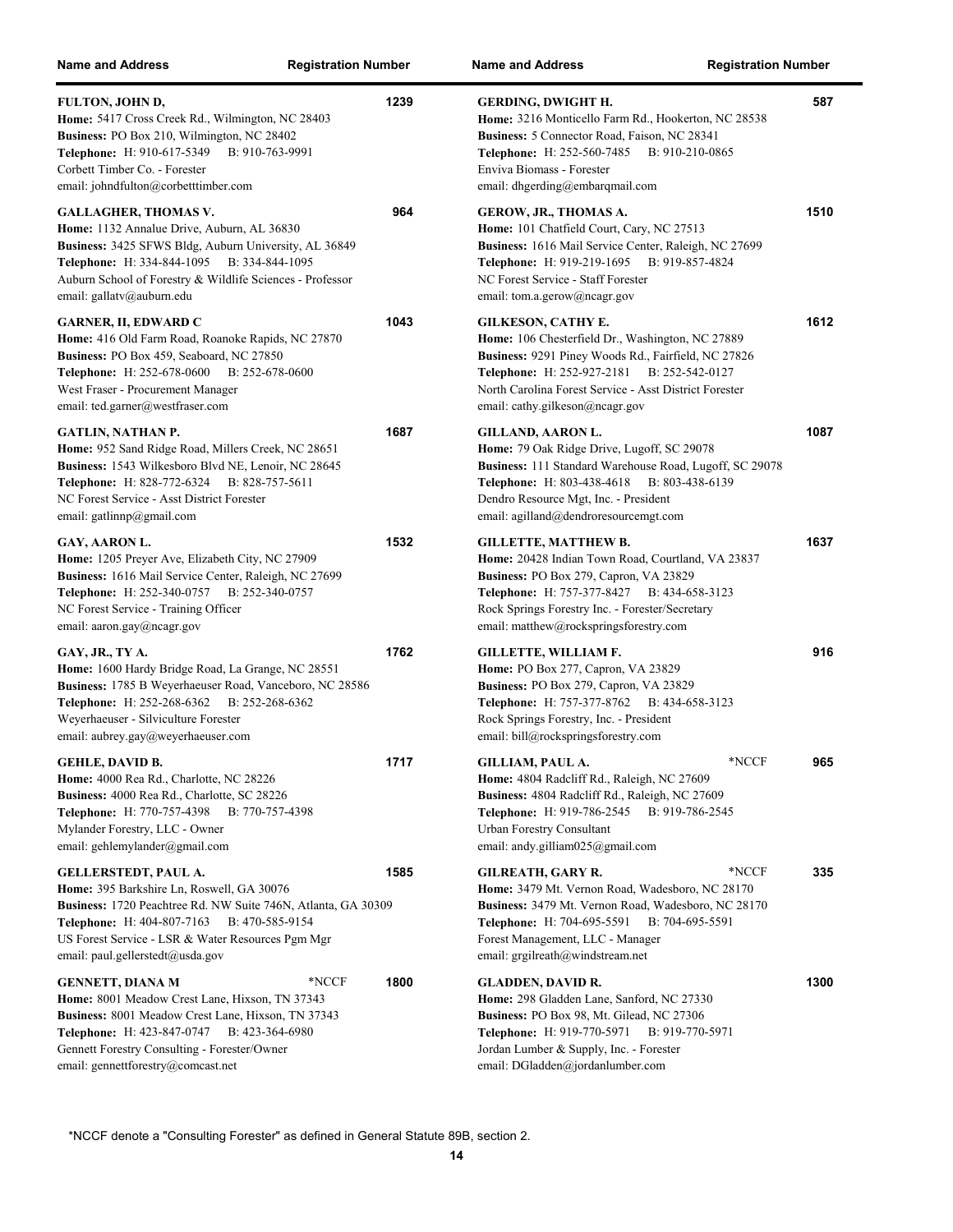| <b>Name and Address</b>                                                                                                                                                                                                                                                           | <b>Registration Number</b> | <b>Name and Address</b><br><b>Registration Number</b>                                                                                                                                                                                                                                                   |      |
|-----------------------------------------------------------------------------------------------------------------------------------------------------------------------------------------------------------------------------------------------------------------------------------|----------------------------|---------------------------------------------------------------------------------------------------------------------------------------------------------------------------------------------------------------------------------------------------------------------------------------------------------|------|
| <b>GOBBLE, C. EVAN</b><br>Home: 1347 Parks Crossroads Ch. Rd., Ramseur, NC 27316<br>Business: PO Box 1639, Liberty, NC 27298<br><b>Telephone: H: 704-787-5414</b><br>B: 336-622-7504<br>Liberty Woodyard - Forester<br>email: evan.gobble@gmail.com                               | 1846                       | <b>GRAY, CHARLES T.</b><br>Home: 640 Arch Cook Rd., Pelham, NC 27311<br><b>Business:</b> 640 Arch Cook Rd., Pelham, NC 27311<br><b>Telephone:</b> H: 336-514-0290<br>B: 336-514-0290<br>Tristate Land & Timber - Forester<br>email: duckdog66@gmail.com                                                 | 1088 |
| GOOD, MICHAEL E.<br>Home: 6281 Lakehaven Dr., Fayetteville, NC 28304<br>Business: 221 Airport Rd., Fayettevllle, NC 28306<br>Telephone: H: 910-224-7773 B: 910-437-2620<br>NC Forest Service - District Forester<br>email: mgood $002$ @nc.rr.com                                 | 966                        | <b>GRIFFIN, KENNETH</b><br>Home: 1776 Denny's Store Rd., Roxboro, NC 27574<br><b>Business:</b> 3314 NC 86 South, Hillsborough, NC 27278<br>Telephone: H: 336-504-1309 B: 919-732-8105<br>NC Forest Service - District Ranger<br>email: kenny.griffin@ncagr.gov                                          | 1836 |
| <b>GOUGH, SEAN</b><br>Home: 3001 Twatchman Dr., Raleigh, NC 27616<br>Business: 5229 Awls Haven Dr., Raleigh, NC 27614<br>Telephone: H: 252-717-5817 B: 919-609-5069<br>City of Raleigh Parks and Rec - Land Stewardship Pgm Mgr<br>email: seangough22@gmail.com                   | 1816                       | GRIFFIN, MARK H.<br>Home: 199 Fishing Rock Rd., Castalia, NC 27816<br>Business: PO Box 447, Louisburg, NC 27549<br>Telephone: H: 919-497-2105 B: 919-496-5711<br>Toney Lumber Co., Inc. - Forester<br>email: ncrf1102@gmail.com                                                                         | 1102 |
| <b>GOULDING, JOSEPH B.</b><br>Home: 108 Forest Hills Drive, Wilmington, NC 28403<br>Business: 1200 N 23rd St, Suite 201, Wilmington, NC 28405<br>Telephone: H: 910-640-9268 B: 910-815-4320<br>Campbell Global LLC - Area Manager<br>email: bgoulding@campbellglobal.com          | 1621                       | <b>GRIFFIN, JR., G. RICHARD</b><br>*NCCF<br>Home: 509 S. Broad St., Kenbridge, VA 23944<br>Business: 509 S. Broad St., Kenbridge, VA 23944<br><b>Telephone:</b> H: 434-447-9680<br>B: 434-676-8690<br>G. Richard Griffin, Jr., Consulting Forester - Forester<br>email: dickgriffin58@hotmail.com       | 712  |
| <b>GOURE, KESI S</b><br>Home: 336 Hookers Gap Rd., Candler, NC 28715<br>Business: 336 Hookers Gap Rd., Candler, NC 28715<br>Telephone: H: 828-989-0812 B: 828-989-0812<br>Appalachian Integrative Forestry - Owner<br>email: kesi@integrativeforestry.com                         | *NCCF<br>1838              | <b>GRIFFITH, SAMUEL W.</b><br>Home: 1104 Barnes Street, Reidsville, NC 27320<br>Business: 304 Old Hargrave Rd., Lexington, NC 27295<br><b>Telephone:</b> H: 336-613-3637<br>B: 336-420-6782<br>N.C. Forest Service - Service Forester<br>email: sam.griffith@ncagr.gov                                  | 1903 |
| <b>GOURE, ORRIN</b><br>Home: 336 Hookers Gap Rd., Candler, NC 28715<br>Business: PO Box 1148, Old Fort, NC 28762<br><b>Telephone:</b> H: 828-550-6201<br>B: 828-550-6201<br>Columbia Forest Products - Procurement Forester<br>email: ogoure@cfpwood.com                          | 1907                       | <b>GRINDLEY, STEVEN J.</b><br>Home: 145 Majestic View Lane, Leesville, SC 29070<br>Business: 104 East Church St., Batesburg-Leesville, SC 29070<br>B: 803-532-3841<br><b>Telephone:</b> H: 803-582-8636<br>Ext: 8420<br>AgSouth Farm Credit, ACA - Forester/Appraiser<br>email: sgrindley@agsouthfc.com | 1556 |
| GRAGG, BRAD A.<br>Home: 5423 Reepsville Road, Vale, NC 28168<br>Business: PO Box 40, Bostic, NC 28018<br><b>Telephone:</b> H: 704-616-7633<br>B: 828-748-7440<br>Cherry Mtn. Timber Co. - Procurement Forester<br>email: brad@cherrymtninvestments.com                            | 1169                       | <b>GUIDRY, JASON</b><br>*NCCF<br>Home: 1151 Conservation Road, Cedar Mountain, NC 28718<br>Business: PO Box 300, Cedar Mountain, NC 28718<br>Telephone: H: 828-557-2071 B: 828-273-0982<br>Ext: 201<br>NC Forest Service - Forest Supervisor<br>email: iagoguid@gmail.com                               | 1751 |
| <b>GRAHAM, JOANNE E.</b><br>Home: 96 Patton Valley Dr., Nebo, NC 28761<br><b>Business:</b><br>Telephone: H: 828-652-8153<br>Retired<br>email: tagjo75@gmail.com                                                                                                                   | 442                        | GUY, RANDY C.<br>Home: 2043 N. Halifax Rd., Rocky Mount, NC 27804-0723<br>Business: 309 Enviva Blvd., Garysburg, NC 27831<br><b>Telephone:</b> H: 252-443-4040<br>B: 252-541-2631<br>Enviva - Forester<br>email: randy.guy@envivabiomass.com                                                            | 739  |
| <b>GRANT, MICHAEL J.</b><br>Home: 825 Mt . Valley Rd., Blythewood, SC 29016-7772<br>Business: 825 Mt. Valley Rd., Blythewood, SC 29016-7772<br><b>Telephone:</b> H: 803-714-0655 B: 803-714-0655<br>Michael J. Grant Forestry Consultant - Owner<br>email: mikejamesgrant@aol.com | 513<br>*NCCF               | <b>HAGGARD, JAY W</b><br>Home: 2301 Crestview Dr., New Bern, NC 28562-9059<br><b>Business:</b><br>Telephone: H: 252-637-5599<br>Retired<br>email: jhaggard@suddenlink.net                                                                                                                               | 969  |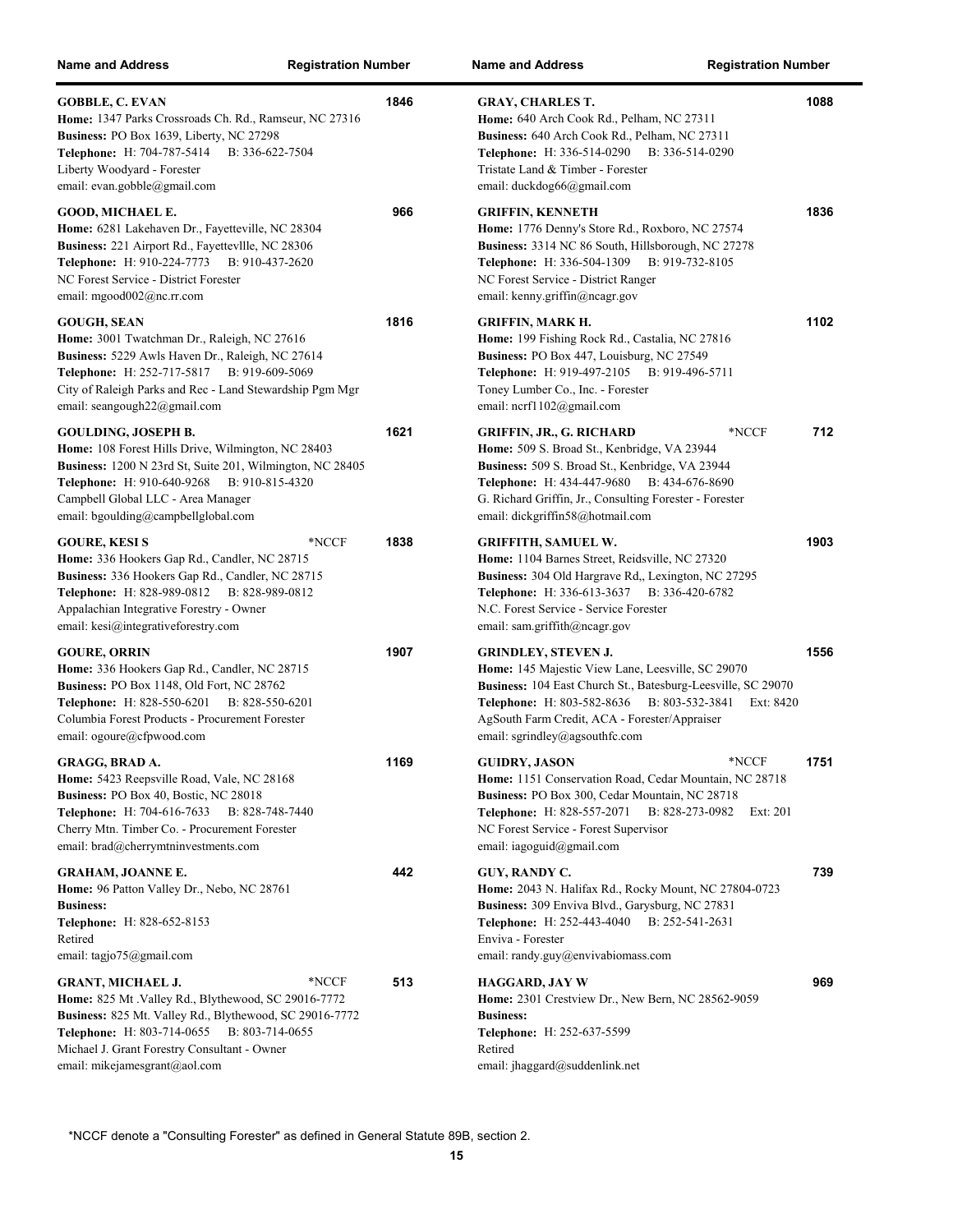| <b>Name and Address</b>                                                                                                                                                                                                                                                   | <b>Registration Number</b> | <b>Name and Address</b><br><b>Registration Number</b>                                                                                                                                                                                                               |      |
|---------------------------------------------------------------------------------------------------------------------------------------------------------------------------------------------------------------------------------------------------------------------------|----------------------------|---------------------------------------------------------------------------------------------------------------------------------------------------------------------------------------------------------------------------------------------------------------------|------|
| HAHN III, GEORGE<br>Home: 55 King Cove Rd., Canton, NC 28716<br>Business: 3307 Walnut Bldg, Freedlander Dr., Clyde, NC 28721<br>Telephone: H: 828-381-9873<br>B: 828-627-4563<br>Haywood Community College - Instructor<br>email: gehahn@haywood.edu                      | 1826                       | *NCCF<br>HANE, JOHN B.<br>Home: 4500 Nandina Dr., Columbia, SC 29206<br>Business: 245 Stoneridge Dr., Columbia, SC 29210<br>Telephone: H: 803-429-3498<br>B: 803-788-0590<br>Milliken Forestry Company, Inc. - Sr. Forester<br>email: hane@millikenforestry.com     | 1557 |
| <b>HALES, STANLEY W.</b><br>Home: 2413 Wintergreen Road, Sanford, NC 27330<br>Business: 2413 Wintergreen Rd., Sanford, NC 27330<br>Telephone: H: 919-775-3325 B: 919-498-4300<br>Hales Consulting Forestry - Owner<br>email: halesforestry@windstream.net                 | 781<br>*NCCF               | HANSEN, III, GERALD D.<br>Home: 3722 Amber Drive, Wilmington, NC 28409<br><b>Business:</b><br>Telephone: H: 910-540-0255<br>Retired<br>email: gdhansen3@gmail.com                                                                                                   | 1607 |
| HALL, MARK W.<br>Home: PO Box 1009, Brevard, NC 28712<br>Business: PO Box 1009, Brevard, NC 28712<br><b>Telephone:</b> H: 828-577-5668<br>B: 828-577-5668<br>Self Employed - Forester<br>email: hallclan@comporium.net                                                    | 1468                       | HANSON, GRAHAM<br>*NCCF<br>Home: 4210 Pointers Court, Oakwood, GA 30566<br>Business: 5170 Peachtree Rd., Bldg 100, Atlanta, GA 30341<br>Telephone: H: 678-617-7343<br>B: 470-525-1311<br>Golder Associates - Forester<br>email: GHanson86@gmail.com                 | 1752 |
| <b>HALLEY, DAVID P.</b><br>Home: 200 Morayshire Court, Holly Springs, NC 27540<br>Business: 200 Morayshire Court, Holly Springs, NC 27540<br>Telephone: H: 919-815-3468 B: 919-815-3468<br>True-North Forest Management Services - President<br>email: halleydave@aol.com | 1428<br>*NCCF              | HARDEE, RUSSELL A.<br>Home: 1020 Shoal Creek Way, Easley, SC 29642<br><b>Business:</b> 1020 Shoal Creek Way, Easley, SC 29642<br><b>Telephone:</b> H: 919-628-8079<br>B: 919-628-8079<br>Russell A. Hardee & Associates - Owner<br>email: russellahardee@gmail.com  | 1301 |
| HAM, STEVEN A.<br>Home: 216 Winchime Ct, Moncks Corner, SC 29461<br>Business: 1601 Gardner Blvd, Holly Hill, SC 29059<br><b>Telephone:</b> H: 843-964-6829<br>B: 919-463-3124<br>WestRock - Procurement Forester<br>email: steven.ham@westrock.comm                       | 1827                       | HARDEE, SHANE D.<br>Home: 675 Walter Todd Road, Clarendon, NC 28432<br>Business: 1413 Chadbourn Hwy., Whiteville, NC 28472<br>Telephone: H: 910-840-9023 B: 910-770-1880<br>NC Forest Service - District Forester<br>email: shane.hardee@ncagr.gov                  | 1402 |
| HAMILTON, RICKEY A.<br>Home: 1016 Branchview Ct., Raleigh, NC 27610<br><b>Business:</b><br>Telephone: H: 919-217-9942<br>Retired<br>email: ncrf799@gmail.com                                                                                                              | 799                        | HARDEN, MICHAEL J.<br>Home: 1008 Old US HWY 17 North, Windsor, NC 27983<br><b>Business:</b> PO Box 650, Windsor, NC 27983<br>Telephone: H: 252-794-9355 B: 252-794-3642<br>Timberlands Unlimited, Inc. - Asst. Manager<br>email: mharden@timberlandsunlimited.com   | 1534 |
| <b>HAMPTON, FREDERICK B.</b><br>Home: 43 Jenkins Farm Rd., Rocky Mount, NC 27801<br>Business: PO Box 366, Tarboro, NC 27886<br>Telephone: H: 252-824-2900<br>B: 252-824-2900<br>Cardinal Forestry Services, Inc. - Owner<br>email: redbird07@embarqmail.com               | 1032<br>*NCCF              | <b>HARDIN, J. FRED</b><br><b>Home:</b> 3996 Second Court, Morganton, NC 28655<br><b>Business:</b><br>Telephone: H: 828-429-5552<br>Retired<br>email: jfredhardin1953@yahoo.com                                                                                      | 440  |
| HANCOCK, PETE D.<br>Home: 3661 Sunset Ave #122, Rocky Mount, NC 27804<br>Business: PO Box C, Roanoke Rapids, NC 27870<br>B: 252-563-7975<br>Telephone:<br>Roseburg Resources Co. - Manager, Roanoke Timberlands<br>email: peteha@rfpco.com                                | 1613                       | <b>HARDISON, JAMES B.</b><br>Home: PO Box 206, Arapahoe, NC 28510<br><b>Business:</b><br>Telephone: H: 252-671-2764<br>Retired<br>email: rangerboss75@gmail.com                                                                                                     | 1188 |
| HANDLEY, GARY E.<br>Home: 4527 Four Seasons Road, Florence, SC 29505<br>Business: 4527 Four Seasons Road, Florence, SC 29505<br>Telephone: H: 843-665-7015 B: 843-665-7015<br>Handley Forestry Services - Consultant Forester<br>email: handley.gary@yahoo.com            | 1120<br>*NCCF              | <b>HARRIETT, AUSTIN</b><br><b>Home:</b> 663 Old New Bern Road, Trenton, NC 28585<br>Business: 3810 ML King Jr. Blvd, New Bern, NC 28562<br><b>Telephone:</b> H: 252-670-6186<br>B: 252-514-4764<br>NC Forest Service - Service Forester<br>email: awharrie@ncsu.edu | 1759 |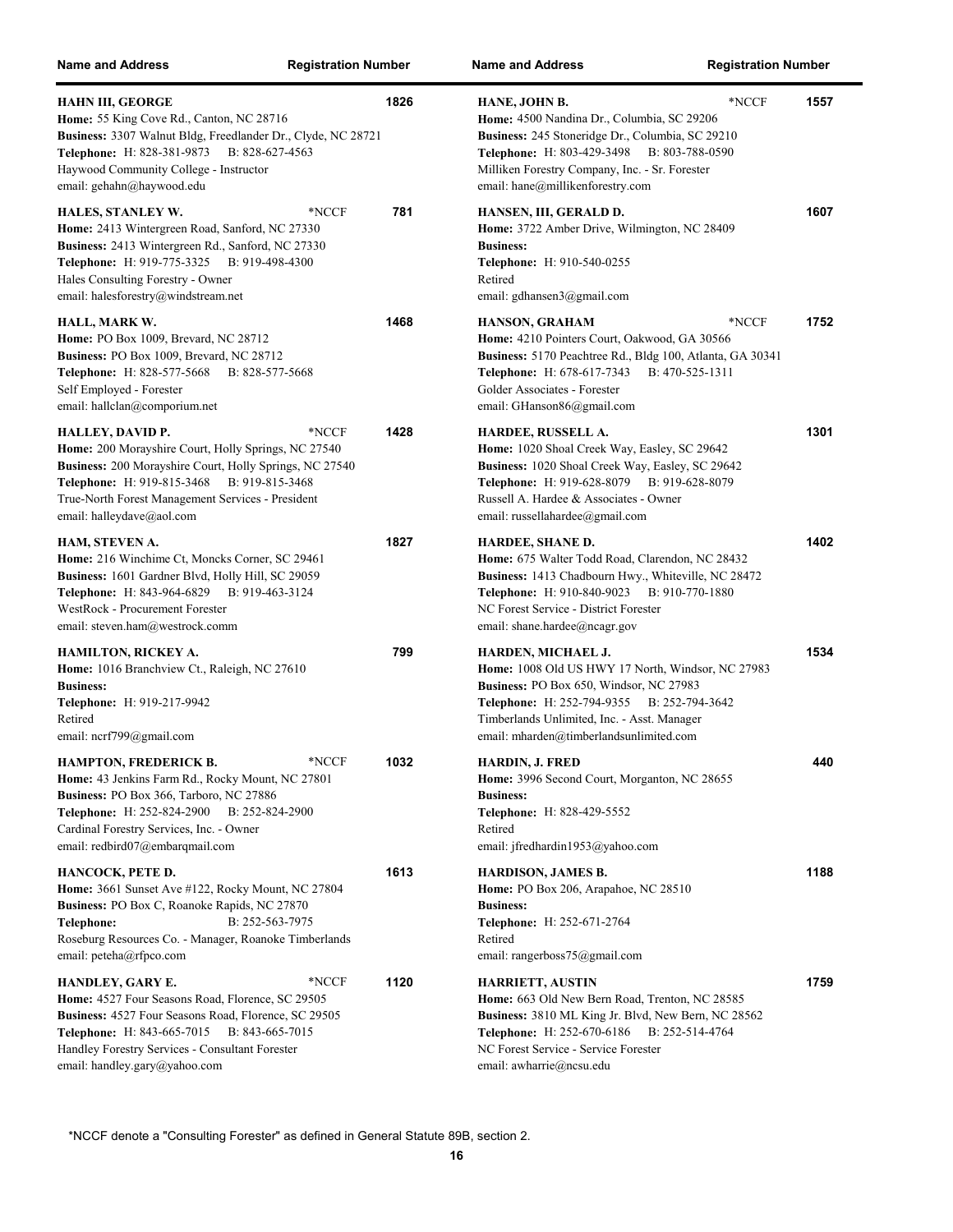| <b>Name and Address</b>                                                                                                                                                                                                                                                           | <b>Registration Number</b> | <b>Name and Address</b>                                                                                                                                                                                                                                         | <b>Registration Number</b>      |
|-----------------------------------------------------------------------------------------------------------------------------------------------------------------------------------------------------------------------------------------------------------------------------------|----------------------------|-----------------------------------------------------------------------------------------------------------------------------------------------------------------------------------------------------------------------------------------------------------------|---------------------------------|
| <b>HARRIS, C. WAYNE</b><br>Home: 2695 Union Church Road, Gladstone, VA 24553<br>Business: PO Box 100, West Point, VA 23181<br>Telephone: H: 434-391-4068<br>B: 804-843-5179<br>WestRock - Procurement Forester II<br>email: wayne.harris@westrock.com                             | 706                        | HAUNSPERGER, MATTHEW<br>Home: 900 W. Carr St., Dunn, NC 28334<br>Business: 221 Airport Rd., Fayetteville, NC 28306<br>Telephone: H: 919-219-5394 B: 910-437-2620<br>North Carolina Forest Service - Service Forester<br>email: matthew.haunsperger@ncagr.gov    | 1872                            |
| <b>HARRIS, FRED W.</b><br>Home: 346 Terrell Lane, Louisburg, NC 27549<br>Business: PO Box 562, Louisburg, NC 27549<br>Telephone: H: 919-495-7882<br>B: 919-496-3797<br>Forest Mgmt Specialists - Partner<br>email: fwharris $29$ @gmail.com                                       | 1159<br>*NCCF              | HAVENS, MATTHEW<br>Home: 1092 Brivershar Drive, Williamston, NC 27892<br>Business: PO Box 747, Plymouth, NC 27692<br><b>Telephone:</b> H: 252-217-4127<br>Domtar Paper Co. - Procurement Forester<br>email: matthew.havens@domtar.com                           | 1812<br>B: 252-793-8383         |
| HARRIS, MICHAEL M.<br>Home: 307 Buckingham Dr., Mebane, NC 27302<br>Business: 4408 Mt. Hermon Rock Creek Road, Graham, NC 27253<br>B: 336-213-2659<br><b>Telephone:</b><br>Canfor Southern Pine - Forester<br>email: mike.harris@canfor.com                                       | 837                        | HAYNES, JR., CLAUDE B.<br>Home: 201 Newfound Rd., Leicester, NC 28748<br><b>Business:</b><br>Telephone: H: 828-683-4374<br>Retired<br>email: westsidesuzieh@gmail.com                                                                                           | 17                              |
| HARRIS, VICTOR L.<br>Home: PO Box 97033, Raleigh, NC 27624<br>Business: PO Box 97033, Raleigh, NC 27624<br>Telephone: H: 919-215-1632<br>B: 919-215-1632<br>Cierra Publishing - President<br>email: carolinatrees@earthlink.net                                                   | 1331                       | HEARN, DENNIS B.<br>Home: PO Box 1901, Carthage, NC 28327<br><b>Business:</b><br><b>Telephone:</b> H: 910-947-7571<br>Retired<br>email: chathamlumber@embarqmail.com                                                                                            | 400                             |
| HARRISON, JAMES L.<br>Home: 5601 Silchester Lane, Charlotte, NC 28215<br>Business: 5601 Silchester Lane, Charlotte, NC 28215<br><b>Telephone:</b> H: 704-617-5700 B: 704-617-5700<br>Forest Landscape Mgmt. - Owner<br>email: harrison.28215@yahoo.com                            | 917<br>Ext: 389            | HEATH, BRIAN E.<br>Home: 612 Chigger Ridge Rd., Taylorsville, NC 28681<br>Business: 612 Chigger Ridge Rd., Taylorsville, NC 28681<br>Telephone: H: 828-413-2291 B: 828-413-2291<br>NC Forest Service - Forest Health Specialist<br>email: brian.heath@ncagr.gov | 972                             |
| <b>HARRUP, LARRY J</b><br>Home: 2538 Christianna Hwy, Valentines, VA 23887<br>Business: 2538 Christianna Hwy, Valentines, VA 23887<br>Telephone: H: 804-731-8468 B: 804-731-8468<br>Southern Forestry, LLC - President<br>email: larryh5@vt.edu                                   | 1802<br>*NCCF              | HEATH, JOSEPH E.<br><b>Home:</b> PO Box 1042, Rose Hill, NC 28458<br>Business: PO Box 841, Rocky Point, NC 28457<br>Telephone: H: 910-284-2435 B: 910-283-4133<br>Tri-State Land & Timber LLC - Procurement Forester<br>email: jheath@tristatelt.com            | 1242                            |
| HARTRICK, LISA S.<br><b>Home:</b> 308 N. Thompson St., Whiteville, NC 28472<br>Business: 4470 NC Hwy 242N, Elizabethtown, NC 28337<br>Telephone: H: 910-625-9092 B: 910-588-4964<br>North Carolina Forest Service - Assistant Forest Supervisor<br>email: lisa.hartrick@ncagr.gov | 1491                       | HEETER, DAVID G.<br><b>Home:</b> 104 W Royal St., Salemburg, NC 28385<br>Business: PO Box 729, Salemburg, NC 28385<br><b>Telephone:</b> H: 910-525-4320<br>David G. Heeter, PA - Owner/President<br>email: davidheet@yahoo.com                                  | 601<br>*NCCF<br>B: 910-214-6907 |
| HARVELL, KEVIN B.<br>Home: 206 South Elm Street, Asheboro, NC 27203<br>Business: 3490 Big Woods Rd, Chapel Hill, NC 27517<br>Telephone: H: 704-661-1436 B: 919-542-1515<br>NC Forest Service - Regional Forester<br>email: kevin.harvell@ncagr.gov                                | 1280                       | HEINE, AUSTIN J.<br>Home: 2549 Kubinski St., Eastover, NC 28312<br>Business: Campus Box 8002, Raleigh, NC 27695<br>Telephone: H: 910-977-5506 B: 910-977-5506<br>NCSU Tree Improvement Program - Operations Manager<br>email: ajheine@ncsu.edu                  | 1860                            |
| HASSELL, HUGH S.<br>Home: 1979 Crippled Oak Trail #20535, Jasper, GA 30143<br><b>Business:</b><br>Telephone: H: 757-377-7600<br>Retired<br>email: hughhassell@ymail.com                                                                                                           | 801                        | HELMS, JOHN R.<br>Home: 215 Barmount Dr., Columbia, SC 29210<br>Business: 245 Stoneridge Drive, Columbia, SC 29210<br>Telephone: H: 803-917-4587 B: 803-429-7868<br>Milliken Forestry Company, Inc. - Director<br>email: helms@millikenforestry.com             | *NCCF<br>1394                   |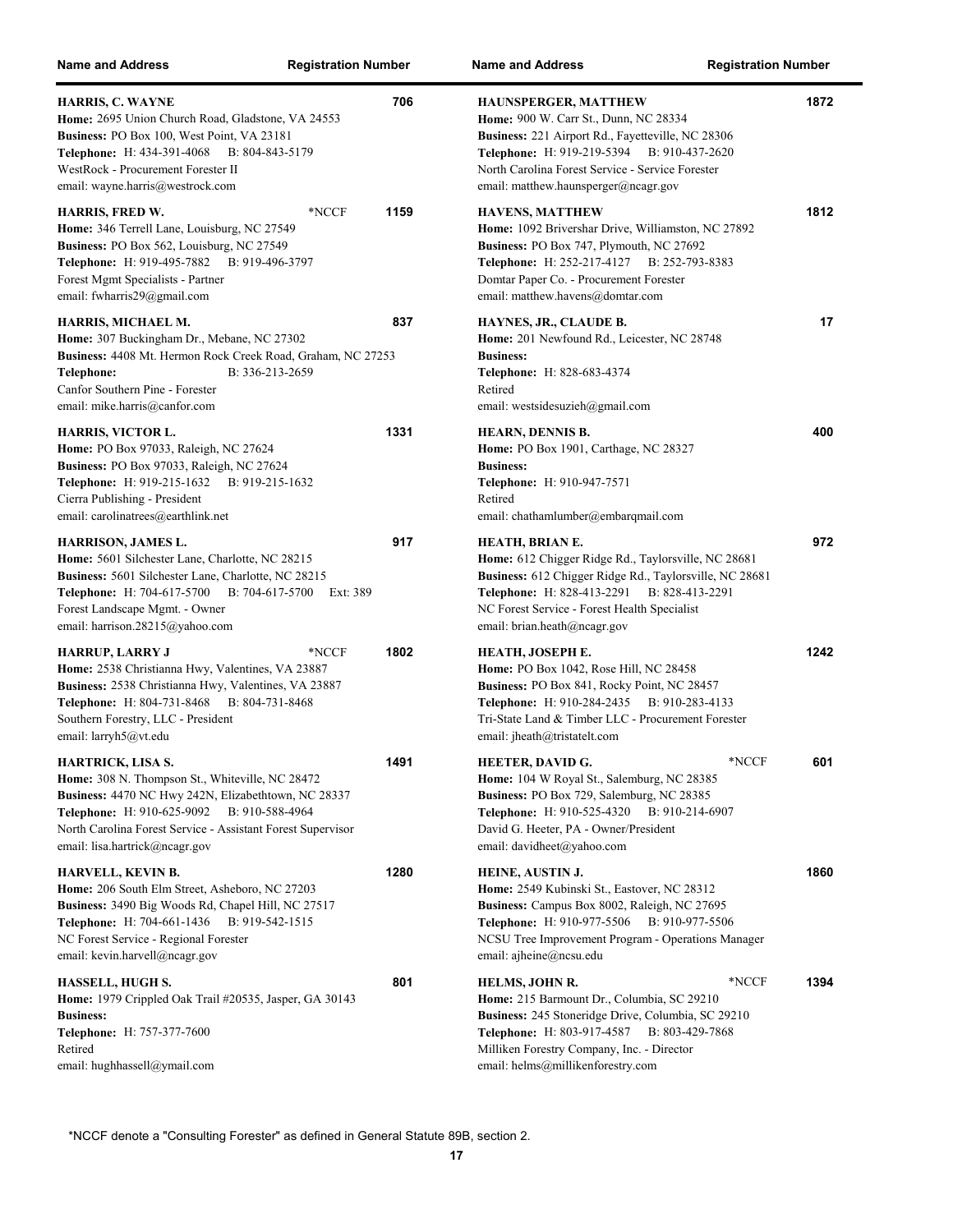| <b>Name and Address</b>                                                                                                                                                                                                                               | <b>Registration Number</b> | <b>Name and Address</b><br><b>Registration Number</b>                                                                                                                                                                                                                 |      |
|-------------------------------------------------------------------------------------------------------------------------------------------------------------------------------------------------------------------------------------------------------|----------------------------|-----------------------------------------------------------------------------------------------------------------------------------------------------------------------------------------------------------------------------------------------------------------------|------|
| HENDERSHOTT, DAVID B.<br>Home: 4920 Raleigh Rd., Benson, NC 27504<br>Business: 4920 Raleigh Rd., Benson, NC 27504<br><b>Telephone:</b> H: 919-631-4064<br>B: 919-631-4064<br>Black Creek Forestry - Forester<br>email: dave@blackcreekforestry.com    | 1492                       | HICKS, EDWARD B.<br>Home: 17 Frith Dr., Asheville, NC 28803<br><b>Business:</b><br><b>Telephone:</b> H: 828-301-6848<br>Retired<br>email: ebhicks@gmail.com                                                                                                           | 1220 |
| <b>HENDERSON, DAVID C</b><br>Home: 1160 Cedar Creek Dr., Asheboro, NC 27205<br><b>Business:</b><br>Telephone: H: 336-953-2062<br>email: david@hfcforestry.com                                                                                         | 550                        | HICKS, GREGORY M.<br><b>Home:</b> 3696 Hicks Rd., Oxford, NC 27565<br>Business: 1616 Mail Service Center, Raleigh, NC 27699<br>Telephone: H: 919-693-4224 B: 919-857-4838<br>NC Forest Service - Asst State Forester<br>email: greg.hicks@ncagr.gov                   | 1431 |
| <b>HENDERSON, L. THOMAS</b><br>Home: 56 Jug Hole Rd., Prosperity, SC 29127<br>Business: P.O. Box 41, Newberry, SC 29108<br><b>Telephone:</b> H: 803-364-7143 B: 803-924-0504<br>Henderson & Associates, Inc. - Forester<br>email: thendo801@gmail.com | 671<br>Ext: 102            | HIGGINS, III, HENRY S.<br>Home: 2607 Island Cove Rd., Fort Mill, SC 29708<br><b>Business:</b><br><b>Telephone:</b> H: 704-363-0219<br>H3 Land & Timber - President<br>email: hankhiggins@me.com                                                                       | 1033 |
| HENDERSON, STEPHEN O.<br><b>Home:</b> 8725 US HWY 220 South, Seagrove, NC 27341<br><b>Business: PO Box 49, Gold Hill, NC 28071</b><br>Telephone: H: 336-964-1873<br>Gold Hill Forest Products - Forester<br>email: shenderson@rtmc.net                | 973                        | HIGHTOWER, III, WILLIAM D.<br>Home: 1011 Damon Pointe Dr., Belmont, NC 28012<br>Business: 1011 Damon Pointe Dr., Belmont, NC 28012<br>Telephone: H: 704-215-0644 B: 704-215-0644<br>Forest Pine Resources, LLC - Member/Manager<br>email: douglas hightower@yahoo.com | 1529 |
| HENDRICK, LAURA E.<br>Home: 920 Purser Rd., Vanceboro, NC 28586<br>Business: PSC Box 8006, Cherry Point, NC 28533<br><b>Telephone:</b> H: 434-738-8304<br>B: 252-229-1162<br>US Marine Corps - Fire Management<br>email: laura.hendrick@usmc.mil      | 1657                       | HILL, TYLER L.<br>Home: 119 Martindale Dr., Youngsville, NC 27596<br>Business: 119 Martindale Dr., Youngsville, NC 27596<br>Telephone: H: 919-495-7243<br>B: 919-971-3247<br>International Paper - Fiber Security Specialist<br>email: tyler.hill@ipaper.com          | 1779 |
| <b>HERRING, L. RON</b><br>Home: 432 Jam Road, Tabor City, NC 28463<br>Business: PO Box 37, Tabor City, NC 28463<br>Telephone: H: 910-640-0094 B: 910-653-5156<br>Tabor City Lumber Co. - Land Manager<br>email: ronherring@centurylink.net            | 1160                       | *NCCF<br>HILTON, JUSTIN R.<br>Home: 1287 Sunset Drive, Lugoff, SC 29078<br>Business: 245 Stoneridge Dr., Columbia, SC 29223<br>Telephone: H: 803-315-8844 B: 803-788-0590<br>Milliken Forestry Company, Inc. - Forester<br>email: hilton@millikenforestry.com         | 1558 |
| HESTER, JAMES H.<br>Home: 4115 Somerset Dr., Oxford, NC 27565<br>Business: PO Box 51, Lawrenceville, VA 23868<br><b>Telephone:</b> H: 919-482-0918<br>B: 434-848-2036<br>River Ridge Forest Products, Inc. - Forester<br>email: ihester29@nc.rr.com   | 1050                       | HINES, JR., CHARLES D.<br>Home: 441 Pointer Drive, Hillsborough, NC 27278<br>Business: PO Box 344, Timberlake, NC 27583<br><b>Telephone:</b> H: 919-943-5986<br>B: 336-364-9203<br>Bernard & Dryman Consulting Forestry - Forester<br>email: cdhines@embarqmail.com   | 1450 |
| HEWETT, GREGORY L.<br>Home: 3167 S. Hwy. 41, Mullins, SC 29574<br>Business: 1516 Pine Hurst Road, Timmonsville, SC 29161<br><b>Telephone:</b> H: 843-464-8020<br>B: 843-346-2865<br>Keels Land and Timber - Forester<br>email: $glh0241$ @aol.com     | 1497                       | HIOTT, JOHN A.<br>*NCCF<br>Home: 223 Kings Mountain St., York, SC 29745<br>Business: 48 North Congress St., York, SC 29745<br><b>Telephone:</b> H: 803-517-0644<br>B: 803-684-4115<br>Hiott Forestry Consultants, Inc. - President<br>email: jhiott@hiottforestry.com | 1395 |
| <b>HEWITT, JASON P</b><br>Home: 491 Ellington Rd., Reidsville, NC 27320<br>Business: 4700 Old Kingston Pike, Knoxville, TN 37919<br>Telephone: H: 336-951-9424<br>B: 865-266-3254<br>US Forest Service - Forester<br>email: fia4ester@gmail.com       | 1588                       | HOLMES, KENT T.<br>*NCCF<br>Home: 115 N Church St., Enfield, NC 27823<br>Business: PO Box 268, Spring Hope, NC 27882<br>Telephone: H: 252-445-4244<br>B: 252-478-5245<br>Ellis & Holmes, PLLC - Manager<br>email: ellisholmes@embarqmail.com                          | 544  |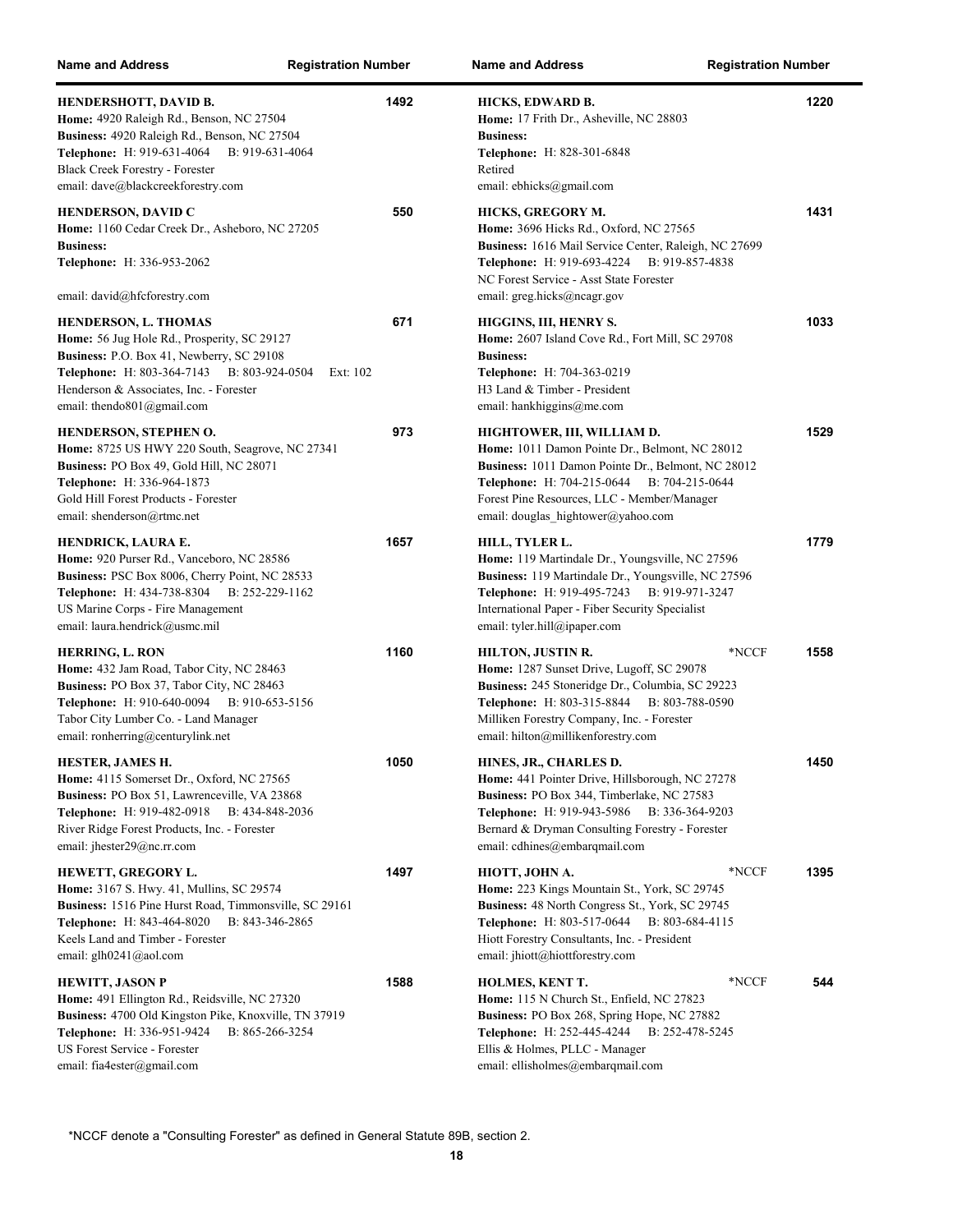| <b>Name and Address</b>                                                                                                                                                                                                                                        | <b>Registration Number</b> |      | <b>Name and Address</b><br><b>Registration Number</b>                                                                                                                                                                                                                                 |      |
|----------------------------------------------------------------------------------------------------------------------------------------------------------------------------------------------------------------------------------------------------------------|----------------------------|------|---------------------------------------------------------------------------------------------------------------------------------------------------------------------------------------------------------------------------------------------------------------------------------------|------|
| HOLMES, WILLIAM M.<br>Home: 402 Cornubia Drive, Castle Hayne, NC 28429<br>Business: PO Box 626, Elizabethtown, NC 28337<br>Telephone: H: 910-622-7790 B: 910-622-7790<br>Woods Run Consulting Forestry PA - President<br>email: bill@woodsrunforestry.com      | *NCCF                      | 1344 | HUFFMAN, J. ADAM<br>Home: 35 Long Grass Dr., Smithfield, NC 27577<br>Business: 516 County Home Road, Smithfield, NC 27577<br>Telephone: H: 919-721-8522 B: 919-631-7546<br>NC Forest Service - Assistant County Ranger<br>email: adam.huffman@ncagr.gov                               | 1479 |
| HOSKINS, JR., L. WAYNE<br>Home: 4801 St. Georges Drive, Wilson, NC 27896<br>Business: 3204 Nash St. N, Suite C, Wilson, NC 27896<br><b>Telephone:</b> H: 252-230-9065 B: 252-230-9065<br>Gator Wood, Inc. - Vice President<br>email: wayne@gatorwoodinc.com    |                            | 1302 | <b>HUGHES, DANIEL B.</b><br>Home: 115 Watts Lane, Pauline, SC 29374<br>Business: PO Box 8, Pauline, SC 29374<br>Telephone:<br>B: 864-706-0810<br>Hughes Land & Timber Co. - President<br>email: dan.hughes@charter.net                                                                | 1034 |
| HOUSEMAN, ROBERT H.<br>Home: 117 Cedar Farms, Madison, AL 35756<br>Business: 117 Cedar Farms, Madison, AL 35756<br><b>Telephone:</b> H: 256-800-8083<br>B: 404-803-0370<br>USDA Forest Service - Emergency Mgm't Specialist<br>email: robert.houseman@usda.gov |                            | 918  | <b>HUGHES, JOSEPH H</b><br>Home: 665 Territorial Road, New Bern, NC 28560<br><b>Business:</b><br>Telephone: H: 252-638-4905<br>Retired<br>email: joehughes731@gmail.com                                                                                                               | 86   |
| <b>HOWARD, CHARLES</b><br>Home: 2905 Rome Anthony Rd., Yadkinville, NC 27055<br>Business: 524 Pride Way, Elkin, NC 28621<br>Telephone: H: 336-469-5995 B: 336-526-6405<br>Weyerhaeuser Co. - Raw Materials Manager<br>email: brad.howard82@gmail.com           |                            | 802  | <b>HUGHES, TRAVIS W.</b><br>Home: 402 N. Belvedere Dr., Hampstead, NC 28443<br>Business: 2704-C Exchange Drive, Wilmington, NC 28405<br>Telephone: H: 252-532-3287 B: 910-444-2945<br>Resource Management Service, LLC - Senior Forest Planner<br>email: traviswaylonhughes@gmail.com | 1444 |
| HOWARD, JOHN P.<br>Home: 4307 Bradford Ridge Rd., Efland, NC 27243<br>Business: 1035 Mail Service Center, Raleigh, NC 27699<br><b>Telephone:</b> H: 919-636-1194 B: 919-707-3285<br>NCDA&CS - Emergency Programs Director<br>email: john.howard@ncagr.gov      |                            | 1372 | *NCCF<br>HULL, JR., EDWARD L.<br>Home: 10620 Suny Point Dr., Zebulon, NC 27597<br>Business: 5848 Faringdon Pl, Ste 200, Raleigh, NC 27609<br>Telephone: H: 252-801-9013 B: 919-841-0089<br>GFR Forestry Consultants, PLLC - Forester<br>email: ehull@gfrforestry.com                  | 1763 |
| HOWELL, TIMOTHY<br>Home: 101 Main Street, New Ellenton, SC 29803<br><b>Business:</b><br>Telephone: H: 828-400-3728<br>US Forest Service - Deputy Fire Staff Officer<br>email: howelltim828@gmail.com                                                           |                            | 1559 | <b>HUNT, J. PERRY</b><br>Home: 12728 Rosalie Street, Raleigh, NC 27614<br>Business: PO Box 1756, Wake Forest, NC 27588<br><b>Telephone:</b> H: 919-414-2346<br>B: 919-562-1861<br>Hunt Forest Resources - President<br>email: phunt@huntforestry.com                                  | 1480 |
| <b>HOYT, FREDERICK W.</b><br>Home: 410 S. First St., Smithfield, NC 27577<br>Business: 410 S. First St., Smithfield, NC 27577<br><b>Telephone:</b> H: 919-631-0150<br>B: 919-631-0150<br>C & F Forestry - Owner<br>email: fred@cfforestry.com                  |                            | 1366 | *NCCF<br>HUNTER, LESLIE P.<br>Home: 902 Curtiss Dr., Garner, NC 27529<br>Business: 902 Curtiss Dr., Garner, NC 27529<br><b>Telephone:</b> H: 919-995-4492<br>B: 919-995-4492<br>Hunter Forestry - Consultant<br>email: les.hunter76@gmail.com                                         | 626  |
| HUCULAK, MICHAEL<br>Home: 7050 Chrysanthemum Rd, Lancaster, SC 29720<br>Business: P.O. Box 0933, Wadesboro, NC 28170<br>Telephone: H: 704-796-6292<br>B: 704-694-6436<br>Kiker Resource Management, LLC - Forester<br>email: mhuculak@kikerforestry.com        | *NCCF                      | 1813 | HURLEY, DYLAN R.<br>Home: 129 Woodline Drive, Troy, NC 27371<br>Business: 1011 Page Street, Troy, NC 27371<br>Telephone: H: 910-571-2012 B: 910-898-9732<br>Montgomery Community College - Forestry Dept. Chair<br>email: hurleydylan91@gmail.com                                     | 1861 |
| HUDOMINT, ANN S.<br>Home: 306 Riverside Trail, Roanoke Rapids, NC 27870<br>Business: 309 Enviva Blvd, Garysburg, NC 27831<br>Telephone: H: 252-241-7077<br>B: 252-241-7077<br>Enviva Pellets - Commodity Manager<br>email: ahudomint@charter.net               |                            | 1405 | HUSSEY, JOSHUA M<br>Home: 1600 South NC Hwy 705, Seagrove, NC 27341<br>Business: 1011 Page Street, Troy, NC 27371<br><b>Telephone:</b> H: 910-585-4302<br>B: 910-898-9600<br>Montgomery Community College - Forestry Instructor<br>email: husseyj7885@montgomery.edu                  | 1864 |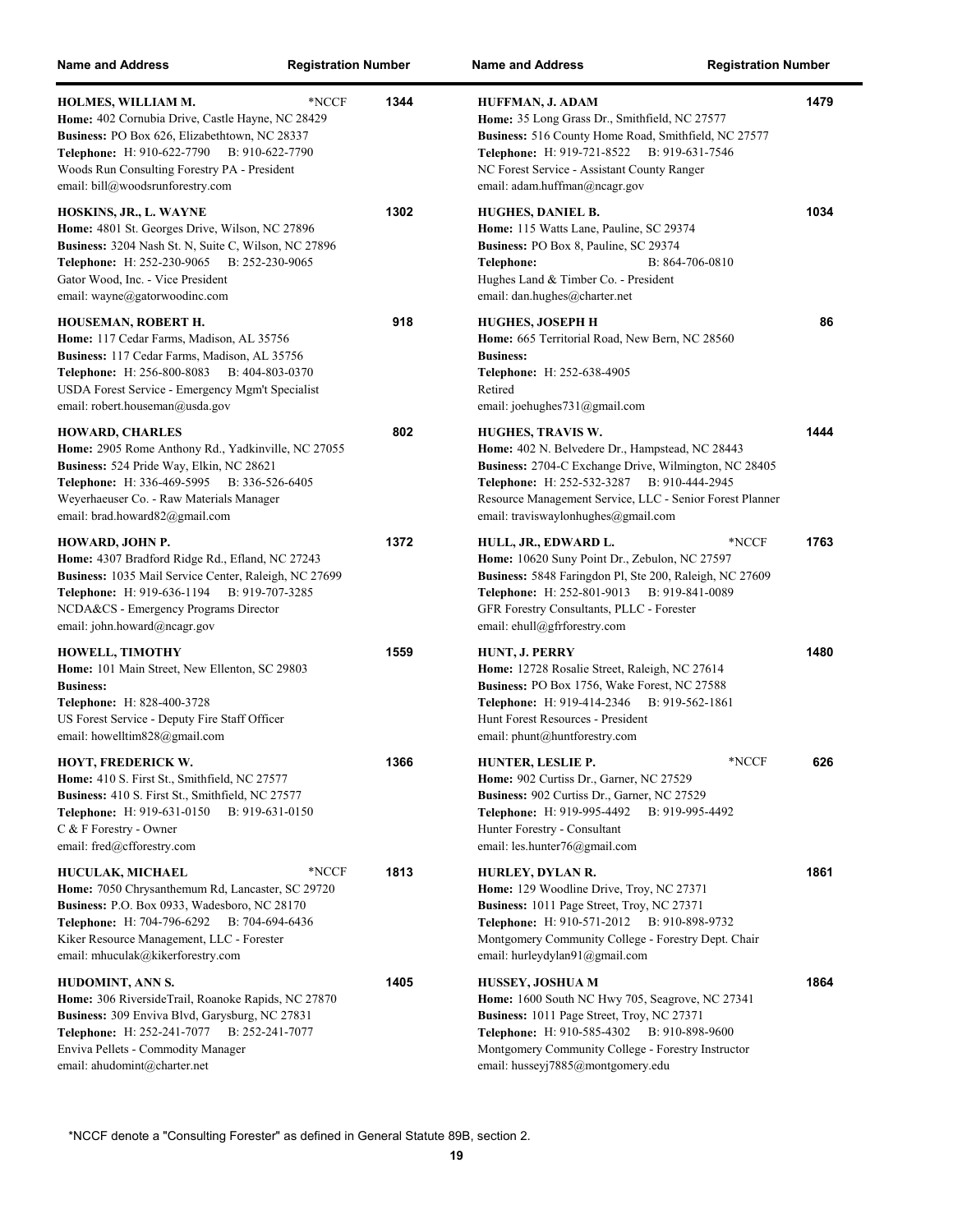| <b>Name and Address</b>                                                                                                                                                                                                                                                  | <b>Registration Number</b> | <b>Name and Address</b><br><b>Registration Number</b>                                                                                                                                                                                                                                         |      |
|--------------------------------------------------------------------------------------------------------------------------------------------------------------------------------------------------------------------------------------------------------------------------|----------------------------|-----------------------------------------------------------------------------------------------------------------------------------------------------------------------------------------------------------------------------------------------------------------------------------------------|------|
| HUTCHISON, STEVE M.<br>Home: 234 Dallas Dr., Wilmington, NC 28405<br>Business: 2829 N. Kerr Ave., Wilmington, NC 28405<br>Telephone: H: 910-540-8342 B: 910-540-8342<br>Mid Atlantic Timber Co, - Owner<br>email: llwp1@hotmail.com                                      | 556                        | *NCCF<br><b>JENKINS, WILLIAM A.</b><br>Home: 117 Kimberly Dr., Edenton, NC 27932<br>Business: 117 Kimberly Dr., Edenton, NC 27932<br>Telephone: H: 252-482-4674 B: 252-312-6139<br>Ext: $15$<br>W.A. Jenkins, LLC, Forestry Services - Owner<br>email: wallcjenkins@yahoo.com                 | 980  |
| <b>INGRAHAM, CHRISTIAM</b><br>Home: 1910 Old Charlotte Rd., Spartanburg, SC 29307<br>Business: 245 Stoneridge Drive, Columbia, SC 29210<br>B: 843-990-6841<br>Telephone:<br>Milliken Forestry Co. - Forest Certification Manager<br>email: ingraham@millikenforestry.com | 1908                       | JENKINS, JR., DONALD L.<br>Home: 100 Gail Dr., Roanoke Rapids, NC 27870<br>Business: 3000 Wayne Memorial Drive, Goldsboro, NC 27534<br>Telephone: H: 252-678-0099 B: 252-678-0099<br>Wayne Community College - Instructor<br>email: donaldjenkins96@gmail.com                                 | 816  |
| IRVINE, BRIAN E.<br>Home: 22223 Linden Street, Courtland, VA 23837<br>Business: PO Box C, Roanoke Rapids, NC 27870<br>Telephone: H: 252-676-7238 B: 252-676-7238<br>Roseburg Resources - Sr. Operations Forester<br>email: briani@rfpco.com                              | 1862                       | <b>JENNETTE, W. WALKER</b><br>Home: 601 Gatling Street, Windsor, NC 27983<br>Business: PO Box 650, Windsor, NC 27983<br>Telephone: H: 252-267-0553<br>B: 252-794-3642<br>Timberlands Unlimited - Management Forester<br>email: wjennette@timberlandsunlimited.com                             | 1904 |
| ISOM, JEREMY M.<br>Home: 3528 Layton Ridge Dr., Apex, NC 27539<br>Business: PO Box 488, Lillington, NC 27546<br>Telephone: H: 919-356-8938 B: 910-893-8197<br>GFR Forestry Consultants, PLLC - Consulting Forester<br>email: jisom@gfrforestry.com                       | 1488<br>*NCCF              | JENNETTE, JR., DAVID L.<br>*NCCF<br>Home: PO Box 455, Windsor, NC 27983<br>Business: PO Box 650, Windsor, NC 27983<br><b>Telephone:</b> H: 252-794-7333<br>B: 252-794-3642<br>Timberlands Unlimited, Incorporated - Manager<br>email: djennette@timberlandsunlimited.com                      | 638  |
| <b>JACKSON, JAMES M.</b><br>Home: 27 Hunter Circle, Littleton, NC 27850<br><b>Business:</b><br>Telephone: H: 252-532-3033<br>Retired<br>email: annvjackson@embarqmail.com                                                                                                | 1345                       | *NCCF<br><b>JERNIGAN, DUSTIN W</b><br>Home: 302 Camelia Dr., Washington, NC 27889<br>Business: 5848 Faringdon Place #200, Raleigh, NC 27609<br><b>Telephone:</b> H: 252-325-2257<br>B: 919-841-0089<br>GFR Forestry Consultants - Associate Forester<br>email: djernigan@gfrforestry.com      | 1809 |
| <b>JACKSON, LEE H.</b><br>Home: 4716 Trent River Dr., New Bern, NC 28562<br>Business: 26570 Rose Valley Rd., Franklin, VA 23851<br><b>Telephone:</b> H: 910-915-5467<br>B: 757-556-2478<br>Enviva Pellets - Sustainability Forester<br>email: leehjackson@gmail.com      | 366                        | <b>JETER, THOMAS S.</b><br>Home: 208 Church Street, Whitmire, SC 29178<br>Business: PO Box 92, Whitmire, SC 29178<br><b>Telephone:</b> H: 803-924-6481<br>B: 803-924-6481<br>Goshen Land & Timber - Owner<br>email: goshentimber62@gmail.com                                                  | 1191 |
| JACKSON, TIMOTHY O.<br>Home: 120 Jones Dr., Dunn, NC 28334<br>Business: 120 Jones Dr., Dunn, NC 28334<br><b>Telephone:</b> H: 919-820-0635<br>B: 919-820-0635<br>Jackson Land Management, LLC - Owner<br>email: $\text{timi}60$ @nc.rr.com                               | 1161<br>*NCCF              | JETT, JR., JACKSON B.<br>Home: 1404 Lorimer Road, Raleigh, NC 27606<br><b>Business:</b><br>Telephone: H: 919-637-0459<br>NC State University -<br>email: jbjett@ncsu.edu                                                                                                                      | 828  |
| <b>JAMIESON, GREGORY W.</b><br>Home: 234 Farm Life Ave., Vanceboro, NC 28586<br>Business: 1785B Weyerhaeuser Road, Vanceboro, NC 28586<br>Telephone: H: 252-514-3612<br>B: 252-514-3612<br>Weyerhaeuser Co. - Harvest Manager<br>email: jamiesongreg1958@gmail.com       | 1103                       | JEWELL, WILLIAM C.<br>Home: 5 Mayflower Drive, Scarborough, ME 04074<br>Business: 5 Mayflower Drive, Scarborough, ME 04074<br>Telephone: H: 704-953-0885<br>B: 207-994-2104<br>Jewell Forestry Services - Owner<br>email: bjewell@jewelldevelopment.com                                       | 1404 |
| JENKINS, E. CLAY<br>Home: 2408 East Yacht Drive, Oak Island, NC 28465<br>Business: 2704 C Exchange Drive, Wilmington, NC 28405<br>Telephone: H: 910-512-4263<br>B: 910-790-1074<br>Resource Mgmt Service - Forest Manager<br>email: cjenkins@resourcemgt.com             | 1512                       | JOHNSON, BRIAN A<br>*NCCF<br>Home: 327 East Second Street, Siler City, NC 27344<br>Business: 327 East Second Street, Siler City, NC 27344<br><b>Telephone:</b> H: 919-539-0128<br>B: 919-539-0128<br>Woodland Restoration, Inc. - Director of Controlled Burning<br>email: bajohn10@gmail.com | 1797 |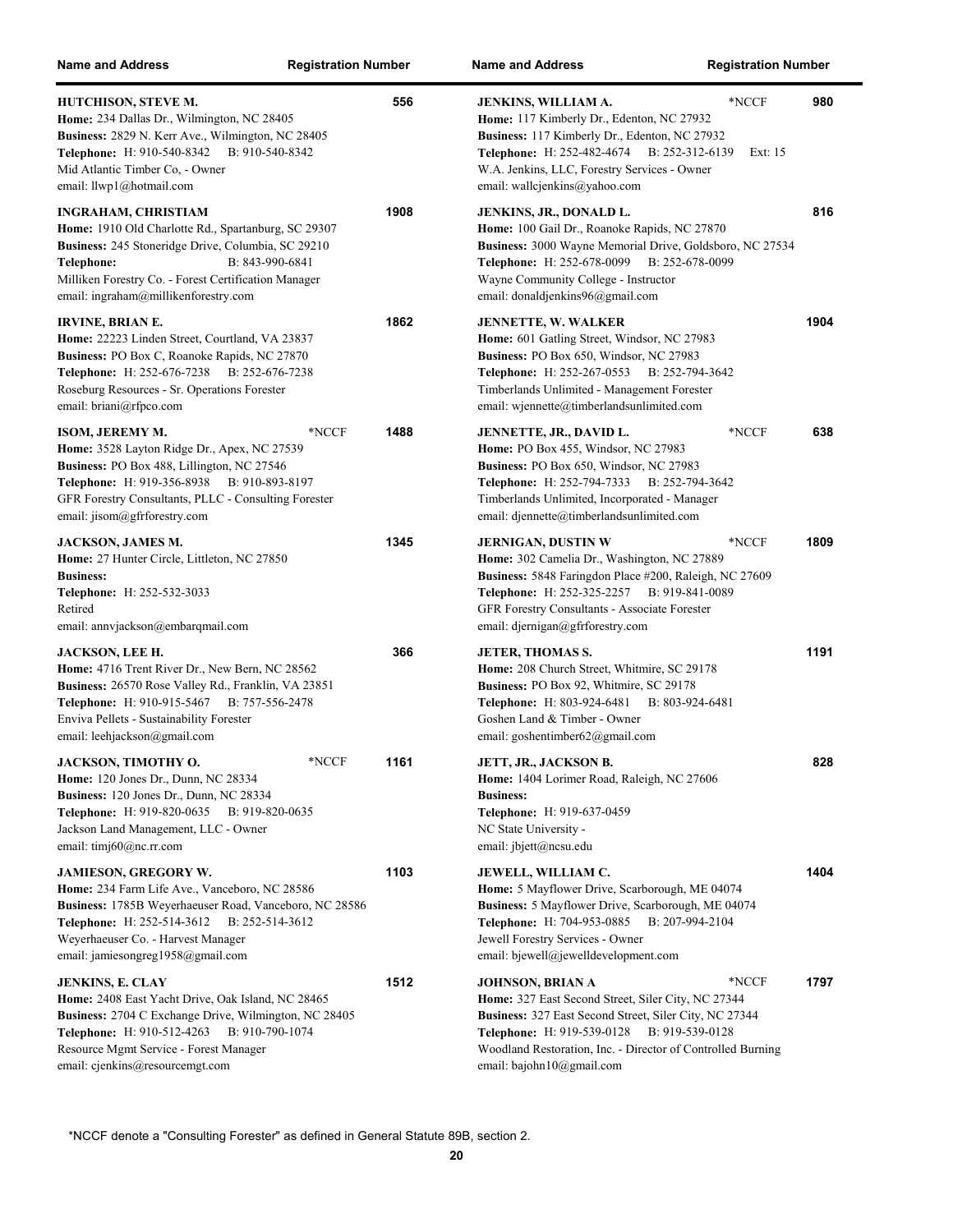| <b>Name and Address</b>                                                                                                                                                                                                                                                      | <b>Registration Number</b> |      | <b>Name and Address</b><br><b>Registration Number</b>                                                                                                                                                                                                                                 |      |
|------------------------------------------------------------------------------------------------------------------------------------------------------------------------------------------------------------------------------------------------------------------------------|----------------------------|------|---------------------------------------------------------------------------------------------------------------------------------------------------------------------------------------------------------------------------------------------------------------------------------------|------|
| JOHNSON, D. MATTHEW<br>Home: 316 Robinhood Road, Franklin, VA 23851<br>Business: P.O. Box 308, Roxobel, NC 27872<br>Telephone: H: 757-651-8636 B: 757-651-8636<br>Matthew Johsnon Forestry, Inc. - President<br>email: matthewjohnsonforestry@gmail.com                      | *NCCF                      | 1591 | JORDAN, CHRISTOPHER W.<br>Home: 1925 Hoyt Scott Road, Bear Creek, NC 27207<br>Business: 1925 Hoyt Scott Road, Bear Creek, NC 27207<br>Telephone: H: 910-638-3984 B: 919-707-0053<br>NC Wildlife Resources Commission - Forest Res Mgr<br>email: chris.jordan@ncwildlife.org           | 1192 |
| JOHNSON, DAVID B.<br>Home: 1294 Harrison Trail, Sophia, NC 27350<br>Business: 524 Pride Way, Elkin, NC 28621-0590<br>Telephone: H: 336-404-9603 B: 336-526-6405<br>Weyerhaeuser Company - Raw Materials Rep<br>email: david.johnson3@weyerhaeuser.com                        |                            | 817  | <b>KEARNS, ALEC M.</b><br>Home: 1156 Smith Creek Way, Wake Forest, NC 27587<br>Business: 4408 Mt. Herman-Rock Creek Rd., Graham, NC 27253<br>Telephone: H: 336-214-4669 B: 336-376-3131<br>Canfor Southern Pine - Procurement Forester<br>email: alec.kearns@canfor.com               | 1303 |
| JOHNSON, DONALD K.<br>Home: 1001 North High St., Franklin, VA 23851<br>Business: PO Box 308, Roxobel, NC 27872<br>Telephone: H: 252-287-9016 B: 252-287-9016<br>Don Johnson Forestry, Inc. - Owner<br>email: donjohnsonforestry@verizon.net                                  | *NCCF                      | 919  | KEATING, IV, HARRY A.<br>Home: 289 Tree Pharm Dr., St. Pauls, NC 28384<br>Business: 289 Tree Pharm Dr., St. Pauls, NC 28384<br>Telephone: H: 910-734-9816 B: 910-862-8916<br>Summit Logging, LLC - Procurement Forester<br>email: ajkeating1@yahoo.com                                | 1665 |
| JOHNSON, EDWARD M.<br>Home: 202C Greenwood Lane, Wadesboro, NC 28170<br>Business: 202 C Greenwood Lane, Wadesboro, NC 28170<br>Telephone: H: 704-694-8508<br>B: 704-694-8508<br>Johnson Forestry - Owner<br>email: ejohnsonforestry@yahoo.com                                | *NCCF                      | 1244 | <b>KEEGAN, MARIAN S.</b><br>Home: PO Box 306, Rowland, PA 18457<br>Business: 1007 Hemlock Farms, Lords Valley, PA 18428<br>Telephone: H: 570-903-9776 B: 570-775-4200<br>Ext: 127<br>Hemlock Farms Community Association - Director, Community Cons<br>email: marian.keegan@hfca.com  | 647  |
| <b>JOHNSON, JEFFERY H.</b><br>Home: 1075 Cross Country Lane, Inman, SC 29349<br>Business: PO Box 715, Inman, SC 29349<br>Telephone: H: 864-706-0816 B: 864-706-0816<br>Mid-South Timber Co. LLC - Owner<br>email: midsouthtimber@gmail.com                                   |                            | 1638 | <b>KELLEHER, JOSEPH B.</b><br>Home: 3704 Rhynewood Dr., Greensboro, NC 27410-4724<br><b>Business:</b><br>Telephone: H: 336-420-3388<br>email: kellehermailbox@gmail.com                                                                                                               | 1090 |
| <b>JOHNSON III, J. TOM</b><br>Home: 22032 Preswick Drive, Fort Mill, SC 29707<br>Business: 401Steele St., Fort Mill, SC 29715<br>Telephone: H: 803-640-2337 B: 803-547-3034<br>Duke Energy - Vegetation Manager<br>email: tom.johnson3@duke-energy.com                       |                            | 1708 | <b>KENNEDY, HUGH BRIAN</b><br>Home: 1040 David Rogerson Rd., Williamston, NC 27892<br>Business: 1040 David Rogerson Rd., Williamston, NC 27892<br>Telephone: H: 252-809-2120 B: 252-792-6080<br>Coastal Plain Timber Co, Inc. - President<br>email: hkennedy@suddenlink.net           | 594  |
| <b>JOHNSTON, JOSHUA</b><br>Home: 3702 Excalibur Way, Apt. 207, Wilmington, NC 28403<br>Business: 1413 Chadbourn Hwy., Whiteville, NC 28472<br><b>Telephone:</b> H: 919-671-6472 B: 910-470-7801<br>NC Forest Service - Service Forester<br>email: joshua.johnston@ncagr.gov  |                            | 1855 | KERR, II, JAMES E<br>Home: 1005 Old Halifax Rd., Roanoke Rapids, NC 27870<br>Business: 1005 Old Halifax Rd., Roanoke Rapids, NC 27870<br>Telephone: H: 252-537-0544 B: 252-308-7144<br>J. E. Kerr Timber Company - Owner/President<br>email: jameskerrii@gmail.com                    | 599  |
| JONES, CALEB Y.<br>Home: 103 Sunnyside Drive, Manteo, NC 27954<br>Business: 205 S Ludington St., Columbia, NC 27925<br><b>Telephone:</b> H: 252-394-0234<br>B: 252-796-3004<br>USFWS Pocosin Lakes - Fire Mgm't Officer<br>email: caleb jones@fws.gov                        |                            | 1592 | KESSINGER, JEREMY A.<br>Home: 634 Mt. Vernon Lane, Duncan, SC 29334<br>Business: 775 Spartan Blvd., Suite 200, Spartanburg, SC 29301<br><b>Telephone:</b> H: 864-486-8341<br>B: 864-712-4002<br>GreenWood Resources, Inc. - Regional Manager<br>email: jeremy.kessinger@gwrglobal.com | 1560 |
| JONES, JR., THOMAS R.<br>Home: 3063 Oak Grove Church Road, Newton Grove, NC 28366<br>Business: 221 Airport Road, Fayetteville, NC 28306<br><b>Telephone:</b> H: 919-801-9703<br>B: 910-437-2620<br>NC Forest Service - Asst District Forester<br>email: trjones716@gmail.com |                            | 1760 | KIDD, ROBERT B.<br>Home: 581 Oak Hills Dr., Lenoir City, TN 37771<br>Business: 2365 Cawood Rd., Spring City, TN 37381<br>Telephone: H: 423-802-6110 B: 423-452-7111<br>Huber Engineered Woods, LLC - Wood Procurement Manager<br>email: robert.kidd@huber.com                         | 981  |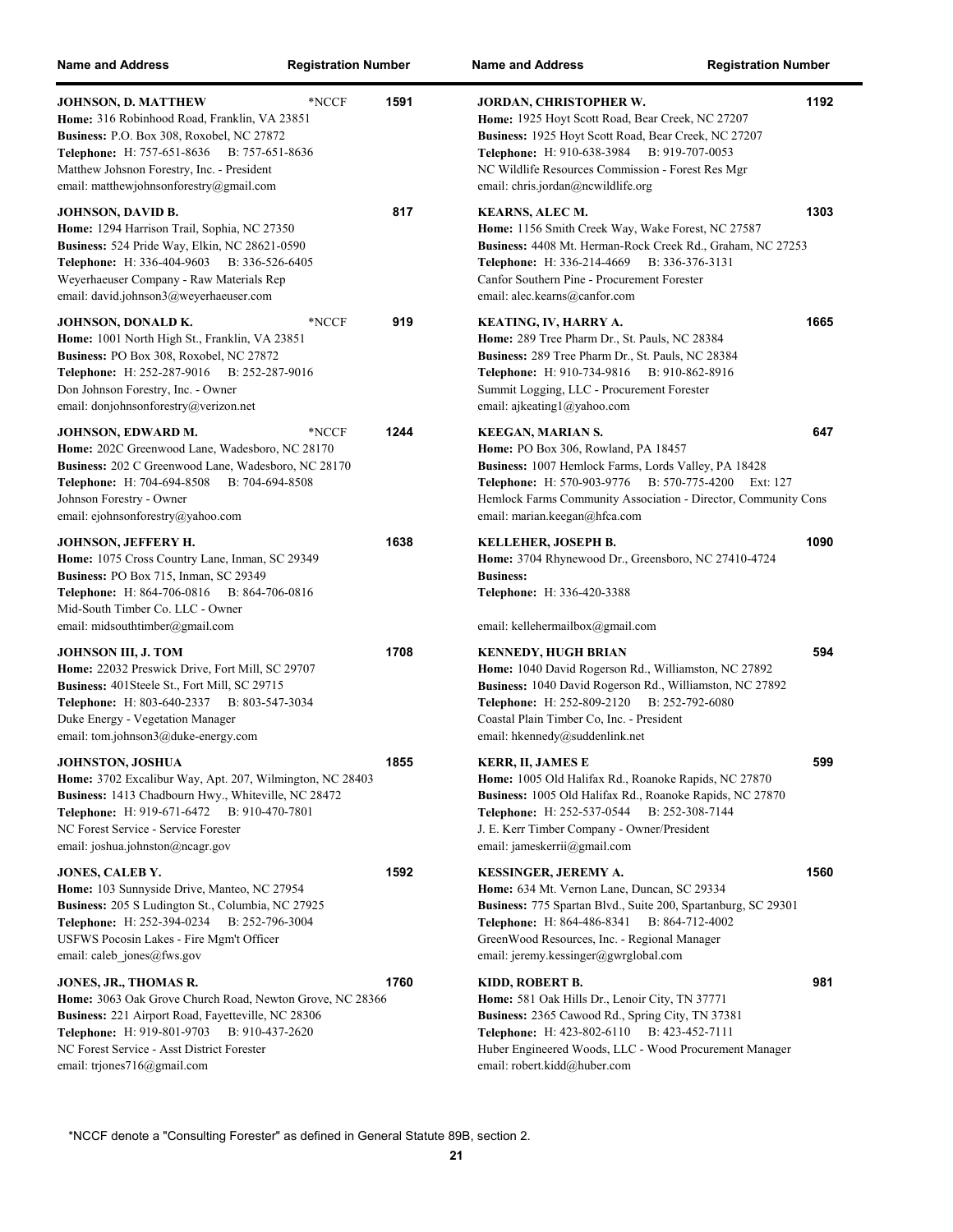| <b>Name and Address</b>                                                                                                                                                                                                                                                 | <b>Registration Number</b> |      | <b>Name and Address</b><br><b>Registration Number</b>                                                                                                                                                                                                                                             |      |
|-------------------------------------------------------------------------------------------------------------------------------------------------------------------------------------------------------------------------------------------------------------------------|----------------------------|------|---------------------------------------------------------------------------------------------------------------------------------------------------------------------------------------------------------------------------------------------------------------------------------------------------|------|
| KIGHT, II, JOHN H.<br>Home: 121 Pine Street, Camden, NC 27921<br>Business: PO Box 1814, Elizabeth City, NC 27906<br>Telephone: H: 252-331-9863 B: 252-335-4047<br>Frazier Consulting Foresters - President/Owner<br>email: jhkight2@gmail.com                           | *NCCF                      | 1193 | <b>KRAWIEC, MATTHEW B.</b><br>Home: 116 Church Ave, Hartsville, SC 29550<br>Business: PO Box 678, Bennettsville, SC 29512<br><b>Telephone:</b> H: 843-309-1083<br>B: 843-479-6531<br>Domtar Paper Co., LLC - District Procurement Forester<br>email: matthew.krawiec@domtar.com                   | 1283 |
| KIKER, JASON B.<br>Home: PO Box 361, Wadesboro, NC 28170<br>Business: PO Box 933, Wadesboro, NC 28170<br>Telephone: H: 704-695-2810 B: 704-694-6436<br>Kiker Resource Mgmt., LLC - Managing Principal<br>email: jkiker@kikerforestry.com                                | *NCCF                      | 1481 | KULLNAT, RICHARD T.<br>*NCCF<br>Home: 2204 Rosebud Dr., Conway, SC 29526<br>Business: PO Box 9, Aynor, SC 29511<br>Telephone: H: 843-907-1079 B: 843-358-1054<br>American Forest Management, Inc. - Land Mgt. Forester<br>email: rick.kullnat@afmforest.com                                       | 693  |
| <b>KILLIAN, LAUREN</b><br>Home: 315 Mosby Ave., Littleton, NC 27850<br>Business: 309 Enviva Blvd., Garysburg, NC 27831<br>B: 252-532-7703<br>Telephone:<br>Enviva - Sustainability Forester<br>email: lauren.killian@envivabiomass.com                                  |                            | 1852 | <b>LABARR, TODD S</b><br>Home: 158 Chamberlin Blvd., Raeford, NC 28376<br>Business: 1200 North 23rd Street, Suite 201, Wilmington, NC 28405<br>Telephone: H: 910-409-6540<br>B: 910-815-4320<br>Campbell Global - Forester<br>email: tlabarr@campbellglobal.com                                   | 1817 |
| KING, C. PATRICK<br>Home: 12817 Baybriar Drive, Raleigh, NC 27613<br>Business: 2457 A Old Mt. Olive Hwy, Dudley, NC 28333<br>Telephone: H: 919-738-4457 B: 919-738-4457<br>Georgia-Pacific, LLC - Forester<br>email: cpking@gapac.com                                   |                            | 1058 | *NCCF<br>LAFRAGE, JR., JAMES L.<br>Home: 11 Egret Cove, Camden, SC 29020<br>Business: PO Box 205, Camden, SC 29021<br>Telephone: H: 803-424-7482<br>B: 803-432-4320<br>Forest Land Management, Inc. - President<br>email: jllafrage@gmail.com                                                     | 1833 |
| KINLAW, A. KEITH<br>Home: 4378 Twisted Hickory Rd., Elizabethtown, NC 28337<br>Business: 4378 Twisted Hickory Road, Elizabethtown, NC 28337<br>Telephone: H: 910-645-4415 B: 910-876-1735<br>American Forest Management - Forester<br>email: keith.kinlaw@afmforest.com | *NCCF                      | 1245 | <b>LAMBERT, COLBY S.</b><br>Home: 5715 Christian Light Road, Fuquay-Varina, NC 27526<br>Business: 126 Alexander Drive, Suite 300, Lillington, NC 27546<br><b>Telephone:</b> H: 919-255-0514<br>B: 910-814-6041<br>NC Cooperative Extension - Area Forestry Agent<br>email: colby_lambert@ncsu.edu | 1482 |
| KLAMUT, COREY L.<br>Home: 502 Vanderhorst Ave., Shallotte, NC 28470<br>Business: 1413 Chadbourn Hwy, Whiteville, NC 28472<br>Telephone: H: 910-770-2280 B: 910-770-2280<br>NC Forest Service - Service Forester<br>email: corey.klamut@ncagr.gov                        |                            | 1662 | *NCCF<br>LANE, BENJAMIN T.<br>Home: 20019 Drake Rd., Franklin, VA 23851<br>Business: 20019 Drake Rd., Franklin, VA 23851<br>Telephone: H: 757-647-7152<br>B: 757-641-7152<br>Eastern Virginia Forestry Services, LLC - Forestry Consultant<br>email: easternvirginiaforestry@gmail.com            | 1882 |
| <b>KLASS, RICHARD B.</b><br>Home: 302 Bay Oak Drive, Cary, NC 27513<br>Business: 302 Bay Oak Drive, Cary, NC 27513<br><b>Telephone:</b> H: 252-203-2390<br>B: 252-203-2390<br>RB Klass Forestry Services - Owner<br>email: rbkbroker@gmail.com                          | *NCCF                      | 472  | LANE, DAVID M.<br>Home: 250 Highgate Circle, Wake Forest, NC 27587-5117<br>Business: 1616 Mail Service Center, Raleigh, NC 27699-1616<br><b>Telephone:</b> H: 919-562-0086<br>B: 919-857-4854<br>NC Forest Service - State Forester<br>email: willowoak1960@hotmail.com                           | 924  |
| KNIGHT, TRACY A.<br>Home: 513 Hillcrest Road, Hartsville, SC 29550<br>Business: PO Box 246, Darlington, SC 29540<br>Telephone: H: 843-687-6561 B: 843-395-0068<br>Dargan, King, and Knight, LLC - Sect./Treasurer<br>email: tknight@dkkforestry.com                     | *NCCF                      | 1561 | LANE, W. MICHAEL<br>Home: 1200 Babbtown Road, Suffolk, VA 23434<br>Business: 1200 Babbtown Road, Suffolk, VA 23434<br>Telephone: H: 757-539-0391<br>B: 757-641-4292<br>Lane Environmental Consultants - Owner<br>email: lanewmike@gmail.com                                                       | 759  |
| KOSTYAL, DAVID M.<br>Home: 738 Scotts Hill Loop Road, Wilmington, NC 28411<br>Business: PO Box 10141, Wilmington, NC 28404<br><b>Telephone:</b> H: 910-520-3805<br>B: 910-520-3805<br>David M. Kostyal Timber, Inc. - Forester<br>email: davekostyal@gmail.com          |                            | 606  | <b>LANG, ALBERT J</b><br>Home: 1526 Sedwick Rd., Durham, NC 27713<br>Business: 512 North Salisbury Street, Raleigh, NC 27699<br><b>Telephone:</b> H: 814-882-3811<br>B: 919-857-4857<br>North Carolina Forest Service - Staff Forester<br>email: AJ.Lang@ncagr.gov                                | 1810 |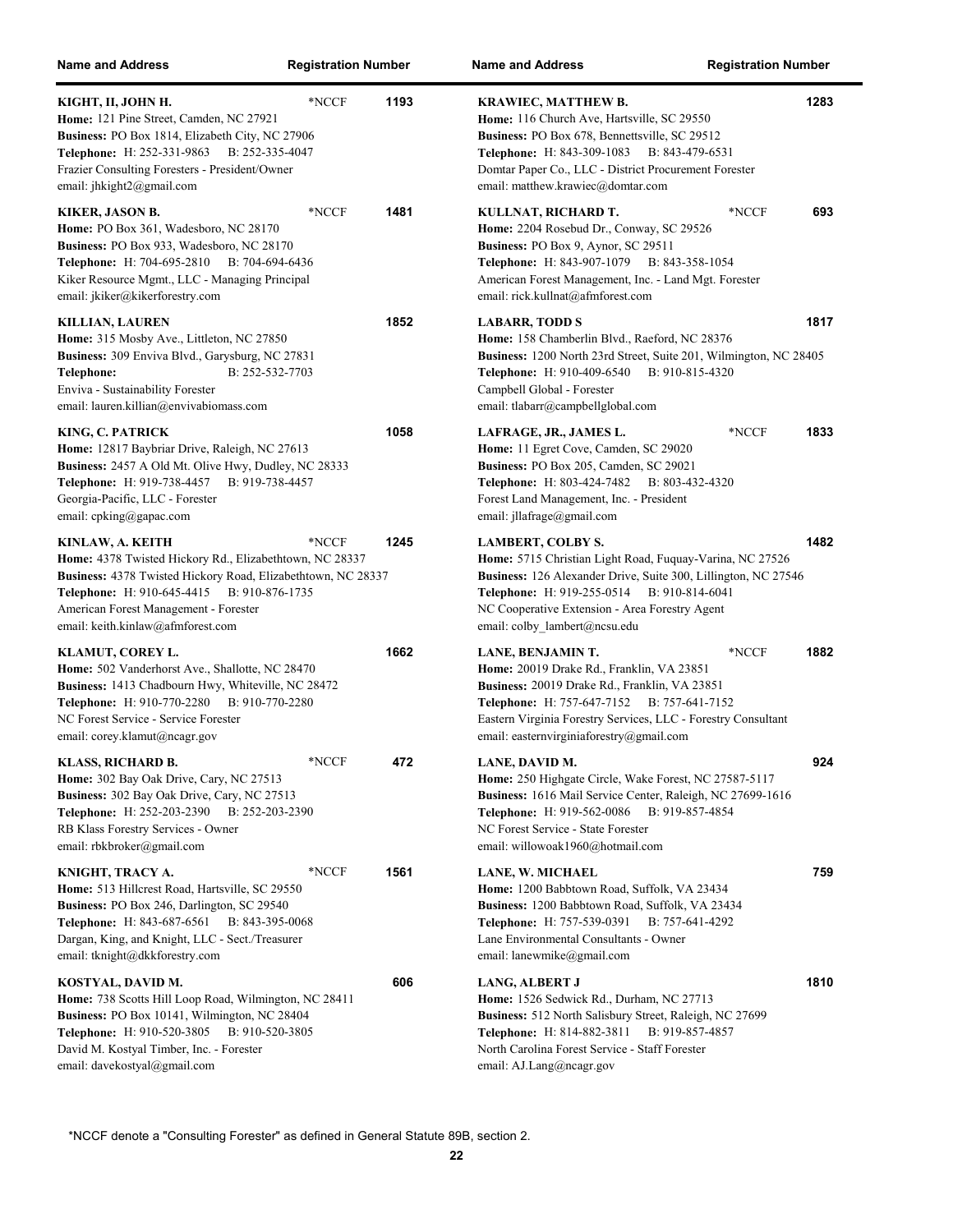| <b>Name and Address</b>                                                                                                                                                                                                                                                       | <b>Registration Number</b> |      | <b>Name and Address</b><br><b>Registration Number</b>                                                                                                                                                                                                                         |      |
|-------------------------------------------------------------------------------------------------------------------------------------------------------------------------------------------------------------------------------------------------------------------------------|----------------------------|------|-------------------------------------------------------------------------------------------------------------------------------------------------------------------------------------------------------------------------------------------------------------------------------|------|
| LEARY, KENNETH H.<br>Home: 206 Spruce Creek, Anderson, SC 29625<br>Business: PO Box 933, Wadesboro, NC 28170<br><b>Telephone:</b> H: 864-367-2205<br>B: 704-694-6436<br>Kiker Resource Mgmt, LLC - Associate Forester<br>email: hleary@kikerforestry.com                      | *NCCF                      | 1738 | LIPFORD, ROBERT W.<br>Home: 4000 Carybrook Court, Rocky Mount, NC 27803<br><b>Business:</b> 2411 Old US 70 West., Clayton, NC 27520<br>Telephone: H: 252-469-4313 B: 919-553-6178<br>NC Forest Service - Staff Forester<br>email: rklipford@gmail.com                         | 925  |
| LEFLER, JASON M.<br>Home: 511 Currie Road, Candor, NC 27229<br>Business: PO Box 219, Marshville, NC 28103-0219<br>Telephone: H: 704-242-3327<br>Edwards Wood Products - Land Manager<br>email: jasonlefler@ewpi.com                                                           |                            | 1528 | LIPSCOMB, JAMES E.<br>Home: 978 Dority Farm Rd., Fort Lawn, SC 29714<br>Business: 209 West Barr St., Lancaster, SC 29720<br><b>Telephone:</b> H: 803-246-0327<br>B: 803-283-0641<br>New-Indy Containerboar - Forester<br>email: jL timber $29720$ @yahoo.com                  | 1374 |
| <b>LEONARD, J. BRIAN</b><br>Home: 2727 Rainier St., Florence, SC 29505<br>Business: 2727 Rainier St., Florence, SC 29505<br>Telephone: H: 843-678-7603<br>B: 843-678-7603<br>Southeast Woodland Services - Region Manager<br>email: bleonard@southeastwoodland.com            |                            | 1306 | LISTERMAN, ADAM K.<br>Home: 5135 River Road, Richfield, NC 28137<br>Business: 5135 River Road, Richfield, NC 28137<br>Telephone: H: 704-695-2098 B: 704-695-2098<br>Forest Land Resource Consultants, PLLC - Partner<br>email: adam@forestlandrc.com                          | 1731 |
| <b>LEVINE, AARON</b><br>Home: 4670 Hwy 242 N, Elizabethtown, NC 28337<br>Business: 4470 Hwy 242 N, Elizabethtown, NC 28337<br>Telephone: H: 910-874-0905 B: 910-588-4964<br>NC Forest Service - Management Forester<br>email: aaron.levine@ncagr.gov                          | Ext: 227                   | 1730 | LISTERMAN, EDWIN A.<br>Home: 5150 River Road, Richfield, NC 28137<br>Business: PO Box 235, New London, NC 28127<br>Telephone: H: 704-985-5087 B: 704-463-7311<br>HW Culp Lumber Co., Inc. - Procurement Forester<br>email: edlisterman@culplumber.com                         | 571  |
| LEWIS, CLIFFORD R.<br>Home: 150 Deer Run Drive, Lewisville, NC 27023<br><b>Business:</b> PO Box 653, Lewisville, NC 27023<br>B: 336-414-8116<br>Telephone:<br>Quercus Inc. - President<br>email: lewistree@triad.rr.com                                                       |                            | 474  | *NCCF<br>LOCK, WILLIAM H.<br>Home: 5100 Tower Road, Greensboro, NC 27410<br>Business: PO Box 49571, Greensboro, NC 27419<br>Telephone: H: 336-706-2243 B: 336-632-9088<br>William H. Lock & Associates, Inc. - President<br>email: whlock@whlock.com                          | 482  |
| <b>LEWIS, GARRETT</b><br>Home: 2111 Scott Rd., Brown Summit, NC 27214<br>Business: 975 Conrad Hill Mine Rd, Lexington, NC 27292<br>Telephone: H: 336-239-0816 B: 336-746-5419<br>Kepley-Frank Hardwood Company, Inc. - Procurement Forester<br>email: garrett@kepleyfrank.com |                            | 1784 | <b>LONDON, BRENDAN</b><br>Home: 12183 Rock Hole Road, Stanfield, NC 28163<br>Business: 12183 Rock Hole Road, Stanfield, NC 28163<br><b>Telephone:</b> H: 704-431-9363<br>B: 704-431-9363<br>Duke Energy - Vegetation Mmgt Specialist<br>email: brendan.london@duke-energy.com | 1732 |
| LILLEY, CHRISTOPHER<br>Home: 602 Carnoustie Dr., Greenville, NC 27858<br>Business: PO Box 549, Jamesville, NC 27846<br>Telephone: H: 252-714-8610 B: 252-792-1889<br>Woodridge Timber Inc. - Procurement Forester<br>email: chrislilley1217@gmail.com                         |                            | 1615 | LONG, GARY R.<br>Home: 984 Laurel Creek Rd., Pilot, VA 24138<br><b>Business: 984 Laurel Creek Rd., Pilot, VA 24138</b><br>Telephone: H: 540-651-6000 B: 540-239-5380<br>Ridgerunner Forestry, LLC - Owner<br>email: ridgrunr@swva.net                                         | 1460 |
| LILLEY, R. MASON<br>Home: 3100 Rolston Road, Greenville, NC 27858<br>Business: PO Box 549, Jamesville, NC 27846<br>Telephone: H: 252-714-9045 B: 252-792-1889<br>Woodridge Timber, Inc. - President/ Owver<br>email: mlilley@suddenlink.net                                   |                            | 507  | LONG, JR., WILLIAM M.<br>Home: 7804 Warbler Rd., Sanford, NC 27332<br>Business: 7804 Warbler Rd., Sanford, NC 27332<br>Telephone: H: 919-353-2734 B: 919-353-2734<br>Long Land and Timber, Inc. - President<br>email: longlandandtimber@gmail.com                             | 1194 |
| LINDBERG, STEPHEN P.<br>Home: 3824 Weatherbury Place, Moseley, VA 23120<br>Business: PO Box 396, Chesterfield, VA 23832<br>Telephone: H: 804-512-3578 B: 804-796-9622<br>Timber Marketing & Management, Inc. - President<br>email: tmm4u@aol.com                              | *NCCF                      | 595  | LUCAS, JARED N.<br><b>Home:</b> 514 Lucas Rd., Star, NC 27356<br><b>Business: PO Box 748, Troy, NC 27371</b><br>Telephone: H: 910-573-0613 B: 910-576-6111<br>Troy Lumber Company - Procurement Forester<br>email: jaredlucas53@gmail.com                                     | 1874 |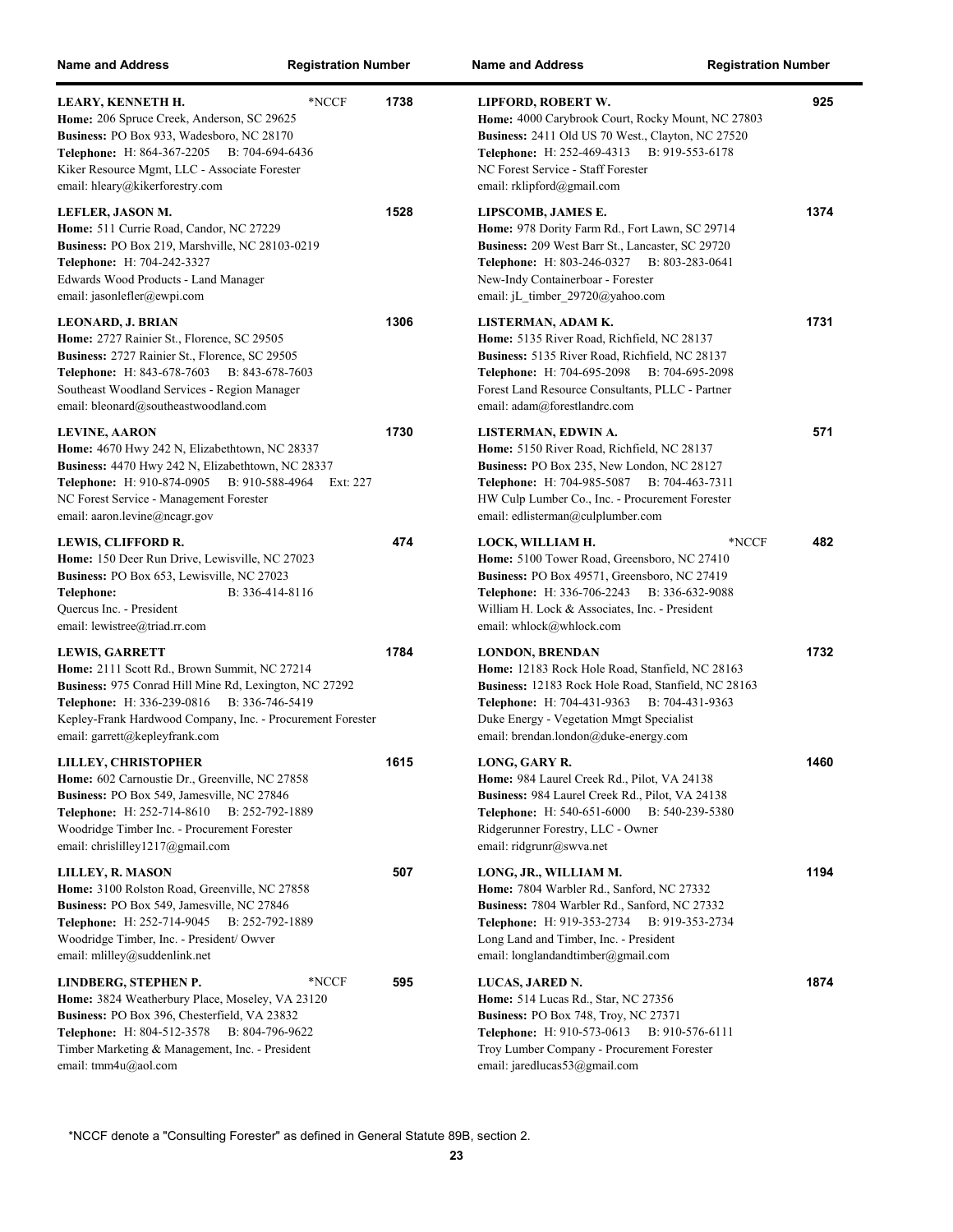| <b>Name and Address</b>                                                                                                                                                                                                                                              | <b>Registration Number</b> |      | <b>Name and Address</b><br><b>Registration Number</b>                                                                                                                                                                                                                                                               |      |
|----------------------------------------------------------------------------------------------------------------------------------------------------------------------------------------------------------------------------------------------------------------------|----------------------------|------|---------------------------------------------------------------------------------------------------------------------------------------------------------------------------------------------------------------------------------------------------------------------------------------------------------------------|------|
| LYNCH, RICKY O.<br>Home: PO Box 197, Vaughan, NC 27586<br>Business: PO Box 459, Seaboard, NC 27876<br><b>Telephone:</b> H: 252-308-3079<br>B: 252-589-8274<br>West Fraser - Forester<br>email: rick.lynch@westfraser.com                                             |                            | 1105 | *NCCF<br><b>MANUS, CHRISTOPHER P.</b><br>Home: 3267 Ivy Creek Road, Maiden, NC 28650<br>Business: 8702 Rd Oak Blvd, Suite C, Charlotte, NC 28217<br><b>Telephone:</b> H: 704-301-0255<br>B: 704-301-0255 Ext: 348<br>American Forest Management, Inc. - Region Manager<br>email: chris.manus@afmforest.com          | 1500 |
| <b>LYTTON, JAMES E.</b><br>Home: 409 Shiloh Church Rd., Troy, NC 27371<br>Business: 409 Shiloh Church Road, Troy, NC 27371<br>Telephone: H: 910-975-0262 B: 910-975-0262<br>American Forest Mgmt. - Forester<br>email: jamie.lytton@afmforest.com                    | *NCCF                      | 1527 | <b>MANZENE, STEPHEN C</b><br>Home: 712 Oakdale Ave., New Bern, NC 28562<br><b>Business:</b><br>Telephone: H: 252-633-5928<br>Retired<br>email: manzene@suddenlink.net                                                                                                                                               | 804  |
| <b>MACKENZIE, JAMES D.</b><br>Home: 101 Sleepy Ridge Ct., Suffolk, VA 23435<br>Business: 20705 River Road, Courtland, VA 23837<br>Telephone: H: 757-538-0333<br>B: 757-377-2600<br>Southern VA Forest Products, LLC - President<br>email: jim.svfp@outlook.com       |                            | 1035 | MASSENGILL, JR, RAYMOND A.<br>*NCCF<br>Home: 2638 Stricklands Crossroads Rd, Four Oaks, NC 27524<br>Business: 680 County Home Rd., Smithfield, NC 27577<br>Telephone: H: 919-934-6309<br>B: 919-938-4748<br>Johnston County Solid Waste Services - Collection Site Supervisor<br>email: rjmassengill@embarqmail.com | 1197 |
| <b>MALEY, CHARLES J</b><br>Home: 538 Riveredge Court, Moore, SC 29369-9116<br>Business: 538 Riveredge Ct., Moore, SC 29369<br>Telephone: H: 864-574-7454 B: 864-574-7454<br>Three Tygers Forestry, LLC - Member/Manager<br>email: chip.maley@threetygersforestry.com | *NCCF                      | 1793 | MAY, IV, A. THOMAS<br>Home: 825 Christina Lane, Rocky Mount, NC 27804<br>Business: 109 Kandemor Lane, Rocky Mount, NC 27804<br><b>Telephone: H: 252-382-4296</b><br>B: 252-955-4475<br>Timbco, LLC - Forester/Area Mgr<br>email: thomasmay $4@g$ mail.com                                                           | 1834 |
| <b>MALLORY, JOSEPH L.</b><br>Home: 3109 Ginger Lake Court, Zebulon, NC 27597<br>Business: 2711 NC Hwy 58 South, Warrenton, NC 27589<br>Telephone: H: 252-813-1914<br>B: 252-257-3303<br>Louisburg Hardwood, Inc. - Forester<br>email: ncrf710@gmail.com              |                            | 710  | *NCCF<br><b>MAZUR, ROBERT S.</b><br>Home: 1216 Queen Anne Road NW, Wilson, NC 27896-1442<br>Business: 1216 Queen Anne Road NW, Wilson, NC 27896<br>Telephone: H: 252-245-4742<br>B: 252-245-4742<br>Robert S. Mazur Consulting For., Inc. - President<br>email: emazur@nc.rr.com                                    | 273  |
| MALPASS, JAMES E.<br>Home: 4172 Livingston Chapel Road, Delco, NC 28436<br>Business: 4172 Livington Chapel Road, Delco, NC 28436<br>B: 910-840-6713<br><b>Telephone:</b> H: 910-840-6713<br>James E. Malpass & Associates - Manager<br>email: jimmymalpass@aol.com   | *NCCF                      | 161  | *NCCF<br>MCBETH, JONATHAN A.<br>Home: 248 Ashley Dr., Aberdeen, NC 28315<br>Business: PO Box 1267, Rockingham, NC 28380<br><b>Telephone:</b> H: 910-281-0338<br>B: 910-997-2248<br>Iron Horse Auction Company - Forester<br>email: jmcbeth@windstream.net                                                           | 1092 |
| MALPASS, II, JAMES E.<br>Home: 1009 Pine St, Lake Waccamaw, NC 28450<br><b>Business:</b><br>Telephone: H: 910-646-6387<br>B: 910-840-2523<br>Self-employed -<br>email: jmalpass67@gmail.com                                                                          | *NCCF                      | 1311 | MCBRYDE, JOHN M.<br>*NCCF<br>Home: 8604 Yucca Trail, Raleigh, NC 27615<br>Business: 8604 Yucca Trail, Raleigh, NC 27615<br>Telephone: H: 919-609-3438<br>B: 919-609-3438<br>Self Employed - Forester<br>email: jmmcbryde@gmail.com                                                                                  | 1639 |
| <b>MANESS, DANNY R.</b><br>Home: 175 Johnson Dr., Halifax, NC 27839<br>Business: 26570 Rose Valley Rd., Franklin, VA 23851<br><b>Telephone:</b> H: 252-676-2590<br>B: 252-676-2590<br>Enviva Biomass - Fiber Supply Manager<br>email: danny.maness@envivabiomass.com |                            | 985  | MCCALL, JONATHAN S.<br>Home: 4172 Watia Road, Bryson City, NC 28713<br>Business: 20830 Great Smoky Mtns Exp, Waynesville, NC 28786<br><b>Telephone: H: 828-736-4075</b><br>B: 828-550-6820<br>NC Wildlife Resources Commission - Southern Mountains Forester<br>email: jonathan.mccall@ncwildlife.org               | 1580 |
| MANOR, ZACHARY J.<br>Home: 300 Sparta Lane, Apex, NC 27502<br>Business: P.O., Box 590, Raleigh, NC 27604<br>Telephone: H: 919-623-5920 B: 919-996-4868<br>City of Raleigh - Urban Forester<br>email: zach.manor@raleighnc.gov                                        |                            | 1726 | MCCONNELL, BRAD L.<br>Home: 192 Van Vlake Dr., Georgetown, SC 29440<br>Business: PO Box 427, Kingstree, SC 29556<br><b>Telephone:</b> H: 843-527-0104<br>B: 843-382-9860<br>Kingstree Forest Products Inc - Partner<br>email: mcconnellandtimber@yahoo.com                                                          | 1196 |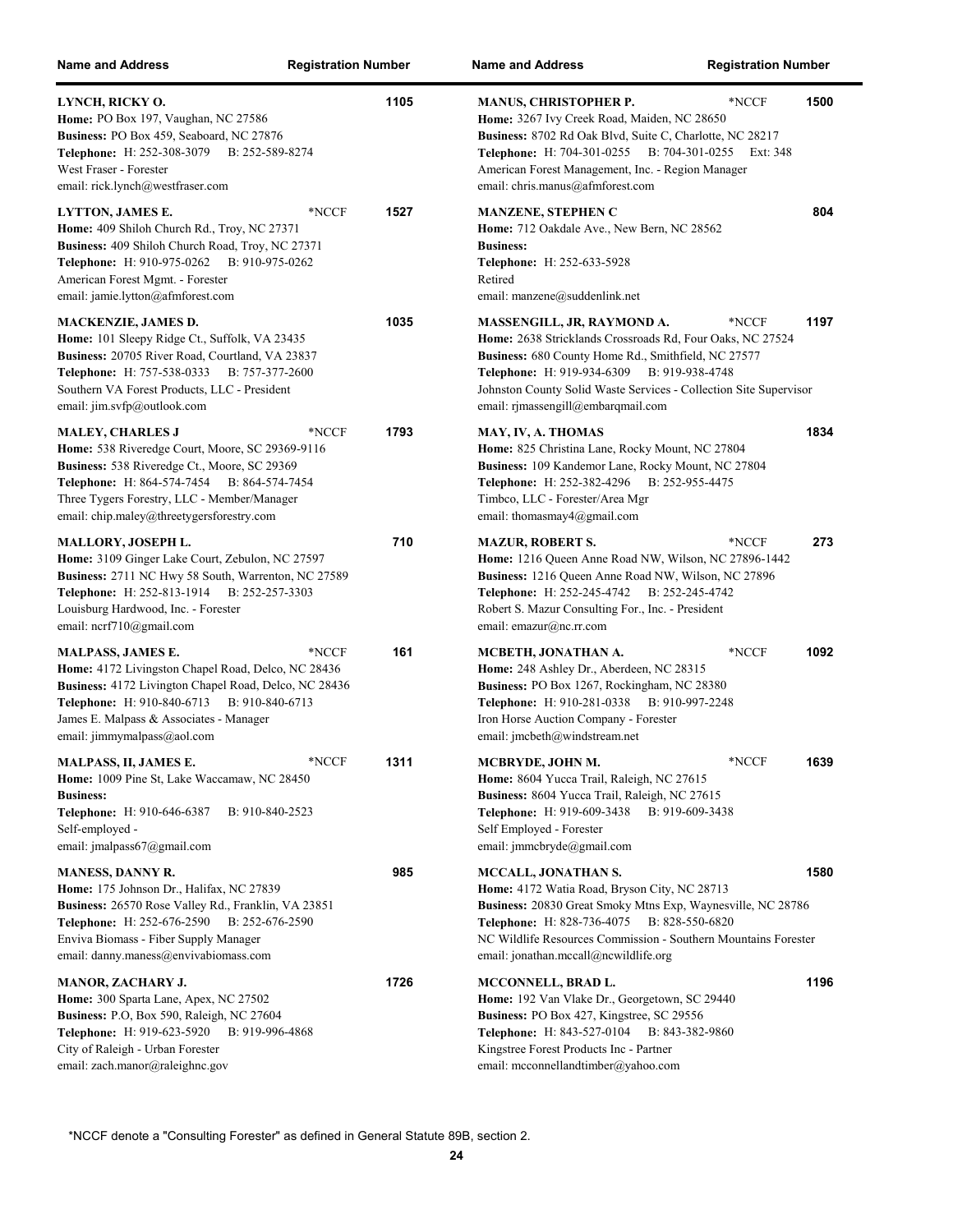| <b>Name and Address</b>                                                                                                                                                                                                                                                                | <b>Registration Number</b> | <b>Name and Address</b><br><b>Registration Number</b>                                                                                                                                                                                                                               |      |
|----------------------------------------------------------------------------------------------------------------------------------------------------------------------------------------------------------------------------------------------------------------------------------------|----------------------------|-------------------------------------------------------------------------------------------------------------------------------------------------------------------------------------------------------------------------------------------------------------------------------------|------|
| <b>MCELVEEN, J. THOMAS</b><br>Home: 818 Evans Road, Marion, SC 29571<br>Business: PO Box 88, Marion, SC 29571<br><b>Telephone: H: 843-430-2487</b><br>B: 843-423-4821<br>Swamp Fox Timber Company, Inc. - Owner - Forester<br>email: thomasmcelveen@swampfoxtimber.com                 | 1703                       | *NCCF<br>MEAD, PHILIP M.<br>Home: PO Box 188, Asheboro, NC 27204<br>Business: 919 South Cox Street, Suite A-1, Asheboro, NC 27203<br>Telephone: H: 336-653-8839 B: 336-626-0849<br>Henderson Forestry Consultants - Consulting Forester<br>email: phil@hfcforestry.com              | 1702 |
| MCGOWEN III, THOMAS D.<br>Home: 1023 Brentford Pl., Myrtle Beach, SC 29579<br>Business: 1283 US 501 Business, Conway, SC 29526<br>Telephone:<br>B: 843-903-8821<br>Canfor Southern Pine - Procurement Mgr.<br>email: davis.mcgowen@canfor.com                                          | 1663                       | <b>MEADOWS, JAMES L.</b><br>*NCCF<br>Home: 227 Oak Grove Church Road, Littleton, NC 27850<br>Business: 9925 Highway 158, Littleton, NC 27850<br>Telephone: H: 252-578-4196 B: 252-586-7918<br>Watson Timber Co. - Forestry Consultant<br>email: jmeadows9925@gmail.com              | 839  |
| MCGUIRE, BRAD D.<br>Home: PO Box 2266, Rockingham, NC 28380<br>Business: PO Box 219, Marshville, NC 28103-0219<br>Telephone: H: 704-291-6859 B: 704-291-6859<br>Edwards Timber Co. - Area Manager<br>email: bradmcguire@ewpi.com                                                       | 1036                       | MEARS, P.J.<br>Home: 14 Cotton Creek Circle, Black Mountian, NC 28711<br><b>Business:</b><br>Telephone: H: 207-577-3281<br>Retired<br>email: newroadchoices@gmail.com                                                                                                               | 1727 |
| MCINTYRE, VICTOR L.<br>Home: 57 Yow Drive, Swannanoa, NC 28778<br><b>Business:</b><br>Telephone: H: 828-280-6587<br>Retired<br>email: loring.mcintyre@gmail.com                                                                                                                        | 519                        | <b>MEDFORD, ALAN R.</b><br>Home: 5304 Dutchman Dr., Raleigh, NC 27606<br><b>Business:</b><br>Telephone: H: 919-387-8249<br>Retired<br>email: randymedford@gmail.com                                                                                                                 | 927  |
| MCKEAND, STEVEN E.<br>Home: 404 Woodstock Lane, Belhaven, NC 27810<br><b>Business:</b><br>Telephone: H: 919-218-4669<br>Retired<br>email: steve mckeand@ncsu.edu                                                                                                                       | 1246                       | *NCCF<br>MEDLOCK, BRIAN E.<br>Home: PO Box 198, Dallas, NC 28034<br>Business: PO Box 198, Dallas, NC 28034<br>Telephone: H: 704-634-7585<br>B: 704-634-7585<br>Alliance Forestry - Owner<br>email: bmedlock19@gmail.com                                                             | 1124 |
| MCKINNEY, MARY-MARGARET S.<br>Home: 908 Indian Trail Road, Edenton, NC 27932<br>Business: 1101 Haynes St., Suite 211, Raleigh, NC 27604<br>Telephone: H: 252-333-9852 B: 252-333-9852<br>Restoration Systems, LLC - Dir., Coastal Restoration<br>email: marymargaretmckinney@gmail.com | 1284                       | MEGALOS, MARK A.<br>Home: 105 McCoy Court, Cary, NC 27511-5166<br><b>Business:</b><br>Telephone: H: 919-481-1931<br>National Woodland Owners Association - Executive Director<br>email: mega4nwoa@gmail.com                                                                         | 728  |
| MCMILLAN, JUSTIN S.<br>Home: 1303 Kathwood Dr., Columbia, SC 29206<br>Business: 3032 Millwood Ave., Columbia, SC 29205<br><b>Telephone:</b> H: 803-413-2944<br>B: 803-250-2917<br>Southeastern Forestry, Inc. - President<br>email: mcmillan@southeasternforestry.com                  | 1499<br>*NCCF              | MELTON, ANDREW C.<br>*NCCF<br>Home: 104 Seaman Street, Oxford, NC 27565<br>Business: 104 Seaman Street, Oxford, NC 27565<br><b>Telephone:</b> H: 919-690-4133<br>B: 919-690-4133<br>Andy Melton Forestry - Consultant<br>email: amelton $4@nc.rr.com$                               | 538  |
| MEACHAM, JEFFERY<br>Home: PO Box 2615, Rockingham, NC 28380<br>Business: 1089 Grassy Island Rd., Ellerbe, NC 28338<br>Telephone: H: 910-995-4581<br>B: 910-995-4581<br>Meacham Logging - Owner<br>email: meachamforestry@yahoo.com                                                     | 1396                       | MERTEN, PAUL R.<br>Home: 763 Shepherd Branch Rd., Burnsville, NC 28714<br>Business: 200 WT Weaver Blvd., Asheville, NC 28804<br>Telephone: H: 828-257-4845 B: 828-257-4845<br>U.S. Forest Service - Entomologist<br>email: paul.r.merten@usda.gov                                   | 1037 |
| MEACHAM, W. GREG<br>Home: 1530 Grassy Island Rd., Ellerbe, NC 28338<br>Business: 1089 Grassy Island Rd., Ellerbe, NC 28338<br><b>Telephone:</b> H: 910-997-1159<br>Meacham Logging, Inc. - Logging Foreman<br>email: gtimberjack1@aol.com                                              | 1423                       | <b>METCALF, MARY ANN R.</b><br>Home: 1001 Edgebrook Dr., Garner, NC 27529<br>Business: One Exchange Plaza, Suite703, Raleigh, NC 27601<br><b>Telephone:</b> H: 910-612-3063<br>B: 919-625-8349<br>City of Raleigh PRCRD - Planning Forester<br>email: maryann.metcalf@raleighnc.gov | 1385 |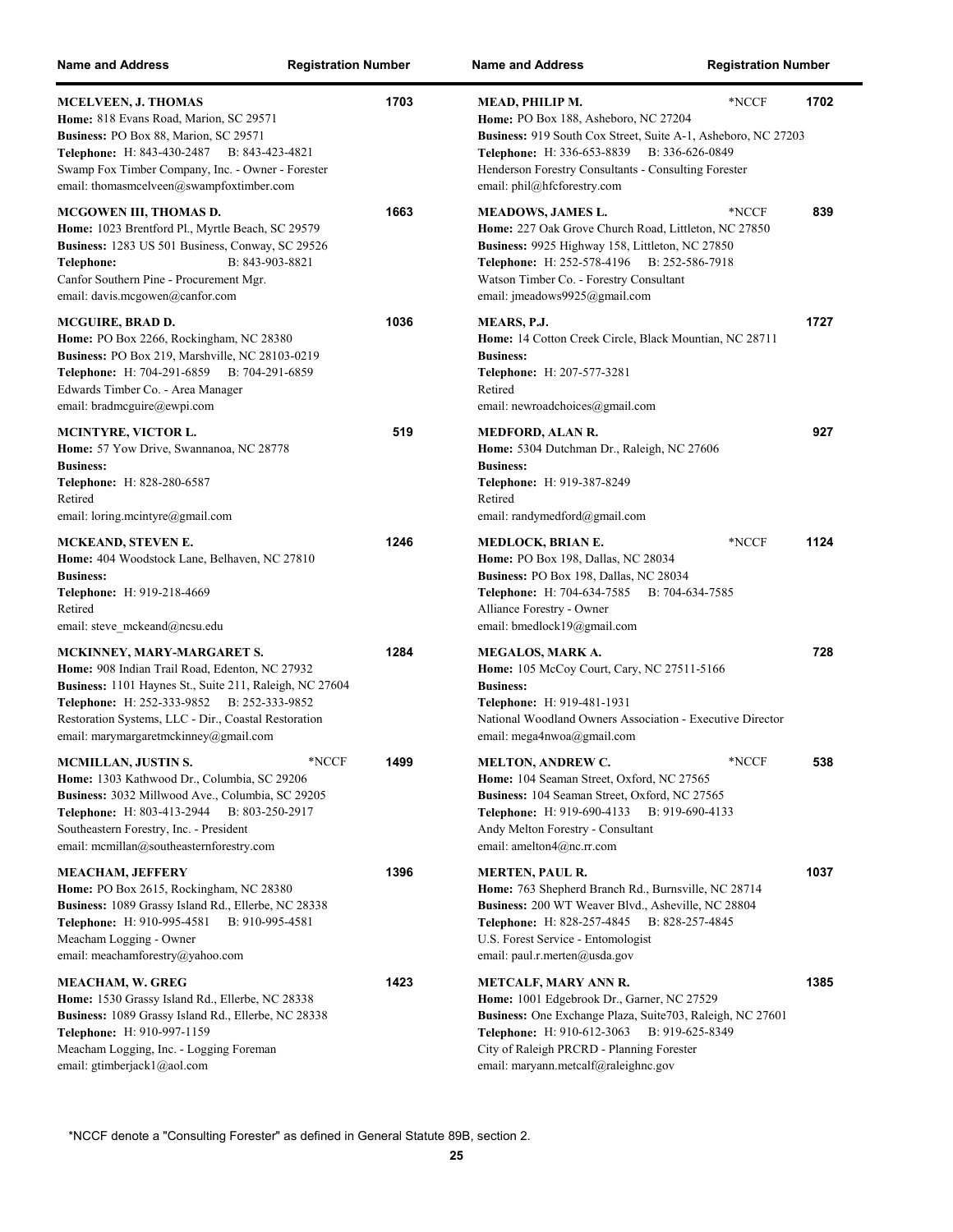| <b>Name and Address</b>                                                                                                                                                                                                                                                                       | <b>Registration Number</b> | <b>Name and Address</b>                                                                                                                                                                                                                                          | <b>Registration Number</b> |
|-----------------------------------------------------------------------------------------------------------------------------------------------------------------------------------------------------------------------------------------------------------------------------------------------|----------------------------|------------------------------------------------------------------------------------------------------------------------------------------------------------------------------------------------------------------------------------------------------------------|----------------------------|
| MICHAELSEN, BRIAN D<br>Home: 5004 Range Rd., Oxford, NC 27565<br>Business: 3490 Big Woods Rd., Chapel Hill, NC 27517<br>Telephone: H: 919-482-0653 B: 919-482-0653<br>NC Forest Service - Water Quality Forester<br>email: brian.michaelsen@ncagr.gov                                         | 1830                       | <b>MOORE, ALAN</b><br>Home: 106 Muirfield Ridge Dr., Garner, NC 27529<br>Business: PO Box 590, Raleigh, NC 27602<br>Telephone: H: 919-634-7803<br>City of Raleigh, PRCR - Planning Forester<br>email: alan.moore@raleighnc.gov                                   | 1681<br>B: 919-996-4866    |
| MILLER, ASHLEY T.<br>Home: 182 Steeplechase Circle, Waxhaw, NC 28173<br>Business: 182 Steeplechase Circle, Waxhaw, NC 28173<br>Telephone: H: 704-705-0867 B: 704-988-0397<br>Nuveen - Appraiser<br>email: ashley.miller@nuveen.com                                                            | 1589                       | <b>MOORE, BEN S.</b><br>Home: 11Trinity Chapel Road, Asheville, NC 28805<br>Business: 160A Zillicoa Street, Asheville, NC 28801<br><b>Telephone:</b> H: 828-298-3433<br><b>USDA Forest Service - Review Appraiser</b><br>email: ben.moore@usda.gov               | 1656<br>B: 828-707-7251    |
| <b>MILLER, JOHN C</b><br><b>Home:</b> 182 Steeplechase Circle, Waxhaw, NC 28173<br>Business: 8702 Red Oak Blvd, Suite C, Charlotte, NC 28217<br>Telephone: H: 704-577-7082 B: 704-577-7082<br>American Forest Mgmt. Inc. - Dir Real Estate Svcs<br>email: chris.miller@afmforest.com          | 1530<br>*NCCF<br>Ext: 322  | <b>MOORE, JAMES E.</b><br><b>Home:</b> 6829 Old NC Highway 13, Asheboro, NC 27205<br>Business: 826 N. Elm St., Greensboro, NC 27401<br>Telephone: H: 336-963-2275 B: 336-272-9221<br>Piedmont Timber, Inc. - Procurement Forester<br>email: emoo122101@yahoo.com | 1856                       |
| <b>MILLER, ROGER V.</b><br><b>Home:</b> 1981 Alfred Hartley Rd., Lenoir, NC 28645<br><b>Business:</b><br>Telephone: H: 828-292-5217<br>Self-employed -<br>email: rogervmiller@att.net                                                                                                         | 1286                       | MOORE, JOSEPH H<br><b>Home:</b> 620 Halton Rd., Apt. 9104, Greenville, SC 29607<br><b>Business:</b><br>Telephone: H: 864-982-9301<br>Technosylva - Software Support Analyst<br>email: jhmoore1990@gmail.com                                                      | 1832                       |
| MILLIKEN, II, WILLIAM F.<br>Home: 1244 Rockwood Rd, Columbia, SC 29209<br>Business: 1244 Rockwood Rd., Columbia, SC 29209<br>Telephone: H: 803-331-2507 B: 803-331-2507<br>Bill Milliken Forestry, LLC - Forester<br>email: billmilliken2507@gmail.com                                        | *NCCF<br>1562              | <b>MOORE II, CHARLES F.</b><br><b>Home: PO Box 1112, Brevard, NC 28712</b><br>Business: PO Box 1112, Brevard, NC 28712<br><b>Telephone: H: 828-884-8747</b><br>Silvan Associates - Owner<br>email: $cmor@comporium.net$                                          | 930<br>B: 828-884-8747     |
| <b>MOELLER, JAMES</b><br>Home: 604 Foxwood Drive, Goldsboro, NC 27530<br>Business: 732 Claridge Nursery Road, Goldsboro, NC 27530<br>Telephone: H: 276-613-7018 B: 919-429-2259<br>North Carolina Forest Service - Forest Health Specialist<br>email: jimoeller@yahoo.com                     | 1799                       | <b>MOORMAN, LESLIE S.</b><br>Home: 808 Nuttree Place, Raleigh, NC 27606<br>Business: PO Box 37416, Raleigh, NC 27627<br>Telephone: H: 919-609-0155 B: 252-653-6277<br>NC Urban Forest Council - Executive Director<br>email: ncufc1@gmail.com                    | 1586<br>*NCCF              |
| MONEY, KEITH R.<br><b>Home:</b> 4106 Holder Farm Rd., Liberty, NC 27298<br>Business: 3490 Big Woods Rd., Chapel Hill, NC 27517<br>Telephone: H: 336-870-9827 B: 919-542-1515<br>NC Forest Service - Assistant Regional Forester<br>email: keith.money@ncagr.gov                               | 1414                       | <b>MORGAN II, CHARLES R.</b><br><b>Home:</b> 402 Soundview Ct., Cape Carteret, NC 28584<br><b>Business:</b> 402 Soundview Ct., Cape Carteret, NC 28584<br><b>Telephone:</b> H: 252-571-6707<br>FTF Properties LLC - Owner<br>email: ftfprop@gmail.com            | 1822<br>B: 252-571-6707    |
| <b>MONTAGUE, ROBERT T.</b><br>Home: PO Box 255, Stovall, NC 27582<br><b>Business:</b> 911 Hillsboro Street, Oxford, NC 27565<br>Telephone: H: 919-482-2301<br>B: 919-693-3154<br>North Carolina Forest Service - Area Ranger<br>email: rob.montague@ncagr.gov                                 | 1386                       | MORGAN, SR., JAMES T.<br><b>Home:</b> 95 Parkers Fork Rd., Corapeake, NC 27926<br><b>Business:</b> 95 Parkers Fork Rd., Corapeake, NC 27926<br>Telephone: H: 252-465-8670 B: 252-465-8670<br>Morgan's Forestry Services - Owner<br>email: jtmorgansr@gmail.com   | 989                        |
| MOODY, III, CHARLES J.<br>Home: 5218 Trent Wood Dr., New Bern, NC 28561-7442<br><b>Business:</b> PO Box 5069, New Bern, NC 28561-5069<br><b>Telephone:</b> H: 252-514-7641<br>B: 252-633-6484<br>Timberland Valuation Associates - President/Owner<br>email: chuck.moody@realtyservicesec.com | 469<br>*NCCF<br>Ext: 225   | <b>MORRIS, JUSTIN</b><br><b>Home:</b> 645 Herons Brook Dr., Carthage, NC 28327<br>Business: PO Box 98, Mt. Gilead, NC 27306<br>Telephone: H: 910-571-2227 B: 910-439-8114<br>Jordan Lumber Company - Forester<br>email: jmorris@jordanlumber.com                 | 1713                       |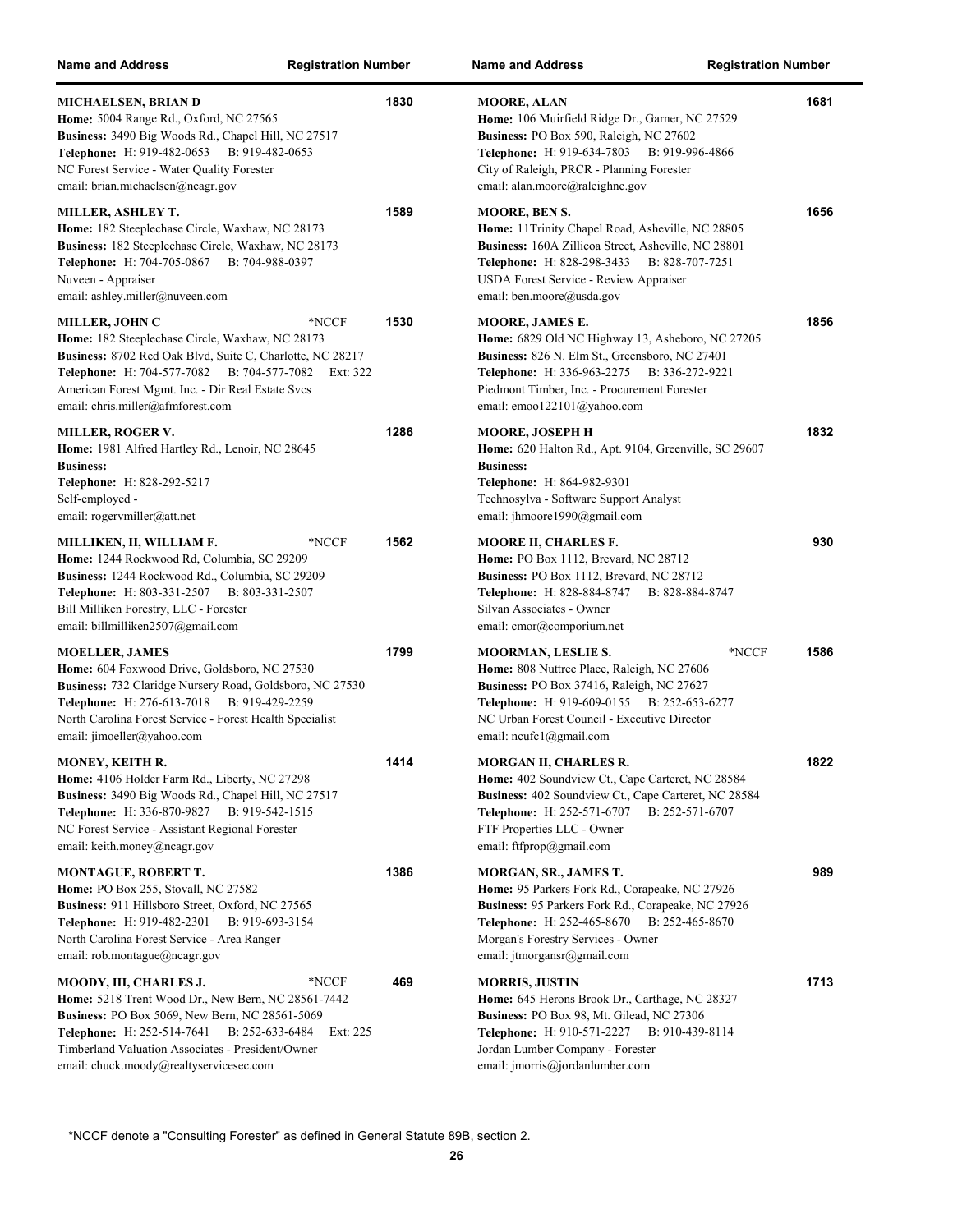| <b>Name and Address</b>                                                                                                                                                                                                                                                      | <b>Registration Number</b> |      | Name and Ad                                                                                                          |
|------------------------------------------------------------------------------------------------------------------------------------------------------------------------------------------------------------------------------------------------------------------------------|----------------------------|------|----------------------------------------------------------------------------------------------------------------------|
| <b>MORRISON, CRAIG K.</b><br>Home: PO Box 10, Aynor, SC 29511<br>Business: PO Box 9, Aynor, SC 29511<br>Telephone: H: 843-358-1074 B: 843-358-1054<br>American Forest Management, Inc. - District Manager<br>email: craig.morrison@afmforest.com                             | *NCCF                      | 340  | <b>MURR, JANI</b><br><b>Home:</b> 5649 A<br><b>Business: 564</b><br>Telephone: E<br>Murr Forestry,<br>email: jrmurr@ |
| <b>MORRISON, IV, HARRY S.</b><br>Home: 1005 10th Street, Port Royal, SC 29935<br><b>Business: PO Box 725, Estill, SC 29918</b><br>Telephone: H: 803-942-0479 B: 803-625-2757<br>Morrison Forestry & Real Estate Co. - Forester/Vice President<br>email: stroh4@earthlink.net | *NCCF                      | 1710 | <b>MURRAY, JO</b><br><b>Home: 1402 F</b><br><b>Business: 161</b><br>Telephone: H<br>NC Forest Ser<br>email: jonathai |
| <b>MORTON, CLARK</b><br>Home: 2197 Elliott Street, Oxford, NC 27565<br>Business: 737 Smokey Rd., Rocky Mount, NC 27804<br>Telephone: H: 919-690-7250 B: 252-567-0830<br>NC Forest Service - Service Forester<br>email: clark.morton@ncagr.gov                                |                            | 1853 | <b>MYERS, JR.,</b><br>Home: PO Bo<br><b>Business: 161</b><br>Telephone: E<br>NC Forest Ser<br>email: ron.mye         |
| <b>MOSS, KENNETH K</b><br>Home: PO Box 408, Hiawassee, GA 30546<br>Business: PO Box 408, Hiawassee, GA 30546<br>B: 706-835-5853<br>Telephone:<br>Moss Forestry Consulting Services, Inc. - President<br>email: keithmoss55@yahoo.com                                         | *NCCF                      | 1125 | NAGEL, DAV<br><b>Home: 44 Coa</b><br><b>Business: PO</b><br>Telephone: <b>H</b><br>American Fore<br>email: david.na  |
| <b>MOTT, GREGORY A.</b><br>Home: 297 Riverside Trail, Roanoke Rapids, NC 27870<br>Business: PO Box 1645, Roanoke Rapids, NC 27870<br>Telephone: H: 252-308-7020 B: 252-537-3730<br>Mott & Shay, PLLC - President/Owner<br>email: greg.mott@mottshay.com                      |                            | 492  | NEAL, MICH<br>Home: 1229 N<br><b>Business: PO</b><br>Telephone: E<br>Michael D. Ne<br>email: mike@n                  |
| <b>MOWREY, PAUL</b><br>Home: 104 Sea Breeze Ct., Hampstead, NC 28443<br>Business: 2958 Rouse Rd. Ext, Kinston, NC 28504<br>Telephone: H: 910-685-0277 B: 252-520-2402<br>NC Forest Service - Assistant Regional Forester<br>email: paul.mowrey@ncagr.gov                     |                            | 1733 | <b>NEW, BARR</b><br><b>Home: 2109 T</b><br><b>Business: 161</b><br>Telephone: E<br>NC Forest Ser<br>email: barry.ne  |
| <b>MUECKE, ERIC</b><br>Home: 4711 S. Himes Ave. #1305, Tampa, FL 33611<br>Business: 3402 W Columbus Dr., Tampa, FL 33607<br><b>Telephone:</b> H: 813-298-9643<br>B: 813-274-5137<br>City of Tampa - Urban Forestry Manager<br>email: ericnctree@yahoo.com                    |                            | 1673 | NEWTON, JO<br>Home: 6225 C<br><b>Business: PO</b><br>Telephone: <b>H</b><br>Tri State Land<br>email: jnewton         |
| MUNCY, JACK A.<br><b>Home: PO Box 115, Norris, TN 37828</b><br>Business: 400 W. Summit Hill Dr., Knoxville, TN 37902<br>Telephone: H: 865-250-2467 B: 865-632-1430<br>Tenn. Valley Authority - Forester<br>email: jamuncy@tva.gov                                            |                            | 770  | NICHOLLS,<br>Home: 13 Ter<br><b>Business:</b><br>Telephone: E<br>Retired<br>email: snich@                            |
| MURPH, LEON A.<br>Home: 435 S. Timberlake Ln., Hartsville, SC 29550<br>Business: 1 North Second Street W-54, Hartsville, SC 29550<br><b>Telephone:</b> H: 843-319-3221 B: 843-319-3221<br>Sonoco - Forester<br>email: leon.murph@sonoco.com                                  |                            | 1445 | NICOLL, JOI<br>Home: 9085 C<br><b>Business: 144</b><br>Telephone: E<br><b>Boise Cascade</b><br>email: JoeyNic        |

| Name and Address                                                                                                                                                                                                                                                          | <b>Registration Number</b> |      |
|---------------------------------------------------------------------------------------------------------------------------------------------------------------------------------------------------------------------------------------------------------------------------|----------------------------|------|
| <b>MURR, JANNON R</b><br>Home: 5649 Aldridge Rd., Norwood, NC 28128<br>Business: 5649 Aldridge Rd., Norwood, NC 28128<br>Telephone: H: 704-474-7954 B: 704-440-4282<br>Murr Forestry, PLLC - Owner<br>email: jrmurr@murrforestry.com                                      | *NCCF                      | 1143 |
| MURRAY, JONATHAN L.<br>Home: 1402 Pineview Ave. NW, Wilson, NC 27896<br>Business: 1616 Mail Service Center, Raleigh, NC 27699<br><b>Telephone:</b> H: 252-904-9869<br>B: 919-857-4833<br>NC Forest Service - Forest Stewardship Coord<br>email: jonathan.murray@ncagr.gov |                            | 1739 |
| MYERS, JR., RONALD J.<br>Home: PO Box 1242, Clayton, NC 27528<br>Business: 1616 Mail Service Center, Raleigh, NC 27699-1616<br>Telephone: H: 919-902-1842 B: 919-857-4811<br>NC Forest Service - FM Branch Head<br>email: ron.myers@ncagr.gov                             |                            | 869  |
| NAGEL, DAVID A.<br>Home: 44 Coach Rd., Cheraw, SC 29520<br><b>Business:</b> PO Box 240, Bennettsville, SC 29512<br>Telephone: H: 843-921-3607 B: 843-454-0015<br>American Forest Management - Area Manager<br>email: david.nagel@afmforest.com                            | *NCCF                      | 849  |
| NEAL, MICHAEL D.<br>Home: 1229 NC 42, Colerain, NC 27924<br>Business: PO Box 37, Colerain, NC 27924<br>Telephone: H: 252-356-2747 B: 252-356-2747<br>Michael D. Neal & Associates, Inc. - President<br>email: mike@mdneal.com                                             | *NCCF                      | 198  |
| NEW, BARRY D.<br>Home: 2109 Tibwin Drive, Raleigh, NC 27606<br>Business: 1616 Mail Service Center, Raleigh, NC 27699-1616<br>B: 919-857-4843<br><b>Telephone:</b> H: 919-673-9594<br>NC Forest Service - Tech. Dev. Program Head<br>email: barry.new@ncagr.gov            |                            | 895  |
| NEWTON, JOHN H.<br>Home: 6225 Old Military Rd., Wilmington, NC 28409<br>Business: PO Box 841, Rocky Point, NC 28457<br>Telephone: H: 910-604-2234<br>B: 910-283-4133<br>Tri State Land & Timber LLC - Forester<br>email: jnewton@tristatelt.com                           |                            | 1502 |
| NICHOLLS, SMITH C.<br>Home: 13 Terrace Dr., Canton, NC 28716<br><b>Business:</b><br>Telephone: H: 828-734-7725<br>Retired<br>email: snich@bellsouth.net                                                                                                                   |                            | 1144 |
| NICOLL, JOEY R.<br>Home: 9085 Oak Ridge Plantation Dr, Calabash, NC 28467<br>Business: 1445 Lancaster Hwy, Chester, SC 29706<br>Telephone: H: 910-374-5568 B: 919-770-2753<br>Boise Cascade Wood Products - Procurement Forester<br>email: JoeyNicoll@bc.com              |                            | 1387 |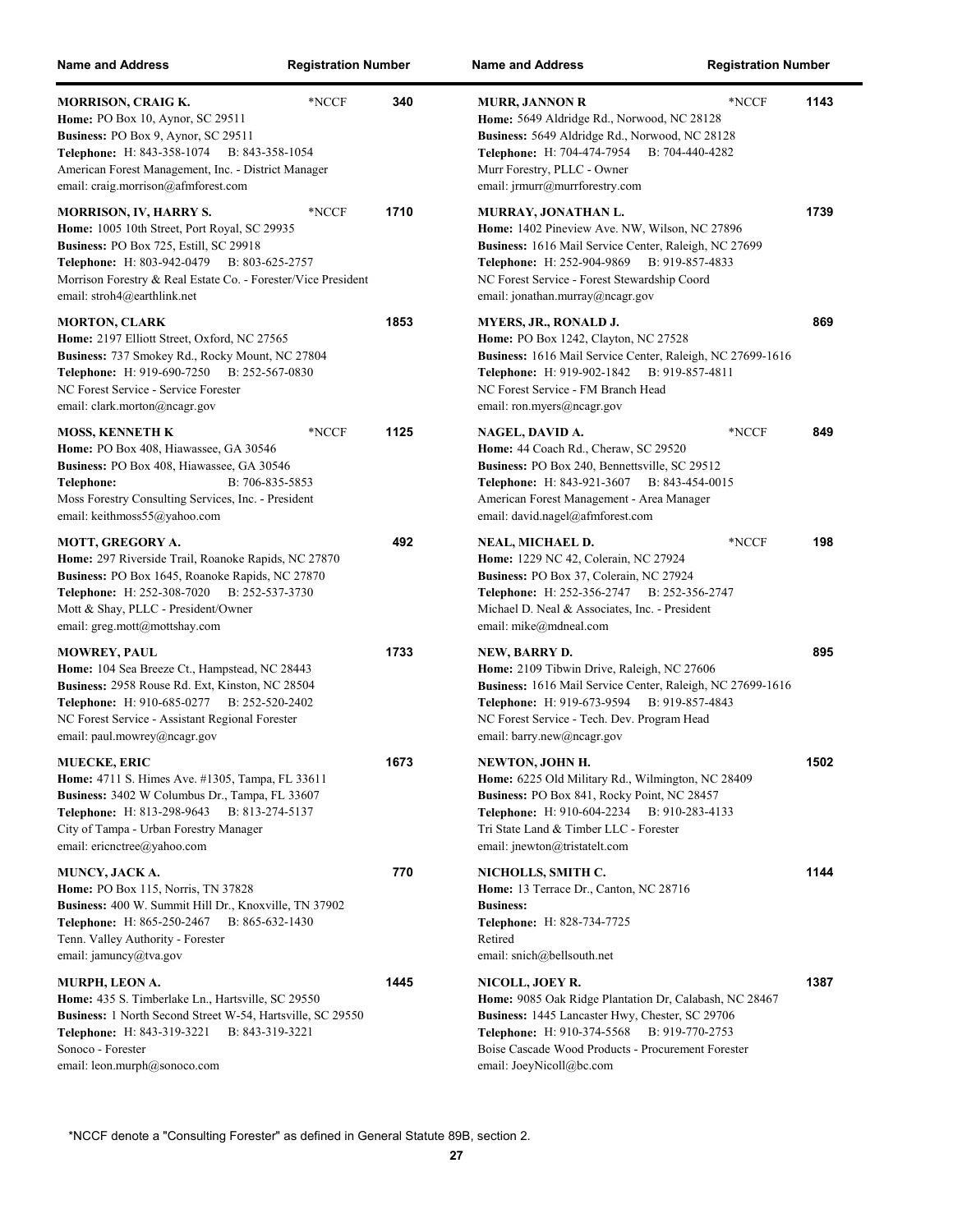| <b>Name and Address</b>                                                                                                                                                                                                                                                          | <b>Registration Number</b> |      | <b>Name and Address</b><br><b>Registration Number</b>                                                                                                                                                                                                                           |      |
|----------------------------------------------------------------------------------------------------------------------------------------------------------------------------------------------------------------------------------------------------------------------------------|----------------------------|------|---------------------------------------------------------------------------------------------------------------------------------------------------------------------------------------------------------------------------------------------------------------------------------|------|
| NOBLE, JR., M. BERT<br>Home: 1919 Winter Forest Dr., Kinston, NC 28504-7424<br>Business: 1919 Winter Forest Drive, Kinston, NC 28504<br>B: 252-361-7913<br>Telephone:<br>Noble Forestry Consulting - CEO<br>email: bertnoble1649@yahoo.com                                       | *NCCF                      | 1248 | <b>OWEN, CHRISTIAN</b><br>Home: 245 Old Brick Rd., Vanceboro, NC 28586<br>Business: 1785B Weyerhaeuser Rd, Vanceboro, NC 28586<br><b>Telephone:</b> H: 919-817-4591<br>B: 919-817-4591<br>Weyerhaeuser Company - Raw Materials Mgr<br>email: christian.owen@weyerhaeuser.com    | 1875 |
| <b>NORMAN, TRAVIS</b><br>Home: 21 Goodrich Rd., Wolfeboro, NH 03894<br>Business: One Capitol St., Suite 300, Concord, NH 03301<br>Telephone: H: 802-323-3089 B: 603-729-3326<br>LandVest, Inc. - Forest Biometrician<br>email: travis.norman1989@gmail.com                       |                            | 1811 | OWEN, WIB L.<br>Home: 5013 Darcy Woods Lane, Fuquay Varina, NC 27526<br>Business: 5013 Darcy Woods Lane, Fuquay Varina, NC 27526<br>Telephone: H: 919-218-7321 B: 919-218-7321<br>Southern Group of State Foresters - Executive Director<br>email: wib.owen@southernforests.org | 1094 |
| <b>NORRIS, ANDREW W.</b><br>Home: 8222 Alamo Rd., Brentwood, TN 37027<br>Business: 2361 Rosecrans Avenue #475, El Segundo, CA 90245<br>Telephone: H: 615-504-3225 B: 480-948-0188<br>World Tree Technologies - Head of USA Farms<br>email: andy@worldtree.info                   |                            | 831  | PAGE, JASON R.<br>*NCCF<br>Home: 102 S. Third Street, Carolina Beach, NC 28428<br>Business: 321 N. Front Street, Wilmington, NC 28401<br>Telephone: H: 252-289-9800 B: 910-338-9288<br>Law Office of Jason R. Page, PLLC - Attorney<br>email: jason@jpagelaw.com                | 1409 |
| OLSON, RICHARD A.<br>Home: 108 Live Oak Drive, Wrightsville Beach, NC 28480<br>Business: PO Box 510, Wrightsville Beach, NC 28480<br>Telephone: H: 910-256-3972 B: 910-256-0003<br>Timber & Land Management Consultants Inc - President<br>email: timberlandmanage@bellsouth.net | *NCCF                      | 526  | PARDUE, JEFFERY L.<br>*NCCF<br>Home: PO Box 807, Wilkesboro, NC 28697<br>Business: PO Box 807, Wilkesboro, NC 28697<br>Telephone: H: 336-667-4424 B: 336-667-4424<br>Forestland Consultants, Inc. - President<br>email: jpforestry@aol.com                                      | 546  |
| ORR, EDWIN E.<br>Home: 1300 Ballyclare Ct., Raleigh, NC 27614<br>Business: 800 Salem Woods Dr., Ste 101, Raleigh, NC 27615<br>Telephone: H: 919-880-4673 B: 919-846-7520<br>Timber Marketing & Mgmt of Carolinas - President/Owner<br>email: eeorr@tmmoc.com                     | *NCCF                      | 477  | PARIS, DAKOTA<br>Home: PO Box 220, Pinnacle, NC 27043<br>Business: 304 Old Hargrave Road, Lexington, NC 27295<br>Telephone: H: 336-266-0312 B: 336-479-3190<br>NC Forest Service - Service Forester<br>email: dakota.paris@ncagr.gov                                            | 1675 |
| <b>OTEN, KELLY</b><br>Home: 307 Bellamy Mill Dr., Holly Springs, NC 27540<br>Business: Campus Box 8008, Raleigh, NC 27695<br>Telephone: H: 919-282-7530 B: 919-515-5573<br>NC State University - Extension Spec & Asst Prof<br>email: klfelder@ncsu.edu                          |                            | 1734 | PARKER, MATTHEW<br>Home: 370 Pleasant Hill Church Rd., Ellerbe, NC 28338<br>Business: 1163 N US 1 Hwy, Rockingham, NC 28379<br>Telephone: H: 910-334-1710 B: 910-206-1260<br>North Carolina Forest Service - Service Forester<br>email: matthew.parker@ncagr.gov                | 1909 |
| OTTINGER, DONALD<br>Home: 114 Fairmax Rd., Goldsboro, NC 27534<br>Business: PO Box 549, Jamesville, NC 27846<br>Telephone: H: 252-229-6729 B: 252-792-1889<br>Woodridge Timber Inc. - Procurement Forester<br>email: foresterdon2@gmail.com                                      |                            | 1249 | PARRIS, KENT H.<br>*NCCF<br>Home: 6639 US Hwy. 321 N, Winnsboro, SC 29180<br>Business: 6639 US Hwy 321 N, Winnsboro, SC 29180<br>Telephone: H: 803-635-8764 B: 803-635-8764<br>Kent Parris Forestry Co. - Owner<br>email: kentparrisforestry@gmail.com                          | 871  |
| <b>OUTEN, BRANDON T.</b><br>Home: 349 Holly Gove Church Rd., Rockingham, NC 28379<br>Business: 1163 N. U.S. 1 Highway, Rockingham, NC 28379<br>Telephone: H: 910-334-0029 B: 910-334-0029<br>N.C. Forest Service - Service Forester<br>email: brandon.outen@ncagr.gov            |                            | 1891 | PARRISH, TRACY<br>Home: 74 Bluebird Ln., Elizabethtown, NC 28337<br>Business: PO Box 841, Rocky Point, NC 28457<br>Telephone: H: 910-303-2894 B: 910-283-4133<br>Tri-State Land & Timber - Forester<br>email: tparrish@tristatelt.com                                           | 696  |
| <b>OVERBY, J. WENDELL</b><br>Home: 1043 Cambrook Ct., Concord, NC 28027<br>Business: 813 Davidson Dr NW, Concord, NC 28027<br>Telephone: H: 704-239-2001 B: 704-239-2001<br>Soil & Forestry Services of the Carolinas PA - Forester<br>email: wendelloverby@gmail.com            | *NCCF                      | 932  | PATE, NORMAN M.<br>Home: PO Box 885, West Point, VA 23181<br>Business: 33072 King William Road, West Point, VA 23181<br><b>Telephone:</b> H: 804-441-2091<br>B: 804-843-2686<br>American Hardwood Industries, LLC - Procurement Forester<br>email: npate@ahiwood.com            | 1516 |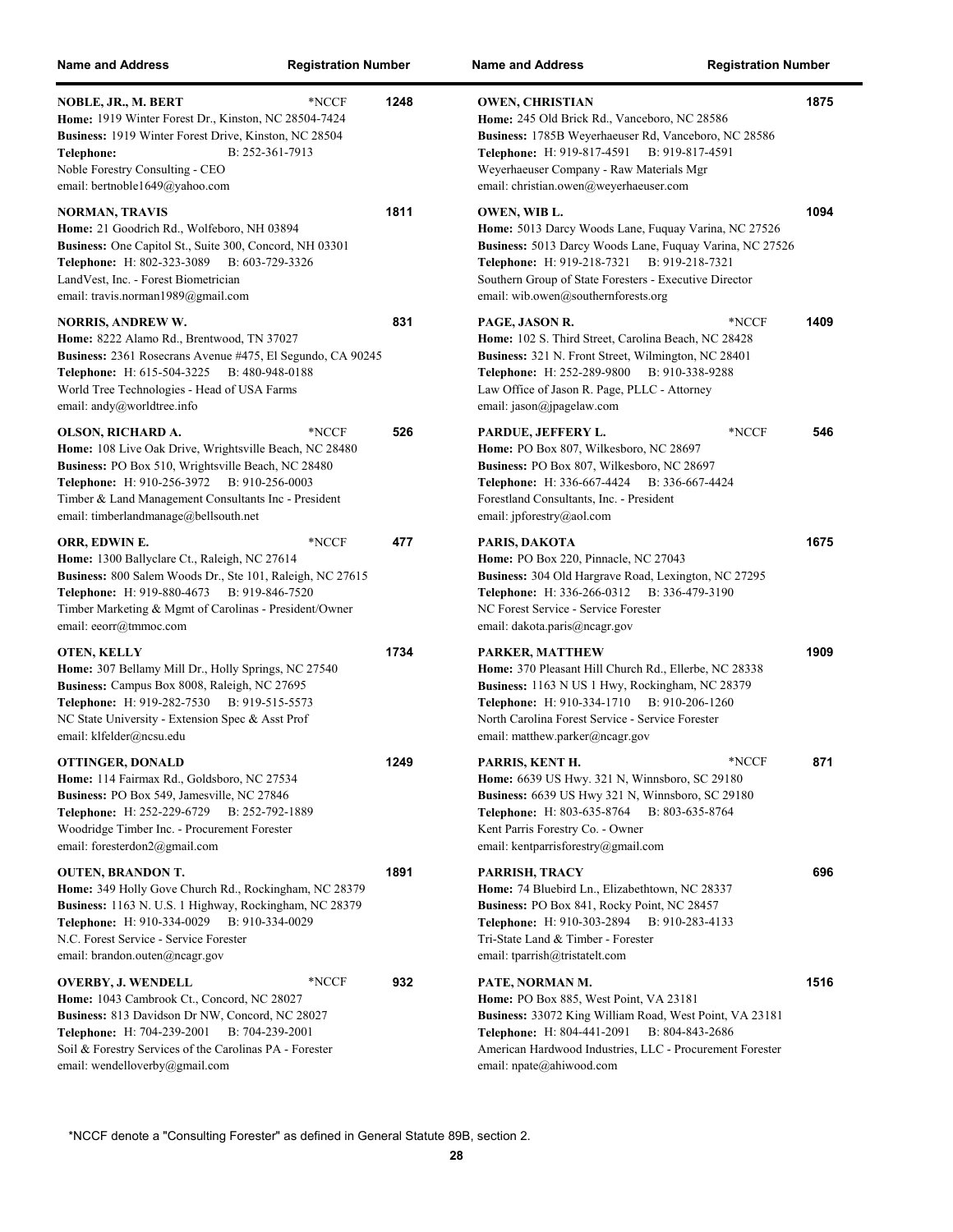| <b>Name and Address</b>                                                                                                                                                                                                                                                          | <b>Registration Number</b>       | <b>Name and Address</b>                                                                                                                                                                                                                                                          | <b>Registration Number</b> |
|----------------------------------------------------------------------------------------------------------------------------------------------------------------------------------------------------------------------------------------------------------------------------------|----------------------------------|----------------------------------------------------------------------------------------------------------------------------------------------------------------------------------------------------------------------------------------------------------------------------------|----------------------------|
| PATRAM, MICHAEL B.<br>Home: 3140 Zoo Parkway, Unit #903, Asheboro, NC 27205<br>Business: 3231 Staley Store Road, Liberty, NC 27298<br>Telephone:<br>Edwards Wood Products - Procurement Manager<br>email: mikepatram@ewpi.com                                                    | 994<br>B: 336-516-5713           | PETRUNCIO, MICHAEL M.<br>Home: 100 Ballast Ct., Elizabeth City, NC 27909<br>Business: 861 Berea Church Rd., Elizabeth City, NC 27909<br><b>Telephone:</b> H: 252-312-4371<br>NC Forest Service - District Forester<br>email: mike.petruncio@ncagr.gov                            | 1251<br>B: 252-331-4781    |
| PATTERSON, KEVIN G.<br>Home: 387 Stewart Circle, Whiteville, NC 28472<br>Business: 2457-A SE Old Mt. Olive Hwy, Dudley, NC 28333<br>Telephone: H: 910-840-3907 B: 919-736-2722<br>Georgia-Pacific Corp. - Forester<br>email: kgpatter@gapac.com                                  | 1250                             | PHILLIPS, AMY O.<br>Home: 2716 Swaringen Rd., Traphill, NC 28685<br>Business: 524 Pride way, Elkin, NC 28621<br>Telephone: H: 336-984-9853 B: 336-526-6425<br>Weyerhaeuser Co. - Procurement Forester<br>email: amy.phillips@weyerhaeuser.com                                    | 1127                       |
| PATTERSON, MASON<br><b>Home:</b> 1719 Shawnee Street, Durham, NC 27701<br>Business: 5848 Faringdon Place #200, Raleigh, NC 27609<br>Telephone: H: 919-621-2259 B: 919-841-0089<br>GFR Forestry Consultants, PLLC - Projects Forester<br>email: mpatterson@gfrforestry.com        | 1896<br>*NCCF                    | PHILLIPS, CASEY E.<br><b>Home:</b> 513 E Westbrook St., Wallace, NC 28466<br><b>Business:</b> 7471 Shaw Highway, Rocky Point, NC 28457<br>Telephone: H: 910-789-2947 B: 910-789-2947<br>NC Wildlife Resources Commission - RASP Forester<br>email: casey.phillips@ncwildlife.org | 1744                       |
| <b>PATTERSON, R. JEFF</b><br>Home: 981 Pea Ridge Rd., Bostic, NC 28018<br>Business: 141 Laurel Hill Drive Suite 4, Bostic, NC 28139<br>Telephone: H: 828-748-7440 B: 828-748-7440<br>Cherry Mountain Timber Co, LLC - Timber Buyer/Owner<br>email: jeff@cherrymtninvestments.com | 1761                             | PHILLIPS, RONALD W.<br>Home: 101 Harbour Town Ct., Mebane, NC 27302<br>Business: 3700 Claypond Rd., Myrtle Beach, SC 29579<br>Telephone: H: 336-214-7321 B: 803-424-2824<br>Canfor Southern Pine - Program Manager<br>email: ron.phillips@canfor.com                             | 996                        |
| PAYNE, DWIGHT O.<br>Home: 137 E. Fleming Farm Dr., Youngsville, NC 27596<br>Business: 137 E. Fleming Farm Dr., Youngsville, NC 27596<br>Telephone: H: 919-691-1223 B: 919-691-1223<br>A&P Timber Co., Inc. - Owner/Forester<br>email: $dpayne86$ @aol.com                        | 1224                             | PIPER, JR., ROBERT W.<br>Home: 156 Stoneridge St., Mineral Point, PA 15942<br>Business: 156 Stoneridge St., Mineral Point, PA 15942<br>Telephone: H: 814-421-4012 B: 814-421-4012<br>Piper Forestry Services LLC - Owner<br>email: robbpiper@aol.com                             | 506                        |
| PEARSON, JONATHON<br>Home: 400 Cherry St., Scotland Neck, NC 27874<br>Business: 2958 Rouse Rd. Ext., Kinston, NC 27504<br>Telephone: H: 252-286-0881 B: 252-520-2402<br>NC Forest Service - Water Quality Forester<br>email: jonathon.pearson@ncagr.gov                          | 1858                             | PIPPEN, JR., ROBERT L.<br>Home: 309 Pinelake Dr., Elizabeth City, NC 27909<br><b>Business:</b><br>Telephone: H: 252-338-2778<br>Retired<br>email: bobpippen1516@yahoo.com                                                                                                        | 393                        |
| PEELER, III, R. JAMES<br>Home: 242 Odum Crest Lane, Birmingham, AL 35226<br><b>Business:</b><br>Telephone: H: 205-790-1130<br>Retired<br>email: jimpeeler@charter.net                                                                                                            | 848                              | PLANK, SETH<br>Home: 3311 Tack House Road, Trent Woods, NC 28562<br>Business: 1785-B Weyerhaeuser Rd, Vanceboro, NC 28586<br>Telephone: H: 407-491-3955 B: 407-491-3955<br>Weyerhaeuser - Harvest Manager<br>email: seth.plank@weyerhaeuser.com                                  | 1910                       |
| PERKINS, DANIEL F.<br>Home: 4801 Tatum Rd., Disputanta, VA 23842<br>Business: P.O. Box 2186, Chesterfield, VA 23831<br><b>Telephone:</b> H: 804-586-2263<br>Daniel F. Perkins, Inc. - Forester<br>email: danielperkins@msn.com                                                   | 1439<br>*NCCF<br>B: 804-586-2263 | PLAUGHER, AARON W.<br>Home: 8636 Alta Drive, Alderson, WV 24910<br>Business: 104 East Riverside Street, Covington, VA 24426<br>Telephone: H: 304-573-9171<br>WestRock - Fiber Sustainability Mgr<br>email: aaron.plaugher@westrock.com                                           | 1453<br>B: 540-969-5474    |
| PERRY, MICHAEL J.<br>Home: 108 Tulliallan Lane, Cary, NC 27511<br>Business: 108 Tulliallan Lane, Cary, NC 27511<br>Telephone: H: 919-467-7011 B: 919-467-7011<br>Forestry Services, Inc. - President<br>email: MikePerry@ncforester.com                                          | 610                              | PLENINGER, ANDREW G.<br>Home: 411 Ranch Farm Road, Raleigh, NC 27603<br>Business: 1616 Mail Service Center, Raleigh, NC 27699-1600<br><b>Telephone:</b> H: 919-780-9084<br>N.C. Forest Service - Urban & Community Forestry Head<br>email: andy.pleninger@ncagr.gov              | 1888<br>B: 919-857-4842    |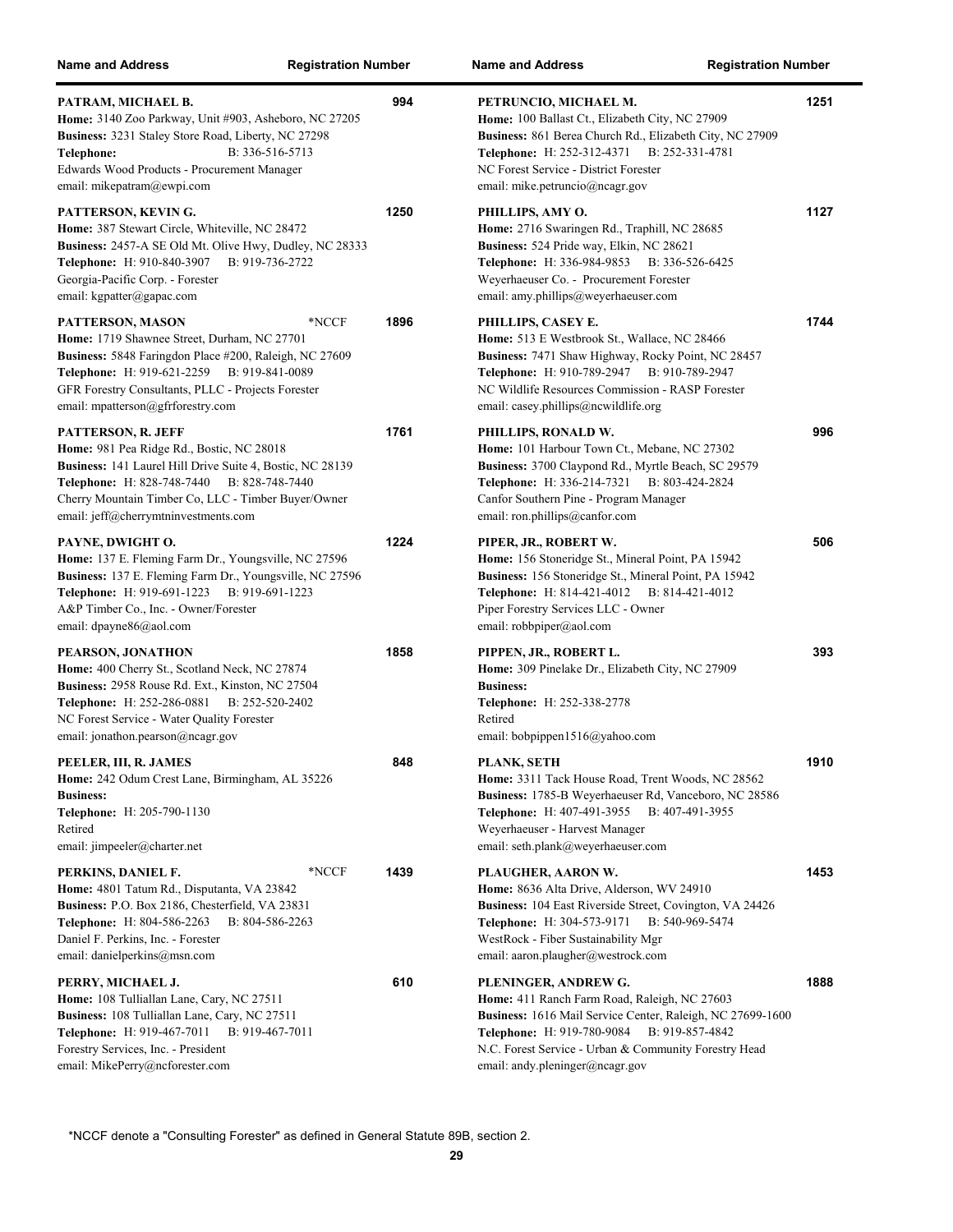| <b>Name and Address</b>                                                                                                                                                                                                                                                   | <b>Registration Number</b> |     | <b>Name and Address</b><br><b>Registration Number</b>                                                                                                                                                                                                           |      |
|---------------------------------------------------------------------------------------------------------------------------------------------------------------------------------------------------------------------------------------------------------------------------|----------------------------|-----|-----------------------------------------------------------------------------------------------------------------------------------------------------------------------------------------------------------------------------------------------------------------|------|
| PLUMMER, MARY BETH<br>Home: 104 Deertrack Dr., Mount Holly, NC 28120<br>Business: 1933 Mountain Island Hwy, Mount Holly, NC 28120<br>Telephone: H: 704-616-2252 B: 704-827-7576<br>NC Forest Service - District Forester<br>email: beth.plummer@ncagr.gov                 | 1573                       |     | POWELL, III, WALTER H.<br>Home: 236 Saint Andrews St, Whiteville, NC 28472-9102<br><b>Business:</b><br>Telephone: H: 252-571-1742<br>Retired<br>email: wpowell $236$ @outlook.com                                                                               | 867  |
| POLLOCK, KENNETH A.<br>Home: 1851 Indian Town Rd., Clinton, NC 28328<br>Business: 1851 Indian Town Rd., Clinton, NC 28328<br>Telephone: H: 910-596-7070 B: 910-596-7070<br>360 Forest Products, Inc. - Forester<br>email: kpollock@360forestproducts.com                  | 1350                       |     | PRESSLEY, JACOB T.<br>Home: 1231 Carpenter Fletcher Road, Durham, NC 27713<br>Business: 1231 Carpenter Fletcher Road, Durham, NC 27713<br>Telephone: H: 919-889-3242 B: 919-889-3242<br>Grateful Trees and Bees - Owner<br>email: jake@gratefultreesandbees.com | 1753 |
| POMEROY, EDWARD E<br><b>Home:</b> 1706 Searay Lane, Carolina Beach, NC 28428<br><b>Business:</b><br>Telephone: H: 919-746-8290<br>Retired<br>email: ibforester@gmail.com                                                                                                  |                            | 575 | PREVATTE, EUGENE D.<br>*NCCF<br>Home: 123 Cree Trail, Georgetown, SC 29440<br>Business: PO Box 1311, Hemingway, SC 29554<br>Telephone:<br>B: 843-833-1534<br>Prevatte & Associates, Inc. - President<br>email: gene.prevatte@frontier.com                       | 684  |
| POMP, JONATHAN<br>Home: 517 Santa Fe Ct, Morgantown, WV 26508<br>Business: 7655 Market St., Suite B, Wilmington, NC 28411<br>Telephone: H: 304-642-1277 B: 910-821-8165<br>Green Assets, Inc - Technical Director<br>email: jpomp@new-conservation.com                    | 1782                       |     | PREVATTE, LAURA<br>Home: 1439 Lamb Rd., Willard, NC 28478<br>Business: 84 County Complex Rd., Clinton, NC 28328<br>Telephone: H: 910-874-1293 B: 910-874-1293<br>National Wild Turkey Federation - Forester<br>email: lprevatte@nwtf.net                        | 904  |
| POWELL, JEFFREY S<br>Home: 9 Quail Cove Road, Asheville, NC 28804<br>Business: 4235 South Stream Blvd, Suite 150, Charlotte, NC 28217<br><b>Telephone:</b> H: 828-658-3294<br>B: 704-332-2289<br>DRMP - Cadd Technician<br>email: jpowellpls@charter.net                  |                            | 760 | PREVETTE, JR., JAMES H.<br>Home: 2417 Chickamauga Dr., Apex, NC 27539<br>Business: 2417 Chickamauga Dr., Apex, NC 27539<br>Telephone: H: 919-413-5905 B: 919-413-5905<br>Southern Group of State Foresters - Fire Director<br>email: jimprevette@gmail.com      | 998  |
| POWELL, JOSHUA P.<br>Home: 79 Savage Road, Corapeake, NC 27926<br>Business: 861 Berea Church Road, Elizabeth City, NC 27909<br>Telephone: H: 252-506-1812 B: 252-331-4781<br>NC Forest Service - District Ranger<br>email: josh.forestry@gmail.com                        | 1780                       |     | <b>PRUETT, ROBERT</b><br>Home: 870 Red Hill Rd., Cameron, NC 28326<br>Business: 870 Red Hill Rd., Cameron, NC 28326<br>Telephone: H: 910-783-6277<br>American Resource Management Serices, LLC - Owner<br>email: rpruett $996$ @gmail.com                       | 779  |
| POWELL, MICHAEL E<br>Home: 8304 Primanti Blvd., Raleigh, NC 27612<br>Business: 15720 Brixham Hill Ave., #550, Charlotte, NC 28277<br>Telephone: H: 704-564-2168<br>B: 704-540-1440<br>Forest2Market, Inc. - Client Solutions Specialist<br>email: mikepowell926@gmail.com | 1765                       |     | QUERY, JUSTIN E.<br>Home: 4726 Granada Hills Dr., Granite Falls, NC 28630<br>Business: 14 Gaston Mtn, Rd., Asheville, NC 28806<br>Telephone: H: 828-446-1315 B: 828-446-1315<br>NC Forest Service - Asst Regional Forester<br>email: justin.query@ncagr.gov     | 1581 |
| POWELL, SAMMIE N.<br>Home: 303 Flying Hawk Trail, Waynesville, NC 28786<br>Business: 303 Flying Hawk Trail, Waynesville, NC 28786<br>Telephone: H: 828-452-9506<br>B: 828-452-9506<br>Smokies Property - President<br>email: sammiepowell@gmail.com                       |                            | 780 | RAMIREZ, JAMES R.<br>Home: 160 Crescent Lane, Clarksville, VA 23927<br><b>Business:</b><br>Telephone: H: 919-608-5835<br>Retired<br>email: kerrlakejrr@aol.com                                                                                                  | 21   |
| POWELL, WILLIAM S.<br>Home: 9129 Hunters Greene Dr., Zebulon, NC 27597<br><b>Business:</b><br>Telephone: H: 919-412-4474<br>Retired<br>email: perfectplanes@gmail.com                                                                                                     |                            | 997 | <b>RAMSEY, PHILIP M</b><br>Home: 2125 Crosby Dr., Burlington, NC 27215<br>Business: 3314 NC 86 South, Hillsborough, NC 27278<br>Telephone: H: 336-698-6568<br>B: 919-732-8105<br>NC Forest Service - District Ranger<br>email: philipramseywcu@yahoo.com        | 1818 |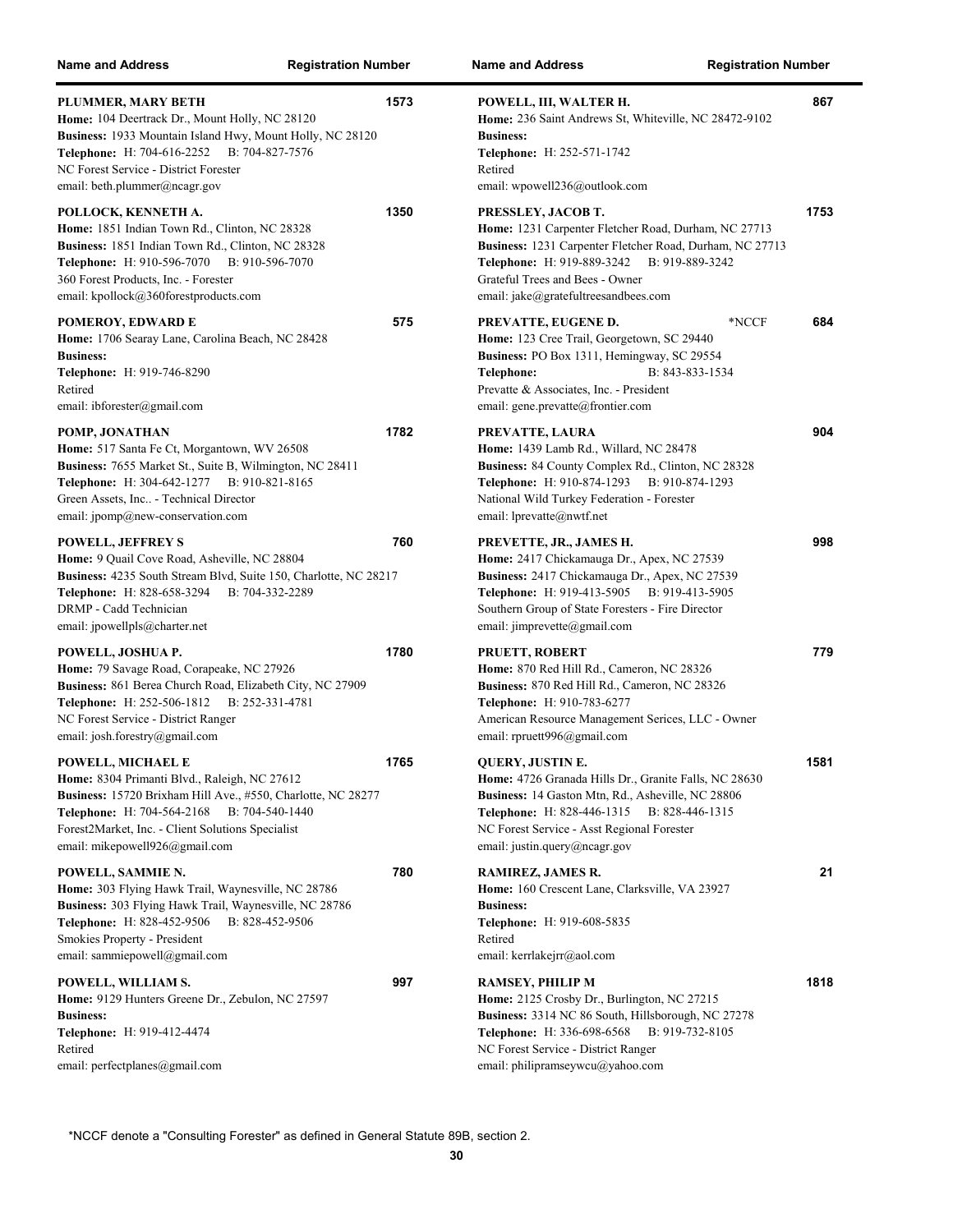| <b>Name and Address</b>                                                                                                                                                                                                                                                 | <b>Registration Number</b>      | <b>Name and Address</b>                                                                                                                                                                                                                                                      | <b>Registration Number</b>       |
|-------------------------------------------------------------------------------------------------------------------------------------------------------------------------------------------------------------------------------------------------------------------------|---------------------------------|------------------------------------------------------------------------------------------------------------------------------------------------------------------------------------------------------------------------------------------------------------------------------|----------------------------------|
| RANKIN, JR., JAMES R.<br>Home: 5310 Trent Woods Drive, New Bern, NC 28562<br>Business: 5401 Morton Road, New Bern, NC 28562<br><b>Telephone:</b> H: 252-514-8727 B: 252-514-8727<br>Rankin Timber Company - President<br>email: jrankinjr@suddenlink.net                | 570                             | RICHARDSON, KIRK A.<br><b>Home:</b> 14665 NC 96 North, Zebulon, NC 27597<br>Business: P.O. Box 7259, Wilson, NC 27895<br><b>Telephone:</b> H: 910-733-0860<br>American Forest Mgmt., Inc. - Area Manager<br>email: kirk.richardson@afmforest.com                             | 1604<br>*NCCF<br>B: 910-309-6790 |
| RAVAL, SHARDUL V.<br>Home: 1005 Wilde Run Court, Roswell, GA 30075<br>Business: 1005 Wilde Run Court, Roswell, GA 30075<br>Telephone: H: 919-368-9872 B: 404-909-0239<br>USDA Forest Service - Deputy Regional Forester<br>email: shardul.raval@usda.gov                | 1454                            | RICHENS, JR., ROBERT E<br>Home: 404 Banks Mountain Dr., Hendersonville, NC 28792<br>Business: 224 Thompson Street #104, Hendersonville, NC 28792<br>Telephone: H: 828-685-1170 B: 828-200-0795<br>Arbormetrics Solutions LLC - President<br>email: rrichens@arbormetrics.com | 1876                             |
| RAWLINGS, BRADLEY J.<br><b>Home:</b> 1408 Rockwood Downs Dr., Wendell, NC 27591<br><b>Business:</b><br>Telephone: H: 919-971-8327<br>Retired<br>email: rawlingsbj $@g$ mail.com                                                                                         | 589<br>*NCCF                    | <b>RICKS, GREGORY T.</b><br>Home: 1228 Mauldin Circle, Wake Forest, NC 27587<br>Business: 10475 Boston Road, Roxboro, NC 27573<br>Telephone: H: 919-451-5442 B: 336-599-8080<br>Louisiana Pacific Corp. - Resource Manager II<br>email: greg.ricks@lpcorp.com                | 1358                             |
| REESE, JAMES E.<br>Home: 305 Ridge Run Trail, Imo, SC 29063<br>Business: 1835 Assembly Street, Room 950, Columbia, SCq29201 3<br>Telephone: H: 919-222-8670<br>NRCS - State Staff Forester<br>email: eddie.reese@usda.gov                                               | 1523<br>B: 803-360-1737         | RILEY, DONALD F.<br>Home: 8100 Sylvan Road, Liberty, NC 27298<br>Business: 2901 East Gate City Blvd, Ste 2100, Greensboro, NC 2740<br>Telephone:<br><b>USDA-NRCS - Regional Biologist</b><br>email: don.riley@usda.gov                                                       | 1508<br>B: 336-370-3358          |
| <b>REGISTER, DENNIS K.</b><br>Home: 905 Oakdale Ave., New Bern, NC 28562<br>Business: 3810 ML King, Jr. Blvd., New Bern, NC 28562<br><b>Telephone:</b> H: 252-229-0165 B: 252-649-6772<br>NC Forest Service - District Forester<br>email: dennis.register@ncagr.gov     | 1434                            | RITTER, BRIAN A.<br>Home: 440 Patterson Rd., Hendersonville, NC 28739<br>Business: 222 McDaniel Ave B-8, Pickens, SC 29671<br><b>Telephone:</b> H: 828-693-0259 B: 864-898-5876<br>Pickens County Government - GIS Analyst<br>email: willowcreekforestry@yahoo.com           | 1044                             |
| REITTER, KEITH B.<br>Home: 7112 Millstone Ridge Ct., Raleigh, NC 27614<br>Business: 7112 Millstone Ridge Ct., Raleigh, NC 27614<br>Telephone: H: 919-630-1925<br>Georgia-Pacific Corp. - Forester<br>email: kbreitte@gapac.com                                          | 1467                            | <b>ROACH, JENNIFER J</b><br>Home: 3678 Ben-Mil Court, Franklinton, NC 27525<br>Business: 3314 NC 86 South, Hillsborough, NC 27278<br><b>Telephone:</b> H: 919-618-6889 B: 919-732-8105<br>NC Forest Service - District Forester<br>email: jennifer.roach@ncagr.gov           | 1498                             |
| RESPESS, JR., TIMOTHY L.<br>Home: 22530 Highway 32 North, Plymouth, NC 27962<br>Business: 771 Lake Road, Hertford, NC 27944<br>Telephone: H: 252-635-7139<br>R & S Logging - Forester<br>email: tim_respess@yahoo.com                                                   | 1698<br>B: 252-394-6644         | ROACH, II, DON F.<br>Home: 3678 Ben Mil Court, Franklinton, NC 27525<br>Business: 1616 Mail Service Center, Raleigh, NC 27699-1616<br><b>Telephone:</b> H: 864-415-6331<br>NC Forest Service - FIA Program Head<br>email: don.roach@ncagr.gov                                | 1446<br>B: 919-857-4851          |
| RHODES, MICHAEL D.<br>Home: 106 Sutton Place Dr., Lake Waccamaw, NC 28450<br>Business: 1413 Chadbourn Highway, Whiteville, NC 28472<br>Telephone: H: 910-840-9257 B: 910-770-0259<br>NC Forest Service - Assistant District Forester<br>email: michael.rhodes@ncagr.gov | 1202                            | <b>ROBERSON, D. LEVERN</b><br>Home: 1049 W.T. Ross Rd., Williamston, NC 27892<br><b>Business:</b><br>Telephone: H: 252-809-2086<br>Retired<br>email: levern.roberson@yahoo.com                                                                                               | 434                              |
| RICH, JACK V.<br>Home: 1212 N. Old Carriage Rd., Rocky Mount, NC 27804<br>Business: 3917 Sunset Ave., Rocky Mount, NC 27804<br>Telephone: H: 252-443-5122<br>Agriland Assoc., Inc. - Pres/Forestry Consultant<br>email: brich0406@aol.com                               | 517<br>*NCCF<br>B: 252-443-2515 | ROBERSON, ROBIN J.<br>Home: 6104 Hope Lane, Fuquay-Varina, NC 27526<br>Business: 3314 NC Hwy 86 South, Hillsborough, NC 27278<br>Telephone: H: 919-557-5115 B: 919-732-8105<br>NC Forest Service - Service Forester<br>email: robin.roberson@ncagr.gov                       | 999                              |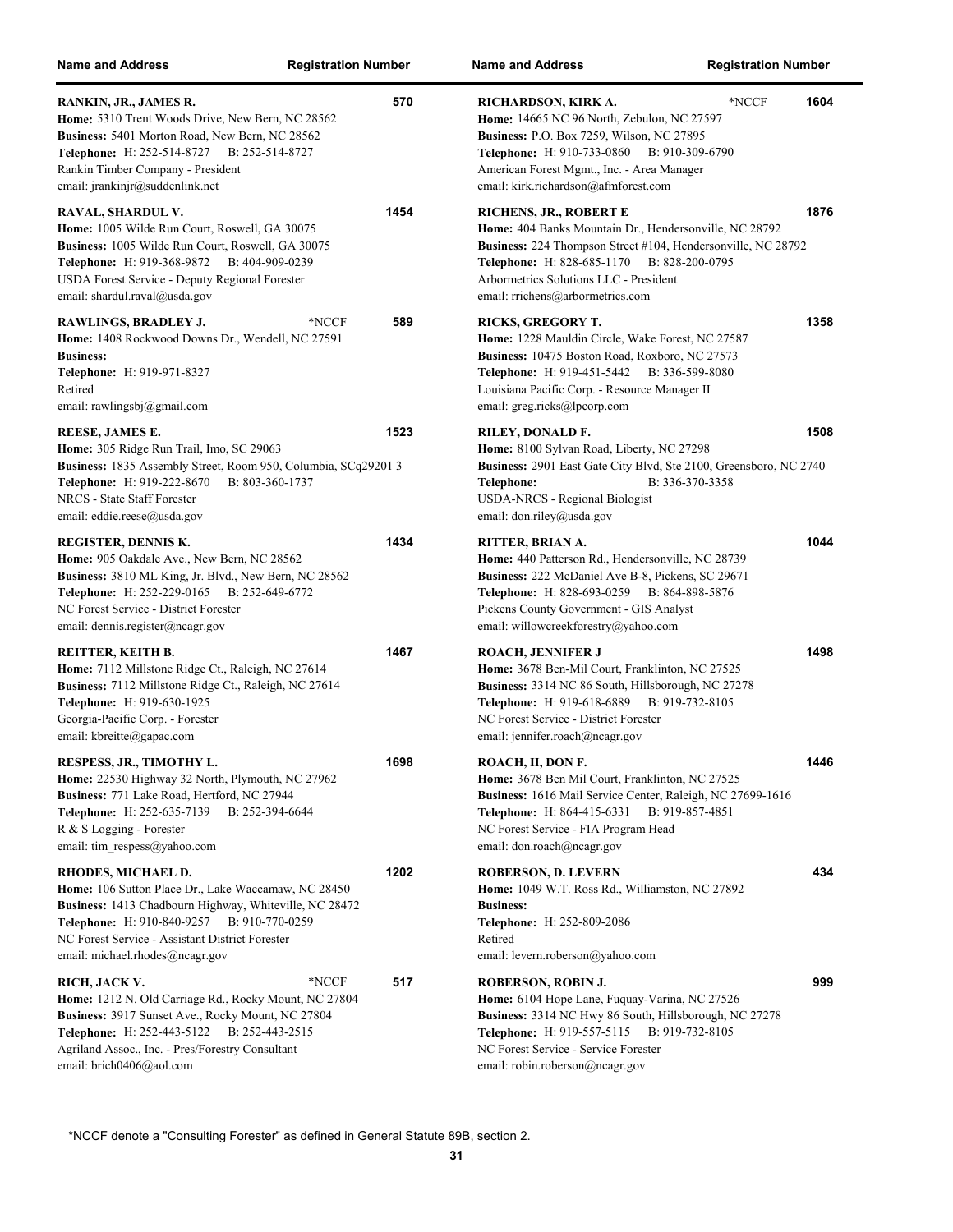| <b>Name and Address</b>                                                                                                                                                                                                                                                                | <b>Registration Number</b> | <b>Name and Address</b><br><b>Registration Number</b>                                                                                                                                                                                                                      |      |
|----------------------------------------------------------------------------------------------------------------------------------------------------------------------------------------------------------------------------------------------------------------------------------------|----------------------------|----------------------------------------------------------------------------------------------------------------------------------------------------------------------------------------------------------------------------------------------------------------------------|------|
| <b>ROBINSON, DAVID A</b><br>Home: 104 Wayfarer Drive, Rocky Point, NC 28457<br>Business: PO Box 210, Wilmington, NC 28402<br>Telephone: H: 252-939-2196 B: 910-763-9991<br>Corbett Timber Co. - Timber Brokerage Manager<br>email: woodmandave64@gmail.com                             | 720                        | ROSS, ROBERT C.<br>Home: 7936 S NC Highway 581, Bailey, NC 27807<br>Business: 1616 Mail Service Center, Raleigh, NC 27699<br>Telephone: H: 828-610-3515 B: 919-857-4840<br>Ext: 203<br>NC Forest Service - Staff Forester<br>email: ross.robert15@yahoo.com                | 1145 |
| ROBINSON, H. STEWART<br>Home: 18081 SE Country Club Dr Apt 166, Teguesta, FL 33469<br><b>Business:</b><br>Telephone: H: 252-312-9189<br>Retired<br>email: hendryllc@earthlink.net                                                                                                      | 1652                       | ROWE, GARY L.<br>Home: 3395 Brick Kiln Rd., Greenville, NC 27858<br>Business: 3395 Brik Kiln Rd., Greenville, NC 27858<br>Telephone: H: 252-917-0442 B: 252-917-0442<br>Self Employed -<br>email: gary.rowe54@yahoo.com                                                    | 1201 |
| ROBINSON, JACK B.<br>Home: PO Box 1558, Lancaster, SC 29721<br>Business: PO Box 1558, Lancaster, SC 29721-1558<br><b>Telephone:</b> H: 803-320-2330<br>B: 803-320-7387<br>Pinecare Forestry - Owner/CEO<br>email: pinecare@comporium.net                                               | 1095                       | ROWLAND, III, THOMAS C.<br>Home: 58 Swan Point Trail, Georgetown, SC 29440<br>Business: 225 Industrial Drive, Georgetown, SC 29440<br><b>Telephone:</b> H: 843-527-0484 B: 843-979-2221<br>American Timberlands Co. - President &CEO<br>email: tcr@americantimberlands.com | 1211 |
| RODWELL, ISAAC<br>Home: 2300 Sadler Dr. Unit B, Winterville, NC 28590<br><b>Business:</b> PO Box 1756, Wake Forest, NC 27588<br>Telephone: H: 252-559-0916 B: 252-562-1861<br>Hunt Forest Resources, LLC - Procurement Forester<br>email: zrod93@gmail.com                             | 1877                       | RUDD, M. THOMAS<br>Home: 3405 First Place, Raleigh, NC 27613<br>Business: 800 Salem Woods Dr., Suite 101, Raleigh, NC 27615<br>Telephone: H: 919-819-4781 B: 919-846-7520<br>Timber Marketing & Mgmt of the Carolinas, Inc. - Forester<br>email: t.rudd@tmmoc.com          | 1699 |
| <b>ROGERS, CHRISTA</b><br>Home: 12724 Cliffcreek Dr., Huntersville, NC 28078<br>Business: 6300 Sample Road, Huntersville, NC 28078<br><b>Telephone:</b> H: 980-722-4929<br>B: 980-722-4929<br>Mecklenburg Co. Park & Rec. - Natural Resource Manager<br>email: cfurtsch@gmail.com      | 1641                       | *NCCF<br>RUTHERFORD, NATHAN<br><b>Home:</b> 19600 Log Road, Carson, VA 23830<br>Business: PO Box 266, Stony Creek, VA 23882<br>Telephone: H: 804-922-2066 B: 804-445-6547<br>American Forest Management - Forester<br>email: narutherford06@gmail.com                      | 1770 |
| ROGERS, DONALD F.<br>Home: 2040 Dove Lane, Clayton, NC 27527-9176<br><b>Business:</b><br>Telephone: H: 919-359-1004<br>Retired<br>email: don@neuseriverhomeinspection.com                                                                                                              | 37                         | *NCCF<br>RUTLAND, III, JOHN W.<br>Home: 50 Crystal June Lane, Asheville, NC 28803<br>Business: 50 Crystal June Lane, Asheville, NC 28803<br>Telephone: H: 828-275-6179 B: 828-275-6179<br>WNC Forestry Services, Inc. - Owner<br>email: johnwrutland@gmail.com             | 642  |
| ROGERS, JAMES B.<br><b>Home:</b> 1595 NC 96 HWY E, Youngsville, NC 27596<br><b>Business:</b> 2411 Old US 70W, Clayton, NC 27520<br><b>Telephone:</b> H: 919-815-5126<br>B: 919-816-7757<br>North Carolina Forest Service - Staff Forester<br>email: $\lim_{\text{my}}$ dugan@yahoo.com | 1549                       | <b>RUTLEDGE, MATTHEW</b><br>Home: 415 Highview Dr., Chapel Hill, NC 27517<br>Business: 514 South Duke St., Durham, NC 27701<br>Telephone: H: 864-201-9632 B: 919-908-0057<br>Triangle Land Conservancy - Assoc Dir of Stewardship<br>email: mrutledge@triangleland.org     | 1772 |
| ROHR, HANS C.<br>Home: 4095 Ivanhoe Rd., Ivanhoe, NC 28447<br>Business: 4470 HWY 242 N., Elizabethtown, NC 28337<br><b>Telephone:</b> H: 910-385-6485<br>B: 910-588-4964<br>NC Forest Service - Forest Supervisor<br>email: hans.rohr@ncagr.gov                                        | 864                        | SALISBURY, STEPHEN J.<br>Home: 114 Spruce Ct., Greenwood, SC 29649<br>Business: 3287 College Street, Newberry, SC 29108<br>Telephone: H: 864-554-2453 B: 864-321-1286<br>West Fraser, Inc. - Procurement Manager<br>email: steve.salisbury@westfraser.com                  | 704  |
| ROISE, JOSEPH P.<br>Home: 7840 Harbor Drive, Raleigh, NC 27615<br>Business: Box 8008, NCSU, Raleigh, NC 27695<br>Telephone: H: 919-624-6109<br>B: 919-515-7783<br>NC State University - Professor<br>email: joe roise@ncsu.edu                                                         | 1594                       | SANDERS, RICHARD P.<br>*NCCF<br>Home: 398 Old Haw Creek Rd., Asheville, NC 28805<br>Business: 398 Old Haw Creek Rd., Asheville, NC 28805<br>Telephone: H: 828-284-7871<br>Wildwood Consulting - Forester/Owner<br>email: richard@wildwoodconsultingllc.com                 | 1564 |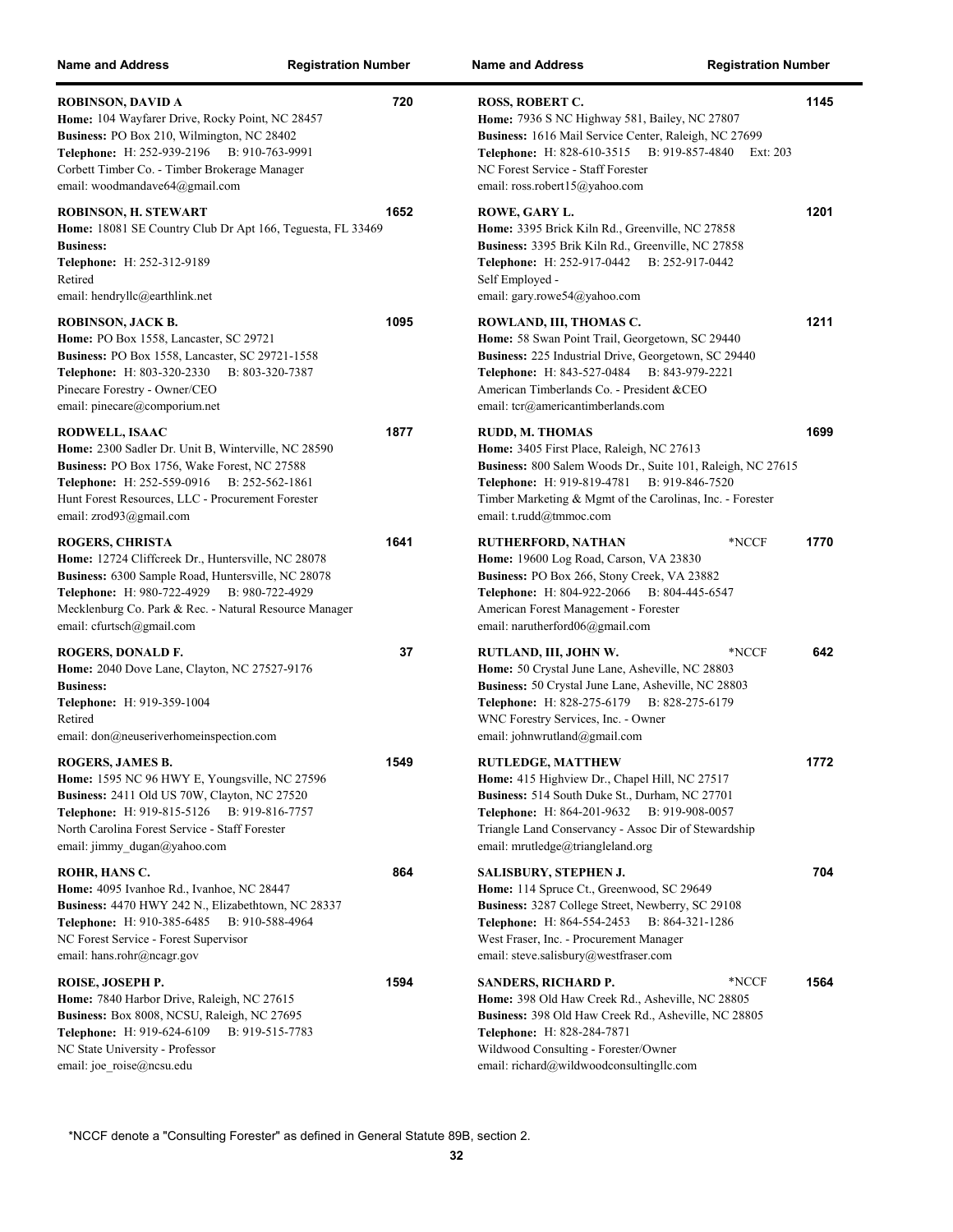| <b>Name and Address</b>                                                                                                                                                                                                                                                             | <b>Registration Number</b> | <b>Name and Address</b><br><b>Registration Number</b>                                                                                                                                                                                                                                 |      |
|-------------------------------------------------------------------------------------------------------------------------------------------------------------------------------------------------------------------------------------------------------------------------------------|----------------------------|---------------------------------------------------------------------------------------------------------------------------------------------------------------------------------------------------------------------------------------------------------------------------------------|------|
| SANDT, JR., JOSHUA L.<br>Home: 832 Sawmill Rd, Murrells Inlet, SC 29576<br>Business: 3700 Claypond Rd, Myrtle Beach, SC 29579<br>Telephone: H: 843-274-2829 B: 843-236-8415<br>Canfor Southern Pine - VP Fiber Procurement<br>email: josh.sandt@canfor.com                          | 1172                       | <b>SCHNAKE, DAVID K.</b><br>Home: 10 Streamview Court, Durham, NC 27713<br>Business: 2 West Edenton St., Raleigh, NC 27601<br>Telephone: H: 217-855-2927 B: 919-707-3240<br>Ext: 216<br>NCDA&CS Research Stations - Forest Research Operations Mgr.<br>email: david.schnake@ncagr.gov | 1690 |
| SANFORD, TOMMY E.<br>Home: 3 Margo Trail SE, Rome, GA 30161<br>Business: 380 Mays Bridge Road, Rome, GA 30165<br>Telephone: H: 252-410-1324 B: 706-291-5407<br>Georgia-Pacific - Area Manager<br>email: sanfordte@gmail.com                                                         | 1476                       | <b>SCHNEIDER, BRIAN</b><br>Home: 2453 Essex St., Orono, ME 04473<br><b>Business: P.O. Box 684, Bangor, ME 04402</b><br>Telephone: H: 828-785-2555 B: 828-785-2555<br>The Conservation Fund - Forest Operations Mgr<br>email: bschneider@conservationfund.org                          | 1643 |
| SANTUCCI, MICHAEL A.<br>Home: 505 1st Avenue West, Hendersonville, NC 28739<br>Business: P.O. Box 300, Cedar Mountain, NC 28707<br>Telephone: H: 828-290-2707<br>N.C. Forest Service - Assistant Forest Supervisor<br>email: mike.santucci@ncagr.gov                                | 1895                       | <b>SCHNEIER, JOAN</b><br>Home: 5095 Meadowlark Lane, Raleigh, NC 27610<br><b>Business:</b><br>Telephone: H: 910-580-0529<br>Retired<br>email: joan.schneier@charter.net                                                                                                               | 1644 |
| SAUNDERS, JR., CECIL J.<br>Home: 2315 Mtn. Laurel Trail, Morganton, NC 28655<br>Business: 2315 Mtn. Laurel Trail, Morganton, NC 28655<br><b>Telephone:</b> H: 828-430-9548<br>B: 828-430-9548<br>C.J. Saunders Land, Timber & Surveying Co. - Owner<br>email: cjslts1@bellsouth.net | 8<br>*NCCF                 | <b>SCHREIBER, JENNA</b><br>Home: 717 Kenmore Rd., Chapel Hill, NC 27514<br>Business: 717 Vilcom Center Dr., Suite 340, Chapel Hill, NC 27514<br>Telephone: H: 513-503-8595 B: 513-503-8595<br>The Conservation Fund - Operations Manager<br>email: jschreiber@onservationfund.org     | 1805 |
| <b>SAWTELLE, MACY RAE W</b><br>Home: 2368 Darnell Woodie Rd., Laurel Springs, NC 28644<br>Business: 13950 Ballantyne Corporate Pl., Charlotte, NC 28277<br>Telephone: H: 336-971-3732<br>Hancock Resource Group - Forest Inventory Analyst<br>email: mrwill10@ncsu.edu              | *NCCF<br>1843              | <b>SCOTT, DAVID K.</b><br>Home: 263 Woodtrail Way, Henderson, NC 27537<br>Business: PO Box 785, Henderson, NC 27536<br>Telephone: H: 252-432-5202<br>B: 252-430-1110<br>Carolina Commonwealth Forest Products, LLC - Manager<br>email: davidscott@ncol.net                            | 657  |
| <b>SCARBOROUGH, D. LOGAN</b><br>Home: 2861 Cameron Road, Polleton, NC 28135<br>Business: 302 Lee Ave., Wadesboro, NC 28170<br>Telephone: H: 704-695-2207 B: 704-695-2207<br>Plank Road Forestry, LLC - Owner<br>email: logan@plankroadforestry.com                                  | 1721<br>*NCCF              | <b>SCOTT, HARRY T</b><br>Home: 430 Nicks Bend E, Pittsboro, NC 27312<br>Business: 7151 O'Kelly Chapel Rd. Suite 278, Cary, NC 27519<br>Telephone: H: 919-616-4888<br>B: 919-469-2620<br>Triangle Forest Products, Inc. - Forester<br>email: webcott@bellsouth.net                     | 757  |
| <b>SCHAEFER, ALAN C.</b><br>Home: 1121 Russ Brown Rd., Blythwood, SC 29016<br>Business: 801 Jones Franklin Rd., Raleigh, NC 27606<br>Telephone: H: 843-758-4667<br>Forestry Mutual - Account Executive<br>email: alancarterschaefer@gmail.com                                       | 1901                       | <b>SCOTT, STUART L</b><br>Home: PO Box 2141, Blowing Rock, NC 28605<br>Business: 220 Old Colony Rd., Morganton, NC 28655<br>Telephone: H: 828-773-8115 B: 828-773-8115<br>NC Forest Service - Assistant Fire Chief<br>email: stuart.scott@ncagr.gov                                   | 1863 |
| <b>SCHATZKI, FRED E.</b><br>Home: 3688 E. Jack Jouett Rd., Louisa, VA 23093<br><b>Business: PO Box 992, Troy, VA 22974</b><br>Telephone: H: 540-967-2212 B: 804-516-2194<br>American Forest Management, Inc. - Forester<br>email: fred.schatzki@afmforest.com                       | 1096<br>*NCCF              | <b>SCRUGGS, KENNETH O.</b><br>Home: 2176 Sugartree Church Rd., Danville, VA 24541<br>Business: PO Box 10123, Danville, VA 24543<br><b>Telephone:</b> H: 434-685-3615<br>B: 434-251-2387<br>Forestry & Land Management Co, LLC - Owner<br>email: kscruggs@chatmosscable.com            | 611  |
| <b>SCHLACTUS, KAEL</b><br>Home: 633 Lake Artesia Lane, Fuquay Varina, NC 27526<br>Business: 2801 Cook Street, Brunswick, GA 31520<br><b>Telephone:</b> H: 919-619-8516<br>B: 919-257-0078<br>Pinova - Procurement Forester<br>email: kschlac@ncsu.edu                               | 1824                       | SECOGES, JOSEPH M.<br>*NCCF<br>Home: 639 Barrocliff Rd., Clemmons, NC 27012<br>Business: PO Box 1577, Clemmons, NC 27012<br>Telephone: H: 240-446-1583<br>B: 240-446-1583<br>Eastern Forest Consultants, LLC - Forester/Owner<br>email: jsecoges.efc@gmail.com                        | 1729 |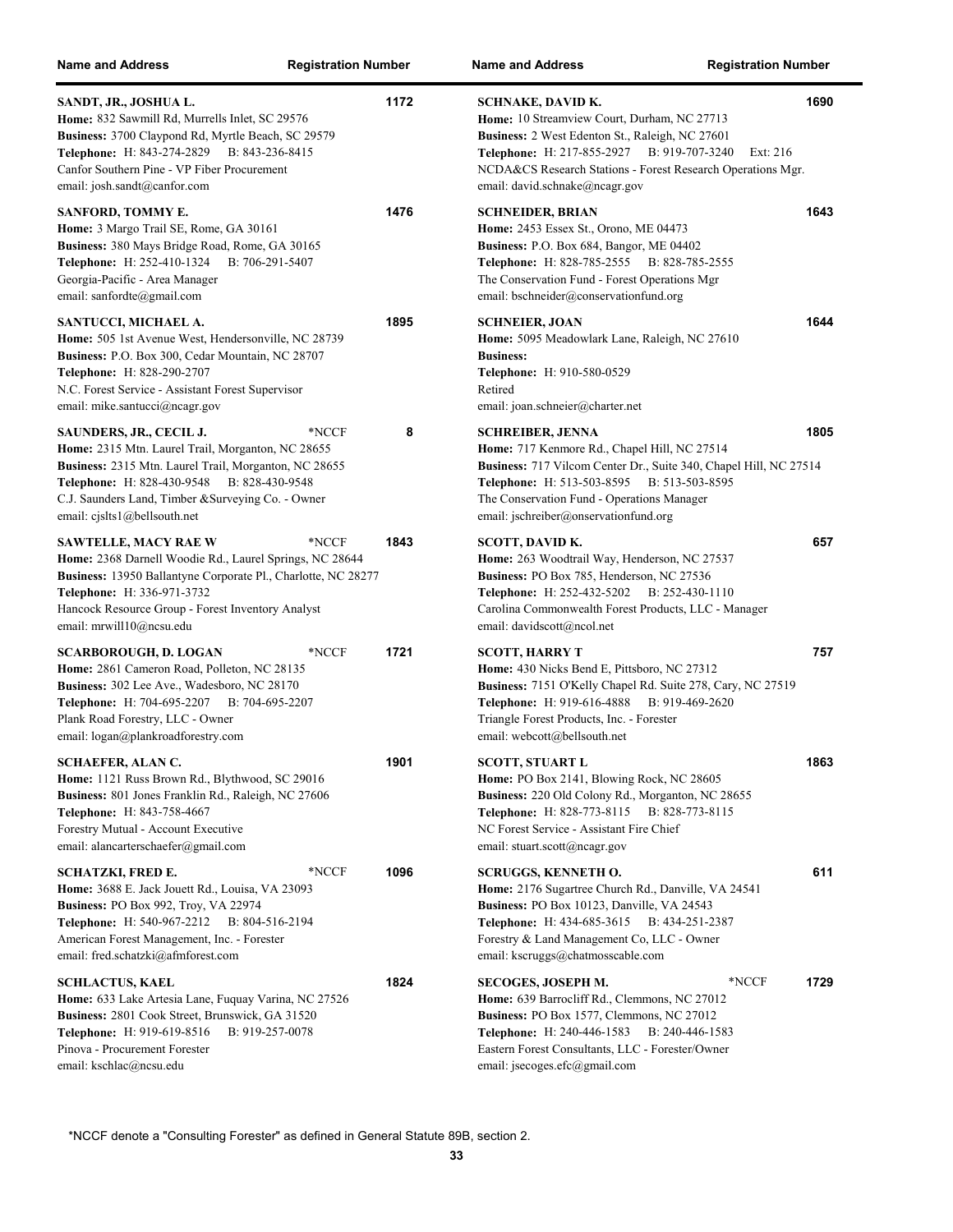| <b>Name and Address</b>                                                                                                                                                                                                                                                           | <b>Registration Number</b> | <b>Name and Address</b><br><b>Registration Number</b>                                                                                                                                                                                                                               |      |
|-----------------------------------------------------------------------------------------------------------------------------------------------------------------------------------------------------------------------------------------------------------------------------------|----------------------------|-------------------------------------------------------------------------------------------------------------------------------------------------------------------------------------------------------------------------------------------------------------------------------------|------|
| <b>SEILER, JEFFREY E.</b><br>Home: 271 Perimeter Dr., Sylva, NC 28779<br><b>Business:</b><br><b>Telephone:</b> H: 828-316-9032<br>Retired<br>email: jesylva@yahoo.com                                                                                                             | 1097                       | SIMON, DEAN M.<br>Home: 8676 Will Hudson Rd., Lawndale, NC 28090<br><b>Business:</b><br><b>Telephone: H: 828-433-7277</b><br>email: deansimon@hughes.net                                                                                                                            | 1227 |
| <b>SELLERS, TIM H.</b><br>Home: 4150 N. Old Carriage Rd., Rocky Mount, NC 27804<br>Business: PO Box 369, Red Oak, NC 27868<br>Telephone: H: 252-883-8002<br>B: 252-883-8002<br>Tar River Timber Co., Inc. - President<br>email: timbertim45@gmail.com                             | 711                        | SITTS, JAMES I.<br>Home: 4353 St. Paul's Church Rd., Morganton, NC 28655<br><b>Business:</b><br><b>Telephone:</b> H: 828-674-0844<br>Retired<br>email: j.sitts $l$ @charter.net.                                                                                                    | 1002 |
| <b>SHARPE, TERRY L.</b><br>Home: 956 NC Hwy. 73 West, Ellerbe, NC 28338<br>Business: 956 NC Hwy. 73 West, Ellerbe, NC 28338<br>Telephone: H: 910-206-0602<br>B: 901-206-0602<br>Self Employed -<br>email: sharpeTL@rsnet.org                                                      | 1147<br>*NCCF              | <b>SKETO, WESLEY</b><br>Home: 27 Haskell Jones Rd., Cedar Mountain, NC 28718<br>Business: PO Box 300, Cedar Mountain, NC 28718<br>Telephone: H: 828-877-4605<br>B: 828-556-0002<br>NC Forest Service - Mitigation Forester<br>email: wesley.sketo@ncagr.gov                         | 1850 |
| <b>SHARPTON, CHRISTOPHER D.</b><br>Home: 192 Driftwood Lane, Mills River, NC 28759<br>Business: 220 Sardis Rd., Asheville, NC 28806<br>Telephone: H: 828-989-7000<br>B: 828-774-8602<br>NC Forest Service - Asst. District Forester<br>email: chris.sharpton@ncagr.gov            | 1696                       | SLIGH, JR., WILLIAM D.<br>Home: 944 Clyde School Rd., Hartsville, SC 29550<br><b>Business:</b><br>Telephone: H: 843-339-7523<br>Retired<br>email: wstermite@aol.com                                                                                                                 | 1212 |
| <b>SHAVER, WILLIAM A.</b><br>Home: 1190 Shaver Road, Richfield, NC 28137<br>Business: PO Box 235, New London, NC 28127<br><b>Telephone:</b> H: 704-985-5087<br>B: 704-463-7311<br>H.W. Culp Lumber Co. - Procurement Forester<br>email: bshaver@culplumber.com                    | 1289                       | SMEARMAN, SCOTT A.<br>Home: 16341 Lakeshore Drive, Wagram, NC 28396<br>Business: PO Box 678, Bennettsville, SC 29512<br>Telephone: H: 910-369-2856 B: 843-309-1072<br>Domtar Paper Company, LLC - Wood Procurement Mgr<br>email: scott.smearman@domtar.com                          | 619  |
| <b>SHAW, COLIN</b><br>Home: 658 Mill Pond Rd., Whiteville, NC 28472<br>Business: PO Box 38, Riegelwood, NC 28456<br>Telephone: H: 910-234-1805 B: 910-234-1805<br>Canal Wood LLC - Procurement Forester<br>email: colin.shaw@canalwood.com                                        | 1854                       | SMITH, BENJAMIN T<br>Home: 321 Whitaker Rd., Shelby, NC 28152<br>Business: 321 Whitaker Rd., Shelby, NC 28152<br>Telephone: H: 704-418-0436 B: 704-418-0436<br>Smith Land & Timber, LLC - Owner<br>email: bennycoldwellbanker@gmail.com                                             | 735  |
| SHEALY, MICHAEL G.<br>Home: 423 Baker Mill Lake Lane, Gaston, SC 29053<br>Business: 5500 Broad River Road, Columbia, SC 29212<br>Telephone: H: 803-664-0912<br>B: 803-360-6882<br>SC Forestry Commission - State Lands Coordinator<br>email: shealymike@gmail.com                 | 822                        | <b>SMITH, BRANDON S</b><br>*NCCF<br>Home: 36 Bear Creek Rd., Chesterfield, SC 29709<br>Business: 16222 Highway 1, Patrick, SC 29584<br>Telephone: H: 843-910-7296 B: 843-498-6918<br>South Carolina Forestry Commission - Project Forester<br>email: brandon.smith $011$ @yahoo.com | 1841 |
| SHIPLEY, JOHN A.<br>Home: 627 Lankashire Rd., Winston-Salem, NC 27106<br>Business: 627 Lankashire Rd, Winston-Salem, NC 27106<br><b>Telephone:</b> H: 336-497-0749<br>B: 336-497-0749<br>Carolina Forestry, Inc. - Partner<br>email: triadlandman@gmail.com                       | 1645<br>*NCCF              | SMITH, CHRISTOPHER E.<br>Home: 50 Carriden Drive, Youngsville, NC 27596<br>Business: PO Box 1756, Wake Forest, NC 27588<br>Telephone: H: 919-698-0295<br>B: 919-562-1861<br>Hunt Forest Resources, LLC -<br>email: csmith@huntforestry.com                                          | 1438 |
| <b>SHORT, KENNETH B.</b><br>Home: 21460 Justice Branch Road, Littleton, NC 27850<br>Business: 820 Hwy 158 Business W, Suite 102, Warrenton, NC 2758<br><b>Telephone:</b> H: 252-678-3253<br>B: 252-257-3836<br>USDA-NRCS - State Grazing Specialist<br>email: kbshort81@gmail.com | 1595                       | SMITH, DANIEL E.<br><b>Home:</b> 284 Sutton Place Drive, Lake Waccamaw, NC 28450<br><b>Business:</b><br>Telephone: H: 208-918-4782<br>Retired<br>email: dansmithlkw@gmail.com                                                                                                       | 937  |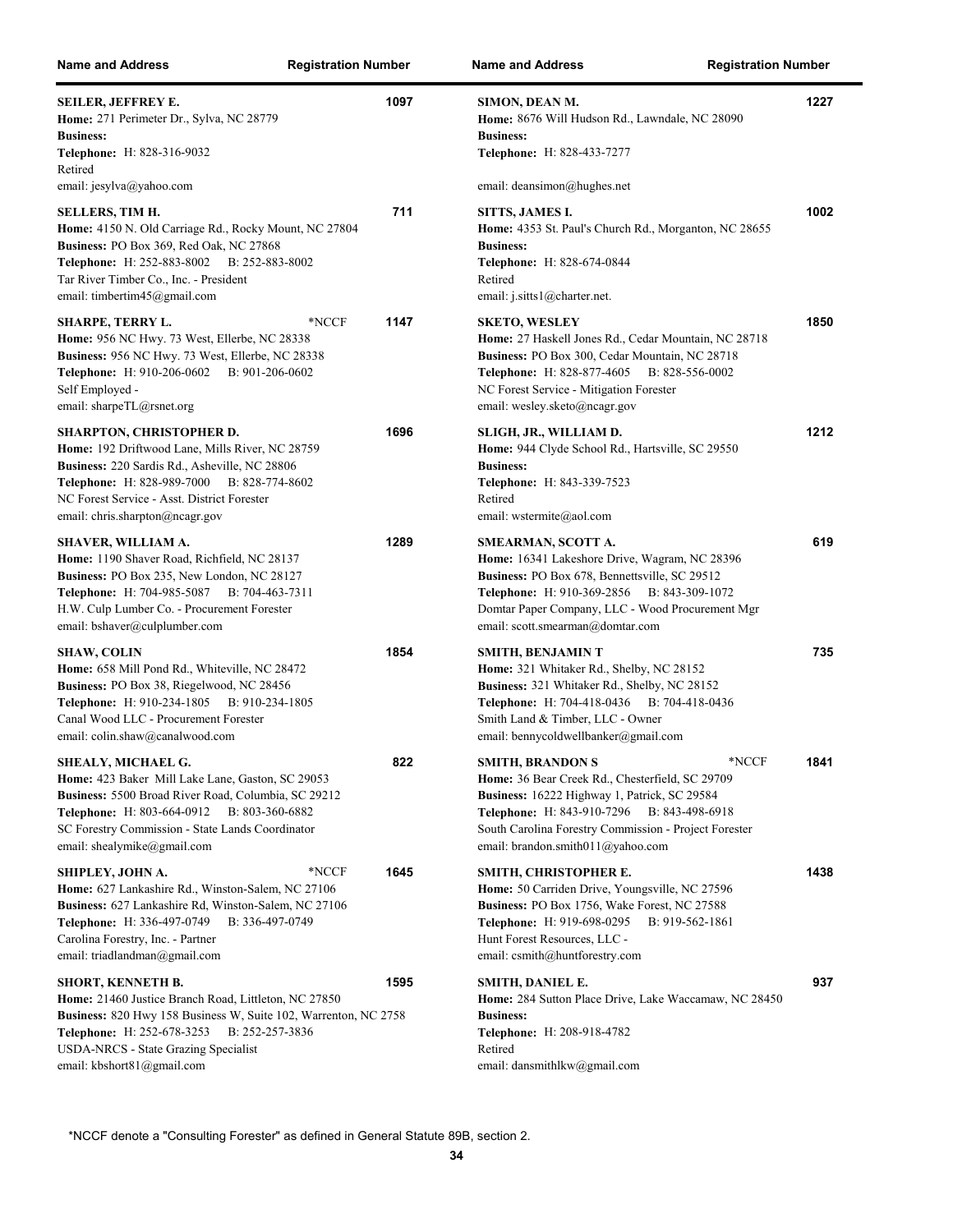| <b>Name and Address</b>                                                                                                                                                                                                                                           | <b>Registration Number</b> |      | <b>Name and Address</b><br><b>Registration Number</b>                                                                                                                                                                                                                            |      |
|-------------------------------------------------------------------------------------------------------------------------------------------------------------------------------------------------------------------------------------------------------------------|----------------------------|------|----------------------------------------------------------------------------------------------------------------------------------------------------------------------------------------------------------------------------------------------------------------------------------|------|
| SMITH, GREGORY A.<br>Home: 15 Merrill Lane, Pisgah Forest, NC 28768<br>Business: 14 Gaston Mountain Rd., Asheville, NC 28806<br>Telephone: H: 828-230-8527 B: 828-665-8688<br>NC Forest Service - Regional Forester<br>email: greg.smith@ncagr.gov                |                            | 1253 | <b>SPENCER, BRIAN J.</b><br>Home: 1345 Blackwell Road, Walnut Cove, NC 27052<br>Business: 1345 Blackwell Road, Walnut Cove, NC 27052<br>Telephone: H: 336-548-0003<br>Self Empolyed -<br>email: brian.spencer22@gmail.com                                                        | 1416 |
| SMITH, JAMES A.<br>Home: 2001 Chapel Dr., Clayton, NC 27520<br><b>Business:</b><br>Telephone: H: 919-553-3708<br>Retired<br>email: jsmith $086@nc.rr.com$                                                                                                         |                            | 243  | <b>SPORTS, WILLIAM T</b><br>Home: 3719 Frank Barwick Road, LaGrange, NC 28551<br>Business: 2958 Rouse Road Ext., Kinston, NC 28504<br><b>Telephone:</b> H: 252-560-2034 B: 252-520-2402<br>Ext: 222<br>NC Forest Service - Coastal Div Director<br>email: tommy.sports@ncagr.gov | 1206 |
| SMITH, PHILLIP G.<br>Home: 2812 Country Charm Rd., Raleigh, NC 27614<br>Business: 1002 Copeland Oaks Drive, Morrisville, NC 27560<br><b>Telephone:</b> H: 919-815-4506<br>B: 919-267-5304<br>Timbco, LLC - Member Manager<br>email: phil@timbcollc.com            |                            | 1053 | STALLARD, ROGER D.<br>Home: 1209 Pinckney Ave, Florence, SC 29505<br><b>Business: P.O. Box 12100, Florence, SC 29504</b><br>Telephone: H: 843-250-0598<br>B: 843-250-0598<br>Self Employed -<br>email: roger.stallard@gmail.com                                                  | 1419 |
| SMITH, WILLIAM L.<br>Home: PO Box 130, Summerfield, NC 27358<br>Business: PO Box 130, Summerfield, NC 27358<br><b>Telephone:</b> H: 704-221-5644<br>B: 704-221-5644<br>WL Smith Forestry - Consulting Forester<br>email: wlsmithforestry@gmail.com                | *NCCF                      | 545  | STALLINGS, LEO W.<br>*NCCF<br>Home: 244 Leo Stallings Rd., Louisburg, NC 27549<br>Business: 244 Leo Stallings Road, Louisburg, NC 27549<br>Telephone: H: 919-497-6986<br>Self Employed - Consultant<br>email: leostallings@embarqmail.com                                        | 1108 |
| SMITH, JR., DAVID L.<br>Home: 5403 Lark Court, Wilmington, NC 28409<br><b>Business:</b><br>Telephone: H: 910-395-6852<br>Retired<br>email: $d$ smithjr2@ec.rr.com                                                                                                 |                            | 369  | *NCCF<br>STAYTON, WILLIAM J.<br>Home: 2009 Pratt Circle, Franklinton, NC 27525<br><b>Business:</b> 2009 Pratt Circle, Franklinton, NC 27525<br>Telephone:<br>B: 919-818-5348<br>Self Employed - Consulting Forester<br>email: wjsforester@gmail.com                              | 1166 |
| <b>SNIDER, ELIZABETH</b><br>Home: 605 Ellynn Dr., Cary, NC 27511<br>Business: Campus Box 8001, Raleigh, NC 27695<br>Telephone: H: 304-777-9459<br>B: 919-515-3988<br>NC State University - Forest Manager<br>email: eclee2@ncsu.edu                               | *NCCF                      | 1815 | <b>STEELE, JANET W.</b><br>Home: 161 Lower Boone Trail, Swansea, SC 29160<br><b>Business:</b><br>Telephone: H: 803-371-6486<br>Clemson University Cooperative Extension - Area Agent, Forestry &<br>email: janet.w.steele@gmail.com                                              | 1075 |
| SPEARY, MEYER M.<br><b>Home:</b> PO Box 1206, Edenton, NC 27932<br>Business: 1616 Mail Service Center, Raleigh, NC 27699<br><b>Telephone:</b> H: 252-333-9133<br>B: 252-325-3089<br>NC Forest Service - Fire Environment Forester<br>email: cabe.speary@ncagr.gov |                            | 899  | STEELE, SR., WILLIAM B.<br>Home: 161 Lower Boone Trail, Swansea, SC 29160<br>Business: 3032 Millwood Ave., Columbia, SC 29205<br><b>Telephone:</b> H: 803-242-9827<br>B: 803-250-2917<br>Southeastern Forestry Inc. - Forester<br>email: billsteele1730@gmail.com                | 1055 |
| SPENCE, DAVID A.<br>Home: 11 Quail Hollow Rd., Murfreesboro, NC 27855<br>Business: PO Box 25, Gatesville, NC 27938<br>Telephone: H: 252-209-4242<br>B: 252-357-0050<br>Ashton Lewis Lumber Co., Inc. - Procurement Forester<br>email: dspence27986@yahoo.com      |                            | 769  | <b>STEPONKUS, PETER C.</b><br>Home: 1904 Jimmy's Road, New Bern, NC 28560<br>Business: 12 Post Lane, Camp Lejeune, NC 28547<br>Telephone: H: 252-675-3996 B: 910-451-7221<br>USMCB- Camp Lejeune - Fire Management Officer<br>email: peter.steponkus@usmc.mil                    | 1524 |
| <b>SPENCE, HOWARD C.</b><br>Home: 2578 Berry Lewis Road, Bladenboro, NC 28320<br><b>Business:</b><br>Telephone: H: 910-648-4691<br>Retired<br>email: howard.spence@intrstar.net                                                                                   |                            | 395  | <b>STEWART, CHRIS</b><br>Home: 1220 Silent Brook Rd., Wake Forest, NC 27587<br>Business: PO Box 668, Louisburg, NC 27549<br><b>Telephone:</b> H: 919-608-7796<br>B: 919-608-7796<br>The Timber Company, LLC - Managing Partner<br>email: chris@thetimberco.com                   | 1503 |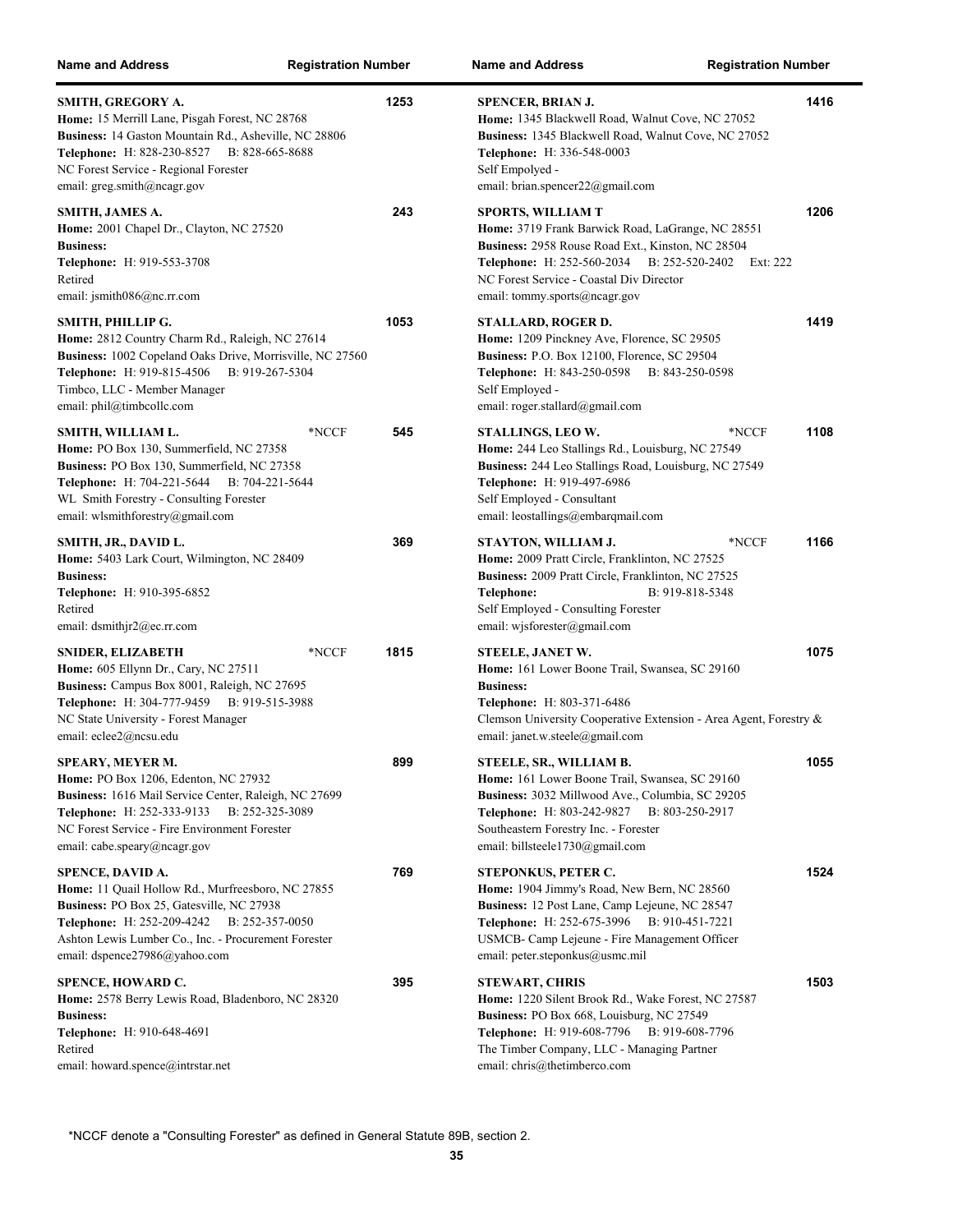| <b>Name and Address</b>                                                                                                                                                                                                                                                               | <b>Registration Number</b> |      | <b>Name and Address</b><br><b>Registration Number</b>                                                                                                                                                                                                                                                           |                  |
|---------------------------------------------------------------------------------------------------------------------------------------------------------------------------------------------------------------------------------------------------------------------------------------|----------------------------|------|-----------------------------------------------------------------------------------------------------------------------------------------------------------------------------------------------------------------------------------------------------------------------------------------------------------------|------------------|
| STEWART, JR., DWIGHT L.<br><b>Home:</b> 11 S. Cantey St., Summerton, SC 29148<br>Business: 26 E. Boyce Street, Manning, SC 29102<br><b>Telephone:</b> H: 803-473-8055<br>B: 803-435-2301<br>Dwight L. Stewart, Jr. & Assoc., LLC - Owner<br>email: dstewart@dwightstewart.com         |                            | 435  | <b>SWEAT, MICHAEL</b><br>Home: 138 Whisperwood Dr., Hendersonville, NC 28791<br>Business: 138 Whisperwood Dr., Hendersonville, NC 28791<br><b>Telephone:</b> H: 919-791-6385<br>B: 919-791-6385<br>Technosylva Inc. - Software Analyst<br>email: masweat08@gmail.com                                            | 168              |
| STRONG, RUSSELL H.<br>Home: 549 Warner Rd., Troy, NC 27371<br>Business: 549 Warner Rd., Troy, NC 27371<br><b>Telephone:</b> H: 910-572-1467<br>B: 910-572-1467<br>Strong Forestry - Forester<br>email: strongforestry@embarqmail.com                                                  | *NCCF<br>Ext: 247          | 1040 | <b>SYKES, HUNTER</b><br>Home: 149 Candlewood Dr., Hampstead, NC 28443<br><b>Business:</b><br>Telephone: H: 910-599-7172<br>Self-employed -<br>email: hsykes@ccpumping.com                                                                                                                                       | 182              |
| STUCKEY, DANIEL H.<br>Home: 679 River Oaks Circle, Pawleys Island, SC 29585<br>Business: PO Box 2605, Pawleys Island, SC 29585<br>Telephone: H: 843-446-1395 B: 843-235-1101<br>3D Land Group Inc. - President & CEO<br>email: crs@3dlandgroup.com                                    |                            | 1070 | TABAK, TIMOTHY W.<br>*NCCF<br>Home: 3512 Old Airport Rd., New Bern, NC 28562<br><b>Business:</b><br><b>Telephone:</b> H: 252-672-9296<br>B: 252-636-9484<br>Self Employed - owner<br>email: tabakforester@suddenlink.net                                                                                        | 142 <sub>4</sub> |
| STURGILL, JR., ROBERT D.<br>Home: 113 Wendover Dr., Lincolnton, NC 28092<br>Business: PO Box 242, Lincolnton, NC 28093<br><b>Telephone:</b> H: 704-608-4311<br>B: 704-608-4311<br>Pine Forest Resources, LLC - Member/Manager<br>email: $dsturgill@gmail.com$                         |                            | 939  | *NCCF<br>TAIT, ANDREW<br>Home: 234 Sulphur Springs Rd, Asheville, NC 28806<br>Business: PO Box 16007, Asheville, NC 28816<br><b>Telephone:</b> H: 828-713-1875<br>B: 828-484-6842<br>Eco Foresters - Forestry Director<br>email: atait@ecoforesters.org                                                         | 179'             |
| SWAN, EDWARD R.<br>Home: 5304 Woodrun on Tillery, Mt. Gilead, NC 27306<br><b>Business: PO Box 533, Troy, NC 27371</b><br>Telephone: H: 910-571-1283<br>B: 910-572-3731<br>Uwharrie Lumber Co., Inc. - Forester<br>email: erswan.ulc@earthlink.net                                     |                            | 1005 | TALBERT, JOHN R.<br>Home: 112 Autumn Oaks Lane, Barboursville, VA 22923<br><b>Business:</b> 900 Natural Resources Dr. Suite 800, Charlottesville, VA 2<br><b>Telephone:</b> H: 434-960-0880<br>B: 434-977-5193<br>Virginia Department of Forestry - Regional Forester<br>email: robbie.talbert@dof.virginia.gov | $144^{\circ}$    |
| SWANSON, BRIAN A.<br>Home: 103 Elis Landing Lane, Newport, NC 28570<br>Business: 1572 Hammocks Beach Rd, Swansboro, NC 28584<br>Telephone: H: 910-358-3941<br>B: 910-326-4881<br>North Carolina State Parks - Park Ranger<br>email: brianswanson@ymail.com                            |                            | 1653 | *NCCF<br>TALLEY, KENNETH L.<br>Home: 4400 Williams Rd., Lewisville, NC 27023<br><b>Business:</b><br>Telephone: H: 336-945-4241<br>email: ktalley123@windstream.net                                                                                                                                              | 275              |
| SWANSON, RICKY A.<br>Home: 1150 Red Oak Rd., Nashville, NC 27856<br><b>Business:</b> 3917 Sunset Avenue, Rocky Mount, NC 27804<br>Telephone: H: 252-904-8980 B: 252-443-2515<br>Agriland Associates, Inc. - Forester/Vice President<br>email: goneagain29@aol.com                     | *NCCF                      | 569  | TARDIFF, JARED<br>Home: 1300 Eastway Street, Apt. H, Elizabeth City, NC 27909<br>Business: 496 Ocean Highway N, Hertord, NC 27944<br>Telephone: H: 252-337-4352 B: 252-426-5551<br>N.C. Forest Service - County Ranger<br>email: jared.tardiff@ncagr.gov                                                        | 189              |
| SWANSON, WILLIAM C.<br>Home: 474 Wells Brothers Road, Rose Hill, NC 28458<br>Business: 2704-C Exchange Drive, Wilmington, NC 28405<br>Telephone: H: 910-604-0692 B: 910-604-0692 Ext: 410<br>Resource Management Service, LLC - Harvesting Manager<br>email: cswanson@resourcemgt.com |                            | 1130 | TAYLOR, DANIEL K.<br>Home: PO Box 5, Terrell, NC 28682<br>Business: 526 S. Church St., Mail Code EC12Q, Charlotte, NC 2820<br>Telephone: H: 704-483-8204 B: 704-382-1120<br>Duke Energy - Lake Representative<br>email: kermitt.taylor@duke-energy.com                                                          | 120              |
| <b>SWARTZ, SHAWN</b><br>Home: 25 Daisy Hill Road, Asheville, NC 28805<br>Business: CPO 6131 PO Box 9000, Asheville, NC 28815<br><b>Telephone:</b> H: 828-216-6470<br>B: 828-216-6420<br>Warren Wilson College - Forest Manager<br>email: sswartz@warren-wilson.edu                    |                            | 1691 | TAYLOR, JERRY M.<br>Home: 370 Meredith Mill Rd., Brodnax, VA 23920<br>Business: PO Box 100, West Point, VA 23181<br><b>Telephone:</b> H: 804-691-5683<br>B: 804-843-5179<br>WestRock - Procurement Forester<br>email: jerry.m.taylor@westrock.com                                                               | 136              |

| lame and Address                                                                                                                                                                                                                                                                                      | <b>Registration Number</b> |      |
|-------------------------------------------------------------------------------------------------------------------------------------------------------------------------------------------------------------------------------------------------------------------------------------------------------|----------------------------|------|
| <b>SWEAT, MICHAEL</b><br>Home: 138 Whisperwood Dr., Hendersonville, NC 28791<br>Business: 138 Whisperwood Dr., Hendersonville, NC 28791<br><b>Telephone:</b> H: 919-791-6385<br>B: 919-791-6385<br>Technosylva Inc. - Software Analyst<br>email: masweat08@gmail.com                                  |                            | 1684 |
| <b>SYKES, HUNTER</b><br>Home: 149 Candlewood Dr., Hampstead, NC 28443<br><b>Business:</b><br>Telephone: H: 910-599-7172<br>Self-employed -<br>email: hsykes@ccpumping.com                                                                                                                             |                            | 1825 |
| TABAK, TIMOTHY W.<br>Home: 3512 Old Airport Rd., New Bern, NC 28562<br><b>Business:</b><br><b>Telephone:</b> H: 252-672-9296<br>B: 252-636-9484<br>Self Employed - owner<br>email: tabakforester@suddenlink.net                                                                                       | *NCCF                      | 1424 |
| TAIT, ANDREW<br>Home: 234 Sulphur Springs Rd, Asheville, NC 28806<br>Business: PO Box 16007, Asheville, NC 28816<br><b>Telephone: H: 828-713-1875</b><br>B: 828-484-6842<br>Eco Foresters - Forestry Director<br>email: atait@ecoforesters.org                                                        | *NCCF                      | 1791 |
| TALBERT, JOHN R.<br>Home: 112 Autumn Oaks Lane, Barboursville, VA 22923<br><b>Business:</b> 900 Natural Resources Dr. Suite 800, Charlottesville, VA 2<br>Telephone: H: 434-960-0880 B: 434-977-5193<br>Virginia Department of Forestry - Regional Forester<br>email: robbie.talbert@dof.virginia.gov |                            | 1441 |
| TALLEY, KENNETH L.<br>Home: 4400 Williams Rd., Lewisville, NC 27023<br><b>Business:</b><br><b>Telephone:</b> H: 336-945-4241<br>email: ktalley123@windstream.net                                                                                                                                      | *NCCF                      | 275  |
| TARDIFF, JARED<br>Home: 1300 Eastway Street, Apt. H, Elizabeth City, NC 27909<br>Business: 496 Ocean Highway N, Hertord, NC 27944<br><b>Telephone:</b> H: 252-337-4352 B: 252-426-5551<br>N.C. Forest Service - County Ranger<br>email: jared.tardiff@ncagr.gov                                       |                            | 1894 |
| TAYLOR, DANIEL K.<br>Home: PO Box 5, Terrell, NC 28682<br>Business: 526 S. Church St., Mail Code EC12Q, Charlotte, NC 2820<br>Telephone: H: 704-483-8204 B: 704-382-1120<br>Duke Energy - Lake Representative<br>email: kermitt.taylor@duke-energy.com                                                |                            | 1208 |
| TAYLOR, JERRY M.<br>Home: 370 Meredith Mill Rd., Brodnax, VA 23920<br><b>Business: PO Box 100, West Point, VA 23181</b><br>Telephone: H: 804-691-5683<br>B: 804-843-5179<br>WestRock - Procurement Forester                                                                                           |                            | 1368 |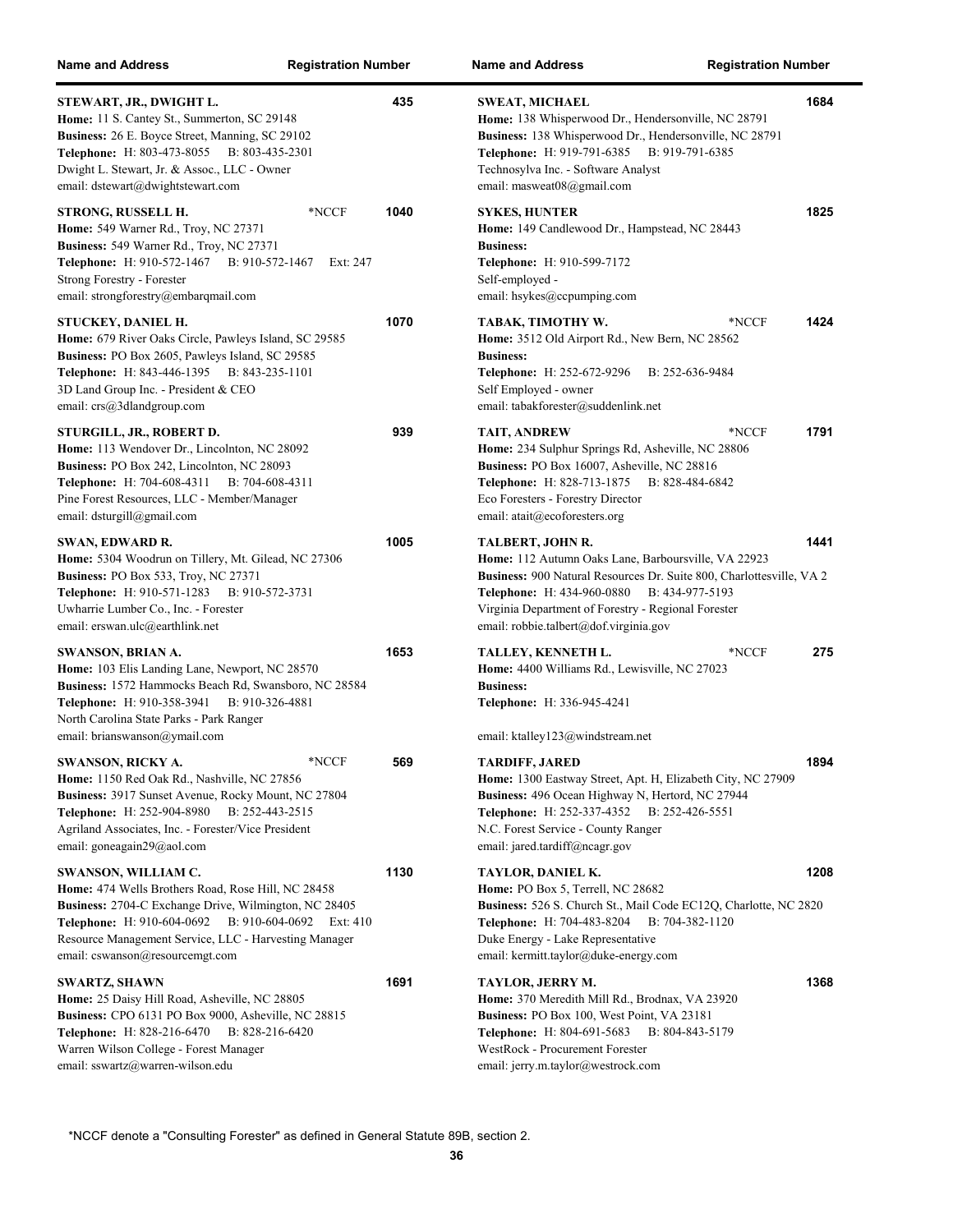| <b>Name and Address</b>                                                                                                                                                                                                                                                | <b>Registration Number</b> |      | <b>Name and Address</b>                                                                                                                                                                                                                                                      | <b>Registration Number</b> |      |
|------------------------------------------------------------------------------------------------------------------------------------------------------------------------------------------------------------------------------------------------------------------------|----------------------------|------|------------------------------------------------------------------------------------------------------------------------------------------------------------------------------------------------------------------------------------------------------------------------------|----------------------------|------|
| TAYLOR, LEONARD R.<br>Home: 16415 Pinwhenny Rd., Cornelius, NC 28031<br>Business: 19825 B North Cove Rd., Suite 203, Cornelius, NC 28031<br><b>Telephone:</b> H: 704-906-9462<br>Leonard R. Taylor, Inc. - President<br>email: nc4ester@gmail.com                      | *NCCF<br>B: 704-906-9462   | 392  | <b>THOMPSON, ALEX B</b><br>Home: 289 Rosemont Rd., Asheboro, NC 27203<br>Business: 5848 Faringdon Place, Ste 200, Raleigh, NC 27609<br>Telephone: H: 336-302-4140 B: 919-841-0089<br>GFR Forestry Consultants, PLLC - Technical Director<br>email: athompson@gfrforestry.com | *NCCF                      | 1794 |
| TAYLOR, RAYMOND P.<br>Home: 3722 Whitney Dr., NE, Hickory, NC 28601<br>Business: 3722 Whitney Dr.,, Hickory, NC 28601<br><b>Telephone:</b> H: 828-256-4406<br>B: 828-310-0038<br>Taylor Forestry - Owner<br>email: raytaylorforestry@gmail.com                         | *NCCF                      | 646  | THOMPSON, DAVID O.<br>Home: 39 E. Heritage Dr. NE, Rydal, GA 30171<br>Business: 39 E. Heritage Dr. NE, Rydal, GA 30171<br>Telephone: H: 404-583-4604 B: 404-583-4604<br>David Thompson & Associates LLC - Forester<br>email: davidthompsonrf@yahoo.com                       | *NCCF                      | 1700 |
| TAYLOR, III, ROBERT K<br>Home: 3022 Twin Creeks Rd., Greenville, NC 27858<br>Business: 1785B Weyerhaeuser Rd., Vanceboro, NC 28586<br>Telephone: H: 910-995-7718 B: 910-995-7718<br>Weyerhaeuser Co. - NCVA Marketing Manager<br>email: robert.taylor@weyerhaeuser.com |                            | 1804 | THOMPSON, MARSHALL D.<br>Home: 2518 Dellwood Drive, Monroe, NC 28112<br>Business: 209 W. Barr St., Lancaster, SC 29720<br>Telephone: H: 704-441-5810 B: 803-283-0641<br>New Indy Containerboard, LLC - Region Mgr. Wood Proc.<br>email: marshall.thompson@new-indycb.com     |                            | 806  |
| TAYLOR, JR., RICHARD R.<br>Home: 430 Greenbrook Circle, Unicoi, TN 37692<br>Business: PO Box 265, Unicoi, TN 37692<br><b>Telephone:</b> H: 423-914-3446<br>Columbia Forest Products - Forester<br>email: rtaylor@cfpwood.com                                           |                            | 1320 | THOMPSON, MICHAEL C.<br>Home: 450 Tayside Street, Clayton, NC 27520<br><b>Business:</b><br>Telephone: H: 910-220-1487<br>Retired<br>email: thompsonmtrees $@g$ mail.com                                                                                                      |                            | 764  |
| THIES, STANLEY C.<br>Home: PO Box 2311, Southern Pines, NC 28388-2311<br>Business: PO Box 2180, Southern Pines, NC 28388-2180<br>Telephone: H: 910-692-6793 B: 910-396-9606<br>US Army Corps of Engineers - Forester<br>email: scthies@gmail.com                       |                            | 794  | THOMPSON, MICHAEL L.<br>Home: 2460 Pete Thomas Rd., Pittsboro, NC 27312<br><b>Business:</b><br><b>Telephone:</b> H: 919-542-1790<br>Retired<br>email: thompsonworks@embarqmail.com                                                                                           |                            | 471  |
| THOMAS, JOSEPH E.<br>Home: P.O. Box 337, Vanceboro, NC 28586<br><b>Business:</b><br>Telephone: H: 252-244-1414<br>email: joe@thomasdev.com                                                                                                                             |                            | 128  | THUMAN, MATTHEW H.<br>Home: 702 Owens Ct., Wilmington, NC 28412<br>Business: 1200 N. 23rd St., Suite 201, Wilmington, NC 28405<br><b>Telephone:</b> H: 910-520-7338<br>Campbell Global - Dir US Operations<br>email: matthuman@aol.com                                       | B: 910-520-7338            | 1290 |
| <b>THOMAS, MARCUS</b><br>Home: 338 Hermitage Rd., Merry Hill, NC 27957<br>Business: 338 Hermitage Rd., Merry Hill, NC 27957<br>Telephone: H: 252-325-2002 B: 252-325-2002<br>Cashie Forest Products, Inc. - Owner/President<br>email: cashieforestproducts@gmail.com   |                            | 1795 | THURMAN, TIMOTHY W.<br>Home: PO Box 52, Spencer, VA 24165<br>Business: PO Box 52, Spencer, VA 24165<br>Telephone:<br>Thurman Timber Co. LLC - Owner<br>email: thurmantimber@aol.com                                                                                          | B: 276-957-1500            | 1264 |
| THOMAS, JR., PAUL B.<br>Home: 107 Sea Urchin Ct., Surf City, NC 28445<br>Business: PO Box 909, Salem, VA 24153<br>Telephone: H: 540-314-4903<br>Summit Helicopters, Inc. - Forester<br>email: paul.thomas@summithelicopters.com                                        | B: 540-375-8909            | 1072 | TITUS, THEODORE E.<br>Home: 349 Crystal Forest Drive, Semora, NC 27343<br>Business: 10475 Boston Road, Roxboro, NC 27574<br><b>Telephone:</b> H: 336-504-9081<br>Louisiana Pacific Corp. - Procurement Manager<br>email: everett.titus@lpcorp.com                            | B: 336-504-9081            | 1550 |
| THOMAS, SR., WALTER E<br>Home: 814 Castleberry Ct., Vass, NC 28394<br><b>Business:</b><br>Telephone: H: 910-850-8720<br>self employed -<br>email: forestryandrealty@gmail.com                                                                                          |                            | 409  | TORRENCE, JR., DAVID L.<br>Home: 24195 Twin Circle, Windsor, VA 23487<br>Business: PO Box 69, Littleton, NC 27850<br><b>Telephone:</b> H: 757-630-8755<br>Spruce Creek Land and Timber LLC - Operations Manager<br>email: dltorr@verizon.net                                 | B: 757-630-8755            | 1359 |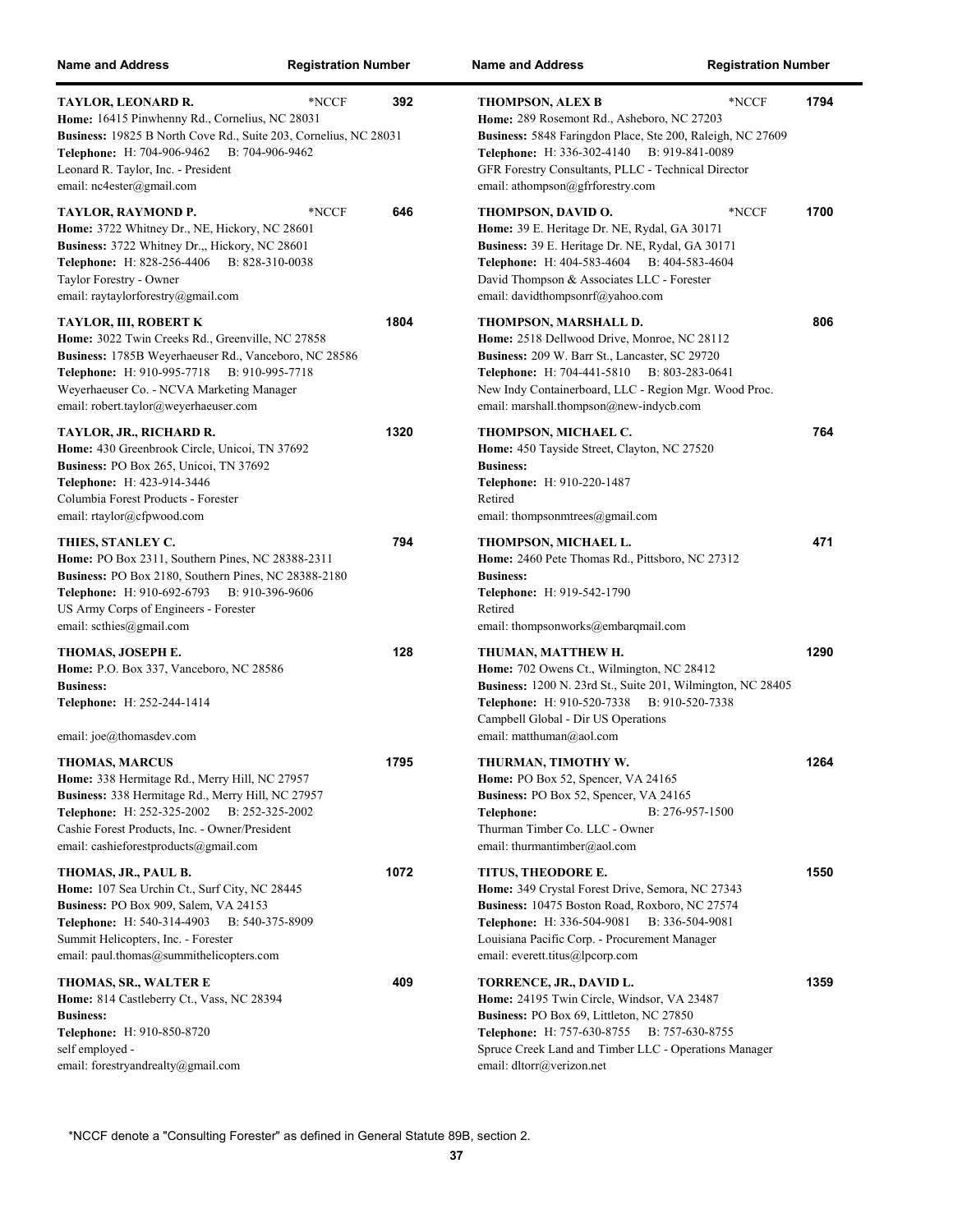| <b>Name and Address</b>                                                                                                                                                                                                                                                                   | <b>Registration Number</b> |      | <b>Name and Address</b>                                                                                                                                                                                                                                              | <b>Registration Number</b> |      |
|-------------------------------------------------------------------------------------------------------------------------------------------------------------------------------------------------------------------------------------------------------------------------------------------|----------------------------|------|----------------------------------------------------------------------------------------------------------------------------------------------------------------------------------------------------------------------------------------------------------------------|----------------------------|------|
| TRICKEL, ROBERT P.<br>Home: 4013 St. Edmunds Lane, Apex, NC 27539<br>Business: 1616 Mail Service Center, Raleigh, NC 27699-1616<br><b>Telephone:</b> H: 919-271-1950<br>B: 919-857-4858<br>NC Forest Service - Forest Health Branch Head<br>email: rob.trickel@ncagr.gov                  |                            | 1071 | TUSCHAK, LUCAS T.<br>Home: 2881 Giles Road, Lexington, NC 27295<br>Business: 2881 Giles Road, Lexington, NC 27295<br><b>Telephone:</b> H: 336-312-8697<br>B: 336-312-8697<br>Piedmont Forestry Consultants - Forester<br>email: luketuschak@yahoo.com                | *NCCF                      | 1669 |
| TRUSLOW, DUANE<br>Home: 6009 Hollow Springs Circle, Boomer, NC 28606<br>Business: 1543 Wilkesboro Blvd NE, Lenoir, NC 28645<br>Telephone: H: 828-726-7495 B: 828-726-7495<br>NC Forest Service - District Forester<br>email: duane.truslow@ncagr.gov                                      |                            | 1632 | VAUGHAN, OTIS N.<br>Home: PO Box 352, Weldon, NC 27890<br><b>Business:</b><br>Telephone: H: 757-641-5712<br>email: mvaughan1962@gmail.com                                                                                                                            |                            | 317  |
| TUGWELL, EDWARD G.<br>Home: 2416 Fox Ridge Road, Asheboro, NC 27205<br>Business: PO Box 128, Asheboro, NC 27204<br><b>Telephone:</b> H: 336-953-2063<br>B: 336-953-2063<br>Tugwell Consulting Forestry, PA - President<br>email: jtugwell@tugwellforestry.com                             | *NCCF                      | 775  | VINCETT, MATTHEW B.<br>Home: PO Box 525, Cordova, NC 28330<br><b>Business:</b> 1163 N US Hwy 1,,<br>Telephone: H: 910-582-9090<br>email: mattvincett@yahoo.com                                                                                                       | *NCCF                      | 826  |
| TULLOSS, WILLIAM H<br>Home: 621 Mills Street, Raleigh, NC 27608<br>Business: 3713 Nash Street NW, Wilson, NC 27896<br>Telephone: H: 252-399-9115 B: 252-399-9115<br>Mazur &Tulloss Associates, LLC - President<br>email: mazur.tullossforestry@gmail.com                                  | *NCCF                      | 1865 | WALDEN, DERRYL L.<br>Home: 208 Medcon Court, Cary, NC 27511<br><b>Business:</b><br>Telephone: H: 919-616-8532<br>Retired<br>email: derrylwalden@gmail.com                                                                                                            |                            | 705  |
| TUPIS, JR., PETE<br>Home: PO Box 652, Richwood, WV 26261<br>Business: PO Box 652, Richwood, WV 26261<br><b>Telephone:</b> H: 304-880-0325 B: 304-880-0325<br>Timberwolf Forestry, LLC - Owner<br>email: pete@wvtimberwolf.com                                                             |                            | 1150 | WALL, STERLING C.<br>Home: 487 Briggstown Rd., Lexington, NC 27292<br>Business: PO Box 497, Lexington, NC 27292<br>Telephone: H: 336-250-9903<br>B: 336-249-7755<br>Wall & Company, Inc. - President<br>email: swsr@wallandcompanyinc.com                            | *NCCF                      | 1007 |
| TURNAGE, JOHN D.<br>Home: 3302 Tack House Rd., Trent Woods, NC 28562<br>Business: 141 E. Fisher Avenue, New Bern, NC 28560<br><b>Telephone:</b> H: 910-508-4853<br>B: 252-638-5628<br>US Forest Service - Forest Technician<br>email: $idturnag@gmail.com$                                |                            | 1722 | <b>WALLACE, PHILLIP</b><br>Home: 126 Darryl Drive, Four Oaks, NC 27524<br>Business: 2411 Old 70 Hwy West, Clayton, NC 27520<br><b>Telephone:</b> H: 919-628-6430<br>B: 919-533-6178<br>NC Forest Service - Staff Forester<br>email: phillip.wallace@ncagr.gov        | Ext: 228                   | 1599 |
| TURNER, CHARLES H.<br>Home: 14045 Waller Rd., Branchville, VA 23828<br>Business: 14045 Waller Road, Branchville, VA 23828<br>Telephone: H: 757-635-4079<br>B: 757-635-4079<br>CHT Forestry LLC - Owner<br>email: chtforestry@gmail.com                                                    | *NCCF                      | 1322 | <b>WARD, CIERRA LS</b><br>Home: 421 Grants Creek Rd., Jacksonville, NC 28546<br>Business: 2704-C Exchange Dr., Wilmington, NC 28405<br>Telephone:<br>B: 910-434-4288<br>Resource Management Service, LLC - District Manager<br>email: cward@resourcemgt.com          |                            | 1633 |
| TURNER, HAROLD A.<br>Home: 1466 Causey Road, Fair Bluff, NC 28439<br>Business: 1466 Causey Road, Fair Bluff, NC 28439<br>Telephone: H: 910-625-5889<br>B: 910-625-5889<br>BM & M Screening Solutions - SE Regional Manager<br>email: andy.turner59@gmail.com                              |                            | 707  | WARD, SETH A.<br>Home: 421 Grants Creek Rd., Jacksonville, NC 28546<br>Business: 421 Grants Creek Rd., Jacksonville, NC 28546<br>Telephone: H: 252-717-9547 B: 252-717-9547<br>Premier Forestry & Env. Consulting, PLLC - President<br>email: foresterward@gmail.com |                            | 1611 |
| TURNER, III, PAUL L.<br>Home: 3043 Ansonville Polkton Rd., Wadesboro, NC 28170<br>Business: 3043 Ansonville Polkton Rd., Wadesboro, NC 28170<br><b>Telephone:</b> H: 704-695-6518<br>B: 704-695-6518<br>Red Hill Forestry, PLLC - Consulting Forester<br>email: redhillforestry@gmail.com | *NCCF                      | 1781 | WARE, W. ROGER<br>Home: 2277 Blossom Dr., Rock Hill, SC 29730<br>Business: 1036 Deas St., Rock Hill, SC 29732<br><b>Telephone:</b> H: 803-517-8060<br>B: 803-366-1961<br>Ware Land & Timber, LLC - Manager<br>email: wmrogerware@aol.com                             | *NCCF                      | 1174 |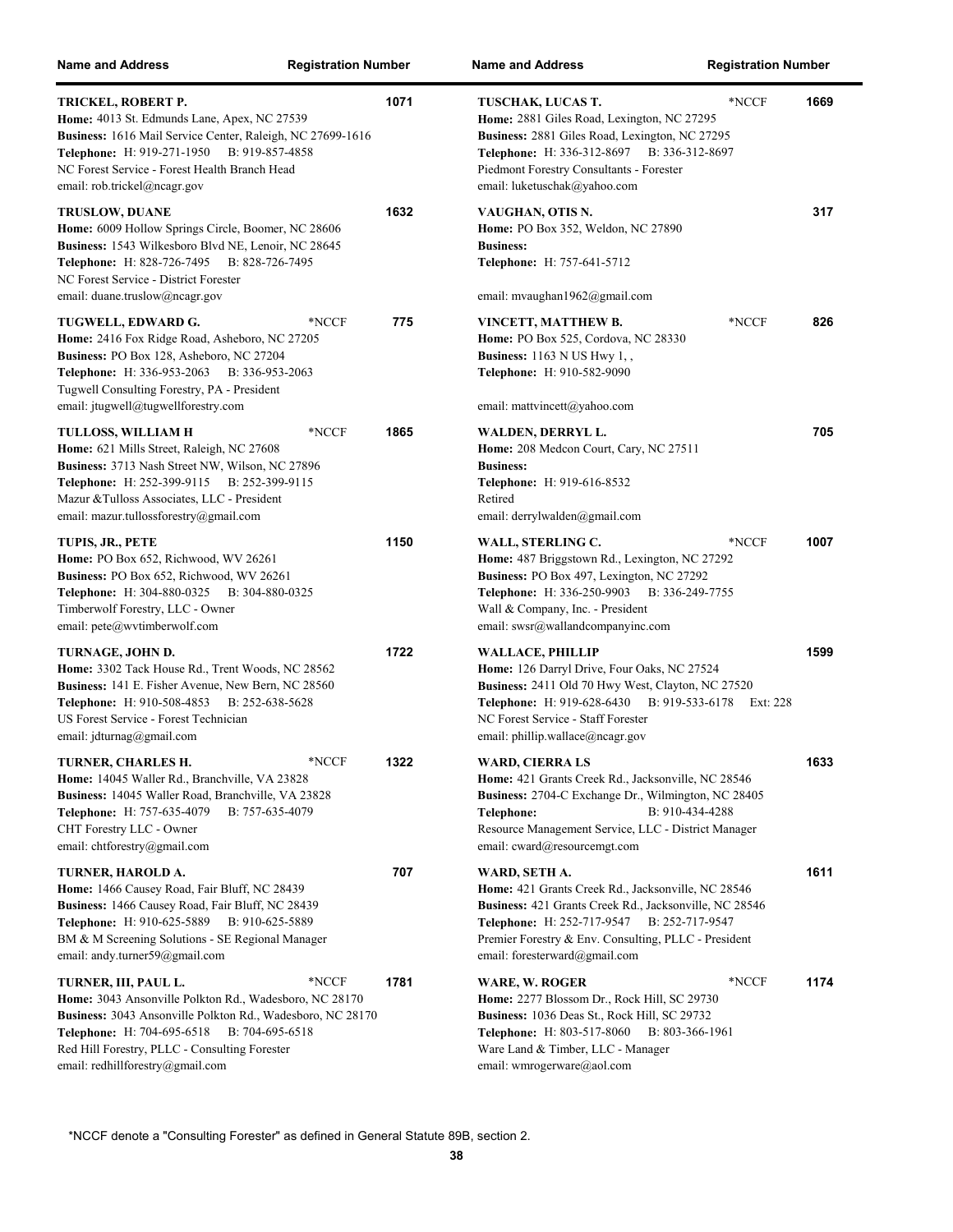| <b>Name and Address</b>                                                                                                                                                                                                                                                   | <b>Registration Number</b>     | <b>Name and Address</b>                                                                                                                                                                                                                                              | <b>Registration Number</b>       |
|---------------------------------------------------------------------------------------------------------------------------------------------------------------------------------------------------------------------------------------------------------------------------|--------------------------------|----------------------------------------------------------------------------------------------------------------------------------------------------------------------------------------------------------------------------------------------------------------------|----------------------------------|
| <b>WASSACK, VICTOR</b><br>Home: 307 Fairfield Drive, Starkville, MS 39759<br>Business: 3477 South Frontage Rd., Columbus, MC 39701<br>Telephone: H: 252-229-5224<br>Weyerhaeuser - Forester<br>email: victor.wassack@weyerhaeuser.com                                     | 1766                           | <b>WEBSTER, B. ZANE</b><br>Home: 920 Purser Road, Vanceboro, NC 28586<br>Business: 1785B Weyerhaeuser Road, Vanceboro, NC 28586<br><b>Telephone:</b> H: 919-548-5966<br>Weyerhaeuser - Forester<br>email: benjamin.webster@weyerhaeuser.com                          | 1735<br>B: 919-548-5966          |
| WASSUM, DOUGLAS D.<br>Home: 117 Meadow Lark Drive, Edenton, NC 27932<br>Business: 730 N. Granville St. Ste. B, Edenton, NC 27932<br><b>Telephone:</b> H: 252-883-6290<br><b>USDA NRCS - District Conservationist</b><br>email: doug.wassum@usda.gov                       | 1435<br>B: 252-482-4127 Ext: 3 | WEFEL, PATRICK J.<br>Home: PO Box 92, Raeford, NC 28376<br><b>Business:</b><br><b>Telephone:</b> H: 910-603-2677<br>email: wefel@aol.com                                                                                                                             | 1336                             |
| WATSON, TODD A.<br><b>Home:</b> 1305 Lt. Congleton Rd, Wilmington, NC 28412<br>Business: 4242 Six Forks Rd., Raleigh, NC 27609<br>Telephone: H: 301-461-2790<br>Enviva LP - Business Dev. Mgr<br>email: todd.watson@envivabiomass.com                                     | 1323                           | WEIGEL, PHILIP S.<br>Home: 647 Timberline Dr., Henrico, NC 27842<br><b>Business:</b><br>Telephone: H: 252-308-6969<br>Retired<br>email: philip.s.weigel@gmail.com                                                                                                    | 1229                             |
| WATSON, II, DONALD A.<br>Home: 107 Selkirk Trail, Southern Pines, NC 27281<br>Business: 1163 N. US HWY 1, Rockingham, NC 28379<br>Telephone: H: 910-722-1225<br>B: 910-997-9220<br>NC Forest Service - District Forester<br>email: don.watson@ncagr.gov                   | 1213                           | WELLER, ALLAN L.<br>Home: 301 Channel Run, Washington, NC 27889<br><b>Business:</b><br>Telephone: H: 252-946-2876<br>Retired<br>email: welleral $47$ @gmail.com                                                                                                      | 141                              |
| WATSON, JR., JAMES F.<br><b>Home:</b> 374 Myrick Estates Road, Littleton, NC 27850<br>Business: 9925 Hwy.158, Littleton, NC 27850<br>Telephone: H: 252-578-4197<br>B: 252-578-4197<br>Watson Timber Co. - Forester<br>email: jimmywatsontimber@gmail.com                  | 325<br>*NCCF                   | WEST, BRIAN E.<br>Home: 202 Allison Dr., Matthews, NC 28104<br>Business: 113 Indian Trail Rd. N, Ste 130, Indian Trails, NC 28079<br>Telephone: H: 704-821-9638 B: 704-975-2499<br>Westwood Forestry Consulting - Sole Proprietor<br>email: treecounting@hotmail.com | *NCCF<br>590                     |
| WATTS, JEFFREY L.<br>Home: PO Box 766, Keysville, VA 23947<br>Business: PO Box 766, Keysville, VA 23947<br><b>Telephone:</b> H: 804-691-1436<br>B: 804-691-1436<br>Hancock Forest Management - Area Manager<br>email: jwatts@hnrg.com                                     | 807<br>*NCCF                   | <b>WEST, JAMES K</b><br>Home: 2425 British Road, Kinston, NC 28501<br>Business: 1123 Dinah's Landing Rd., Washington, NC 27889<br>Telephone: H: 252-560-5354 B: 252-520-3938<br>IFCO Bareroot, LLC - Washington Nursery Supv<br>email: jwest@ifcoseedlings.com       | 1098                             |
| WEAVER, W. NEEL<br>Home: 530 Laurel Cove Rd., Statesville, NC 28677<br>Business: PO Box 25, Vale, NC 28168<br><b>Telephone:</b> H: 828-234-2000<br>B: 828-234-2000<br>Catawba Valley Timber Company - Forester<br>email: wnweaver83@yahoo.com                             | 1668                           | WEST, MADISON C.<br>Home: 7195 Railroad Bed Rd., Carson, VA 23830<br>Business: PO Box 266, Stony Creek, VA 23882<br>Telephone: H: 804-584-0031<br>American Forest Management - Forester<br>email: madison.west@afmforest.com                                         | 1829<br>*NCCF<br>B: 804-769-7583 |
| WEBB, MATTHEW G.<br>Home: 2130 NE Rocky Springs Church Rd., Madison, FL 32340<br>Business: 360 SW Range Ave., Madison, FL 32340<br>B: 850-973-4107<br><b>Telephone:</b> H: 850-973-3304<br>Genesis Timber - President<br>email: matt@genesistimber.com                    | 1771                           | WEST, RICKY C.<br>Home: 21104 Baskerville Mill Rd., McKenney, VA 23872<br>Business: 21104 Baskerville Mill Rd., McKenney, VA 23872<br>Telephone: H: 804-478-4467<br>Self-employed - Forester<br>email: rickycwest@gmail.com                                          | 1254<br>B: 757-650-8816          |
| WEBB, III, JOSIAH A.<br>Home: 232 Burnt Mill Road, Edenton, NC 27932<br><b>Business:</b> PO Box 381, Edenton, NC 27932-0381<br><b>Telephone:</b> H: 252-331-5128<br>B: 252-331-5128<br>Webb Land & Timber Services, Inc. - Owner-President<br>email: webbnc1971@gmail.com | 197<br>*NCCF                   | WESTMORELAND, ROBERT H.<br><b>Home:</b> 1008 Hadley Meadows Drive, Raleigh, NC 27603<br><b>Business:</b><br>Telephone: H: 910-890-1849<br>email: rhwestmo@gmail.com                                                                                                  | 454                              |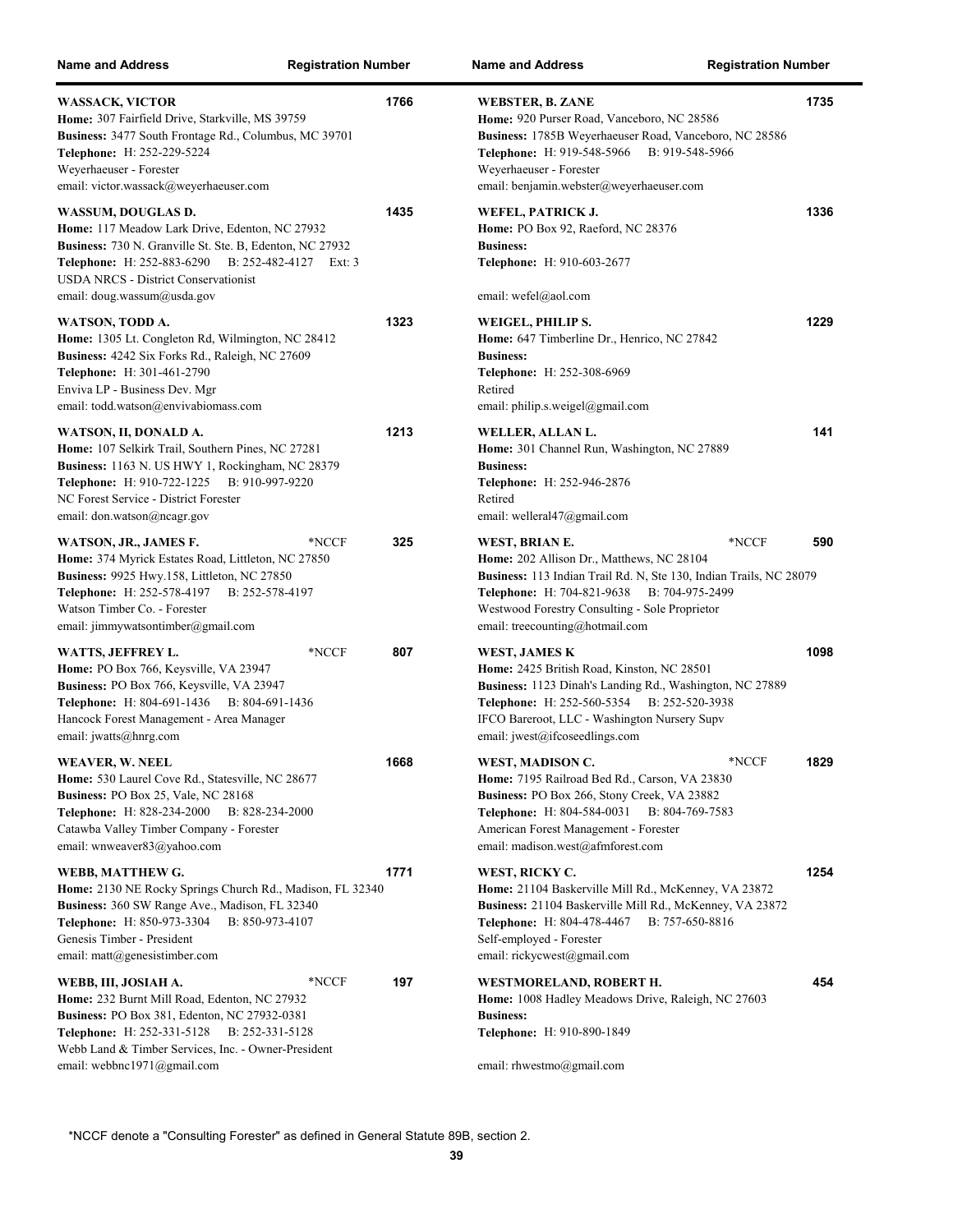| <b>Name and Address</b>                                                                                                                                                                                                                                              | <b>Registration Number</b>      | <b>Name and Address</b>                                                                                                                                                                                                                                                | <b>Registration Number</b>      |
|----------------------------------------------------------------------------------------------------------------------------------------------------------------------------------------------------------------------------------------------------------------------|---------------------------------|------------------------------------------------------------------------------------------------------------------------------------------------------------------------------------------------------------------------------------------------------------------------|---------------------------------|
| WHITAKER, WILLIAM B.<br>Home: 4512 Oxford Rd., Birmingham, AL 35242<br>Business: PO Box 10463, Birmingham, AL 35202<br>Telephone: H: 205-901-3125<br>Regions Bank - Property Manager<br>email: wbwhitaker@gmail.com                                                  | 1712<br>B: 205-264-7309         | WILEY, WILLIAM A<br>Home: 535 Bayleaf Road, New Bern, NC 28560<br>Business: 535 Bayleaf Rd., New Bern, NC 28560<br><b>Telephone:</b> H: 252-259-1582<br>East Carolina Forest Mgmt - Owner<br>email: billywiley400@gmail.com                                            | *NCCF<br>732<br>B: 252-259-1582 |
| WHITE, BRUCE M.<br>Home: 3725 Eakley Court, Raleigh, NC 27606<br>Business: 5848 Faringdon Place, Ste 200, Raleigh, NC 27609<br>Telephone: H: 919-830-4324 B: 919-841-0089<br>GFR Forestry Consultants, PLLC - Silviculture Director<br>email: bwhite@gfrforestry.com | 1175<br>*NCCF                   | WILLIAMS, CHARLES P.<br>Home: 400 Ward Rd., Washington, NC 27889<br><b>Business:</b><br>Telephone: H: 252-943-9808<br>Retired<br>email: charliewilliams@coastalnet.com                                                                                                 | 235                             |
| WHITE, CATHERINE M.<br>Home: 508 Buttercup Way, Fort Mill, SC 29715<br>Business: 13950 Ballantyne Corp. Pl., Ste 150, Charlotte, NC 28277-<br>Telephone: H: 910-619-2819 B: 980-333-6323<br>HFM/HNRG - Resource GIS Manager<br>email: cwhite@hnrg.com                | 1413                            | WILLIAMS, JAMES D.<br>Home: 370 Cannon Ford Rd., Inman, SC 29349<br>Business: PO Box 910, Inman, SC 29349<br>Telephone: H: 864-809-4859 B: 864-809-4859<br>Blue Ridge Timber, Inc. - Buyer<br>email: jdrewwilliams@hotmail.com                                         | 1399                            |
| WHITE, ROBERT<br>Home: 3308 Chickenfoot Road, Hope Mills, NC 28348<br>Business: 2175 Rielly Rd, Stop A Bldg O-9062, Ft. Bragg, NC 2831<br><b>Telephone:</b> H: 910-920-6740<br>US DOD Ft. Bragg - Forester<br>email: robert.l.white961.civ@army.mil                  | 1845<br>B: 910-396-2510         | WILLIAMS, JERRY<br>Home: PO Box 673, Troy, NC 27371<br><b>Business: PO Box 622, Troy, NC 27371</b><br>Telephone: H: 910-572-2698 B: 910-572-2698<br>DeBerry Land & Timber - Forester<br>email: selectharvesting@gmail.com                                              | 1267                            |
| WHITE, THOMAS E.<br><b>Home:</b> 124 Pinesage Dr., West End, NC 27376<br><b>Business:</b><br>Telephone: H: 252-775-8056<br>Retired<br>email: whitetom388@gmail.com                                                                                                   | 941                             | WILLIAMS, JOHN R.<br>Home: $, ,$<br>Business: 11405 Falls of Neuse Road, Raleigh, NC 27614<br>Telephone: H: 330-310-6734 B: 919-846-9332<br>U.S. Army Corps of Engineers - Forester<br>email: jw130608@gmail.com                                                       | 1886                            |
| WHITE, WILLIAM E.<br>Home: 301 Hofler Avenue, Windsor, NC 27983<br>Business: 301 Hofler Avenue, Windsor, NC 27983<br><b>Telephone:</b> H: 252-325-0051<br>Miller & White Real Estate & Forestry Inc. - President<br>email: billwhite46@centurylink.net               | 535<br>B: 252-325-0051          | WILLIAMS, MARK A.<br>Home: 583 Ownley Road, Elizabeth City, NC 27909<br>Business: 583 Ownley Rd., Elizabeth City, NC 27909<br>Telephone: H: 252-264-2209 B: 252-264-2209<br>Albemarle Land & Timber Services, Inc. - Forester/Owner<br>email: mark@nclandandtimber.com | 1045<br>*NCCF                   |
| WHITE, JR., LACY O.<br>Home: 1068 Anjanette Lane, Creedmoor, NC 27522<br>Business: PO Box 841, Rocky Point, NC 28457<br><b>Telephone:</b> H: 252-430-9431<br>Tri-State Land & Timber LLC - Partner/Manager<br>email: lwhite@tristatelt.com                           | 1008<br>B: 910-283-4133         | WILLIS, J. TODD<br><b>Home:</b> 626 East Main St., Troy, NC 27371<br><b>Business: PO Box 748, Troy, NC 27371</b><br><b>Telephone:</b> H: 910-220-1525<br>Troy Lumber Co. - Forester<br>email: tlcforestry@embarqmail.com                                               | 1266<br>B: 910-576-6111         |
| WHITFIELD, STEPHEN A.<br>Home: 4200 Timberwood Dr., Raleigh, NC 27612<br>Business: PO Box 31024, Raleigh, NC 27622<br>Telephone:<br>Whitfield Forestry Consultants - Consulting Forester<br>email: sawhitfield@bellsouth.net                                         | *NCCF<br>628<br>B: 919-302-4850 | WILLIS, JOHN A.<br>Home: 1436 Armstrong Ford Rd., Belmont, NC 28012<br>Business: 1933 Mountain Island Hwy, Mt. Holly, NC 28120<br>Telephone: H: 980-293-0888 B: 704-827-7576<br>NC Forest Service - Service Forester<br>email: john.a.willlis@ncagr.gov                | 1828                            |
| WHITLOW, PHILLIP E.<br>Home: 200 Silver Hill Lane, Phenix, VA 23959<br>Business: PO Box 38, Crystal Hill, VA 24539<br>Telephone: H: 434-376-1891 B: 434-470-0240<br>Huber Engineered Woods, LLC - Procurement Forester<br>email: phillip.whitlow@huber.com           | 1151                            | WILLIS, JOHN S.<br>Home: 2682 Dogwood Lane, Kinston, NC 28504<br><b>Business:</b><br><b>Telephone:</b> H: 252-521-5658<br>Retired<br>email: ncsuredbeard92@gmail.com                                                                                                   | 945                             |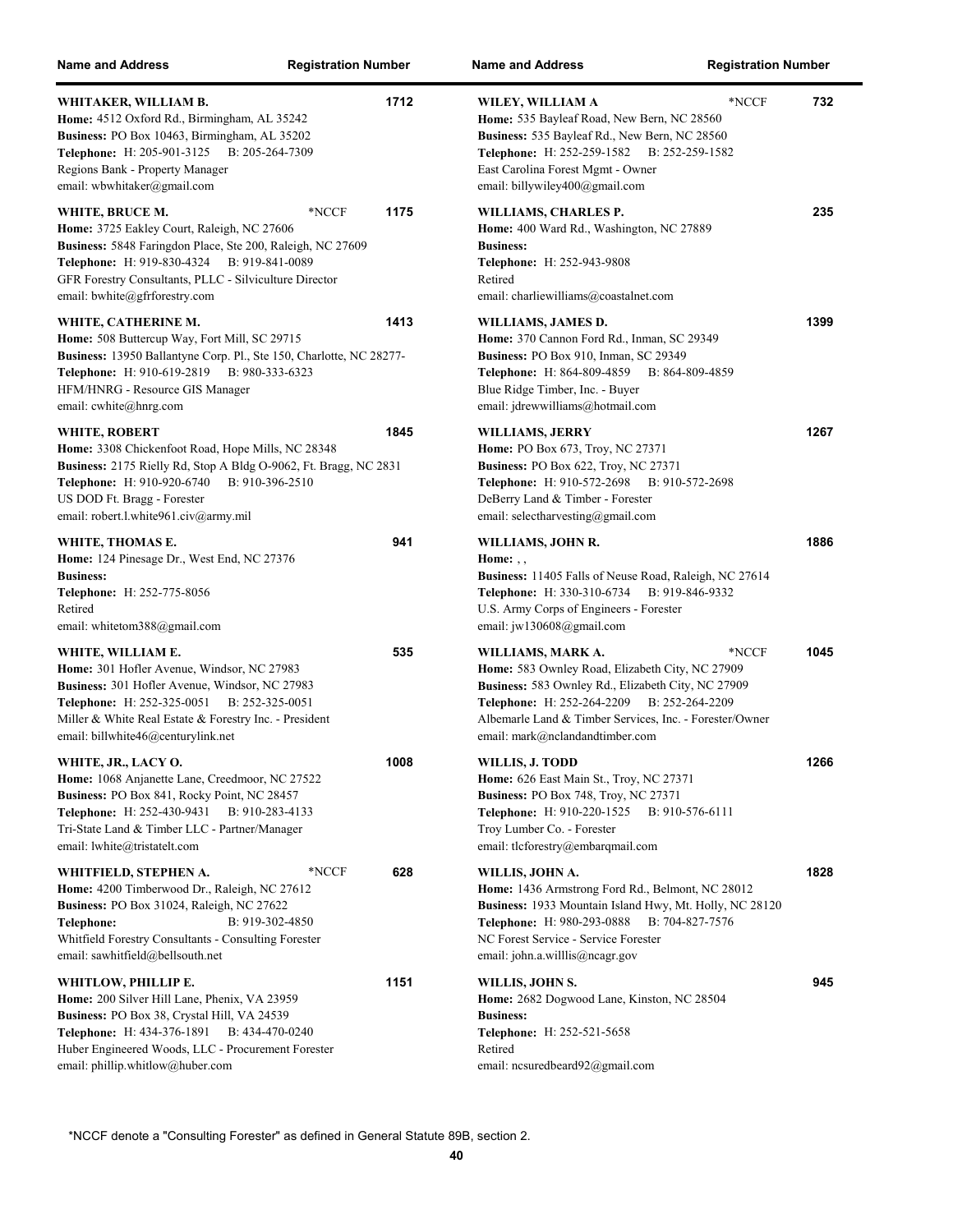| <b>Name and Address</b>                                                                                                                                                                                                                                                       | <b>Registration Number</b> |      | <b>Name and Address</b>                                                                                                                                                                                                                                                    | <b>Registration Number</b> |  |
|-------------------------------------------------------------------------------------------------------------------------------------------------------------------------------------------------------------------------------------------------------------------------------|----------------------------|------|----------------------------------------------------------------------------------------------------------------------------------------------------------------------------------------------------------------------------------------------------------------------------|----------------------------|--|
| WILSON, BRENT R.<br>Home: 110 West 13th Street, Washington, NC 27889<br>Business: 110 West 13th Street, Washington, NC 27889<br>Telephone: H: 252-975-5132<br>B: 252-402-6347<br>NC Wildlife Resources Commission - Regional Supervisor<br>email: brent.wilson@embarqmail.com |                            | 1109 | <b>WORLEY, T. MICHAEL</b><br>Home: 105 Forest Dr., Washington, NC 27889<br>Business: 1785 B Weyerhaeuser Road, Vanceboro, NC 28586<br>Telephone: H: 252-809-2394<br>B: 252-633-7128<br>Weyerhaeuser Co. - Business Analyst<br>email: mike.worley@weyerhaeuser.com          | 840                        |  |
| <b>WILSON, JOCELYN</b><br>Home: 506 Cannonsgate Drive, Newport, NC 28570<br>Business: 1785B Weyerhaeuser Road, Vanceboro, NC 28586<br>Telephone: H: 706-818-4397<br>Weyerhaeuser - NC Area Manager<br>email: jocelyn.wilson@wy.com                                            | B: 252-633-7106            | 1851 | WORRELL, JR., E. GLEN<br>Home: 1993 Springhill Rd., Staunton, VA 24401<br>Business: 404 8th St., NE, Suite C, Charlottesville, VA 22902<br><b>Telephone:</b> H: 540-886-6919<br>B: 434-296-1464<br>F&W Forestry Services, Inc. - Manager<br>email: gworrell@fwforestry.com | 1339<br>*NCCF              |  |
| WINDHORN, MICHAEL S.<br>Home: 137 Belle Circle, Harleyville, SC 29448<br>Business: 1226 Cooper Store Rd., Moncks Corner, SC 29461<br>Telephone: H: 252-402-2990<br>Weyerhaeuser Company - Export Sales Manager<br>email: michael.windhorn@weyerhaeuser.com                    | B: 252-402-2990            | 1509 | WORSLEY, NATHAN M.<br>Home: 14024 NC 43 North, Rocky Mount, NC 27801<br>Business: 476 Lee's Meadow Rd., Scotland Neck, NC 27874<br><b>Telephone:</b> H: 252-883-2772<br>B: 252-826-5614<br>Josey Lumber Company - Forester<br>email: mworsley39@gmail.com                  | 1010                       |  |
| WITTIG, MICHAEL L.<br>Home: 606 Shiloh Rd., Tarboro, NC 27886<br>Business: PO Box 1487, Tarboro, NC 27886<br>Telephone: H: 252-824-7619<br>Michael Wittig Consulting Forester Inc. - Owner<br>email: wittigcf@aol.com                                                         | *NCCF<br>B: 252-824-7619   | 1042 | WRIGHT, WILLIAM A.<br>Home: 4003 Tucker Trail, Rocky Mount, NC 27804<br>Business: PO Box 591, Emporia, VA 23847<br>Telephone: H: 252-451-1913<br>B: 252-578-0193<br>Georgia-Pacific WFS LLC - Procurement Forester<br>email: wawright@gapac.com                            | 745                        |  |
| WOLGEMUTH, JEFFREY D.<br><b>Home:</b> 3530 Sledge Rd., Littleton, NC 27850<br>Business: PO Box 27, Townsville, NC 27584<br><b>Telephone:</b> H: 252-532-9885<br>Roanoke Tar Forestry & Realty Inc. - Owner<br>email: jdwolgemuth@gmail.com                                    | *NCCF<br>B: 252-532-9885   | 1110 | YANKUS, KERI L.<br>Home: 97 Broadway, Pembroke, NH 03275<br>Business: 97 Broadway, Pembroke, NH 03275<br>Telephone: H: 603-340-1304 B: 603-340-1304<br>Whispering White Pine LLC - Senior Forester<br>email: keriyankus@gmail.com                                          | 1501                       |  |
| WOOD, ANTHONY W.<br>Home: 116 Millstone Dr., Campobello, SC 29322<br>Business: 116 Millstone Dr., Campobello, SC 29322<br>Telephone: H: 864-415-7612 B: 864-415-7612<br>Green Wood Resources, Inc. - Area Forester<br>email: anthony.wood@gwrglobal.com                       |                            | 1134 | YATES, ADAM<br>Home: 4231 Yadkinville Rd., Winston Salem, NC 27106<br>Business: 304 Old Hargrave Rd., Lexington, NC 27295<br>Telephone: H: 619-723-6933<br>B: 336-239-8924<br>NC Forest Service - Forester<br>email: ayates84@gmail.com                                    | 1835                       |  |
| WOOD, B. LUKE L.<br>Home: PO Box 584, Siler City, NC 27344<br>Business: PO Box 584, Siler City, NC 27344<br><b>Telephone:</b> H: 919-810-1743 B: 919-810-1743<br>Island Creek Forest Products Co., Inc. - Owner<br>email: brianlukewood@yahoo.com                             |                            | 1337 | YATES, GREGORY F.<br>Home: PO Box 793, Mars Hill, NC 28754<br><b>Business:</b><br><b>Telephone:</b> H: 828-380-0368<br>email: yategr@gmail.com                                                                                                                             | 900                        |  |
| WOOD, MARCUS A.<br>Home: 46 Dunkirk Road, Asheville, NC 28803<br>Business: 200 WT Weaver Blvd, Asheville, NC 28803<br><b>Telephone:</b> H: 828-713-7363<br><b>USDA Forest Service - Forester</b><br>email: marcus.a.wood@usda.gov                                             | B: 828-713-3188            | 1525 | YAUGER, CHRISTOPHER C.<br>Home: 2787 Kiker Road, Peachland, NC 28133<br>Business: 2202 Paper Mill Rd., Florence, SC 29502<br><b>Telephone:</b> H: 704-242-4122<br>B: 843-667-6252<br>WestRock - Forester<br>email: cands2@windstream.net                                   | 1268                       |  |
| WOOTEN, MONTY G.<br><b>Home:</b> 26 Hampstead Rd., Asheville, NC 28804<br>Business: 26 Hampstead Rd., Asheville, NC 28804<br><b>Telephone:</b> H: 828-254-1114<br>Greenleaf Forest Management - Owner<br>email: montywooten@bellsouth.net                                     | *NCCF<br>B: 828-254-1114   | 947  | YEICH, BRIAN L.<br><b>Home:</b> 3017 Thornhill Road, Fayetteville, NC 28306<br>Business: 3490 Big Woods Rd., Chapel Hill, NC 27517<br>Telephone: H: 919-815-3785 B: 919-542-1515<br>NC Forest Service - Assistant Regional Forester<br>email: brian.yeich@ncagr.gov        | 1432                       |  |